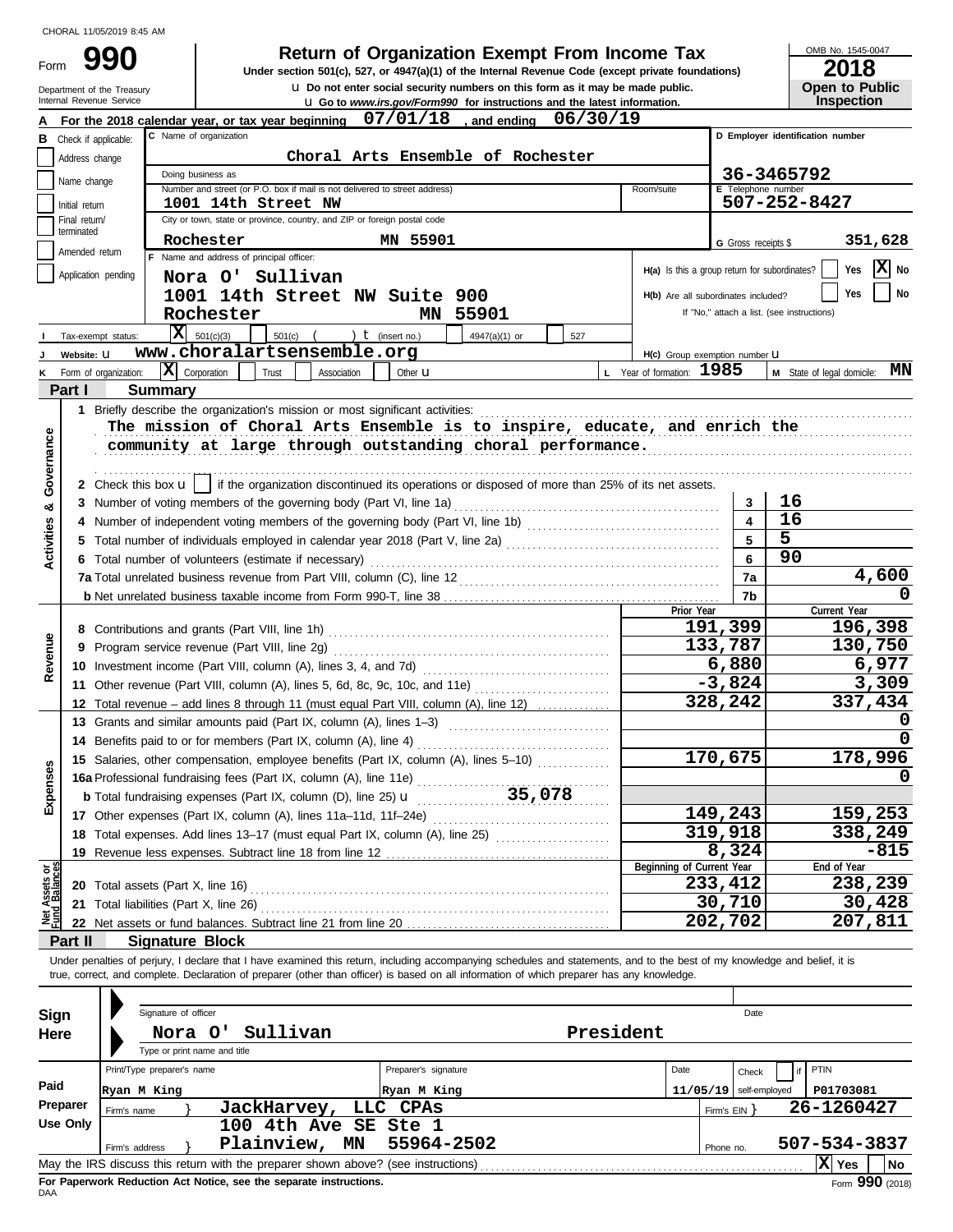| Form 990 (2018) Choral Arts Ensemble of Rochester                                                                                                                                                                                                                 |                                 | 36-3465792  |                                              | Page 2                  |
|-------------------------------------------------------------------------------------------------------------------------------------------------------------------------------------------------------------------------------------------------------------------|---------------------------------|-------------|----------------------------------------------|-------------------------|
| <b>Statement of Program Service Accomplishments</b><br>Part III                                                                                                                                                                                                   |                                 |             |                                              | $\overline{\mathbf{x}}$ |
| Check if Schedule O contains a response or note to any line in this Part III                                                                                                                                                                                      |                                 |             |                                              |                         |
| 1 Briefly describe the organization's mission:<br>The mission of Choral Arts Ensemble is to inspire, educate, and enrich the<br>community at large through outstanding choral performance.                                                                        |                                 |             |                                              |                         |
| 2 Did the organization undertake any significant program services during the year which were not listed on the                                                                                                                                                    |                                 |             |                                              |                         |
| prior Form 990 or 990-EZ?<br>If "Yes," describe these new services on Schedule O.                                                                                                                                                                                 |                                 |             |                                              | Yes $ X $ No            |
| Did the organization cease conducting, or make significant changes in how it conducts, any program<br>3<br>services?                                                                                                                                              |                                 |             |                                              | Yes $ X $ No            |
| If "Yes," describe these changes on Schedule O.<br>Describe the organization's program service accomplishments for each of its three largest program services, as measured by                                                                                     |                                 |             |                                              |                         |
| expenses. Section 501(c)(3) and 501(c)(4) organizations are required to report the amount of grants and allocations to others,<br>the total expenses, and revenue, if any, for each program service reported.                                                     |                                 |             |                                              |                         |
| 4a (Code:<br>) (Expenses \$<br>Artistic Development is an important element of excellent choral music.                                                                                                                                                            | 119,035 including grants of $$$ |             | ) (Revenue \$                                |                         |
| The Artistic Director selects, interprets, rehearses, and presents choral<br>selections in a manner consistent with the composer's intentions that<br>both singers and listeners.<br>inspires<br>2 choral music commissions are included in Artistic Development. |                                 |             | Guest artists, instrumentalists, and         |                         |
|                                                                                                                                                                                                                                                                   |                                 |             |                                              |                         |
|                                                                                                                                                                                                                                                                   |                                 |             |                                              |                         |
|                                                                                                                                                                                                                                                                   |                                 |             |                                              |                         |
|                                                                                                                                                                                                                                                                   |                                 |             |                                              |                         |
|                                                                                                                                                                                                                                                                   |                                 |             |                                              |                         |
| ) (Expenses \$<br>4b (Code:<br>Choral Arts Ensemble coordinated the 36 weekly free concerts and 6 smaller<br>concerts in partnership with the Mayo Clinic.<br>a variety of musical genres and are attended by community members, patients,<br>and visitors.       | 67, 244 including grants of \$  |             | ) (Revenue \$<br>These free concerts feature | 70, 166                 |
|                                                                                                                                                                                                                                                                   |                                 |             |                                              |                         |
|                                                                                                                                                                                                                                                                   |                                 |             |                                              |                         |
|                                                                                                                                                                                                                                                                   |                                 |             |                                              |                         |
|                                                                                                                                                                                                                                                                   |                                 |             |                                              |                         |
| 4c (Code:<br>) (Expenses \$<br>5 concert season was performed, with 11 performances                                                                                                                                                                               | $51,244$ including grants of \$ |             | ) (Revenue \$                                | 55,984                  |
|                                                                                                                                                                                                                                                                   |                                 |             |                                              |                         |
|                                                                                                                                                                                                                                                                   |                                 |             |                                              |                         |
|                                                                                                                                                                                                                                                                   |                                 |             |                                              |                         |
|                                                                                                                                                                                                                                                                   |                                 |             |                                              |                         |
|                                                                                                                                                                                                                                                                   |                                 |             |                                              |                         |
|                                                                                                                                                                                                                                                                   |                                 |             |                                              |                         |
|                                                                                                                                                                                                                                                                   |                                 |             |                                              |                         |
|                                                                                                                                                                                                                                                                   |                                 |             |                                              |                         |
| 4d Other program services (Describe in Schedule O.)<br>4,000 including grants of \$                                                                                                                                                                               |                                 |             | 4,600                                        |                         |
| (Expenses \$<br>4e Total program service expenses u                                                                                                                                                                                                               | -523                            | (Revenue \$ |                                              |                         |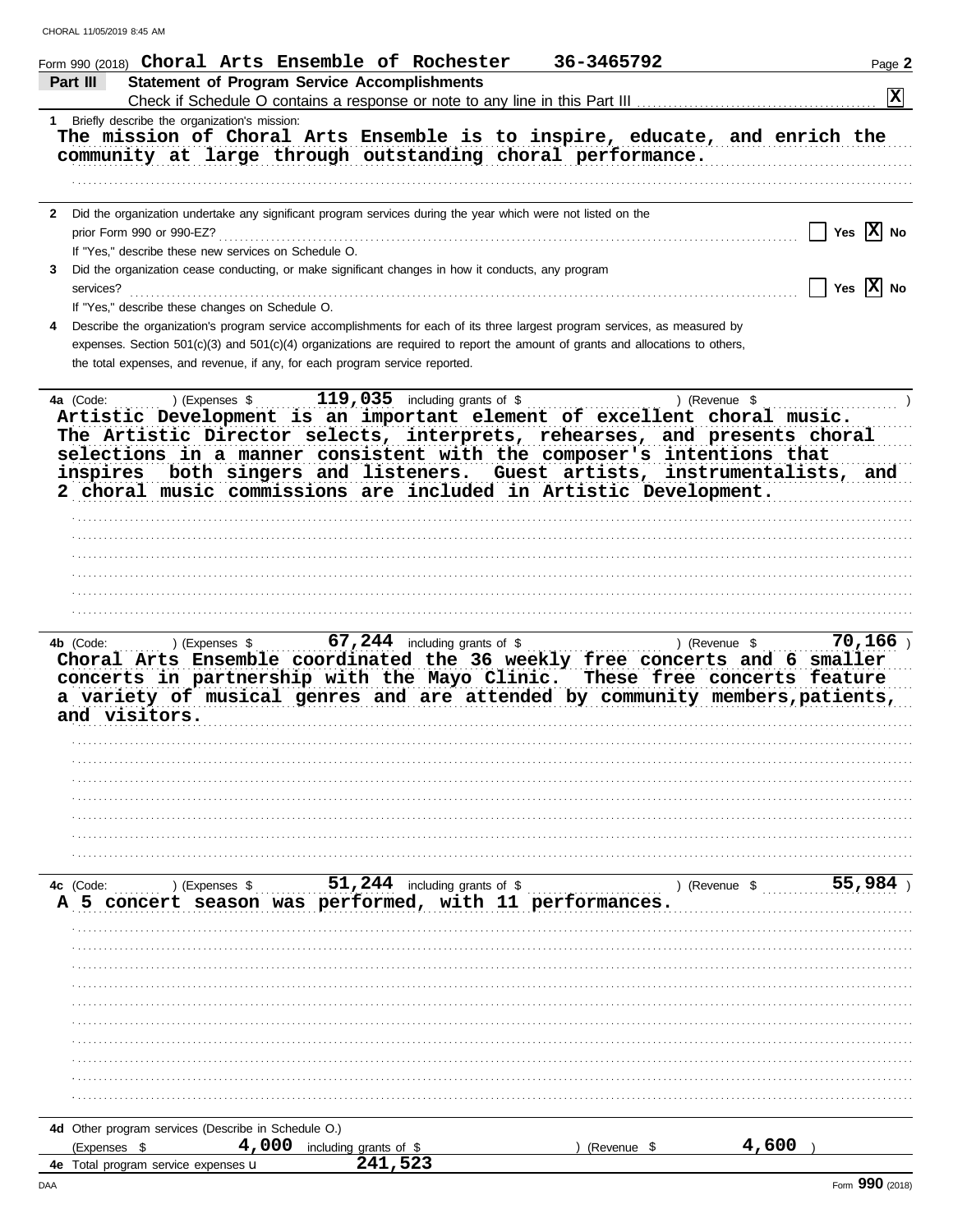## **Part IV Checklist of Required Schedules** Form 990 (2018) Page **3 Choral Arts Ensemble of Rochester 36-3465792**

|     |                                                                                                                                                                                                                                          |                 | Yes         | No          |
|-----|------------------------------------------------------------------------------------------------------------------------------------------------------------------------------------------------------------------------------------------|-----------------|-------------|-------------|
| 1.  | Is the organization described in section $501(c)(3)$ or $4947(a)(1)$ (other than a private foundation)? If "Yes,"                                                                                                                        |                 |             |             |
|     | complete Schedule A                                                                                                                                                                                                                      | 1               | X           |             |
| 2   | Is the organization required to complete Schedule B, Schedule of Contributors (see instructions)?                                                                                                                                        | $\overline{2}$  | $\mathbf x$ |             |
| 3   | Did the organization engage in direct or indirect political campaign activities on behalf of or in opposition to                                                                                                                         | 3               |             | x           |
| 4   | candidates for public office? If "Yes," complete Schedule C, Part I<br>Section 501(c)(3) organizations. Did the organization engage in lobbying activities, or have a section 501(h)                                                     |                 |             |             |
|     | election in effect during the tax year? If "Yes," complete Schedule C, Part II                                                                                                                                                           | 4               |             | X           |
| 5   | Is the organization a section $501(c)(4)$ , $501(c)(5)$ , or $501(c)(6)$ organization that receives membership dues,                                                                                                                     |                 |             |             |
|     | assessments, or similar amounts as defined in Revenue Procedure 98-19? If "Yes," complete Schedule C, Part III                                                                                                                           | 5               |             | X           |
| 6   | Did the organization maintain any donor advised funds or any similar funds or accounts for which donors                                                                                                                                  |                 |             |             |
|     | have the right to provide advice on the distribution or investment of amounts in such funds or accounts? If                                                                                                                              |                 |             |             |
|     | "Yes," complete Schedule D, Part I                                                                                                                                                                                                       | 6               |             | x           |
| 7   | Did the organization receive or hold a conservation easement, including easements to preserve open space,                                                                                                                                |                 |             |             |
|     | the environment, historic land areas, or historic structures? If "Yes," complete Schedule D, Part II                                                                                                                                     | 7               |             | x           |
| 8   | Did the organization maintain collections of works of art, historical treasures, or other similar assets? If "Yes,"                                                                                                                      |                 |             |             |
|     | complete Schedule D, Part III                                                                                                                                                                                                            | 8               |             | X           |
| 9   | Did the organization report an amount in Part X, line 21, for escrow or custodial account liability, serve as a                                                                                                                          |                 |             |             |
|     | custodian for amounts not listed in Part X; or provide credit counseling, debt management, credit repair, or                                                                                                                             |                 |             |             |
|     | debt negotiation services? If "Yes," complete Schedule D, Part IV                                                                                                                                                                        | 9               |             | X           |
| 10  | Did the organization, directly or through a related organization, hold assets in temporarily restricted                                                                                                                                  |                 |             |             |
|     | endowments, permanent endowments, or quasi-endowments? If "Yes," complete Schedule D, Part V                                                                                                                                             | 10              |             | x           |
| 11  | If the organization's answer to any of the following questions is "Yes," then complete Schedule D, Parts VI,                                                                                                                             |                 |             |             |
|     | VII, VIII, IX, or X as applicable.                                                                                                                                                                                                       |                 |             |             |
| a   | Did the organization report an amount for land, buildings, and equipment in Part X, line 10? If "Yes,"                                                                                                                                   |                 |             |             |
|     | complete Schedule D, Part VI                                                                                                                                                                                                             | 11a             | X           |             |
| b   | Did the organization report an amount for investments—other securities in Part X, line 12 that is 5% or more                                                                                                                             |                 |             | X           |
| с   | of its total assets reported in Part X, line 16? If "Yes," complete Schedule D, Part VII<br>Did the organization report an amount for investments—program related in Part X, line 13 that is 5% or more                                  | 11b             |             |             |
|     | of its total assets reported in Part X, line 16? If "Yes," complete Schedule D, Part VIII                                                                                                                                                | 11c             |             | X           |
| d   | Did the organization report an amount for other assets in Part X, line 15 that is 5% or more of its total assets                                                                                                                         |                 |             |             |
|     | reported in Part X, line 16? If "Yes," complete Schedule D, Part IX                                                                                                                                                                      | 11d             |             | X           |
| е   | Did the organization report an amount for other liabilities in Part X, line 25? If "Yes," complete Schedule D, Part X                                                                                                                    | 11e             | $\mathbf x$ |             |
| f   | Did the organization's separate or consolidated financial statements for the tax year include a footnote that addresses                                                                                                                  |                 |             |             |
|     | the organization's liability for uncertain tax positions under FIN 48 (ASC 740)? If "Yes," complete Schedule D, Part X                                                                                                                   | 11f             |             | x           |
| 12a | Did the organization obtain separate, independent audited financial statements for the tax year? If "Yes," complete                                                                                                                      |                 |             |             |
|     | Schedule D, Parts XI and XII $\ldots$ $\ldots$ $\ldots$ $\ldots$                                                                                                                                                                         | 12a             |             | x           |
|     | Was the organization included in consolidated, independent audited financial statements for the tax year? If                                                                                                                             |                 |             |             |
|     | "Yes," and if the organization answered "No" to line 12a, then completing Schedule D, Parts XI and XII is optional                                                                                                                       | 12 <sub>b</sub> |             | X           |
| 13  | Is the organization a school described in section 170(b)(1)(A)(ii)? If "Yes," complete Schedule E<br>Schedule E<br>Manuscription and the Schedule E<br>Manuscription and the Schedule E<br>Manuscription and the Schedule E<br>Manuscrip | 13              |             | X           |
| 14a | Did the organization maintain an office, employees, or agents outside of the United States?                                                                                                                                              | 14a             |             | $\mathbf x$ |
| b   | Did the organization have aggregate revenues or expenses of more than \$10,000 from grantmaking,                                                                                                                                         |                 |             |             |
|     | fundraising, business, investment, and program service activities outside the United States, or aggregate                                                                                                                                |                 |             |             |
|     | foreign investments valued at \$100,000 or more? If "Yes," complete Schedule F, Parts I and IV [[[[[[[[[[[[[[[[                                                                                                                          | 14b             |             | X           |
| 15  | Did the organization report on Part IX, column (A), line 3, more than \$5,000 of grants or other assistance to or                                                                                                                        |                 |             |             |
|     | for any foreign organization? If "Yes," complete Schedule F, Parts II and IV<br>Did the organization report on Part IX, column (A), line 3, more than \$5,000 of aggregate grants or other                                               | 15              |             | X           |
| 16  | assistance to or for foreign individuals? If "Yes," complete Schedule F, Parts III and IV                                                                                                                                                | 16              |             | X           |
| 17  | Did the organization report a total of more than \$15,000 of expenses for professional fundraising services on                                                                                                                           |                 |             |             |
|     |                                                                                                                                                                                                                                          | 17              |             | X           |
| 18  | Did the organization report more than \$15,000 total of fundraising event gross income and contributions on                                                                                                                              |                 |             |             |
|     | Part VIII, lines 1c and 8a? If "Yes," complete Schedule G, Part II                                                                                                                                                                       | 18              | X           |             |
| 19  | Did the organization report more than \$15,000 of gross income from gaming activities on Part VIII, line 9a?                                                                                                                             |                 |             |             |
|     |                                                                                                                                                                                                                                          | 19              |             | X           |
| 20a | Did the organization operate one or more hospital facilities? If "Yes," complete Schedule H                                                                                                                                              | <b>20a</b>      |             | X           |
| b   |                                                                                                                                                                                                                                          | 20b             |             |             |
| 21  | Did the organization report more than \$5,000 of grants or other assistance to any domestic organization or                                                                                                                              |                 |             |             |
|     |                                                                                                                                                                                                                                          | 21              |             | x           |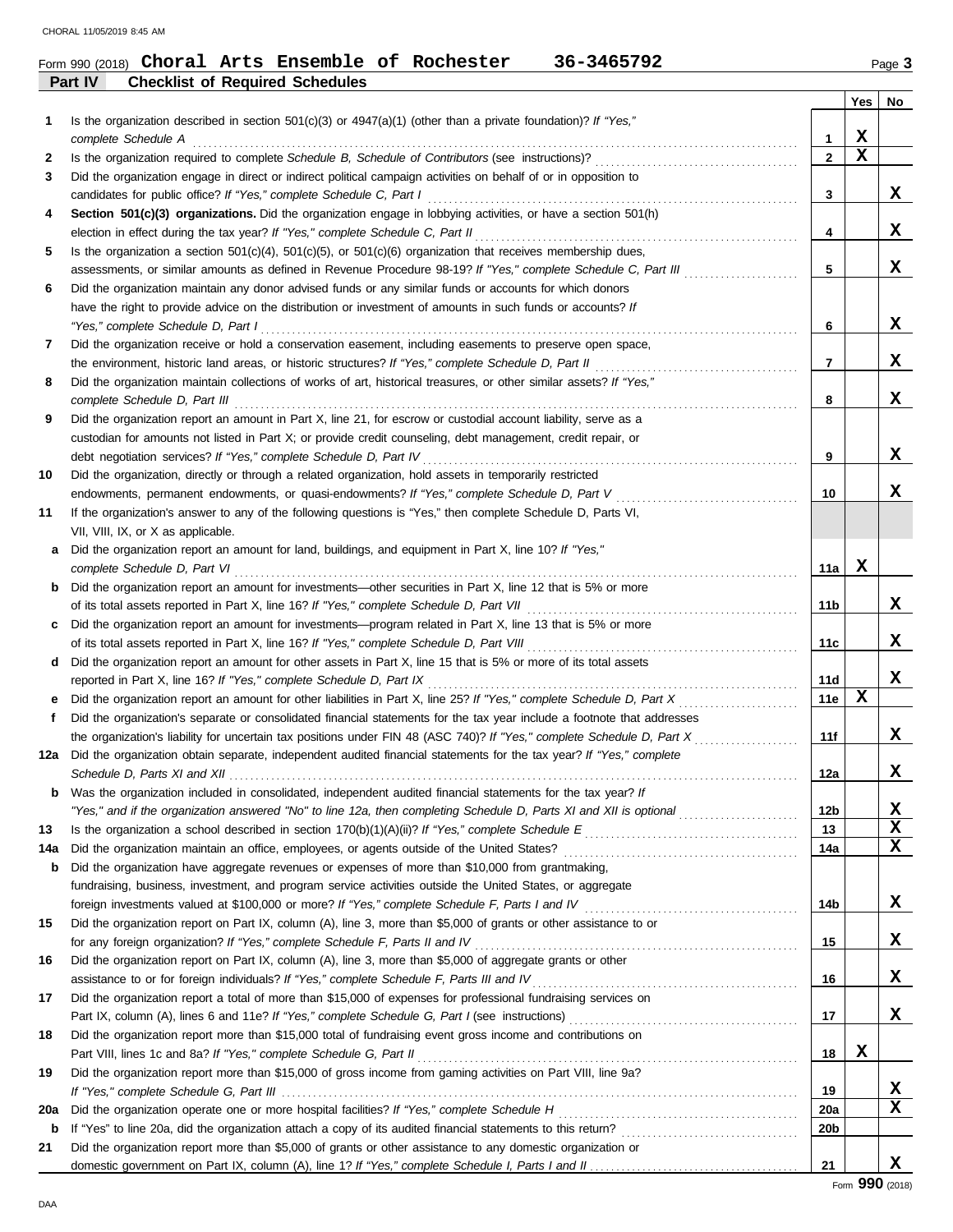|          | 36-3465792<br>Form 990 (2018) Choral Arts Ensemble of Rochester                                                                                                                                                            |                 |     | Page 4      |
|----------|----------------------------------------------------------------------------------------------------------------------------------------------------------------------------------------------------------------------------|-----------------|-----|-------------|
|          | Part IV<br><b>Checklist of Required Schedules (continued)</b>                                                                                                                                                              |                 |     |             |
|          |                                                                                                                                                                                                                            |                 | Yes | No          |
| 22       | Did the organization report more than \$5,000 of grants or other assistance to or for domestic individuals on                                                                                                              |                 |     |             |
|          | Part IX, column (A), line 2? If "Yes," complete Schedule I, Parts I and III                                                                                                                                                | 22              |     | X           |
| 23       | Did the organization answer "Yes" to Part VII, Section A, line 3, 4, or 5 about compensation of the                                                                                                                        |                 |     |             |
|          | organization's current and former officers, directors, trustees, key employees, and highest compensated<br>employees? If "Yes," complete Schedule J                                                                        | 23              |     | X           |
|          | 24a Did the organization have a tax-exempt bond issue with an outstanding principal amount of more than                                                                                                                    |                 |     |             |
|          | \$100,000 as of the last day of the year, that was issued after December 31, 2002? If "Yes," answer lines 24b                                                                                                              |                 |     |             |
|          | through 24d and complete Schedule K. If "No," go to line 25a                                                                                                                                                               | 24a             |     | x           |
| b        | Did the organization invest any proceeds of tax-exempt bonds beyond a temporary period exception?                                                                                                                          | 24b             |     |             |
| c        | Did the organization maintain an escrow account other than a refunding escrow at any time during the year                                                                                                                  |                 |     |             |
|          | to defease any tax-exempt bonds?                                                                                                                                                                                           | 24c             |     |             |
| d        | Did the organization act as an "on behalf of" issuer for bonds outstanding at any time during the year?                                                                                                                    | 24d             |     |             |
| 25а      | Section 501(c)(3), 501(c)(4), and 501(c)(29) organizations. Did the organization engage in an excess benefit                                                                                                               |                 |     |             |
|          | transaction with a disqualified person during the year? If "Yes," complete Schedule L, Part I                                                                                                                              | 25a             |     | x           |
| b        | Is the organization aware that it engaged in an excess benefit transaction with a disqualified person in a prior                                                                                                           |                 |     |             |
|          | year, and that the transaction has not been reported on any of the organization's prior Forms 990 or 990-EZ?                                                                                                               |                 |     |             |
|          | If "Yes," complete Schedule L, Part I                                                                                                                                                                                      | 25 <sub>b</sub> |     | x           |
| 26       | Did the organization report any amount on Part X, line 5, 6, or 22 for receivables from or payables to any                                                                                                                 |                 |     |             |
|          | current or former officers, directors, trustees, key employees, highest compensated employees, or                                                                                                                          |                 |     |             |
|          | disqualified persons? If "Yes," complete Schedule L, Part II                                                                                                                                                               | 26              |     | x           |
| 27       | Did the organization provide a grant or other assistance to an officer, director, trustee, key employee,                                                                                                                   |                 |     |             |
|          | substantial contributor or employee thereof, a grant selection committee member, or to a 35% controlled                                                                                                                    |                 |     |             |
|          | entity or family member of any of these persons? If "Yes," complete Schedule L, Part III                                                                                                                                   | 27              |     | x           |
| 28       | Was the organization a party to a business transaction with one of the following parties (see Schedule L,                                                                                                                  |                 |     |             |
|          | Part IV instructions for applicable filing thresholds, conditions, and exceptions):                                                                                                                                        |                 |     |             |
| а        | A current or former officer, director, trustee, or key employee? If "Yes," complete Schedule L, Part IV                                                                                                                    | 28a             |     | X           |
| b        | A family member of a current or former officer, director, trustee, or key employee? If "Yes," complete                                                                                                                     |                 |     |             |
|          | Schedule L, Part IV                                                                                                                                                                                                        | 28b             |     | x           |
| c        | An entity of which a current or former officer, director, trustee, or key employee (or a family member thereof)                                                                                                            |                 |     | X           |
|          | was an officer, director, trustee, or direct or indirect owner? If "Yes," complete Schedule L, Part IV                                                                                                                     | 28c             |     | x           |
| 29<br>30 | Did the organization receive more than \$25,000 in non-cash contributions? If "Yes," complete Schedule M<br>Did the organization receive contributions of art, historical treasures, or other similar assets, or qualified | 29              |     |             |
|          | conservation contributions? If "Yes," complete Schedule M                                                                                                                                                                  | 30              |     | X           |
| 31       | Did the organization liquidate, terminate, or dissolve and cease operations? If "Yes," complete Schedule N, Part I                                                                                                         | 31              |     | X           |
|          | Did the organization sell, exchange, dispose of, or transfer more than 25% of its net assets? If "Yes,"                                                                                                                    |                 |     |             |
|          | complete Schedule N, Part II                                                                                                                                                                                               | 32              |     | X           |
| 33       | Did the organization own 100% of an entity disregarded as separate from the organization under Regulations                                                                                                                 |                 |     |             |
|          | sections 301.7701-2 and 301.7701-3? If "Yes," complete Schedule R, Part I                                                                                                                                                  | 33              |     | X           |
| 34       | Was the organization related to any tax-exempt or taxable entity? If "Yes," complete Schedule R, Part II, III,                                                                                                             |                 |     |             |
|          | or IV, and Part V, line 1                                                                                                                                                                                                  | 34              |     | X           |
| 35a      | Did the organization have a controlled entity within the meaning of section 512(b)(13)?                                                                                                                                    | 35a             |     | $\mathbf x$ |
| b        | If "Yes" to line 35a, did the organization receive any payment from or engage in any transaction with a                                                                                                                    |                 |     |             |
|          | controlled entity within the meaning of section 512(b)(13)? If "Yes," complete Schedule R, Part V, line 2                                                                                                                  | 35b             |     |             |
| 36       | Section 501(c)(3) organizations. Did the organization make any transfers to an exempt non-charitable                                                                                                                       |                 |     |             |
|          | related organization? If "Yes," complete Schedule R, Part V, line 2                                                                                                                                                        | 36              |     | X           |
| 37       | Did the organization conduct more than 5% of its activities through an entity that is not a related organization                                                                                                           |                 |     |             |
|          | and that is treated as a partnership for federal income tax purposes? If "Yes," complete Schedule R, Part VI                                                                                                               | 37              |     | x           |
| 38       | Did the organization complete Schedule O and provide explanations in Schedule O for Part VI, lines 11b and                                                                                                                 |                 |     |             |
|          | 19? Note. All Form 990 filers are required to complete Schedule O.                                                                                                                                                         | 38              | X   |             |
|          | Part V<br>Statements Regarding Other IRS Filings and Tax Compliance                                                                                                                                                        |                 |     |             |
|          |                                                                                                                                                                                                                            |                 |     |             |
|          |                                                                                                                                                                                                                            |                 | Yes | No          |
| 1а       | 44<br>Enter the number reported in Box 3 of Form 1096. Enter -0- if not applicable<br>1a                                                                                                                                   |                 |     |             |
| b        | $\mathbf 0$<br>1 <sub>b</sub><br>Enter the number of Forms W-2G included in line 1a. Enter -0- if not applicable                                                                                                           |                 |     |             |
| c        | Did the organization comply with backup withholding rules for reportable payments to vendors and                                                                                                                           |                 |     |             |
|          |                                                                                                                                                                                                                            | 1c              | X   |             |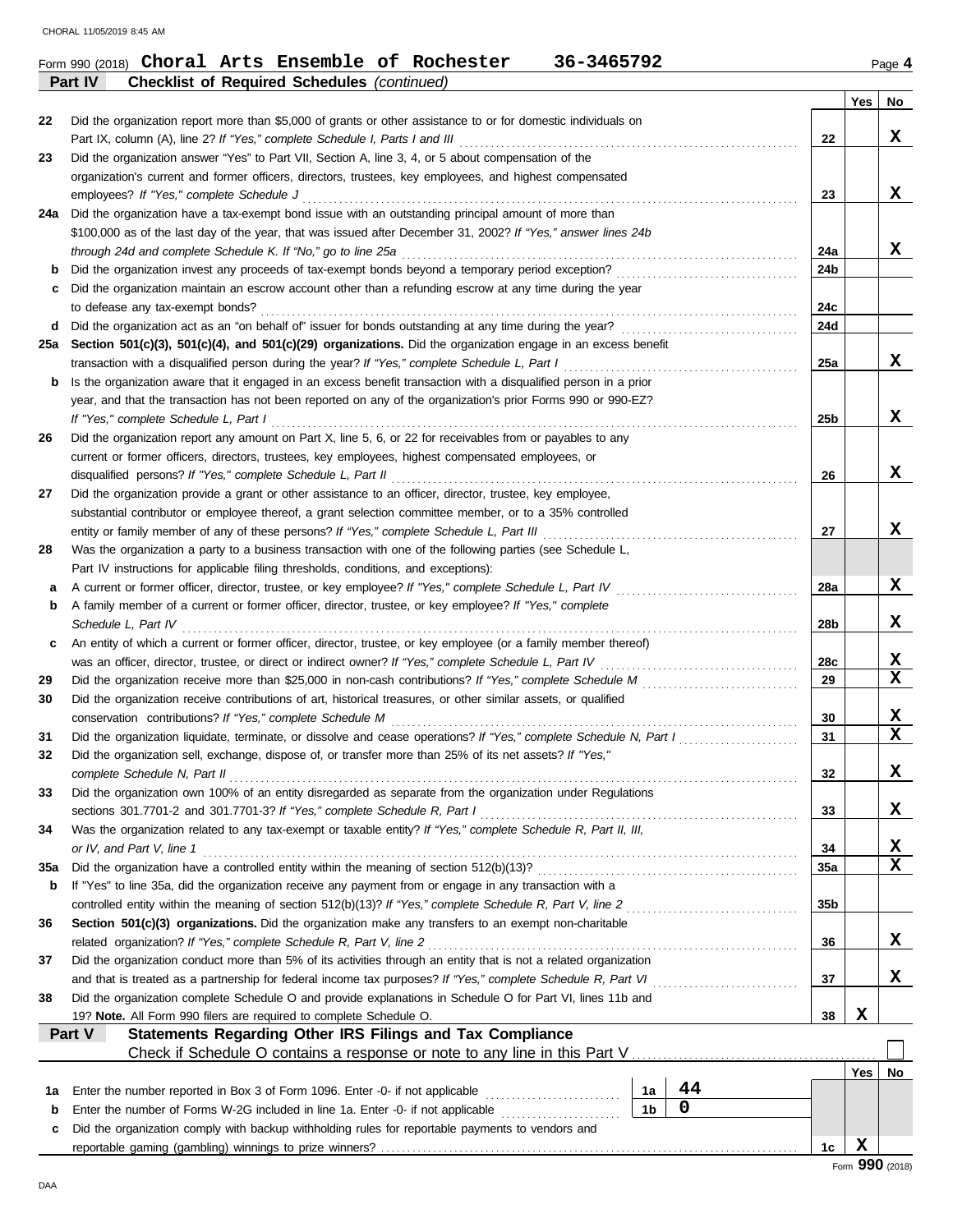|     |                                                                                                                                    |                 |   |                | Yes         | No                      |
|-----|------------------------------------------------------------------------------------------------------------------------------------|-----------------|---|----------------|-------------|-------------------------|
| 2a  | Enter the number of employees reported on Form W-3, Transmittal of Wage and Tax                                                    |                 |   |                |             |                         |
|     | Statements, filed for the calendar year ending with or within the year covered by this return                                      | 2a              | 5 |                |             |                         |
| b   |                                                                                                                                    |                 |   | 2 <sub>b</sub> | $\mathbf X$ |                         |
|     | Note. If the sum of lines 1a and 2a is greater than 250, you may be required to e-file (see instructions)                          |                 |   |                |             |                         |
| За  | Did the organization have unrelated business gross income of \$1,000 or more during the year?                                      |                 |   | За             | X           |                         |
| b   |                                                                                                                                    |                 |   | 3 <sub>b</sub> | $\mathbf x$ |                         |
| 4a  | At any time during the calendar year, did the organization have an interest in, or a signature or other authority over,            |                 |   |                |             |                         |
|     | a financial account in a foreign country (such as a bank account, securities account, or other financial account)?                 |                 |   | 4a             |             | x                       |
| b   | If "Yes," enter the name of the foreign country: <b>u</b>                                                                          |                 |   |                |             |                         |
|     | See instructions for filing requirements for FinCEN Form 114, Report of Foreign Bank and Financial Accounts (FBAR).                |                 |   |                |             |                         |
| 5a  |                                                                                                                                    |                 |   | 5a             |             | X                       |
| b   |                                                                                                                                    |                 |   | 5 <sub>b</sub> |             | $\overline{\mathbf{x}}$ |
| c   | If "Yes" to line 5a or 5b, did the organization file Form 8886-T?                                                                  |                 |   | 5c             |             |                         |
| 6a  | Does the organization have annual gross receipts that are normally greater than \$100,000, and did the                             |                 |   |                |             |                         |
|     |                                                                                                                                    |                 |   | 6а             |             | X                       |
| b   | If "Yes," did the organization include with every solicitation an express statement that such contributions or                     |                 |   |                |             |                         |
|     | gifts were not tax deductible?                                                                                                     |                 |   | 6b             |             |                         |
| 7   | Organizations that may receive deductible contributions under section 170(c).                                                      |                 |   |                |             |                         |
| a   | Did the organization receive a payment in excess of \$75 made partly as a contribution and partly for goods                        |                 |   |                |             |                         |
|     | and services provided to the payor?                                                                                                |                 |   | 7a             |             | X                       |
| b   |                                                                                                                                    |                 |   | 7b             |             |                         |
| c   | Did the organization sell, exchange, or otherwise dispose of tangible personal property for which it was                           |                 |   |                |             |                         |
|     |                                                                                                                                    |                 |   | 7c             |             | x                       |
| d   |                                                                                                                                    | 7d              |   |                |             |                         |
| е   |                                                                                                                                    |                 |   | 7e             |             | X                       |
| f   |                                                                                                                                    |                 |   | 7f             |             | $\overline{\mathbf{x}}$ |
| g   |                                                                                                                                    |                 |   | 7g             |             |                         |
| h   | If the organization received a contribution of cars, boats, airplanes, or other vehicles, did the organization file a Form 1098-C? |                 |   | 7h             |             |                         |
| 8   | Sponsoring organizations maintaining donor advised funds. Did a donor advised fund maintained by the                               |                 |   |                |             |                         |
|     |                                                                                                                                    |                 |   | 8              |             |                         |
| 9   | Sponsoring organizations maintaining donor advised funds.                                                                          |                 |   |                |             |                         |
| a   |                                                                                                                                    |                 |   | 9а             |             |                         |
| b   |                                                                                                                                    |                 |   | 9b             |             |                         |
| 10  | Section 501(c)(7) organizations. Enter:                                                                                            |                 |   |                |             |                         |
| а   |                                                                                                                                    | 10a             |   |                |             |                         |
| b   | Gross receipts, included on Form 990, Part VIII, line 12, for public use of club facilities                                        | 10 <sub>b</sub> |   |                |             |                         |
| 11  | Section 501(c)(12) organizations. Enter:                                                                                           |                 |   |                |             |                         |
| а   | Gross income from members or shareholders                                                                                          | 11a             |   |                |             |                         |
| b   | Gross income from other sources (Do not net amounts due or paid to other sources                                                   |                 |   |                |             |                         |
|     | against amounts due or received from them.)                                                                                        | 11 <sub>b</sub> |   |                |             |                         |
| 12a | Section 4947(a)(1) non-exempt charitable trusts. Is the organization filing Form 990 in lieu of Form 1041?                         |                 |   | 12a            |             |                         |
| b   | If "Yes," enter the amount of tax-exempt interest received or accrued during the year                                              | 12b             |   |                |             |                         |
| 13  | Section 501(c)(29) qualified nonprofit health insurance issuers.                                                                   |                 |   |                |             |                         |
| a   | Is the organization licensed to issue qualified health plans in more than one state?                                               |                 |   | 13а            |             |                         |
|     | Note. See the instructions for additional information the organization must report on Schedule O.                                  |                 |   |                |             |                         |
| b   | Enter the amount of reserves the organization is required to maintain by the states in which                                       |                 |   |                |             |                         |
|     |                                                                                                                                    | 13 <sub>b</sub> |   |                |             |                         |
| c   | Enter the amount of reserves on hand                                                                                               | 13 <sub>c</sub> |   |                |             |                         |
| 14a | Did the organization receive any payments for indoor tanning services during the tax year?                                         |                 |   | 14a            |             | X                       |
| b   |                                                                                                                                    |                 |   | 14b            |             |                         |
| 15  | Is the organization subject to the section 4960 tax on payment(s) of more than \$1,000,000 in remuneration or                      |                 |   |                |             |                         |
|     | excess parachute payment(s) during the year?                                                                                       |                 |   | 15             |             | x                       |
|     | If "Yes," see instructions and file Form 4720, Schedule N.                                                                         |                 |   |                |             |                         |
| 16  | Is the organization an educational institution subject to the section 4968 excise tax on net investment income?                    |                 |   | 16             |             | X                       |
|     | If "Yes," complete Form 4720, Schedule O.                                                                                          |                 |   |                |             |                         |

**Part V Statements Regarding Other IRS Filings and Tax Compliance** *(continued)*

|  |  | Form 990 (2018) Choral Arts Ensemble of Rochester | 36-3465792 | Page 5 |
|--|--|---------------------------------------------------|------------|--------|
|  |  |                                                   |            |        |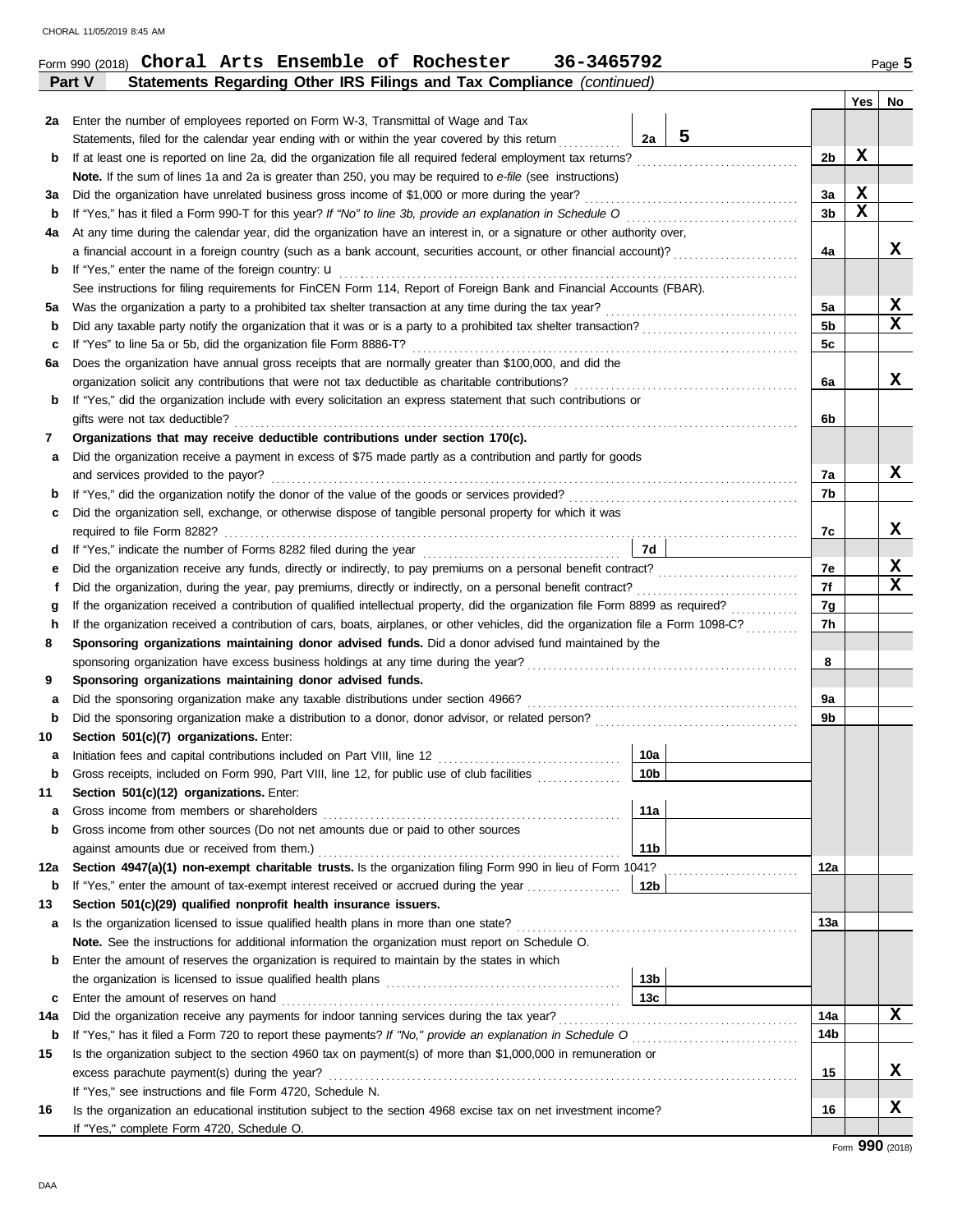|     |                                                                                                                                                                                                                                |    |    |              |                 |        | $ \mathbf{x} $  |
|-----|--------------------------------------------------------------------------------------------------------------------------------------------------------------------------------------------------------------------------------|----|----|--------------|-----------------|--------|-----------------|
|     | Section A. Governing Body and Management                                                                                                                                                                                       |    |    |              |                 |        |                 |
|     |                                                                                                                                                                                                                                |    |    |              |                 | Yes    | No              |
| 1a  | Enter the number of voting members of the governing body at the end of the tax year                                                                                                                                            | 1a | 16 |              |                 |        |                 |
|     | If there are material differences in voting rights among members of the governing body, or                                                                                                                                     |    |    |              |                 |        |                 |
|     | if the governing body delegated broad authority to an executive committee or similar                                                                                                                                           |    |    |              |                 |        |                 |
|     | committee, explain in Schedule O.                                                                                                                                                                                              |    |    |              |                 |        |                 |
| b   | Enter the number of voting members included in line 1a, above, who are independent                                                                                                                                             | 1b | 16 |              |                 |        |                 |
| 2   | Did any officer, director, trustee, or key employee have a family relationship or a business relationship with                                                                                                                 |    |    |              |                 |        |                 |
|     | any other officer, director, trustee, or key employee?                                                                                                                                                                         |    |    |              | 2               |        | x               |
| 3   | Did the organization delegate control over management duties customarily performed by or under the direct                                                                                                                      |    |    |              |                 |        |                 |
|     | supervision of officers, directors, or trustees, or key employees to a management company or other person?                                                                                                                     |    |    |              | 3               |        | X               |
| 4   |                                                                                                                                                                                                                                |    |    |              | 4               |        | $\mathbf x$     |
| 5   |                                                                                                                                                                                                                                |    |    |              | 5               |        | х               |
| 6   | Did the organization have members or stockholders?                                                                                                                                                                             |    |    |              | 6               |        | x               |
| 7a  | Did the organization have members, stockholders, or other persons who had the power to elect or appoint                                                                                                                        |    |    |              |                 |        |                 |
|     | one or more members of the governing body?                                                                                                                                                                                     |    |    |              | 7a              |        | x               |
| b   | Are any governance decisions of the organization reserved to (or subject to approval by) members,                                                                                                                              |    |    |              |                 |        |                 |
|     | stockholders, or persons other than the governing body?                                                                                                                                                                        |    |    |              | 7b              |        | x               |
| 8   | Did the organization contemporaneously document the meetings held or written actions undertaken during the year by the following:                                                                                              |    |    |              |                 |        |                 |
| а   | The governing body?                                                                                                                                                                                                            |    |    |              | 8a              | x      |                 |
| b   |                                                                                                                                                                                                                                |    |    |              | 8b              | x      |                 |
| 9   | Is there any officer, director, trustee, or key employee listed in Part VII, Section A, who cannot be reached at                                                                                                               |    |    |              |                 |        |                 |
|     |                                                                                                                                                                                                                                |    |    |              | 9               |        | x               |
|     | Section B. Policies (This Section B requests information about policies not required by the Internal Revenue Code.)                                                                                                            |    |    |              |                 |        |                 |
|     |                                                                                                                                                                                                                                |    |    |              |                 | Yes    | No              |
| 10a |                                                                                                                                                                                                                                |    |    |              | 10a             |        | x               |
| b   | If "Yes," did the organization have written policies and procedures governing the activities of such chapters,                                                                                                                 |    |    |              |                 |        |                 |
|     |                                                                                                                                                                                                                                |    |    |              | 10 <sub>b</sub> |        |                 |
| 11a | Has the organization provided a complete copy of this Form 990 to all members of its governing body before filing the form?                                                                                                    |    |    |              | 11a             | х      |                 |
| b   | Describe in Schedule O the process, if any, used by the organization to review this Form 990.                                                                                                                                  |    |    |              |                 |        |                 |
| 12a | Did the organization have a written conflict of interest policy? If "No," go to line 13                                                                                                                                        |    |    |              | 12a             | x      |                 |
| b   | Were officers, directors, or trustees, and key employees required to disclose annually interests that could give rise to conflicts?                                                                                            |    |    |              | 12 <sub>b</sub> | х      |                 |
| c   | Did the organization regularly and consistently monitor and enforce compliance with the policy? If "Yes,"                                                                                                                      |    |    |              |                 |        |                 |
|     | describe in Schedule O how this was done                                                                                                                                                                                       |    |    |              | 12c             | x      |                 |
| 13  | Did the organization have a written whistleblower policy?                                                                                                                                                                      |    |    |              | 13              | X<br>X |                 |
| 14  | Did the organization have a written document retention and destruction policy?                                                                                                                                                 |    |    |              | 14              |        |                 |
| 15  | Did the process for determining compensation of the following persons include a review and approval by                                                                                                                         |    |    |              |                 |        |                 |
|     | independent persons, comparability data, and contemporaneous substantiation of the deliberation and decision?                                                                                                                  |    |    |              |                 |        |                 |
| а   | The organization's CEO, Executive Director, or top management official [2010] [2010] [2010] [2010] [2010] [2010] [2010] [2010] [2010] [2010] [2010] [2010] [2010] [2010] [2010] [2010] [2010] [2010] [2010] [2010] [2010] [201 |    |    |              | 15a             | X      |                 |
| b   | Other officers or key employees of the organization                                                                                                                                                                            |    |    |              | 15 <sub>b</sub> | х      |                 |
|     | If "Yes" to line 15a or 15b, describe the process in Schedule O (see instructions).                                                                                                                                            |    |    |              |                 |        |                 |
| 16a | Did the organization invest in, contribute assets to, or participate in a joint venture or similar arrangement                                                                                                                 |    |    |              |                 |        | x               |
|     | with a taxable entity during the year?<br>If "Yes," did the organization follow a written policy or procedure requiring the organization to evaluate its                                                                       |    |    |              | 16a             |        |                 |
| b   | participation in joint venture arrangements under applicable federal tax law, and take steps to safeguard the                                                                                                                  |    |    |              |                 |        |                 |
|     |                                                                                                                                                                                                                                |    |    |              |                 |        |                 |
|     |                                                                                                                                                                                                                                |    |    |              | 16b             |        |                 |
|     | <b>Section C. Disclosure</b>                                                                                                                                                                                                   |    |    |              |                 |        |                 |
| 17  | MΝ<br>List the states with which a copy of this Form 990 is required to be filed $\mathbf u$                                                                                                                                   |    |    |              |                 |        |                 |
| 18  | Section 6104 requires an organization to make its Forms 1023 (1024 or 1024-A if applicable), 990, and 990-T (Section 501(c)                                                                                                    |    |    |              |                 |        |                 |
|     | (3)s only) available for public inspection. Indicate how you made these available. Check all that apply.                                                                                                                       |    |    |              |                 |        |                 |
|     | X<br>$ \mathbf{X} $ Upon request<br>Own website<br>Another's website<br>Other (explain in Schedule O)                                                                                                                          |    |    |              |                 |        |                 |
| 19  | Describe in Schedule O whether (and if so, how) the organization made its governing documents, conflict of interest policy, and                                                                                                |    |    |              |                 |        |                 |
|     | financial statements available to the public during the tax year.                                                                                                                                                              |    |    |              |                 |        |                 |
| 20  | State the name, address, and telephone number of the person who possesses the organization's books and records u                                                                                                               |    |    |              |                 |        |                 |
|     | Karen Sessler<br>1001 14th Street NW Suite 900                                                                                                                                                                                 |    |    |              |                 |        |                 |
|     | MN 55901<br>Rochester                                                                                                                                                                                                          |    |    | 507-252-8427 |                 |        |                 |
| DAA |                                                                                                                                                                                                                                |    |    |              |                 |        | Form 990 (2018) |

**Part VI Governance, Management, and Disclosure** *For each "Yes" response to lines 2 through 7b below, and for a "No"*

*response to line 8a, 8b, or 10b below, describe the circumstances, processes, or changes in Schedule O. See instructions.*

| 36-3465792<br>Form 990 (2018) Choral Arts Ensemble of Rochester | Page 6 |  |  |
|-----------------------------------------------------------------|--------|--|--|
|-----------------------------------------------------------------|--------|--|--|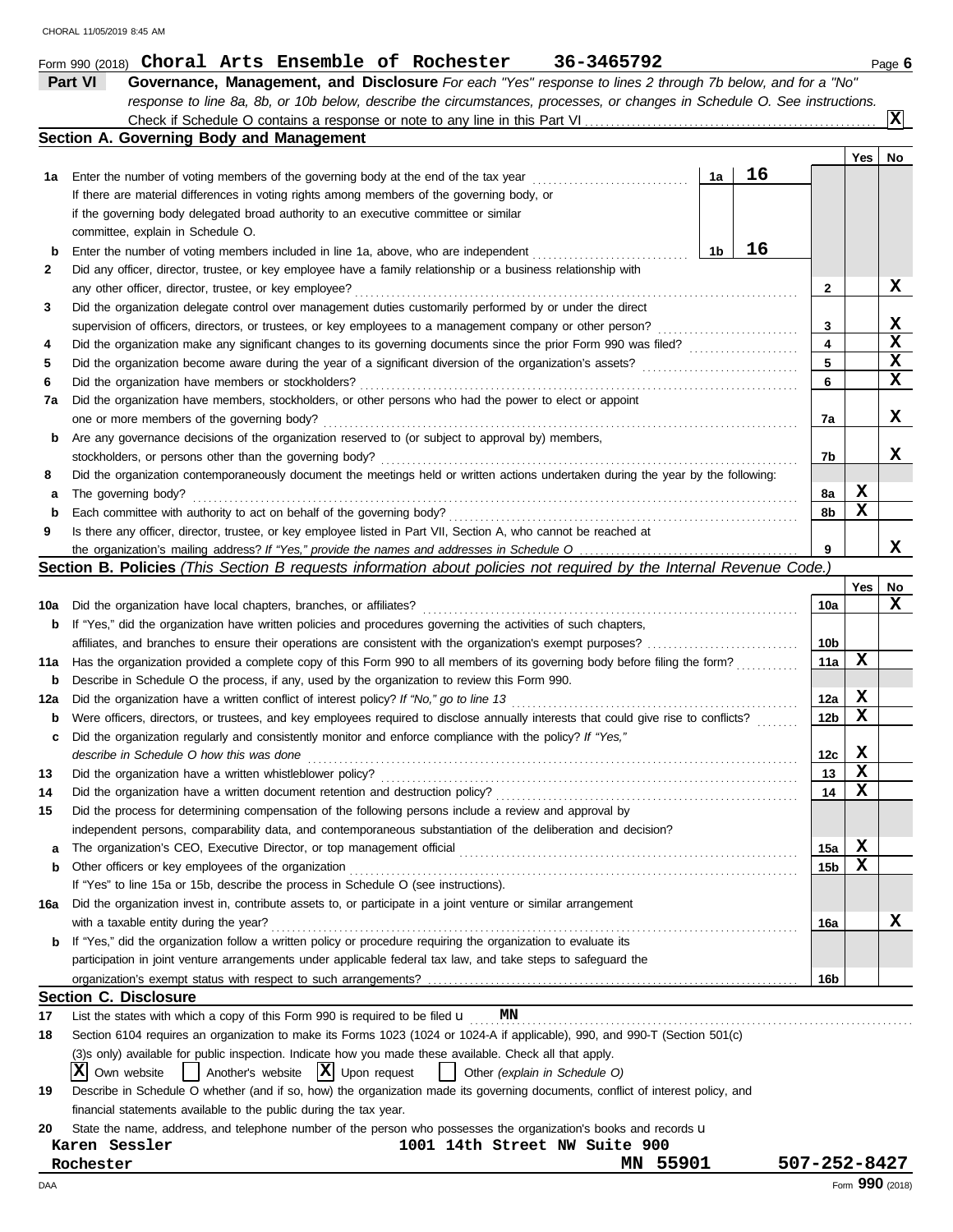|                          | 36-3465792<br>Form 990 (2018) Choral Arts Ensemble of Rochester                                                                                                                                                                    | Page 7 |
|--------------------------|------------------------------------------------------------------------------------------------------------------------------------------------------------------------------------------------------------------------------------|--------|
| <b>Part VII</b>          | Compensation of Officers, Directors, Trustees, Key Employees, Highest Compensated Employees, and                                                                                                                                   |        |
|                          | <b>Independent Contractors</b>                                                                                                                                                                                                     |        |
|                          | Check if Schedule O contains a response or note to any line in this Part VII                                                                                                                                                       |        |
| Section A.               | Officers, Directors, Trustees, Key Employees, and Highest Compensated Employees                                                                                                                                                    |        |
| organization's tax year. | 1a Complete this table for all persons required to be listed. Report compensation for the calendar year ending with or within the                                                                                                  |        |
|                          | • List all of the organization's <b>current</b> officers, directors, trustees (whether individuals or organizations), regardless of amount of<br>compensation. Enter -0- in columns (D), (E), and (F) if no compensation was paid. |        |

● List all of the organization's **current** key employees, if any. See instructions for definition of "key employee."

who received reportable compensation (Box 5 of Form W-2 and/or Box 7 of Form 1099-MISC) of more than \$100,000 from the organization and any related organizations. ■ List the organization's five **current** highest compensated employees (other than an officer, director, trustee, or key employee)<br> **•** Pregiund reportable compensation (Box 5 of Ferm W 2 and/or Box 7 of Ferm 1000 MISC) o

List all of the organization's **former** officers, key employees, and highest compensated employees who received more than • List all of the organization's **former** officers, key employees, and highest compensate \$100,000 of reportable compensation from the organization and any related organizations.

■ List all of the organization's **former directors or trustees** that received, in the capacity as a former director or trustee of the practization more than \$10,000 of reportable compensation from the organization and any organization, more than \$10,000 of reportable compensation from the organization and any related organizations. List persons in the following order: individual trustees or directors; institutional trustees; officers; key employees; highest compensated employees; and former such persons.

 $\overline{X}$  Check this box if neither the organization nor any related organization compensated any current officer, director, or trustee.

| (A)<br>Name and Title | (B)<br>Average<br>hours per<br>week<br>(list any<br>hours for |                                   |                          |             | (C)<br>Position | (do not check more than one<br>box, unless person is both an<br>officer and a director/trustee) |        | (D)<br>Reportable<br>compensation<br>from<br>the<br>organization<br>(W-2/1099-MISC) | (E)<br>Reportable<br>compensation from<br>related<br>organizations<br>(W-2/1099-MISC) | (F)<br>Estimated<br>amount of<br>other<br>compensation<br>from the |
|-----------------------|---------------------------------------------------------------|-----------------------------------|--------------------------|-------------|-----------------|-------------------------------------------------------------------------------------------------|--------|-------------------------------------------------------------------------------------|---------------------------------------------------------------------------------------|--------------------------------------------------------------------|
|                       | related<br>organizations<br>below dotted<br>line)             | Individual trustee<br>or director | Institutional<br>trustee | Officer     | Key<br>employee | Highest compensated<br>employee                                                                 | Former |                                                                                     |                                                                                       | organization<br>and related<br>organizations                       |
| (1) Nora O' Sullivan  | 0.50                                                          |                                   |                          |             |                 |                                                                                                 |        |                                                                                     |                                                                                       |                                                                    |
| President             | 0.00                                                          | $\mathbf x$                       |                          | $\mathbf x$ |                 |                                                                                                 |        | 0                                                                                   | 0                                                                                     | 0                                                                  |
| (2) Carol Berteotti   |                                                               |                                   |                          |             |                 |                                                                                                 |        |                                                                                     |                                                                                       |                                                                    |
|                       | 0.50                                                          |                                   |                          |             |                 |                                                                                                 |        |                                                                                     |                                                                                       |                                                                    |
| Vice President        | 0.00                                                          | $\mathbf x$                       |                          | $\mathbf x$ |                 |                                                                                                 |        | 0                                                                                   | 0                                                                                     | 0                                                                  |
| (3) Alan Hansen       |                                                               |                                   |                          |             |                 |                                                                                                 |        |                                                                                     |                                                                                       |                                                                    |
|                       | 0.50                                                          |                                   |                          |             |                 |                                                                                                 |        |                                                                                     |                                                                                       |                                                                    |
| Secretary             | 0.00                                                          | $\mathbf x$                       |                          | $\mathbf x$ |                 |                                                                                                 |        | 0                                                                                   | 0                                                                                     | 0                                                                  |
| (4) Brian Moran       |                                                               |                                   |                          |             |                 |                                                                                                 |        |                                                                                     |                                                                                       |                                                                    |
|                       | 0.50                                                          |                                   |                          |             |                 |                                                                                                 |        |                                                                                     |                                                                                       |                                                                    |
| Treasurer             | 0.00                                                          | $\mathbf x$                       |                          | $\mathbf x$ |                 |                                                                                                 |        | 0                                                                                   | 0                                                                                     | $\pmb{0}$                                                          |
| (5) Noel Peterson     |                                                               |                                   |                          |             |                 |                                                                                                 |        |                                                                                     |                                                                                       |                                                                    |
|                       | 0.50                                                          |                                   |                          |             |                 |                                                                                                 |        |                                                                                     |                                                                                       |                                                                    |
| Director              | 0.00                                                          | X                                 |                          |             |                 |                                                                                                 |        | 0                                                                                   | 0                                                                                     | 0                                                                  |
| (6) Jennifer Schilbe  |                                                               |                                   |                          |             |                 |                                                                                                 |        |                                                                                     |                                                                                       |                                                                    |
|                       | 0.50                                                          |                                   |                          |             |                 |                                                                                                 |        |                                                                                     |                                                                                       |                                                                    |
| Director              | 0.00                                                          | $\mathbf x$                       |                          |             |                 |                                                                                                 |        | 0                                                                                   | 0                                                                                     | 0                                                                  |
| (7) Kristine Swanson  |                                                               |                                   |                          |             |                 |                                                                                                 |        |                                                                                     |                                                                                       |                                                                    |
|                       | 0.50                                                          |                                   |                          |             |                 |                                                                                                 |        |                                                                                     |                                                                                       |                                                                    |
| Director              | 0.00                                                          | $\mathbf x$                       |                          |             |                 |                                                                                                 |        | 0                                                                                   | 0                                                                                     | $\pmb{0}$                                                          |
| (8) Barton Seebach    |                                                               |                                   |                          |             |                 |                                                                                                 |        |                                                                                     |                                                                                       |                                                                    |
|                       | 0.50                                                          |                                   |                          |             |                 |                                                                                                 |        |                                                                                     |                                                                                       |                                                                    |
| Director              | 0.00                                                          | $\mathbf x$                       |                          |             |                 |                                                                                                 |        | 0                                                                                   | 0                                                                                     | 0                                                                  |
| (9) Dan Kutzke        |                                                               |                                   |                          |             |                 |                                                                                                 |        |                                                                                     |                                                                                       |                                                                    |
|                       | 0.50                                                          |                                   |                          |             |                 |                                                                                                 |        |                                                                                     |                                                                                       |                                                                    |
| Director              | 0.00                                                          | X                                 |                          |             |                 |                                                                                                 |        | 0                                                                                   | 0                                                                                     | $\pmb{0}$                                                          |
| (10) Phil Schmalz     |                                                               |                                   |                          |             |                 |                                                                                                 |        |                                                                                     |                                                                                       |                                                                    |
|                       | 0.50                                                          |                                   |                          |             |                 |                                                                                                 |        |                                                                                     |                                                                                       |                                                                    |
| Director              | 0.00                                                          | $\mathbf x$                       |                          |             |                 |                                                                                                 |        | 0                                                                                   | 0                                                                                     | 0                                                                  |
| (11) Beth Nienow      |                                                               |                                   |                          |             |                 |                                                                                                 |        |                                                                                     |                                                                                       |                                                                    |
|                       | 0.50                                                          |                                   |                          |             |                 |                                                                                                 |        |                                                                                     |                                                                                       |                                                                    |
| Director              | 0.00                                                          | X                                 |                          |             |                 |                                                                                                 |        | 0                                                                                   | 0                                                                                     | $\pmb{0}$                                                          |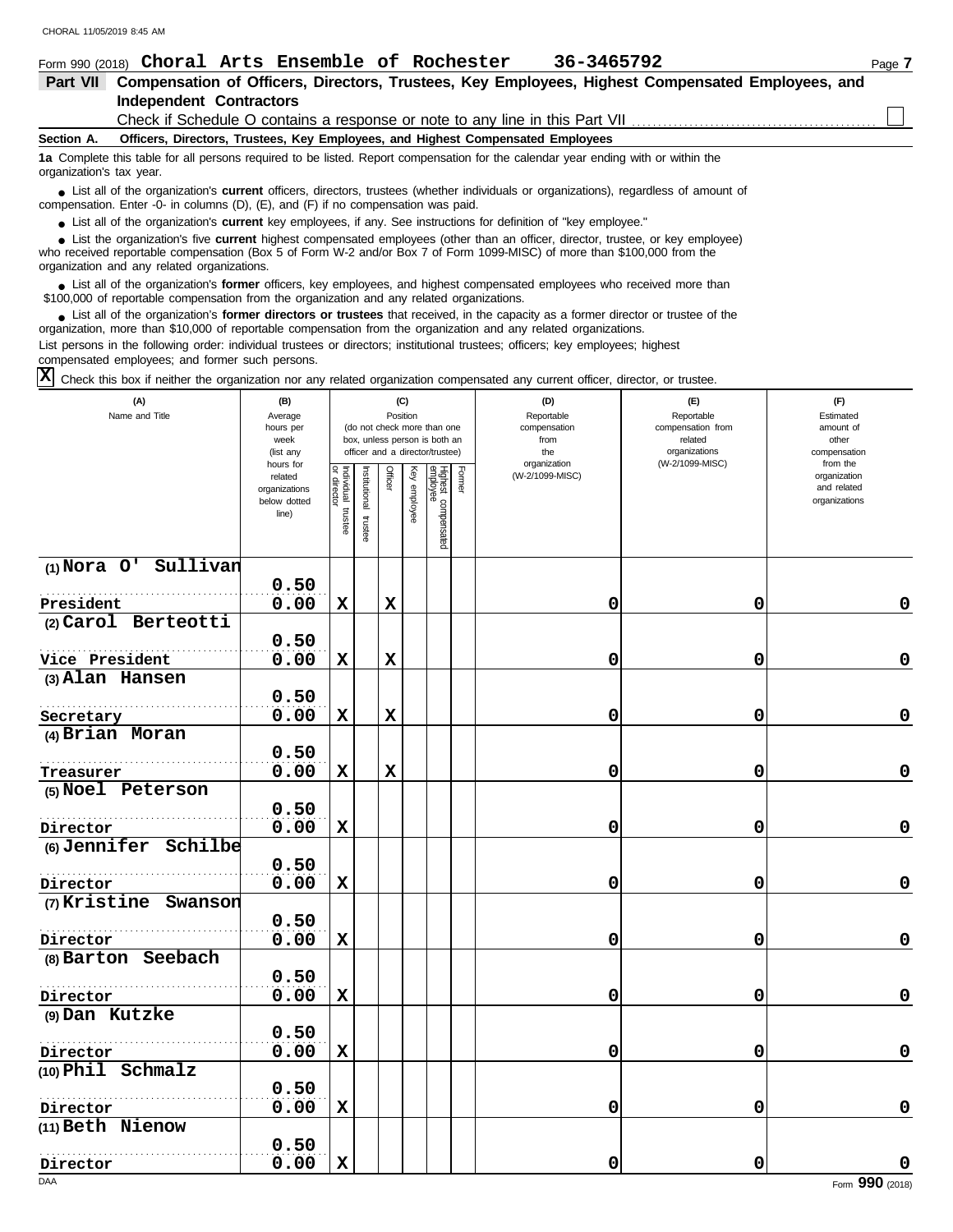| CHORAL 11/05/2019 8:45.4M<br>Form 990 (2018) Choral Arts Ensemble of Rochester<br>Form 990 (2018)                                                                                                                                                                     |                                                               |                         |                         |                 |              |                                                                                                 |        | 36-3465792                                                                                                                                                                 |                                                                                       |  |                                                                    | Page 8              |    |
|-----------------------------------------------------------------------------------------------------------------------------------------------------------------------------------------------------------------------------------------------------------------------|---------------------------------------------------------------|-------------------------|-------------------------|-----------------|--------------|-------------------------------------------------------------------------------------------------|--------|----------------------------------------------------------------------------------------------------------------------------------------------------------------------------|---------------------------------------------------------------------------------------|--|--------------------------------------------------------------------|---------------------|----|
| <b>Part VII</b><br>(A)<br>Name and title                                                                                                                                                                                                                              | (B)<br>Average<br>hours per<br>week<br>(list any<br>hours for |                         |                         | (C)<br>Position |              | (do not check more than one<br>box, unless person is both an<br>officer and a director/trustee) |        | Section A. Officers, Directors, Trustees, Key Employees, and Highest Compensated Employees (continued)<br>(D)<br>Reportable<br>compensation<br>from<br>the<br>organization | (E)<br>Reportable<br>compensation from<br>related<br>organizations<br>(W-2/1099-MISC) |  | (F)<br>Estimated<br>amount of<br>other<br>compensation<br>from the |                     |    |
|                                                                                                                                                                                                                                                                       | related<br>organizations<br>below dotted<br>line)             | Individual 1<br>trustee | nstitutional<br>trustee | Officer         | Key employee | Highest compensated<br>employee                                                                 | Former | (W-2/1099-MISC)                                                                                                                                                            |                                                                                       |  | organization<br>and related<br>organizations                       |                     |    |
| Eric Stinson<br>(12)                                                                                                                                                                                                                                                  |                                                               |                         |                         |                 |              |                                                                                                 |        |                                                                                                                                                                            |                                                                                       |  |                                                                    |                     |    |
| Director                                                                                                                                                                                                                                                              | 0.50<br>0.00                                                  | X                       |                         |                 |              |                                                                                                 |        | 0                                                                                                                                                                          | 0                                                                                     |  |                                                                    |                     | 0  |
| Ryan Cardarella<br>(13)                                                                                                                                                                                                                                               |                                                               |                         |                         |                 |              |                                                                                                 |        |                                                                                                                                                                            |                                                                                       |  |                                                                    |                     |    |
| Director                                                                                                                                                                                                                                                              | 0.50<br>0.00                                                  | X                       |                         |                 |              |                                                                                                 |        | 0                                                                                                                                                                          | 0                                                                                     |  |                                                                    |                     | 0  |
| Melissa Dalley<br>(14)                                                                                                                                                                                                                                                |                                                               |                         |                         |                 |              |                                                                                                 |        |                                                                                                                                                                            |                                                                                       |  |                                                                    |                     |    |
| Director                                                                                                                                                                                                                                                              | 0.50<br>0.00                                                  | X                       |                         |                 |              |                                                                                                 |        | 0                                                                                                                                                                          | 0                                                                                     |  |                                                                    |                     | 0  |
| Sarah Kosel<br>(15)                                                                                                                                                                                                                                                   |                                                               |                         |                         |                 |              |                                                                                                 |        |                                                                                                                                                                            |                                                                                       |  |                                                                    |                     |    |
| Director<br>Scott Kruse<br>(16)                                                                                                                                                                                                                                       | 0.50<br>0.00                                                  | X                       |                         |                 |              |                                                                                                 |        | 0                                                                                                                                                                          | 0                                                                                     |  |                                                                    |                     | 0  |
| Director                                                                                                                                                                                                                                                              | 0.50<br>0.00                                                  | X                       |                         |                 |              |                                                                                                 |        | 0                                                                                                                                                                          | 0                                                                                     |  |                                                                    |                     | 0  |
|                                                                                                                                                                                                                                                                       |                                                               |                         |                         |                 |              |                                                                                                 |        |                                                                                                                                                                            |                                                                                       |  |                                                                    |                     |    |
|                                                                                                                                                                                                                                                                       |                                                               |                         |                         |                 |              |                                                                                                 |        |                                                                                                                                                                            |                                                                                       |  |                                                                    |                     |    |
|                                                                                                                                                                                                                                                                       |                                                               |                         |                         |                 |              |                                                                                                 |        |                                                                                                                                                                            |                                                                                       |  |                                                                    |                     |    |
|                                                                                                                                                                                                                                                                       |                                                               |                         |                         |                 |              |                                                                                                 |        |                                                                                                                                                                            |                                                                                       |  |                                                                    |                     |    |
| Sub-total<br>1b                                                                                                                                                                                                                                                       |                                                               |                         |                         |                 |              |                                                                                                 | u      |                                                                                                                                                                            |                                                                                       |  |                                                                    |                     |    |
| c Total from continuation sheets to Part VII, Section A<br>d                                                                                                                                                                                                          |                                                               |                         |                         |                 |              |                                                                                                 | u      |                                                                                                                                                                            |                                                                                       |  |                                                                    |                     |    |
| Total number of individuals (including but not limited to those listed above) who received more than \$100,000 of<br>2                                                                                                                                                |                                                               |                         |                         |                 |              |                                                                                                 |        |                                                                                                                                                                            |                                                                                       |  |                                                                    |                     |    |
| reportable compensation from the organization $\mathbf u$                                                                                                                                                                                                             |                                                               |                         | 0                       |                 |              |                                                                                                 |        |                                                                                                                                                                            |                                                                                       |  |                                                                    | Yes                 | No |
| Did the organization list any former officer, director, or trustee, key employee, or highest compensated<br>3                                                                                                                                                         |                                                               |                         |                         |                 |              |                                                                                                 |        |                                                                                                                                                                            |                                                                                       |  | 3                                                                  |                     | x  |
| For any individual listed on line 1a, is the sum of reportable compensation and other compensation from the<br>4                                                                                                                                                      |                                                               |                         |                         |                 |              |                                                                                                 |        |                                                                                                                                                                            |                                                                                       |  |                                                                    |                     |    |
| organization and related organizations greater than \$150,000? If "Yes," complete Schedule J for such                                                                                                                                                                 |                                                               |                         |                         |                 |              |                                                                                                 |        |                                                                                                                                                                            |                                                                                       |  | 4                                                                  |                     | X  |
| Did any person listed on line 1a receive or accrue compensation from any unrelated organization or individual<br>5                                                                                                                                                    |                                                               |                         |                         |                 |              |                                                                                                 |        |                                                                                                                                                                            |                                                                                       |  |                                                                    |                     | x  |
| Section B. Independent Contractors                                                                                                                                                                                                                                    |                                                               |                         |                         |                 |              |                                                                                                 |        |                                                                                                                                                                            |                                                                                       |  | 5                                                                  |                     |    |
| Complete this table for your five highest compensated independent contractors that received more than \$100,000 of<br>$\mathbf 1$<br>compensation from the organization. Report compensation for the calendar year ending with or within the organization's tax year. |                                                               |                         |                         |                 |              |                                                                                                 |        |                                                                                                                                                                            |                                                                                       |  |                                                                    |                     |    |
|                                                                                                                                                                                                                                                                       | (A)<br>Name and business address                              |                         |                         |                 |              |                                                                                                 |        |                                                                                                                                                                            | (B)<br>Description of services                                                        |  |                                                                    | (C)<br>Compensation |    |
|                                                                                                                                                                                                                                                                       |                                                               |                         |                         |                 |              |                                                                                                 |        |                                                                                                                                                                            |                                                                                       |  |                                                                    |                     |    |
|                                                                                                                                                                                                                                                                       |                                                               |                         |                         |                 |              |                                                                                                 |        |                                                                                                                                                                            |                                                                                       |  |                                                                    |                     |    |
|                                                                                                                                                                                                                                                                       |                                                               |                         |                         |                 |              |                                                                                                 |        |                                                                                                                                                                            |                                                                                       |  |                                                                    |                     |    |
|                                                                                                                                                                                                                                                                       |                                                               |                         |                         |                 |              |                                                                                                 |        |                                                                                                                                                                            |                                                                                       |  |                                                                    |                     |    |
|                                                                                                                                                                                                                                                                       |                                                               |                         |                         |                 |              |                                                                                                 |        |                                                                                                                                                                            |                                                                                       |  |                                                                    |                     |    |
| Total number of independent contractors (including but not limited to those listed above) who<br>2<br>received more than \$100,000 of compensation from the organization u                                                                                            |                                                               |                         |                         |                 |              |                                                                                                 |        |                                                                                                                                                                            | 0                                                                                     |  |                                                                    |                     |    |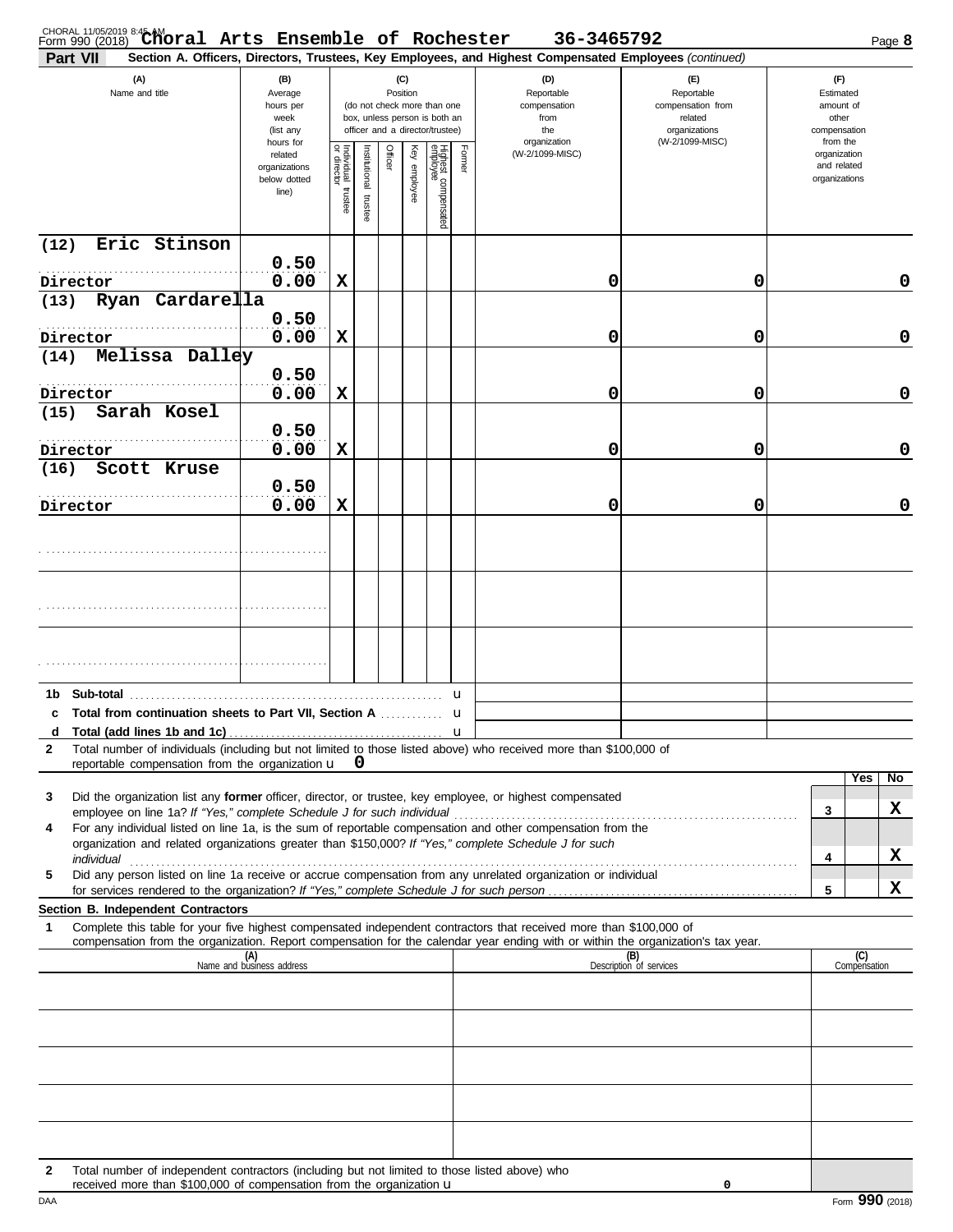## Form 990 (2018) Page **9 Choral Arts Ensemble of Rochester 36-3465792**

## **Part VIII Statement of Revenue**

Check if Schedule O contains a response or note to any line in this Part VIII . . . . . . . . . . . . . . . . . . . . . . . . . . . . . . . . . . . . . . . . . . . .

|                                                           |     |                                                                                                                                                                                        |                  | (A)<br>Total revenue | (B)<br>Related or<br>exempt<br>function<br>revenue | (C)<br>Unrelated<br>business<br>revenue | (D)<br>Revenue<br>excluded from tax<br>under sections<br>512-514 |
|-----------------------------------------------------------|-----|----------------------------------------------------------------------------------------------------------------------------------------------------------------------------------------|------------------|----------------------|----------------------------------------------------|-----------------------------------------|------------------------------------------------------------------|
| Contributions, Gifts, Grants<br>and Other Similar Amounts |     | 1a Federated campaigns<br>1a<br><b>b</b> Membership dues<br>1b<br>1 <sub>c</sub><br>c Fundraising events<br>1d<br>d Related organizations<br>1e<br>e Government grants (contributions) | 17,250<br>15,000 |                      |                                                    |                                         |                                                                  |
|                                                           |     | f All other contributions, gifts, grants,<br>and similar amounts not included above<br>1f<br>\$<br><b>g</b> Noncash contributions included in lines 1a-1f:                             | 164,148          | 196,398              |                                                    |                                         |                                                                  |
|                                                           |     |                                                                                                                                                                                        |                  |                      |                                                    |                                         |                                                                  |
|                                                           |     |                                                                                                                                                                                        | Busn. Code       | 70,166               | 70,166                                             |                                         |                                                                  |
|                                                           | 2a  | Harmony for Mayo<br>.                                                                                                                                                                  |                  | 55,984               | 55,984                                             |                                         |                                                                  |
|                                                           | b   | Event ticket sales                                                                                                                                                                     | 541800           | 4,600                |                                                    | 4,600                                   |                                                                  |
|                                                           | c   | Program advertising                                                                                                                                                                    |                  |                      |                                                    |                                         |                                                                  |
|                                                           | d   |                                                                                                                                                                                        |                  |                      |                                                    |                                         |                                                                  |
|                                                           | е   |                                                                                                                                                                                        |                  |                      |                                                    |                                         |                                                                  |
| Program Service Revenue                                   |     | f All other program service revenue $\ldots$                                                                                                                                           |                  |                      |                                                    |                                         |                                                                  |
|                                                           |     |                                                                                                                                                                                        |                  | 130,750              |                                                    |                                         |                                                                  |
|                                                           | 3   | Investment income (including dividends, interest,                                                                                                                                      |                  |                      |                                                    |                                         |                                                                  |
|                                                           |     |                                                                                                                                                                                        | u                | з                    |                                                    |                                         | 3                                                                |
|                                                           | 4   | Income from investment of tax-exempt bond proceeds <b>u</b>                                                                                                                            |                  |                      |                                                    |                                         |                                                                  |
|                                                           | 5   |                                                                                                                                                                                        | u                |                      |                                                    |                                         |                                                                  |
|                                                           |     | (i) Real                                                                                                                                                                               | (ii) Personal    |                      |                                                    |                                         |                                                                  |
|                                                           |     | 6a Gross rents                                                                                                                                                                         |                  |                      |                                                    |                                         |                                                                  |
|                                                           |     | <b>b</b> Less: rental exps.                                                                                                                                                            |                  |                      |                                                    |                                         |                                                                  |
|                                                           |     | <b>c</b> Rental inc. or (loss)                                                                                                                                                         |                  |                      |                                                    |                                         |                                                                  |
|                                                           | d   |                                                                                                                                                                                        | u                |                      |                                                    |                                         |                                                                  |
|                                                           |     | <b>7a</b> Gross amount from<br>(i) Securities<br>sales of assets                                                                                                                       | (ii) Other       |                      |                                                    |                                         |                                                                  |
|                                                           |     | other than inventory                                                                                                                                                                   | 6,974            |                      |                                                    |                                         |                                                                  |
|                                                           |     | <b>b</b> Less: cost or other                                                                                                                                                           |                  |                      |                                                    |                                         |                                                                  |
|                                                           |     | basis & sales exps.                                                                                                                                                                    |                  |                      |                                                    |                                         |                                                                  |
|                                                           |     | <b>c</b> Gain or (loss)                                                                                                                                                                | 6,974            |                      |                                                    |                                         |                                                                  |
|                                                           |     |                                                                                                                                                                                        |                  | 6,974                |                                                    |                                         | 6,974                                                            |
| enue<br>Other Rev                                         |     | 8a Gross income from fundraising events<br>17,250<br>(not including \$<br>of contributions reported on line 1c).                                                                       | 17,100           |                      |                                                    |                                         |                                                                  |
|                                                           |     | See Part IV, line $18$<br>a<br>b                                                                                                                                                       | 14,110           |                      |                                                    |                                         |                                                                  |
|                                                           |     | <b>b</b> Less: direct expenses                                                                                                                                                         |                  | 2,990                |                                                    |                                         | 2,990                                                            |
|                                                           |     | c Net income or (loss) from fundraising events  u                                                                                                                                      |                  |                      |                                                    |                                         |                                                                  |
|                                                           |     | 9a Gross income from gaming activities.                                                                                                                                                |                  |                      |                                                    |                                         |                                                                  |
|                                                           |     | See Part IV, line $19$<br>a                                                                                                                                                            |                  |                      |                                                    |                                         |                                                                  |
|                                                           |     | $\mathbf b$<br><b>b</b> Less: direct expenses <i>minimals</i>                                                                                                                          |                  |                      |                                                    |                                         |                                                                  |
|                                                           |     | c Net income or (loss) from gaming activities  u                                                                                                                                       |                  |                      |                                                    |                                         |                                                                  |
|                                                           |     | 10a Gross sales of inventory, less                                                                                                                                                     |                  |                      |                                                    |                                         |                                                                  |
|                                                           |     | returns and allowances<br>a                                                                                                                                                            | 403              |                      |                                                    |                                         |                                                                  |
|                                                           |     | b<br><b>b</b> Less: cost of goods sold                                                                                                                                                 | 84               |                      |                                                    |                                         |                                                                  |
|                                                           |     | <b>c</b> Net income or (loss) from sales of inventory                                                                                                                                  | $\mathbf{u}$     | 319                  |                                                    |                                         | 319                                                              |
|                                                           |     | Miscellaneous Revenue                                                                                                                                                                  | Busn. Code       |                      |                                                    |                                         |                                                                  |
|                                                           | 11a |                                                                                                                                                                                        |                  |                      |                                                    |                                         |                                                                  |
|                                                           | b   |                                                                                                                                                                                        |                  |                      |                                                    |                                         |                                                                  |
|                                                           | c   |                                                                                                                                                                                        |                  |                      |                                                    |                                         |                                                                  |
|                                                           | d   | All other revenue                                                                                                                                                                      |                  |                      |                                                    |                                         |                                                                  |
|                                                           |     |                                                                                                                                                                                        | $\mathbf{u}$     |                      |                                                    |                                         |                                                                  |
|                                                           | 12  | Total revenue. See instructions.                                                                                                                                                       | $\mathbf{u}$     | 337,434              | 126,150                                            | 4,600                                   | 10,286                                                           |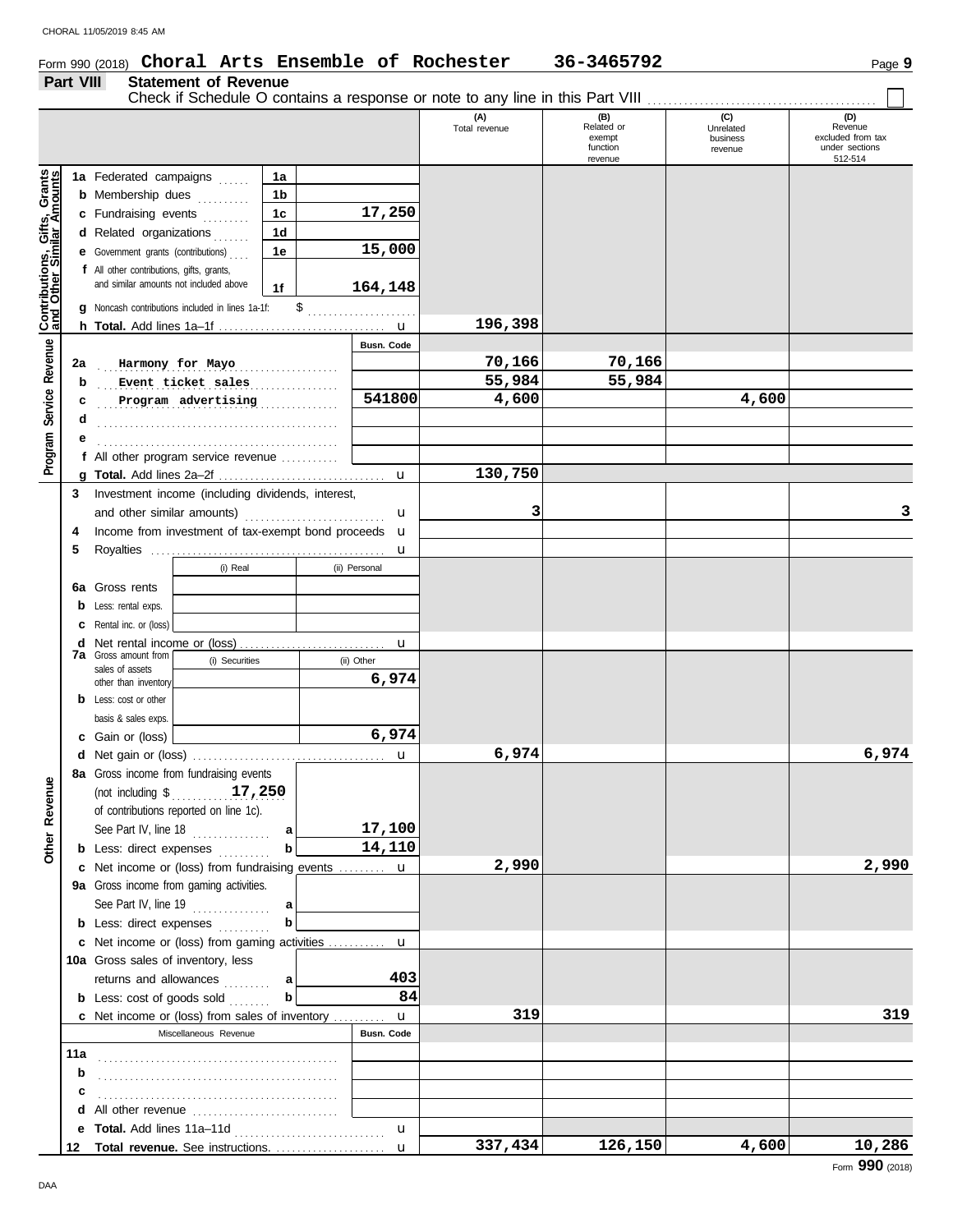## Form 990 (2018) Page **10 Choral Arts Ensemble of Rochester 36-3465792**

|              | Part IX<br><b>Statement of Functional Expenses</b>                                                                         |                       |                                    |                                           |                                |
|--------------|----------------------------------------------------------------------------------------------------------------------------|-----------------------|------------------------------------|-------------------------------------------|--------------------------------|
|              | Section 501(c)(3) and 501(c)(4) organizations must complete all columns. All other organizations must complete column (A). |                       |                                    |                                           |                                |
|              | Check if Schedule O contains a response or note to any line in this Part IX                                                |                       |                                    |                                           |                                |
|              | Do not include amounts reported on lines 6b,<br>7b, 8b, 9b, and 10b of Part VIII.                                          | (A)<br>Total expenses | (B)<br>Program service<br>expenses | (C)<br>Management and<br>general expenses | (D)<br>Fundraising<br>expenses |
| 1            | Grants and other assistance to domestic organizations                                                                      |                       |                                    |                                           |                                |
|              | and domestic governments. See Part IV, line 21                                                                             |                       |                                    |                                           |                                |
| $\mathbf{2}$ | Grants and other assistance to domestic                                                                                    |                       |                                    |                                           |                                |
|              | individuals. See Part IV, line 22                                                                                          |                       |                                    |                                           |                                |
| 3            | Grants and other assistance to foreign                                                                                     |                       |                                    |                                           |                                |
|              | organizations, foreign governments, and foreign                                                                            |                       |                                    |                                           |                                |
|              | individuals. See Part IV, lines 15 and 16                                                                                  |                       |                                    |                                           |                                |
| 4            | Benefits paid to or for members                                                                                            |                       |                                    |                                           |                                |
| 5            | Compensation of current officers, directors,                                                                               |                       |                                    |                                           |                                |
|              | trustees, and key employees                                                                                                |                       |                                    |                                           |                                |
| 6            | Compensation not included above, to disqualified                                                                           |                       |                                    |                                           |                                |
|              | persons (as defined under section 4958(f)(1)) and                                                                          |                       |                                    |                                           |                                |
|              | persons described in section 4958(c)(3)(B)                                                                                 | 163,362               | 120,368                            | 21,215                                    | 21,779                         |
| 7<br>8       | Other salaries and wages<br>Pension plan accruals and contributions (include                                               |                       |                                    |                                           |                                |
|              | section 401(k) and 403(b) employer contributions)                                                                          |                       |                                    |                                           |                                |
| 9            | Other employee benefits                                                                                                    | 2,380                 | <u>1,145</u>                       | <u>1,212</u>                              | 23                             |
| 10           | Payroll taxes                                                                                                              | 13,254                | 9,366                              | 1,944                                     | 1,944                          |
| 11           | Fees for services (non-employees):                                                                                         |                       |                                    |                                           |                                |
| а            |                                                                                                                            |                       |                                    |                                           |                                |
| b            | Legal                                                                                                                      |                       |                                    |                                           |                                |
| c            |                                                                                                                            | 3,305                 |                                    | 3,305                                     |                                |
| d            | obbying                                                                                                                    |                       |                                    |                                           |                                |
| е            | Professional fundraising services. See Part IV, line 17                                                                    |                       |                                    |                                           |                                |
| f            | Investment management fees                                                                                                 | 946                   |                                    | 946                                       |                                |
| a            | Other. (If line 11g amount exceeds 10% of line 25, column                                                                  |                       |                                    |                                           |                                |
|              | (A) amount, list line 11g expenses on Schedule O.)                                                                         |                       |                                    |                                           |                                |
| 12           | Advertising and promotion                                                                                                  | 4,836                 | 531                                |                                           | $\frac{4,305}{4,124}$          |
| 13           | Office expenses                                                                                                            | 16,969                | 5,443                              | 7,402                                     |                                |
| 14           | Information technology                                                                                                     | 8,089                 | 199                                | 6,327                                     | 1,563                          |
| 15           |                                                                                                                            |                       |                                    |                                           |                                |
| 16           |                                                                                                                            | 14,382                | 3,695                              | 10,687                                    |                                |
| 17           | Travel                                                                                                                     |                       |                                    |                                           |                                |
|              | 18 Payments of travel or entertainment expenses                                                                            |                       |                                    |                                           |                                |
|              | for any federal, state, or local public officials                                                                          |                       |                                    |                                           |                                |
| 19           | Conferences, conventions, and meetings                                                                                     |                       |                                    |                                           |                                |
| 20           | Interest                                                                                                                   |                       |                                    |                                           |                                |
| 21           | Payments to affiliates                                                                                                     |                       |                                    |                                           |                                |
| 22<br>23     | Depreciation, depletion, and amortization                                                                                  | 2,175                 |                                    | 2,175                                     |                                |
| 24           | Other expenses. Itemize expenses not covered                                                                               |                       |                                    |                                           |                                |
|              | above (List miscellaneous expenses in line 24e. If                                                                         |                       |                                    |                                           |                                |
|              | line 24e amount exceeds 10% of line 25, column                                                                             |                       |                                    |                                           |                                |
|              | (A) amount, list line 24e expenses on Schedule O.)                                                                         |                       |                                    |                                           |                                |
| a            | Guest Artists                                                                                                              | 66,962                | 66,962                             |                                           |                                |
| b            | Audio Support                                                                                                              | 22,037                | 22,037                             |                                           |                                |
| c            | Commissioned Works                                                                                                         | 5,000                 | 5,000                              |                                           |                                |
| d            | Training                                                                                                                   | 3,490                 |                                    | 3,443                                     | 47                             |
| е            | All other expenses                                                                                                         | 11,062                | 6,777                              | 2,992                                     | 1,293                          |
| 25           | Total functional expenses. Add lines 1 through 24e                                                                         | 338,249               | 241,523                            | 61,648                                    | 35,078                         |
| 26           | Joint costs. Complete this line only if the<br>organization reported in column (B) joint costs                             |                       |                                    |                                           |                                |
|              | from a combined educational campaign and                                                                                   |                       |                                    |                                           |                                |
|              | fundraising solicitation. Check here u<br>if                                                                               |                       |                                    |                                           |                                |
|              | following SOP 98-2 (ASC 958-720)                                                                                           |                       |                                    |                                           |                                |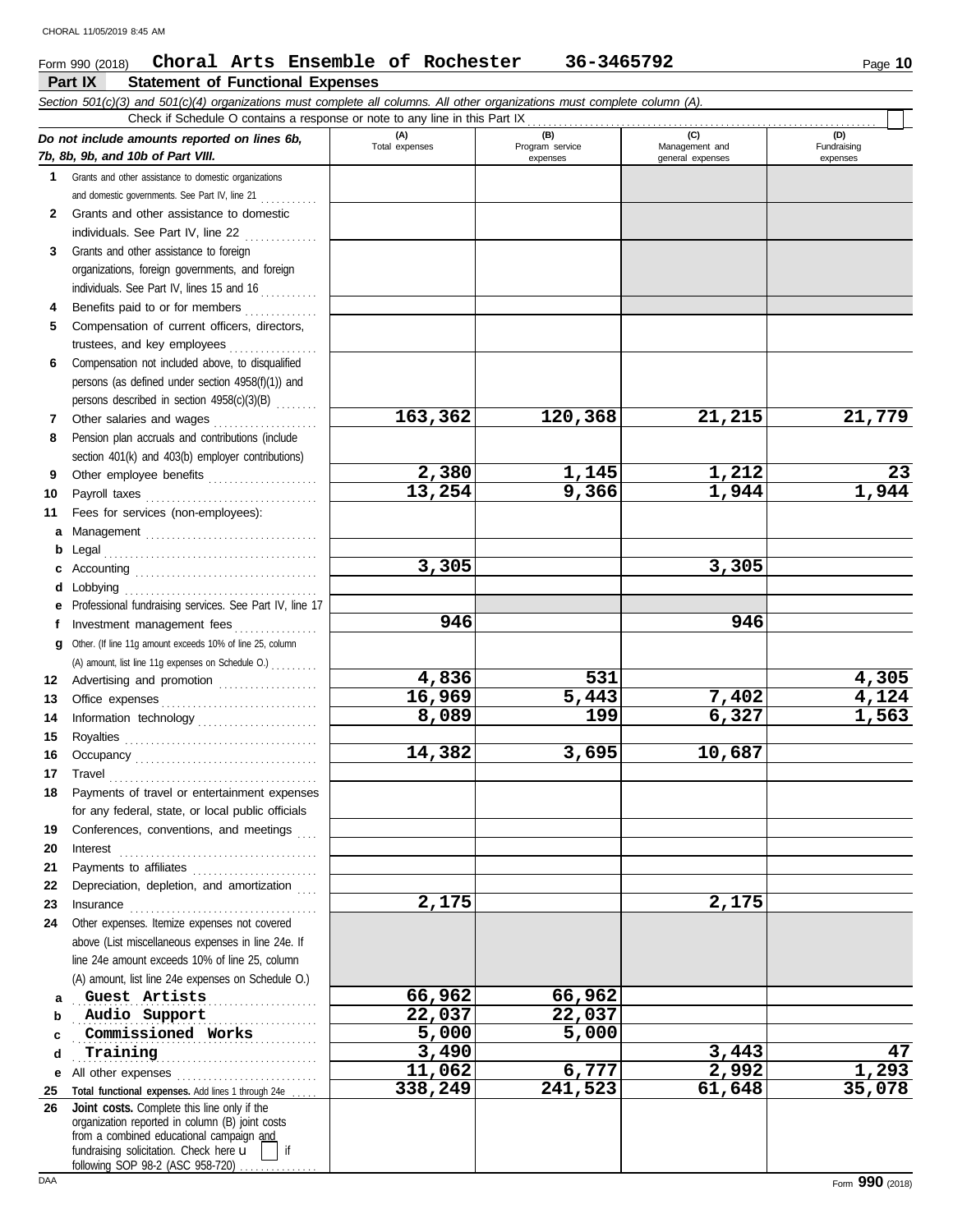|                      |          | Choral Arts Ensemble of Rochester<br>Form 990 (2018)                                                 |                 |                    | 36-3465792               |                              | Page 11                |  |  |  |
|----------------------|----------|------------------------------------------------------------------------------------------------------|-----------------|--------------------|--------------------------|------------------------------|------------------------|--|--|--|
|                      | Part X   | <b>Balance Sheet</b>                                                                                 |                 |                    |                          |                              |                        |  |  |  |
|                      |          |                                                                                                      |                 |                    |                          |                              |                        |  |  |  |
|                      |          |                                                                                                      |                 |                    | (A)<br>Beginning of year |                              | (B)<br>End of year     |  |  |  |
|                      |          |                                                                                                      |                 |                    | 30,475                   |                              | 52,512                 |  |  |  |
|                      | 1        | Cash-non-interest bearing                                                                            |                 |                    |                          | $\mathbf{1}$<br>$\mathbf{2}$ |                        |  |  |  |
|                      | 2        |                                                                                                      |                 |                    | 2,272                    | $\mathbf{3}$                 |                        |  |  |  |
|                      | 3        |                                                                                                      |                 |                    | 22,200                   | $\overline{\mathbf{4}}$      | 450                    |  |  |  |
|                      | 4<br>5   | Accounts receivable, net<br>Loans and other receivables from current and former officers, directors, |                 |                    |                          |                              |                        |  |  |  |
|                      |          | trustees, key employees, and highest compensated employees.                                          |                 |                    |                          |                              |                        |  |  |  |
|                      |          | Complete Part II of Schedule L                                                                       |                 |                    |                          | 5                            |                        |  |  |  |
|                      | 6        | Loans and other receivables from other disqualified persons (as defined under section                |                 |                    |                          |                              |                        |  |  |  |
|                      |          | $4958(f)(1)$ , persons described in section $4958(c)(3)(B)$ , and contributing employers and         |                 |                    |                          |                              |                        |  |  |  |
|                      |          | sponsoring organizations of section 501(c)(9) voluntary employees' beneficiary                       |                 |                    |                          |                              |                        |  |  |  |
|                      |          |                                                                                                      |                 |                    |                          | 6                            |                        |  |  |  |
| Assets               | 7        |                                                                                                      |                 |                    |                          | $\overline{7}$               |                        |  |  |  |
|                      | 8        | Inventories for sale or use                                                                          |                 |                    | 1,063                    | 8                            | 979                    |  |  |  |
|                      | 9        | Prepaid expenses and deferred charges                                                                |                 |                    | 6,867                    | 9                            | 1,903                  |  |  |  |
|                      |          | 10a Land, buildings, and equipment: cost or                                                          |                 |                    |                          |                              |                        |  |  |  |
|                      |          |                                                                                                      |                 | 42,038             |                          |                              |                        |  |  |  |
|                      | b        | Less: accumulated depreciation                                                                       | 10 <sub>b</sub> | 39,649             | $4,144$ 10c              |                              | 2,389                  |  |  |  |
|                      | 11       | Investments-publicly traded securities                                                               |                 |                    | 166,391                  | 11                           | 180,006                |  |  |  |
|                      | 12       |                                                                                                      |                 |                    |                          | 12                           |                        |  |  |  |
|                      | 13       |                                                                                                      |                 |                    |                          |                              |                        |  |  |  |
|                      | 14       | Intangible assets                                                                                    |                 |                    |                          | 14                           |                        |  |  |  |
|                      | 15       | Other assets. See Part IV, line 11                                                                   |                 |                    |                          | 15                           |                        |  |  |  |
|                      | 16       |                                                                                                      |                 |                    | 233,412                  | 16                           | 238,239                |  |  |  |
|                      | 17       |                                                                                                      |                 |                    | 297                      | 17                           | 2,631                  |  |  |  |
|                      | 18       | Grants payable                                                                                       |                 | 18                 |                          |                              |                        |  |  |  |
|                      | 19       |                                                                                                      | 26,610          | 19                 | 23,696                   |                              |                        |  |  |  |
|                      | 20       |                                                                                                      |                 |                    |                          | 20                           |                        |  |  |  |
|                      | 21       |                                                                                                      |                 |                    |                          | 21                           |                        |  |  |  |
|                      | 22       | Loans and other payables to current and former officers, directors,                                  |                 |                    |                          |                              |                        |  |  |  |
|                      |          | trustees, key employees, highest compensated employees, and                                          |                 |                    |                          |                              |                        |  |  |  |
| Liabilities          |          | disqualified persons. Complete Part II of Schedule L                                                 |                 |                    |                          | 22                           |                        |  |  |  |
|                      | 23       | Secured mortgages and notes payable to unrelated third parties                                       |                 |                    |                          | 23                           |                        |  |  |  |
|                      |          | Unsecured notes and loans payable to unrelated third parties                                         |                 |                    |                          | 24                           |                        |  |  |  |
|                      | 25       | Other liabilities (including federal income tax, payables to related third                           |                 |                    |                          |                              |                        |  |  |  |
|                      |          | parties, and other liabilities not included on lines 17-24). Complete Part X                         |                 |                    |                          |                              |                        |  |  |  |
|                      |          | of Schedule D                                                                                        |                 |                    | 3,803                    | 25                           | $\frac{4,101}{30,428}$ |  |  |  |
|                      | 26       |                                                                                                      |                 | $\overline{X}$ and | $\overline{30,710}$ 26   |                              |                        |  |  |  |
|                      |          | Organizations that follow SFAS 117 (ASC 958), check here u                                           |                 |                    |                          |                              |                        |  |  |  |
|                      |          | complete lines 27 through 29, and lines 33 and 34.                                                   |                 |                    | 198,702                  |                              | 203,811                |  |  |  |
| <b>Fund Balances</b> | 27       | Unrestricted net assets                                                                              |                 |                    | 4,000                    | 27<br>28                     | 4,000                  |  |  |  |
|                      | 28<br>29 | Temporarily restricted net assets<br>Permanently restricted net assets                               |                 |                    |                          | 29                           |                        |  |  |  |
|                      |          | Organizations that do not follow SFAS 117 (ASC 958), check here u                                    |                 | and                |                          |                              |                        |  |  |  |
|                      |          | complete lines 30 through 34.                                                                        |                 |                    |                          |                              |                        |  |  |  |
| Assets or            | 30       | Capital stock or trust principal, or current funds                                                   |                 |                    |                          | 30                           |                        |  |  |  |
|                      | 31       |                                                                                                      |                 |                    |                          | 31                           |                        |  |  |  |
| Net                  | 32       | Retained earnings, endowment, accumulated income, or other funds                                     |                 |                    |                          | 32                           |                        |  |  |  |
|                      | 33       | Total net assets or fund balances                                                                    |                 |                    | $\overline{202}$ , 702   | 33                           | 207,811                |  |  |  |
|                      | 34       |                                                                                                      |                 |                    | $233,412$ 34             |                              | 238,239                |  |  |  |

Form **990** (2018)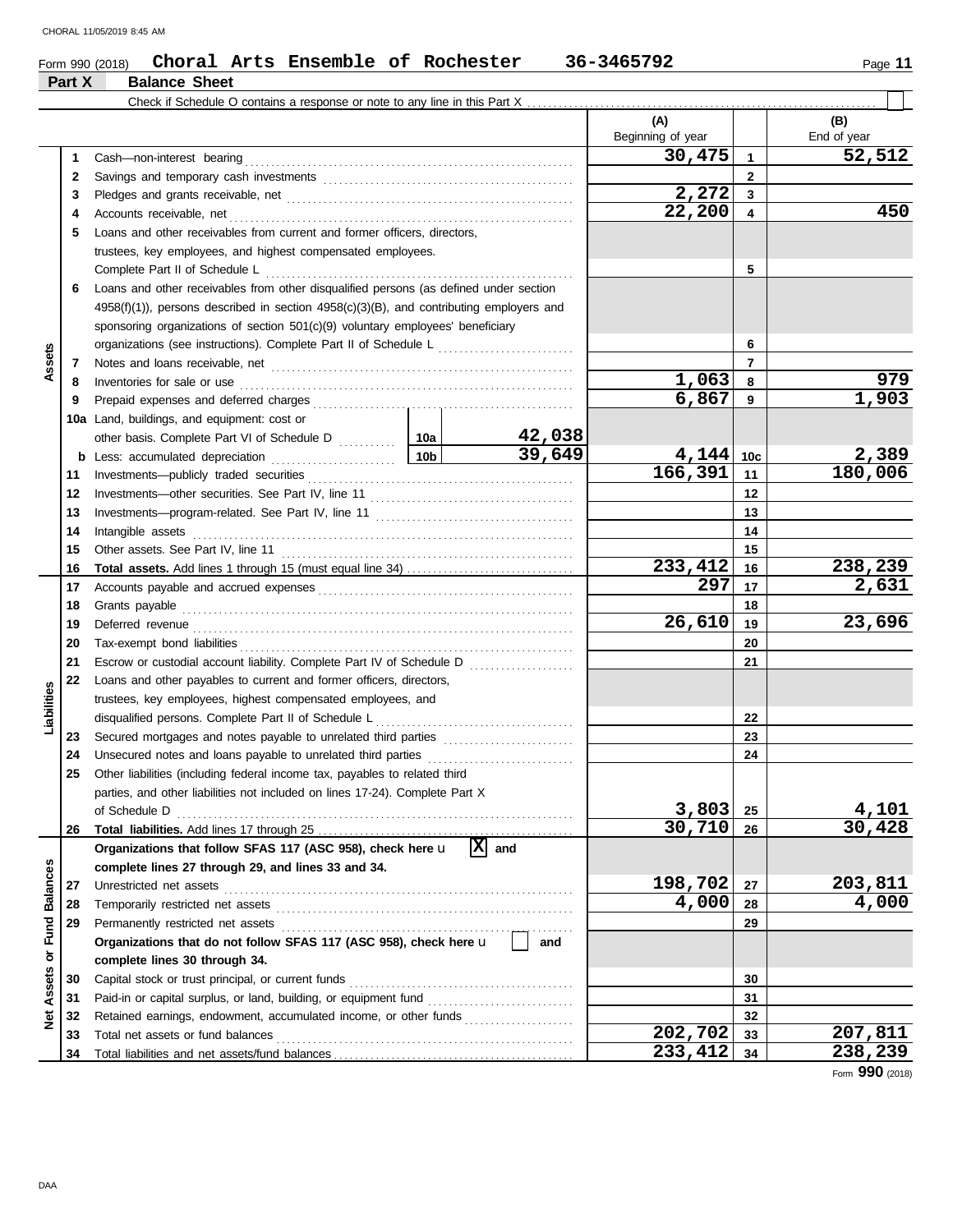|    | Form 990 (2018) Choral Arts Ensemble of Rochester<br>36-3465792                                                            |                         |    |          | Page 12         |
|----|----------------------------------------------------------------------------------------------------------------------------|-------------------------|----|----------|-----------------|
|    | Part XI<br><b>Reconciliation of Net Assets</b>                                                                             |                         |    |          |                 |
|    |                                                                                                                            |                         |    |          | X               |
| 1  |                                                                                                                            | $\mathbf{1}$            |    | 337, 434 |                 |
| 2  |                                                                                                                            | $\mathbf{2}$            |    | 338,249  |                 |
| 3  | Revenue less expenses. Subtract line 2 from line 1                                                                         | $\mathbf{3}$            |    |          | $-815$          |
| 4  |                                                                                                                            | $\overline{\mathbf{4}}$ |    | 202,702  |                 |
| 5  | Net unrealized gains (losses) on investments                                                                               | 5                       |    | 7,679    |                 |
| 6  | Donated services and use of facilities <b>constants and interview of the service of the services</b> and use of facilities | 6                       |    |          |                 |
| 7  | Investment expenses                                                                                                        | $\overline{7}$          |    |          |                 |
| 8  | Prior period adjustments                                                                                                   | 8                       |    |          |                 |
| 9  | Other changes in net assets or fund balances (explain in Schedule O)                                                       | 9                       |    | $-1,755$ |                 |
| 10 | Net assets or fund balances at end of year. Combine lines 3 through 9 (must equal Part X, line                             |                         |    |          |                 |
|    | 33, column (B))                                                                                                            | 10                      |    | 207,811  |                 |
|    | <b>Financial Statements and Reporting</b><br>Part XII                                                                      |                         |    |          |                 |
|    |                                                                                                                            |                         |    |          |                 |
|    |                                                                                                                            |                         |    | Yes      | No              |
| 1  | ΙX<br>Accounting method used to prepare the Form 990:<br>Cash<br>Accrual<br>Other                                          |                         |    |          |                 |
|    | If the organization changed its method of accounting from a prior year or checked "Other," explain in                      |                         |    |          |                 |
|    | Schedule O.                                                                                                                |                         |    |          |                 |
|    | 2a Were the organization's financial statements compiled or reviewed by an independent accountant?                         |                         | 2a |          | x               |
|    | If "Yes," check a box below to indicate whether the financial statements for the year were compiled or                     |                         |    |          |                 |
|    | reviewed on a separate basis, consolidated basis, or both:                                                                 |                         |    |          |                 |
|    | Separate basis<br>Consolidated basis<br>Both consolidated and separate basis                                               |                         |    |          |                 |
|    | <b>b</b> Were the organization's financial statements audited by an independent accountant?                                |                         | 2b |          | х               |
|    | If "Yes," check a box below to indicate whether the financial statements for the year were audited on a                    |                         |    |          |                 |
|    | separate basis, consolidated basis, or both:                                                                               |                         |    |          |                 |
|    | Consolidated basis<br>Both consolidated and separate basis<br>Separate basis                                               |                         |    |          |                 |
|    | c If "Yes" to line 2a or 2b, does the organization have a committee that assumes responsibility for oversight              |                         |    |          |                 |
|    | of the audit, review, or compilation of its financial statements and selection of an independent accountant?               |                         | 2c |          |                 |
|    | If the organization changed either its oversight process or selection process during the tax year, explain in              |                         |    |          |                 |
|    | Schedule O.                                                                                                                |                         |    |          |                 |
|    | 3a As a result of a federal award, was the organization required to undergo an audit or audits as set forth in             |                         |    |          |                 |
|    | the Single Audit Act and OMB Circular A-133?<br>.                                                                          |                         | 3a |          | x.              |
|    | <b>b</b> If "Yes," did the organization undergo the required audit or audits? If the organization did not undergo the      |                         |    |          |                 |
|    |                                                                                                                            |                         | 3b |          |                 |
|    |                                                                                                                            |                         |    |          | Form 990 (2018) |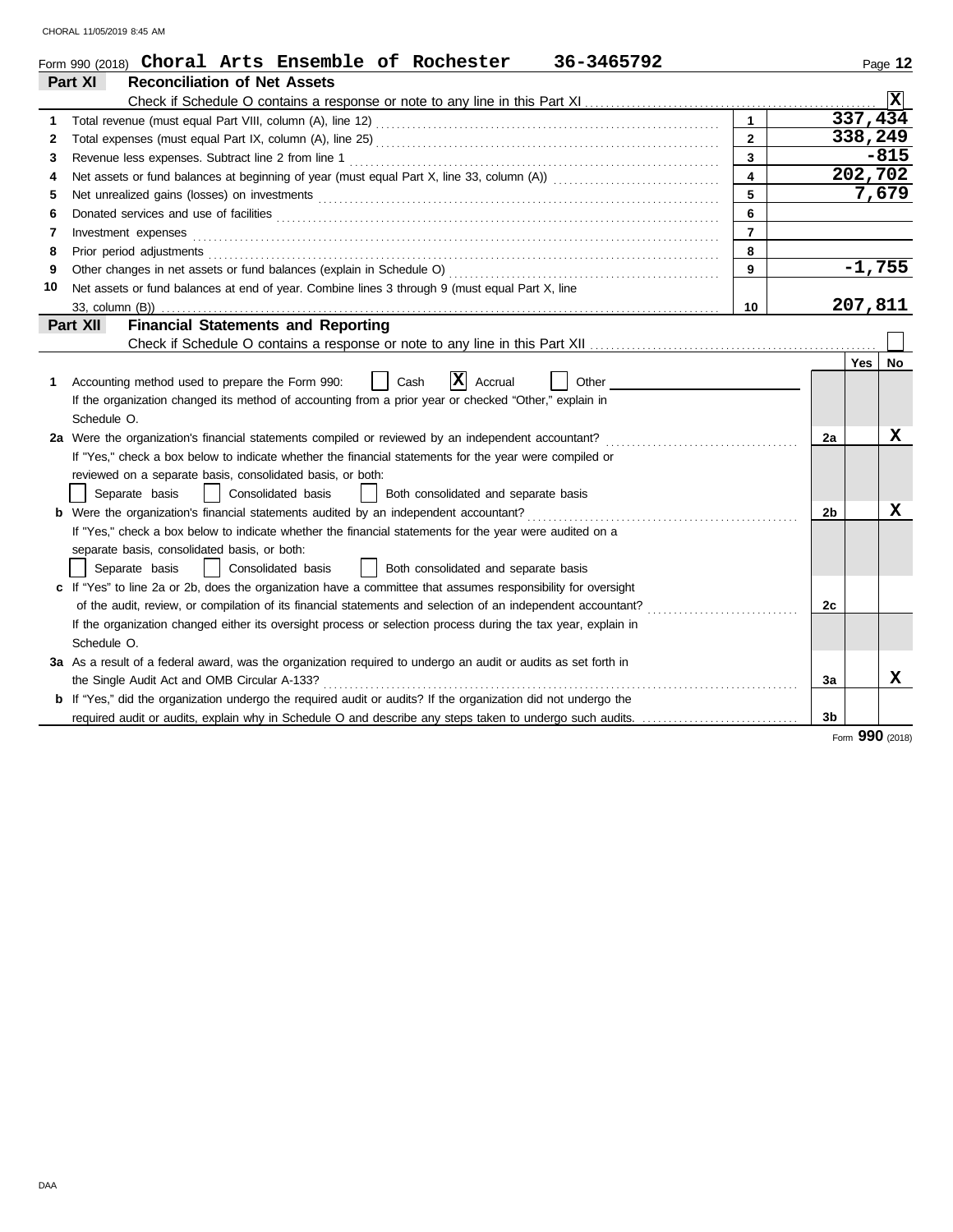| CHORAL 11/05/2019 8:45 AM                                                                                                                                                                                          |                                                                                                                                                                                                                                                                        |                                                                                                                                                                                                                                                                 |                                       |                                                                                                                                            |                                     |  |  |  |
|--------------------------------------------------------------------------------------------------------------------------------------------------------------------------------------------------------------------|------------------------------------------------------------------------------------------------------------------------------------------------------------------------------------------------------------------------------------------------------------------------|-----------------------------------------------------------------------------------------------------------------------------------------------------------------------------------------------------------------------------------------------------------------|---------------------------------------|--------------------------------------------------------------------------------------------------------------------------------------------|-------------------------------------|--|--|--|
| <b>SCHEDULE A</b>                                                                                                                                                                                                  |                                                                                                                                                                                                                                                                        | <b>Public Charity Status and Public Support</b>                                                                                                                                                                                                                 |                                       |                                                                                                                                            | OMB No. 1545-0047                   |  |  |  |
| (Form 990 or 990-EZ)                                                                                                                                                                                               |                                                                                                                                                                                                                                                                        | Complete if the organization is a section 501(c)(3) organization or a section $4947(a)(1)$ nonexempt charitable trust.                                                                                                                                          |                                       |                                                                                                                                            | 2018                                |  |  |  |
| Department of the Treasury                                                                                                                                                                                         |                                                                                                                                                                                                                                                                        | La Attach to Form 990 or Form 990-EZ.                                                                                                                                                                                                                           |                                       |                                                                                                                                            | Open to Public                      |  |  |  |
| Internal Revenue Service                                                                                                                                                                                           |                                                                                                                                                                                                                                                                        | <b>u</b> Go to www.irs.gov/Form990 for instructions and the latest information.                                                                                                                                                                                 |                                       |                                                                                                                                            | Inspection                          |  |  |  |
| Name of the organization                                                                                                                                                                                           |                                                                                                                                                                                                                                                                        |                                                                                                                                                                                                                                                                 |                                       | Employer identification number                                                                                                             |                                     |  |  |  |
|                                                                                                                                                                                                                    |                                                                                                                                                                                                                                                                        | Choral Arts Ensemble of Rochester                                                                                                                                                                                                                               |                                       | 36-3465792                                                                                                                                 |                                     |  |  |  |
| Part I                                                                                                                                                                                                             |                                                                                                                                                                                                                                                                        | The organization is not a private foundation because it is: (For lines 1 through 12, check only one box.)                                                                                                                                                       |                                       | Reason for Public Charity Status (All organizations must complete this part.) See instructions.                                            |                                     |  |  |  |
| 1                                                                                                                                                                                                                  |                                                                                                                                                                                                                                                                        | A church, convention of churches, or association of churches described in section 170(b)(1)(A)(i).                                                                                                                                                              |                                       |                                                                                                                                            |                                     |  |  |  |
| 2                                                                                                                                                                                                                  |                                                                                                                                                                                                                                                                        | A school described in <b>section 170(b)(1)(A)(ii).</b> (Attach Schedule E (Form 990 or 990-EZ).)                                                                                                                                                                |                                       |                                                                                                                                            |                                     |  |  |  |
| 3                                                                                                                                                                                                                  |                                                                                                                                                                                                                                                                        | A hospital or a cooperative hospital service organization described in section 170(b)(1)(A)(iii).                                                                                                                                                               |                                       |                                                                                                                                            |                                     |  |  |  |
| 4                                                                                                                                                                                                                  |                                                                                                                                                                                                                                                                        |                                                                                                                                                                                                                                                                 |                                       | A medical research organization operated in conjunction with a hospital described in section 170(b)(1)(A)(iii). Enter the hospital's name, |                                     |  |  |  |
|                                                                                                                                                                                                                    | city, and state:                                                                                                                                                                                                                                                       |                                                                                                                                                                                                                                                                 |                                       |                                                                                                                                            |                                     |  |  |  |
| 5                                                                                                                                                                                                                  |                                                                                                                                                                                                                                                                        | An organization operated for the benefit of a college or university owned or operated by a governmental unit described in                                                                                                                                       |                                       |                                                                                                                                            |                                     |  |  |  |
| 6                                                                                                                                                                                                                  | section 170(b)(1)(A)(iv). (Complete Part II.)                                                                                                                                                                                                                          | A federal, state, or local government or governmental unit described in section 170(b)(1)(A)(v).                                                                                                                                                                |                                       |                                                                                                                                            |                                     |  |  |  |
| 7                                                                                                                                                                                                                  |                                                                                                                                                                                                                                                                        | An organization that normally receives a substantial part of its support from a governmental unit or from the general public                                                                                                                                    |                                       |                                                                                                                                            |                                     |  |  |  |
|                                                                                                                                                                                                                    | described in section 170(b)(1)(A)(vi). (Complete Part II.)                                                                                                                                                                                                             |                                                                                                                                                                                                                                                                 |                                       |                                                                                                                                            |                                     |  |  |  |
| 8                                                                                                                                                                                                                  |                                                                                                                                                                                                                                                                        | A community trust described in section 170(b)(1)(A)(vi). (Complete Part II.)                                                                                                                                                                                    |                                       |                                                                                                                                            |                                     |  |  |  |
| 9                                                                                                                                                                                                                  |                                                                                                                                                                                                                                                                        | An agricultural research organization described in section 170(b)(1)(A)(ix) operated in conjunction with a land-grant college<br>or university or a non-land-grant college of agriculture (see instructions). Enter the name, city, and state of the college or |                                       |                                                                                                                                            |                                     |  |  |  |
| university:                                                                                                                                                                                                        |                                                                                                                                                                                                                                                                        |                                                                                                                                                                                                                                                                 |                                       |                                                                                                                                            |                                     |  |  |  |
| $ {\bf x} $<br>10                                                                                                                                                                                                  |                                                                                                                                                                                                                                                                        | An organization that normally receives: (1) more than 33 1/3% of its support from contributions, membership fees, and gross                                                                                                                                     |                                       |                                                                                                                                            |                                     |  |  |  |
|                                                                                                                                                                                                                    |                                                                                                                                                                                                                                                                        | receipts from activities related to its exempt functions—subject to certain exceptions, and (2) no more than 33 1/3% of its                                                                                                                                     |                                       |                                                                                                                                            |                                     |  |  |  |
| support from gross investment income and unrelated business taxable income (less section 511 tax) from businesses<br>acquired by the organization after June 30, 1975. See section 509(a)(2). (Complete Part III.) |                                                                                                                                                                                                                                                                        |                                                                                                                                                                                                                                                                 |                                       |                                                                                                                                            |                                     |  |  |  |
| 11                                                                                                                                                                                                                 | An organization organized and operated exclusively to test for public safety. See section 509(a)(4).                                                                                                                                                                   |                                                                                                                                                                                                                                                                 |                                       |                                                                                                                                            |                                     |  |  |  |
| 12                                                                                                                                                                                                                 | An organization organized and operated exclusively for the benefit of, to perform the functions of, or to carry out the purposes                                                                                                                                       |                                                                                                                                                                                                                                                                 |                                       |                                                                                                                                            |                                     |  |  |  |
|                                                                                                                                                                                                                    | of one or more publicly supported organizations described in section $509(a)(1)$ or section $509(a)(2)$ . See section $509(a)(3)$ .<br>Check the box in lines 12a through 12d that describes the type of supporting organization and complete lines 12e, 12f, and 12g. |                                                                                                                                                                                                                                                                 |                                       |                                                                                                                                            |                                     |  |  |  |
| a                                                                                                                                                                                                                  |                                                                                                                                                                                                                                                                        | Type I. A supporting organization operated, supervised, or controlled by its supported organization(s), typically by giving                                                                                                                                     |                                       |                                                                                                                                            |                                     |  |  |  |
|                                                                                                                                                                                                                    |                                                                                                                                                                                                                                                                        | the supported organization(s) the power to regularly appoint or elect a majority of the directors or trustees of the                                                                                                                                            |                                       |                                                                                                                                            |                                     |  |  |  |
|                                                                                                                                                                                                                    |                                                                                                                                                                                                                                                                        | supporting organization. You must complete Part IV, Sections A and B.                                                                                                                                                                                           |                                       |                                                                                                                                            |                                     |  |  |  |
| b                                                                                                                                                                                                                  |                                                                                                                                                                                                                                                                        | Type II. A supporting organization supervised or controlled in connection with its supported organization(s), by having<br>control or management of the supporting organization vested in the same persons that control or manage the supported                 |                                       |                                                                                                                                            |                                     |  |  |  |
|                                                                                                                                                                                                                    |                                                                                                                                                                                                                                                                        | organization(s). You must complete Part IV, Sections A and C.                                                                                                                                                                                                   |                                       |                                                                                                                                            |                                     |  |  |  |
| c                                                                                                                                                                                                                  |                                                                                                                                                                                                                                                                        | Type III functionally integrated. A supporting organization operated in connection with, and functionally integrated with,                                                                                                                                      |                                       |                                                                                                                                            |                                     |  |  |  |
|                                                                                                                                                                                                                    |                                                                                                                                                                                                                                                                        | its supported organization(s) (see instructions). You must complete Part IV, Sections A, D, and E.                                                                                                                                                              |                                       |                                                                                                                                            |                                     |  |  |  |
| d                                                                                                                                                                                                                  |                                                                                                                                                                                                                                                                        | Type III non-functionally integrated. A supporting organization operated in connection with its supported organization(s)<br>that is not functionally integrated. The organization generally must satisfy a distribution requirement and an attentiveness       |                                       |                                                                                                                                            |                                     |  |  |  |
|                                                                                                                                                                                                                    |                                                                                                                                                                                                                                                                        | requirement (see instructions). You must complete Part IV, Sections A and D, and Part V.                                                                                                                                                                        |                                       |                                                                                                                                            |                                     |  |  |  |
| е                                                                                                                                                                                                                  |                                                                                                                                                                                                                                                                        | Check this box if the organization received a written determination from the IRS that it is a Type I, Type II, Type III                                                                                                                                         |                                       |                                                                                                                                            |                                     |  |  |  |
| f                                                                                                                                                                                                                  | Enter the number of supported organizations                                                                                                                                                                                                                            | functionally integrated, or Type III non-functionally integrated supporting organization.                                                                                                                                                                       |                                       |                                                                                                                                            |                                     |  |  |  |
| g                                                                                                                                                                                                                  |                                                                                                                                                                                                                                                                        | Provide the following information about the supported organization(s).                                                                                                                                                                                          |                                       |                                                                                                                                            |                                     |  |  |  |
| (i) Name of supported                                                                                                                                                                                              | (ii) EIN                                                                                                                                                                                                                                                               | (iii) Type of organization                                                                                                                                                                                                                                      | (iv) Is the organization              | (v) Amount of monetary                                                                                                                     | (vi) Amount of                      |  |  |  |
| organization                                                                                                                                                                                                       |                                                                                                                                                                                                                                                                        | (described on lines 1-10<br>above (see instructions))                                                                                                                                                                                                           | listed in your governing<br>document? | support (see<br>instructions)                                                                                                              | other support (see<br>instructions) |  |  |  |
|                                                                                                                                                                                                                    |                                                                                                                                                                                                                                                                        |                                                                                                                                                                                                                                                                 | Yes<br>No                             |                                                                                                                                            |                                     |  |  |  |
| (A)                                                                                                                                                                                                                |                                                                                                                                                                                                                                                                        |                                                                                                                                                                                                                                                                 |                                       |                                                                                                                                            |                                     |  |  |  |
|                                                                                                                                                                                                                    |                                                                                                                                                                                                                                                                        |                                                                                                                                                                                                                                                                 |                                       |                                                                                                                                            |                                     |  |  |  |
| (B)                                                                                                                                                                                                                |                                                                                                                                                                                                                                                                        |                                                                                                                                                                                                                                                                 |                                       |                                                                                                                                            |                                     |  |  |  |
|                                                                                                                                                                                                                    |                                                                                                                                                                                                                                                                        |                                                                                                                                                                                                                                                                 |                                       |                                                                                                                                            |                                     |  |  |  |
| (C)                                                                                                                                                                                                                |                                                                                                                                                                                                                                                                        |                                                                                                                                                                                                                                                                 |                                       |                                                                                                                                            |                                     |  |  |  |
| (D)                                                                                                                                                                                                                |                                                                                                                                                                                                                                                                        |                                                                                                                                                                                                                                                                 |                                       |                                                                                                                                            |                                     |  |  |  |
|                                                                                                                                                                                                                    |                                                                                                                                                                                                                                                                        |                                                                                                                                                                                                                                                                 |                                       |                                                                                                                                            |                                     |  |  |  |
| (E)                                                                                                                                                                                                                |                                                                                                                                                                                                                                                                        |                                                                                                                                                                                                                                                                 |                                       |                                                                                                                                            |                                     |  |  |  |
|                                                                                                                                                                                                                    |                                                                                                                                                                                                                                                                        |                                                                                                                                                                                                                                                                 |                                       |                                                                                                                                            |                                     |  |  |  |
|                                                                                                                                                                                                                    |                                                                                                                                                                                                                                                                        |                                                                                                                                                                                                                                                                 |                                       |                                                                                                                                            |                                     |  |  |  |

**For Paperwork Reduction Act Notice, see the Instructions for Form 990 or 990-EZ.**

**Schedule A (Form 990 or 990-EZ) 2018**

**Total**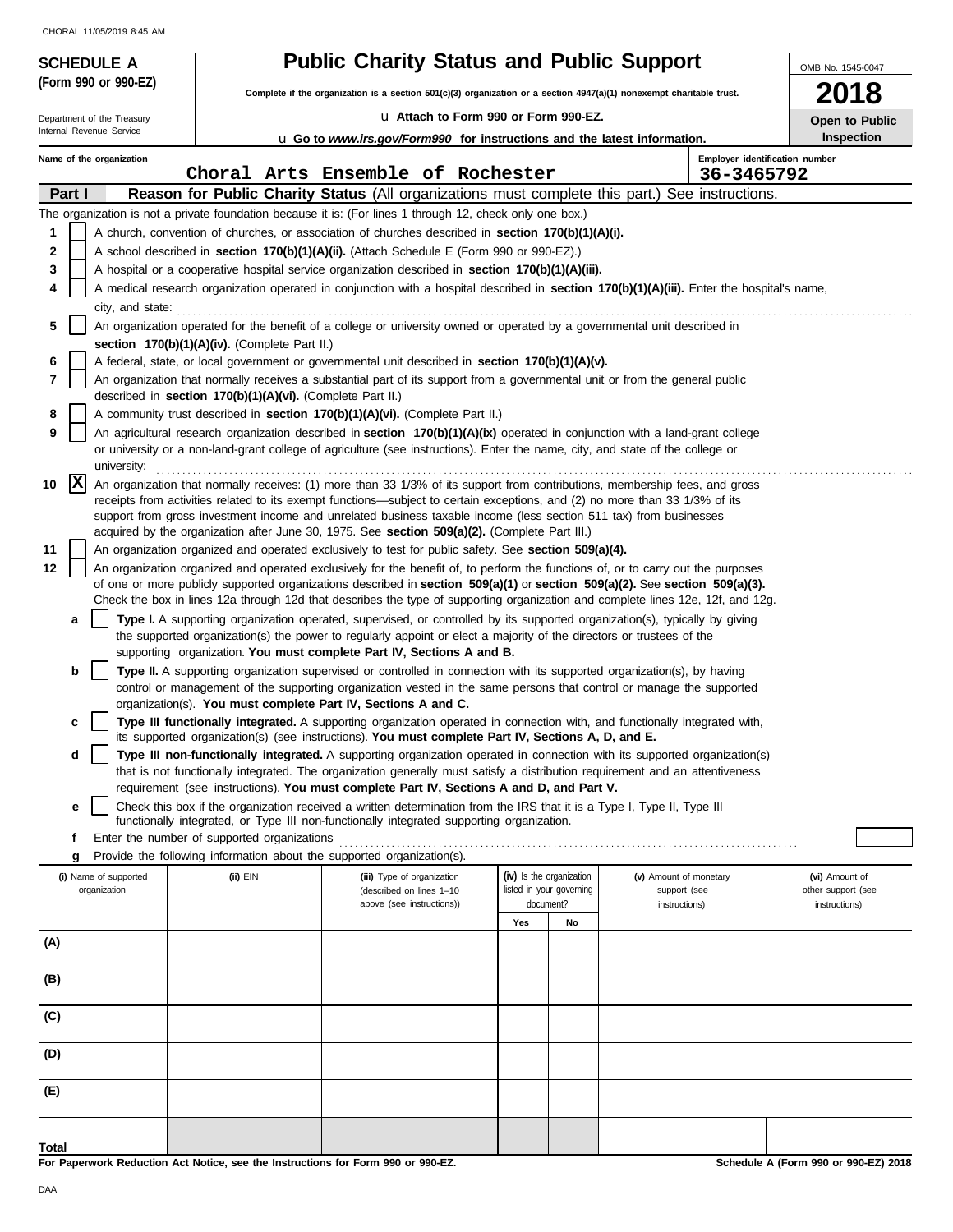|              | Schedule A (Form 990 or 990-EZ) 2018                                                                                                                                                                                        |            | Choral Arts Ensemble of Rochester |            |            | 36-3465792 | Page 2    |
|--------------|-----------------------------------------------------------------------------------------------------------------------------------------------------------------------------------------------------------------------------|------------|-----------------------------------|------------|------------|------------|-----------|
|              | Support Schedule for Organizations Described in Sections 170(b)(1)(A)(iv) and 170(b)(1)(A)(vi)<br>Part II                                                                                                                   |            |                                   |            |            |            |           |
|              | (Complete only if you checked the box on line 5, 7, or 8 of Part I or if the organization failed to qualify under                                                                                                           |            |                                   |            |            |            |           |
|              | Part III. If the organization fails to qualify under the tests listed below, please complete Part III.)                                                                                                                     |            |                                   |            |            |            |           |
|              | <b>Section A. Public Support</b>                                                                                                                                                                                            |            |                                   |            |            |            |           |
|              | Calendar year (or fiscal year beginning in)<br>$\mathbf{u}$                                                                                                                                                                 | (a) 2014   | $(b)$ 2015                        | $(c)$ 2016 | $(d)$ 2017 | (e) $2018$ | (f) Total |
| 1            | Gifts, grants, contributions, and<br>membership fees received. (Do not<br>include any "unusual grants.")                                                                                                                    |            |                                   |            |            |            |           |
| $\mathbf{2}$ | Tax revenues levied for the<br>organization's benefit and either paid<br>to or expended on its behalf                                                                                                                       |            |                                   |            |            |            |           |
| 3            | The value of services or facilities<br>furnished by a governmental unit to the<br>organization without charge                                                                                                               |            |                                   |            |            |            |           |
| 4            | Total. Add lines 1 through 3                                                                                                                                                                                                |            |                                   |            |            |            |           |
| 5            | The portion of total contributions by<br>each person (other than a<br>governmental unit or publicly<br>supported organization) included on<br>line 1 that exceeds 2% of the amount<br>shown on line 11, column (f) $\ldots$ |            |                                   |            |            |            |           |
| 6            | Public support. Subtract line 5 from line 4                                                                                                                                                                                 |            |                                   |            |            |            |           |
|              | <b>Section B. Total Support</b>                                                                                                                                                                                             |            |                                   |            |            |            |           |
|              | Calendar year (or fiscal year beginning in)<br>$\mathbf{u}$                                                                                                                                                                 | (a) $2014$ | (b) $2015$                        | $(c)$ 2016 | $(d)$ 2017 | (e) $2018$ | (f) Total |
| 7<br>8       | Amounts from line 4<br>Gross income from interest, dividends,<br>payments received on securities loans,<br>rents, royalties, and income from<br>similar sources                                                             |            |                                   |            |            |            |           |
| 9            | Net income from unrelated business<br>activities, whether or not the business<br>is regularly carried on                                                                                                                    |            |                                   |            |            |            |           |
| 10<br>11     | Other income. Do not include gain or<br>loss from the sale of capital assets<br>Total support. Add lines 7 through 10                                                                                                       |            |                                   |            |            |            |           |
| 12           |                                                                                                                                                                                                                             |            |                                   |            |            | $12 \,$    |           |
| 13           | First five years. If the Form 990 is for the organization's first, second, third, fourth, or fifth tax year as a section 501(c)(3)                                                                                          |            |                                   |            |            |            |           |
|              | organization, check this box and stop here                                                                                                                                                                                  |            |                                   |            |            |            | ▶         |
|              | Section C. Computation of Public Support Percentage                                                                                                                                                                         |            |                                   |            |            |            |           |
| 14           | Public support percentage for 2018 (line 6, column (f) divided by line 11, column (f)) [[[[[[[[[[[[[[[[[[[[[[                                                                                                               |            |                                   |            |            | 14         | %         |
| 15           |                                                                                                                                                                                                                             |            |                                   |            |            | 15         | %         |
| 16a          | 33 1/3% support test-2018. If the organization did not check the box on line 13, and line 14 is 33 1/3% or more, check this                                                                                                 |            |                                   |            |            |            |           |
|              |                                                                                                                                                                                                                             |            |                                   |            |            |            |           |
| b            | 33 1/3% support test-2017. If the organization did not check a box on line 13 or 16a, and line 15 is 33 1/3% or more, check                                                                                                 |            |                                   |            |            |            |           |
|              |                                                                                                                                                                                                                             |            |                                   |            |            |            |           |
| 17a          | 10%-facts-and-circumstances test-2018. If the organization did not check a box on line 13, 16a, or 16b, and line 14 is                                                                                                      |            |                                   |            |            |            |           |
|              | 10% or more, and if the organization meets the "facts-and-circumstances" test, check this box and stop here. Explain in                                                                                                     |            |                                   |            |            |            |           |
|              | Part VI how the organization meets the "facts-and-circumstances" test. The organization qualifies as a publicly supported                                                                                                   |            |                                   |            |            |            |           |
|              | organization                                                                                                                                                                                                                |            |                                   |            |            |            |           |
| b            | 10%-facts-and-circumstances test-2017. If the organization did not check a box on line 13, 16a, 16b, or 17a, and line                                                                                                       |            |                                   |            |            |            |           |
|              | 15 is 10% or more, and if the organization meets the "facts-and-circumstances" test, check this box and stop here.                                                                                                          |            |                                   |            |            |            |           |
|              | Explain in Part VI how the organization meets the "facts-and-circumstances" test. The organization qualifies as a publicly                                                                                                  |            |                                   |            |            |            |           |
|              | supported organization                                                                                                                                                                                                      |            |                                   |            |            |            |           |
| 18           | Private foundation. If the organization did not check a box on line 13, 16a, 16b, 17a, or 17b, check this box and see<br><b>instructions</b>                                                                                |            |                                   |            |            |            |           |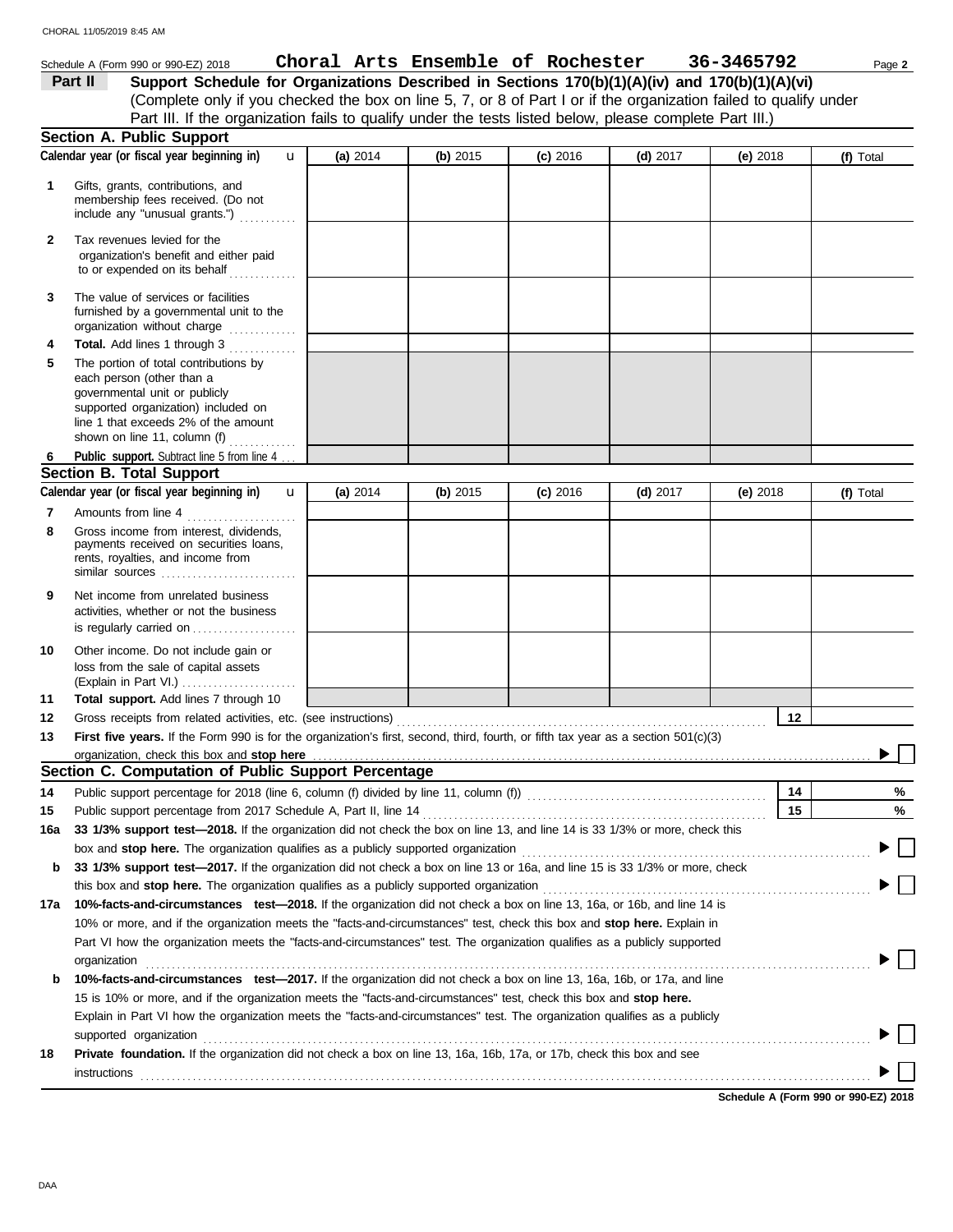|              | Schedule A (Form 990 or 990-EZ) 2018                                                                                                                                              | Choral Arts Ensemble of Rochester |          |            |            | 36-3465792 | Page 3                                      |
|--------------|-----------------------------------------------------------------------------------------------------------------------------------------------------------------------------------|-----------------------------------|----------|------------|------------|------------|---------------------------------------------|
|              | Support Schedule for Organizations Described in Section 509(a)(2)<br>Part III                                                                                                     |                                   |          |            |            |            |                                             |
|              | (Complete only if you checked the box on line 10 of Part I or if the organization failed to qualify under Part II.                                                                |                                   |          |            |            |            |                                             |
|              | If the organization fails to qualify under the tests listed below, please complete Part II.)                                                                                      |                                   |          |            |            |            |                                             |
|              | Section A. Public Support                                                                                                                                                         |                                   |          |            |            |            |                                             |
|              | Calendar year (or fiscal year beginning in)<br>$\mathbf{u}$                                                                                                                       | (a) 2014                          | (b) 2015 | $(c)$ 2016 | $(d)$ 2017 | (e) 2018   | (f) Total                                   |
| $\mathbf{1}$ | Gifts, grants, contributions, and membership<br>fees received. (Do not include any "unusual grants.")                                                                             | 266,012                           | 199,123  | 177,704    | 191,399    | 196,398    | 1,030,636                                   |
| $\mathbf{2}$ | Gross receipts from admissions, merchandise<br>sold or services performed, or facilities<br>furnished in any activity that is related to the<br>organization's tax-exempt purpose | 52,812                            | 44,273   | 100,847    | 128,412    | 126,150    | 452,494                                     |
| 3            | Gross receipts from activities that are not an<br>unrelated trade or business under section 513                                                                                   | 23,532                            | 17,514   | 25,624     | 16,173     | 17,503     | 100,346                                     |
| 4            | Tax revenues levied for the<br>organization's benefit and either paid<br>to or expended on its behalf                                                                             |                                   |          |            |            |            |                                             |
| 5            | The value of services or facilities<br>furnished by a governmental unit to the<br>organization without charge                                                                     |                                   |          |            |            |            |                                             |
| 6            | Total. Add lines 1 through 5                                                                                                                                                      | 342,356                           | 260,910  | 304,175    | 335,984    | 340,051    | 1,583,476                                   |
|              | 7a Amounts included on lines 1, 2, and 3<br>received from disqualified persons                                                                                                    |                                   |          |            |            |            |                                             |
| b            | Amounts included on lines 2 and 3<br>received from other than disqualified<br>persons that exceed the greater of \$5,000<br>or 1% of the amount on line 13 for the year           |                                   |          |            |            |            |                                             |
| c            | Add lines 7a and 7b                                                                                                                                                               |                                   |          |            |            |            |                                             |
| 8            | Public support. (Subtract line 7c from<br>line $6.$ )                                                                                                                             |                                   |          |            |            |            | 1,583,476                                   |
|              | <b>Section B. Total Support</b>                                                                                                                                                   |                                   |          |            |            |            |                                             |
|              | Calendar year (or fiscal year beginning in)<br>$\mathbf{u}$                                                                                                                       | (a) 2014                          | (b) 2015 | $(c)$ 2016 | (d) $2017$ | (e) 2018   | (f) Total                                   |
| 9            | Amounts from line 6                                                                                                                                                               | 342,356                           | 260,910  | 304,175    | 335,984    | 340,051    | 1,583,476                                   |
| 10a          | Gross income from interest, dividends,<br>payments received on securities loans, rents,<br>royalties, and income from similar sources                                             | 1,525                             | 655      | 13         | 11         | 3          | 2,207                                       |
| b            | Unrelated business taxable income (less<br>section 511 taxes) from businesses<br>acquired after June 30, 1975                                                                     |                                   |          |            |            |            |                                             |
| c            |                                                                                                                                                                                   | 1,525                             | 655      | 13         | 11         |            | 2,207                                       |
| 11           | Net income from unrelated business<br>activities not included in line 10b, whether<br>or not the business is regularly carried on                                                 | 678                               |          |            | 4,375      | 3,600      | 8,653                                       |
| 12           | Other income. Do not include gain or<br>loss from the sale of capital assets<br>(Explain in Part VI.)                                                                             |                                   |          |            |            |            |                                             |
| 13           | Total support. (Add lines 9, 10c, 11,                                                                                                                                             | 344,559                           | 261,565  | 304,188    | 340,370    | 343,654    | 1,594,336                                   |
| 14           | First five years. If the Form 990 is for the organization's first, second, third, fourth, or fifth tax year as a section 501(c)(3)                                                |                                   |          |            |            |            |                                             |
|              | organization, check this box and stop here                                                                                                                                        |                                   |          |            |            |            |                                             |
|              | Section C. Computation of Public Support Percentage                                                                                                                               |                                   |          |            |            |            |                                             |
| 15           |                                                                                                                                                                                   |                                   |          |            |            | 15         | 99.32%                                      |
| 16           | Section D. Computation of Investment Income Percentage                                                                                                                            |                                   |          |            |            | 16         | 99.52%                                      |
|              |                                                                                                                                                                                   |                                   |          |            |            | 17         | %                                           |
| 17<br>18     | Investment income percentage from 2017 Schedule A, Part III, line 17                                                                                                              |                                   |          |            |            | 18         | %                                           |
| 19a          | 33 1/3% support tests-2018. If the organization did not check the box on line 14, and line 15 is more than 33 1/3%, and line                                                      |                                   |          |            |            |            |                                             |
|              |                                                                                                                                                                                   |                                   |          |            |            |            | $\blacktriangleright$ $\overline{\text{X}}$ |
| b            | 33 1/3% support tests—2017. If the organization did not check a box on line 14 or line 19a, and line 16 is more than 33 1/3%, and                                                 |                                   |          |            |            |            |                                             |
| 20           |                                                                                                                                                                                   |                                   |          |            |            |            |                                             |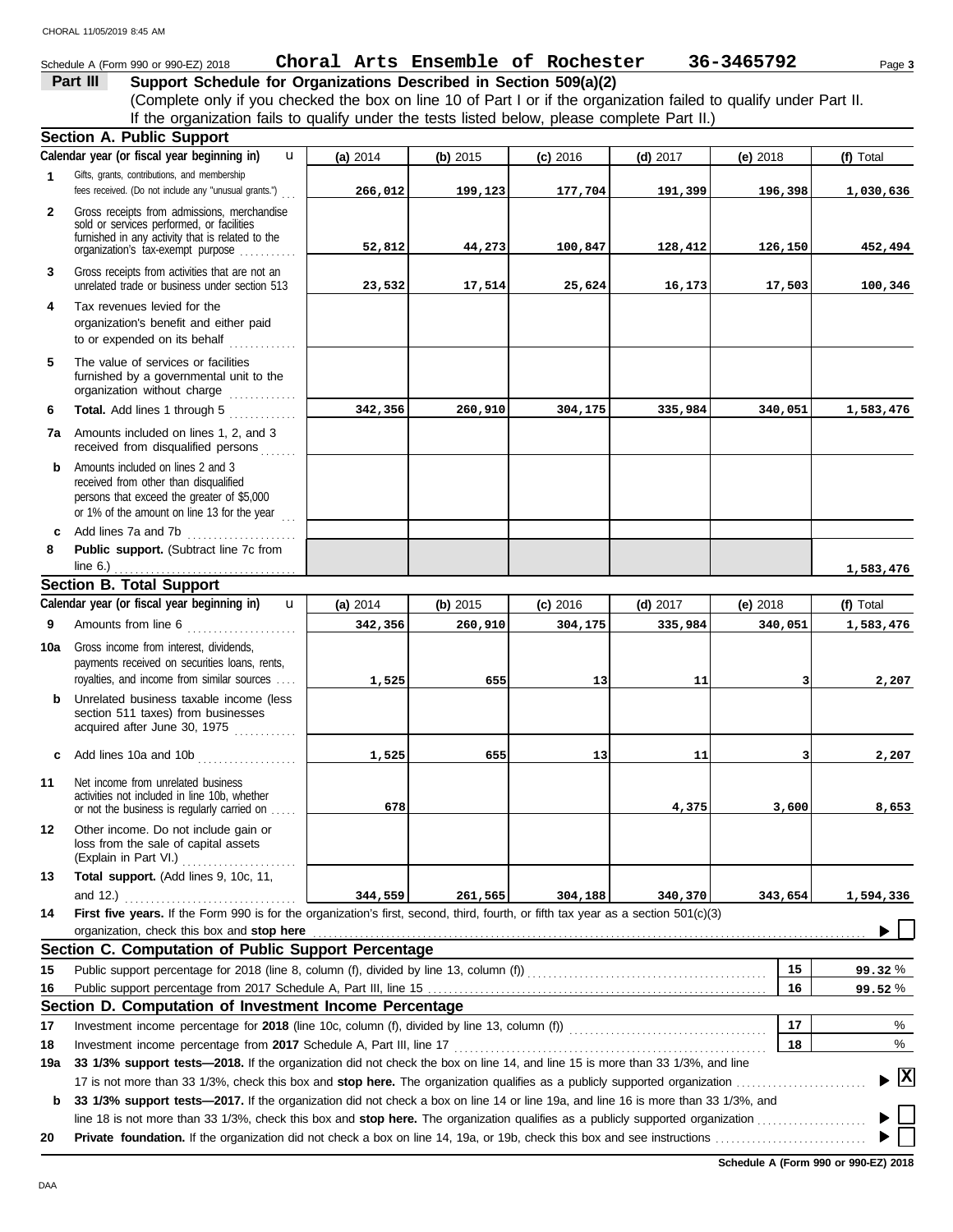|              | Choral Arts Ensemble of Rochester<br>Schedule A (Form 990 or 990-EZ) 2018                                           | 36-3465792      | Page 4 |
|--------------|---------------------------------------------------------------------------------------------------------------------|-----------------|--------|
|              | <b>Supporting Organizations</b><br>Part IV                                                                          |                 |        |
|              | (Complete only if you checked a box in line 12 on Part I. If you checked 12a of Part I, complete Sections A         |                 |        |
|              | and B. If you checked 12b of Part I, complete Sections A and C. If you checked 12c of Part I, complete              |                 |        |
|              | Sections A, D, and E. If you checked 12d of Part I, complete Sections A and D, and complete Part V.)                |                 |        |
|              | Section A. All Supporting Organizations                                                                             |                 |        |
|              |                                                                                                                     | <b>Yes</b>      | No     |
| $\mathbf{1}$ | Are all of the organization's supported organizations listed by name in the organization's governing                |                 |        |
|              | documents? If "No," describe in Part VI how the supported organizations are designated. If designated by            |                 |        |
|              | class or purpose, describe the designation. If historic and continuing relationship, explain.                       | 1               |        |
| $\mathbf{2}$ | Did the organization have any supported organization that does not have an IRS determination of status              |                 |        |
|              | under section $509(a)(1)$ or (2)? If "Yes," explain in Part VI how the organization determined that the supported   |                 |        |
|              | organization was described in section 509(a)(1) or (2).                                                             | 2               |        |
| За           | Did the organization have a supported organization described in section $501(c)(4)$ , (5), or (6)? If "Yes," answer |                 |        |
|              | $(b)$ and $(c)$ below.                                                                                              | За              |        |
| b            | Did the organization confirm that each supported organization qualified under section $501(c)(4)$ , (5), or (6) and |                 |        |
|              | satisfied the public support tests under section $509(a)(2)?$ If "Yes," describe in Part VI when and how the        |                 |        |
|              | organization made the determination.                                                                                | 3b              |        |
| c            | Did the organization ensure that all support to such organizations was used exclusively for section $170(c)(2)(B)$  |                 |        |
|              | purposes? If "Yes," explain in Part VI what controls the organization put in place to ensure such use.              | 3c              |        |
| 4a           | Was any supported organization not organized in the United States ("foreign supported organization")? If            |                 |        |
|              | "Yes," and if you checked 12a or 12b in Part I, answer (b) and (c) below.                                           | 4a              |        |
| b            | Did the organization have ultimate control and discretion in deciding whether to make grants to the foreign         |                 |        |
|              | supported organization? If "Yes," describe in Part VI how the organization had such control and discretion          |                 |        |
|              | despite being controlled or supervised by or in connection with its supported organizations.                        | 4b              |        |
| c            | Did the organization support any foreign supported organization that does not have an IRS determination             |                 |        |
|              | under sections $501(c)(3)$ and $509(a)(1)$ or (2)? If "Yes," explain in Part VI what controls the organization used |                 |        |
|              | to ensure that all support to the foreign supported organization was used exclusively for section $170(c)(2)(B)$    |                 |        |
|              | purposes.                                                                                                           | 4c              |        |
| 5a           | Did the organization add, substitute, or remove any supported organizations during the tax year? If "Yes,"          |                 |        |
|              | answer (b) and (c) below (if applicable). Also, provide detail in Part VI, including (i) the names and EIN          |                 |        |
|              | numbers of the supported organizations added, substituted, or removed; (ii) the reasons for each such action;       |                 |        |
|              | (iii) the authority under the organization's organizing document authorizing such action; and (iv) how the action   |                 |        |
|              | was accomplished (such as by amendment to the organizing document).                                                 | 5a              |        |
| b            | Type I or Type II only. Was any added or substituted supported organization part of a class already                 |                 |        |
|              | designated in the organization's organizing document?                                                               | 5b              |        |
| c            | Substitutions only. Was the substitution the result of an event beyond the organization's control?                  | 5 <sub>c</sub>  |        |
| 6            | Did the organization provide support (whether in the form of grants or the provision of services or facilities) to  |                 |        |
|              | anyone other than (i) its supported organizations, (ii) individuals that are part of the charitable class benefited |                 |        |
|              | by one or more of its supported organizations, or (iii) other supporting organizations that also support or         |                 |        |
|              | benefit one or more of the filing organization's supported organizations? If "Yes," provide detail in Part VI.      | 6               |        |
| 7            | Did the organization provide a grant, loan, compensation, or other similar payment to a substantial contributor     |                 |        |
|              | (as defined in section $4958(c)(3)(C)$ ), a family member of a substantial contributor, or a 35% controlled entity  |                 |        |
|              | with regard to a substantial contributor? If "Yes," complete Part I of Schedule L (Form 990 or 990-EZ).             | 7               |        |
| 8            | Did the organization make a loan to a disqualified person (as defined in section 4958) not described in line 7?     |                 |        |
|              | If "Yes," complete Part I of Schedule L (Form 990 or 990-EZ).                                                       | 8               |        |
| 9a           | Was the organization controlled directly or indirectly at any time during the tax year by one or more               |                 |        |
|              | disqualified persons as defined in section 4946 (other than foundation managers and organizations described         |                 |        |
|              | in section 509(a)(1) or (2))? If "Yes," provide detail in Part VI.                                                  | 9а              |        |
| b            | Did one or more disqualified persons (as defined in line 9a) hold a controlling interest in any entity in which     |                 |        |
|              | the supporting organization had an interest? If "Yes," provide detail in Part VI.                                   | 9b              |        |
| c            | Did a disqualified person (as defined in line 9a) have an ownership interest in, or derive any personal benefit     |                 |        |
|              | from, assets in which the supporting organization also had an interest? If "Yes," provide detail in Part VI.        | 9с              |        |
| 10a          | Was the organization subject to the excess business holdings rules of section 4943 because of section               |                 |        |
|              | 4943(f) (regarding certain Type II supporting organizations, and all Type III non-functionally integrated           |                 |        |
|              | supporting organizations)? If "Yes," answer 10b below.                                                              | 10a             |        |
| b            | Did the organization have any excess business holdings in the tax year? (Use Schedule C, Form 4720, to              |                 |        |
|              | determine whether the organization had excess business holdings.)                                                   | 10 <sub>b</sub> |        |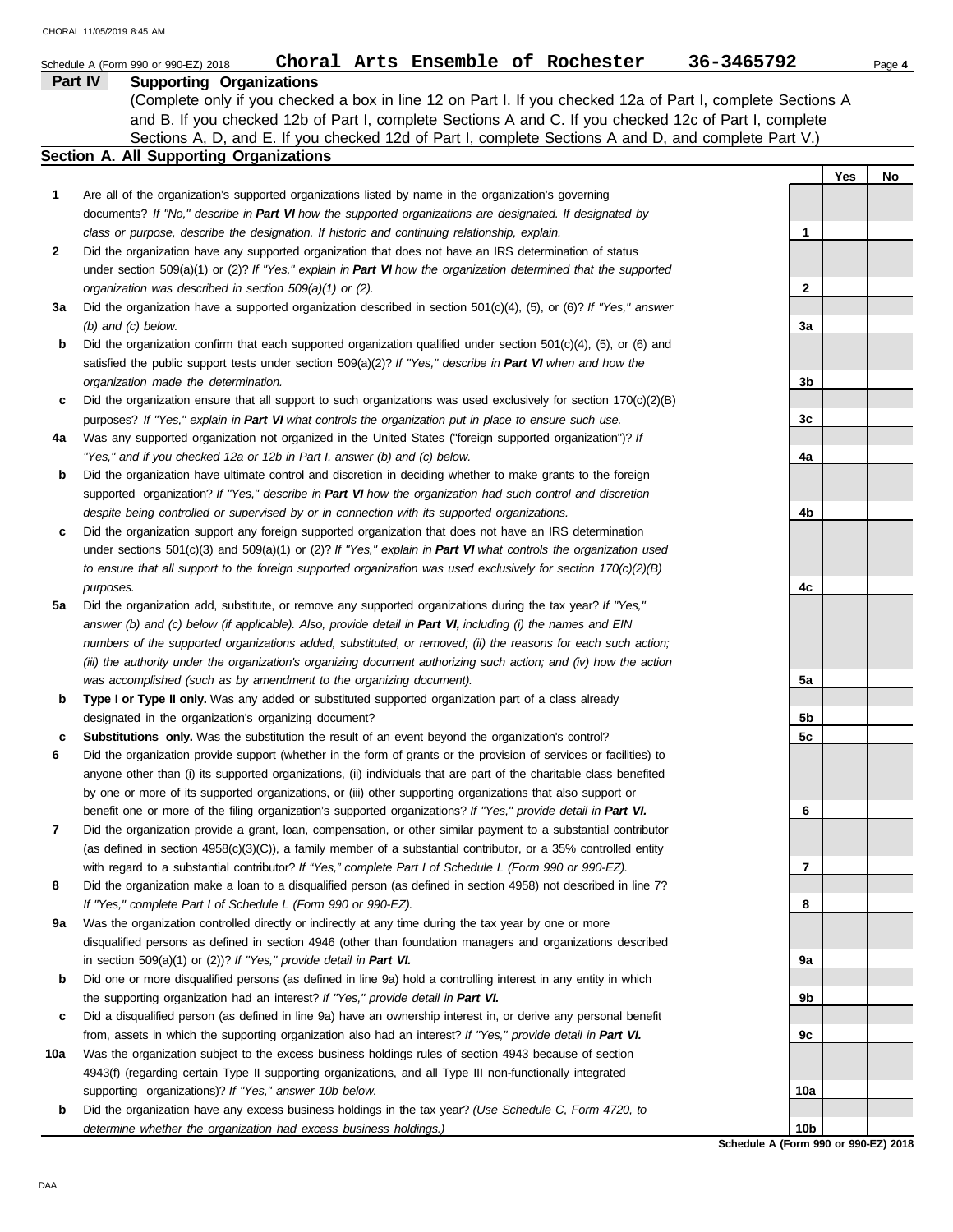|              | Choral Arts Ensemble of Rochester<br>Schedule A (Form 990 or 990-EZ) 2018                                                         | 36-3465792                                 |            | Page 5 |
|--------------|-----------------------------------------------------------------------------------------------------------------------------------|--------------------------------------------|------------|--------|
| Part IV      | <b>Supporting Organizations (continued)</b>                                                                                       |                                            |            |        |
|              |                                                                                                                                   |                                            | <b>Yes</b> | No     |
| 11           | Has the organization accepted a gift or contribution from any of the following persons?                                           |                                            |            |        |
| а            | A person who directly or indirectly controls, either alone or together with persons described in (b) and (c)                      |                                            |            |        |
|              | below, the governing body of a supported organization?                                                                            | 11a                                        |            |        |
|              | <b>b</b> A family member of a person described in (a) above?                                                                      | 11 <sub>b</sub>                            |            |        |
|              | c A 35% controlled entity of a person described in (a) or (b) above? If "Yes" to a, b, or c, provide detail in Part VI.           | 11c                                        |            |        |
|              | Section B. Type I Supporting Organizations                                                                                        |                                            |            |        |
|              |                                                                                                                                   |                                            | <b>Yes</b> | No     |
| $\mathbf{1}$ | Did the directors, trustees, or membership of one or more supported organizations have the power to                               |                                            |            |        |
|              | regularly appoint or elect at least a majority of the organization's directors or trustees at all times during the                |                                            |            |        |
|              | tax year? If "No," describe in Part VI how the supported organization(s) effectively operated, supervised, or                     |                                            |            |        |
|              | controlled the organization's activities. If the organization had more than one supported organization,                           |                                            |            |        |
|              | describe how the powers to appoint and/or remove directors or trustees were allocated among the supported                         |                                            |            |        |
|              | organizations and what conditions or restrictions, if any, applied to such powers during the tax year.                            | 1                                          |            |        |
| 2            | Did the organization operate for the benefit of any supported organization other than the supported                               |                                            |            |        |
|              | organization(s) that operated, supervised, or controlled the supporting organization? If "Yes," explain in Part                   |                                            |            |        |
|              | VI how providing such benefit carried out the purposes of the supported organization(s) that operated,                            |                                            |            |        |
|              | supervised, or controlled the supporting organization.                                                                            | $\mathbf 2$                                |            |        |
|              | Section C. Type II Supporting Organizations                                                                                       |                                            |            |        |
|              |                                                                                                                                   |                                            | Yes        | No     |
| 1            | Were a majority of the organization's directors or trustees during the tax year also a majority of the directors                  |                                            |            |        |
|              | or trustees of each of the organization's supported organization(s)? If "No," describe in Part VI how control                     |                                            |            |        |
|              | or management of the supporting organization was vested in the same persons that controlled or managed                            |                                            |            |        |
|              | the supported organization(s).                                                                                                    | 1                                          |            |        |
|              | Section D. All Type III Supporting Organizations                                                                                  |                                            |            |        |
|              |                                                                                                                                   |                                            | Yes        | No     |
| $\mathbf{1}$ | Did the organization provide to each of its supported organizations, by the last day of the fifth month of the                    |                                            |            |        |
|              | organization's tax year, (i) a written notice describing the type and amount of support provided during the prior tax             |                                            |            |        |
|              | year, (ii) a copy of the Form 990 that was most recently filed as of the date of notification, and (iii) copies of the            |                                            |            |        |
|              | organization's governing documents in effect on the date of notification, to the extent not previously provided?                  | 1                                          |            |        |
| 2            | Were any of the organization's officers, directors, or trustees either (i) appointed or elected by the supported                  |                                            |            |        |
|              | organization(s) or (ii) serving on the governing body of a supported organization? If "No," explain in Part VI how                |                                            |            |        |
|              | the organization maintained a close and continuous working relationship with the supported organization(s).                       | $\mathbf{2}$                               |            |        |
| 3            | By reason of the relationship described in (2), did the organization's supported organizations have a                             |                                            |            |        |
|              | significant voice in the organization's investment policies and in directing the use of the organization's                        |                                            |            |        |
|              | income or assets at all times during the tax year? If "Yes," describe in Part VI the role the organization's                      |                                            |            |        |
|              | supported organizations played in this regard.                                                                                    | 3                                          |            |        |
|              | Section E. Type III Functionally-Integrated Supporting Organizations                                                              |                                            |            |        |
| 1            | Check the box next to the method that the organization used to satisfy the Integral Part Test during the year (see instructions). |                                            |            |        |
| a            | The organization satisfied the Activities Test. Complete line 2 below.                                                            |                                            |            |        |
| b            | The organization is the parent of each of its supported organizations. Complete line 3 below.                                     |                                            |            |        |
| c            | The organization supported a governmental entity. Describe in Part VI how you supported a government entity (see instructions).   |                                            |            |        |
|              |                                                                                                                                   |                                            |            |        |
| 2            | Activities Test. Answer (a) and (b) below.                                                                                        |                                            | Yes        | No     |
| а            | Did substantially all of the organization's activities during the tax year directly further the exempt purposes of                |                                            |            |        |
|              | the supported organization(s) to which the organization was responsive? If "Yes," then in Part VI identify                        |                                            |            |        |
|              | those supported organizations and explain how these activities directly furthered their exempt purposes,                          |                                            |            |        |
|              | how the organization was responsive to those supported organizations, and how the organization determined                         |                                            |            |        |
|              | that these activities constituted substantially all of its activities.                                                            | 2a                                         |            |        |
| b            | Did the activities described in (a) constitute activities that, but for the organization's involvement, one or more               |                                            |            |        |
|              | of the organization's supported organization(s) would have been engaged in? If "Yes," explain in Part VI the                      |                                            |            |        |
|              | reasons for the organization's position that its supported organization(s) would have engaged in these                            |                                            |            |        |
|              | activities but for the organization's involvement.                                                                                | 2b                                         |            |        |
| 3            | Parent of Supported Organizations. Answer (a) and (b) below.                                                                      |                                            |            |        |
| а            | Did the organization have the power to regularly appoint or elect a majority of the officers, directors, or                       |                                            |            |        |
|              | trustees of each of the supported organizations? Provide details in Part VI.                                                      | За                                         |            |        |
| b            | Did the organization exercise a substantial degree of direction over the policies, programs, and activities of each               |                                            |            |        |
| DAA          | of its supported organizations? If "Yes," describe in Part VI the role played by the organization in this regard.                 | 3b<br>Schedule A (Form 990 or 990-EZ) 2018 |            |        |
|              |                                                                                                                                   |                                            |            |        |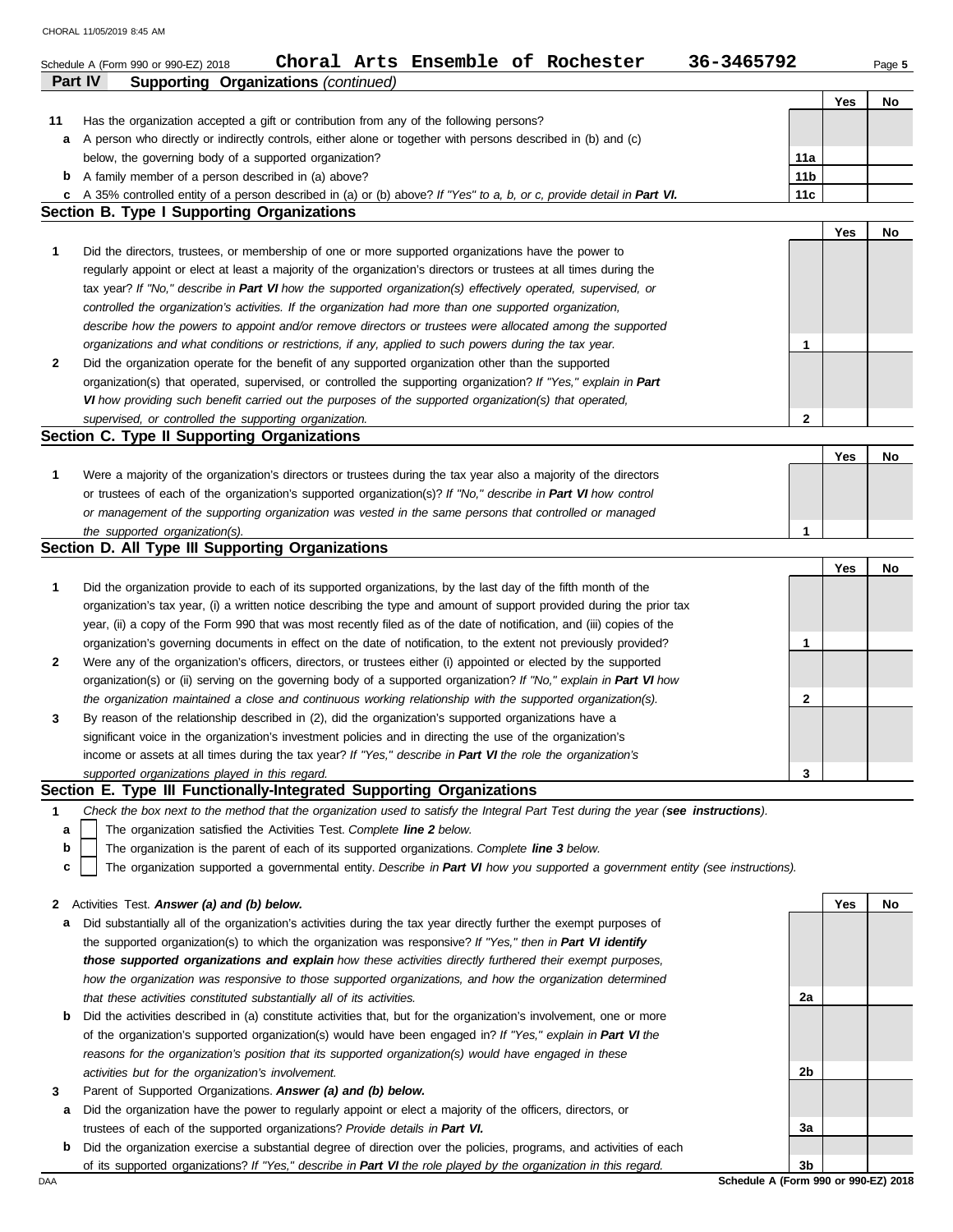| Choral Arts Ensemble of Rochester<br>Schedule A (Form 990 or 990-EZ) 2018                                                                                                                                                                                          |                | 36-3465792     | Page 6                         |
|--------------------------------------------------------------------------------------------------------------------------------------------------------------------------------------------------------------------------------------------------------------------|----------------|----------------|--------------------------------|
| <b>Part V</b><br>Type III Non-Functionally Integrated 509(a)(3) Supporting Organizations                                                                                                                                                                           |                |                |                                |
| Check here if the organization satisfied the Integral Part Test as a qualifying trust on Nov. 20, 1970 (explain in Part VI). See<br>1<br>instructions. All other Type III non-functionally integrated supporting organizations must complete Sections A through E. |                |                |                                |
| Section A - Adjusted Net Income                                                                                                                                                                                                                                    |                | (A) Prior Year | (B) Current Year<br>(optional) |
| 1.<br>Net short-term capital gain                                                                                                                                                                                                                                  | $\mathbf{1}$   |                |                                |
| 2<br>Recoveries of prior-year distributions                                                                                                                                                                                                                        | $\mathbf{2}$   |                |                                |
| 3<br>Other gross income (see instructions)                                                                                                                                                                                                                         | 3              |                |                                |
| 4<br>Add lines 1 through 3.                                                                                                                                                                                                                                        | 4              |                |                                |
| 5<br>Depreciation and depletion                                                                                                                                                                                                                                    | 5              |                |                                |
| 6<br>Portion of operating expenses paid or incurred for production or                                                                                                                                                                                              |                |                |                                |
| collection of gross income or for management, conservation, or                                                                                                                                                                                                     |                |                |                                |
| maintenance of property held for production of income (see instructions)                                                                                                                                                                                           | 6              |                |                                |
| 7<br>Other expenses (see instructions)                                                                                                                                                                                                                             | $\overline{7}$ |                |                                |
| 8<br><b>Adjusted Net Income</b> (subtract lines 5, 6, and 7 from line 4)                                                                                                                                                                                           | 8              |                |                                |
| <b>Section B - Minimum Asset Amount</b>                                                                                                                                                                                                                            |                | (A) Prior Year | (B) Current Year<br>(optional) |
| 1<br>Aggregate fair market value of all non-exempt-use assets (see                                                                                                                                                                                                 |                |                |                                |
| instructions for short tax year or assets held for part of year):                                                                                                                                                                                                  |                |                |                                |
| Average monthly value of securities<br>a                                                                                                                                                                                                                           | 1a             |                |                                |
| Average monthly cash balances<br>b                                                                                                                                                                                                                                 | 1b             |                |                                |
| c Fair market value of other non-exempt-use assets                                                                                                                                                                                                                 | 1c             |                |                                |
| <b>Total</b> (add lines 1a, 1b, and 1c)<br>d                                                                                                                                                                                                                       | 1d             |                |                                |
| Discount claimed for blockage or other<br>е                                                                                                                                                                                                                        |                |                |                                |
| factors (explain in detail in <b>Part VI)</b> :                                                                                                                                                                                                                    |                |                |                                |
| $\mathbf{2}$<br>Acquisition indebtedness applicable to non-exempt-use assets                                                                                                                                                                                       | $\overline{2}$ |                |                                |
| 3<br>Subtract line 2 from line 1d.                                                                                                                                                                                                                                 | 3              |                |                                |
| 4<br>Cash deemed held for exempt use. Enter 1-1/2% of line 3 (for greater amount,                                                                                                                                                                                  |                |                |                                |
| see instructions)                                                                                                                                                                                                                                                  | 4              |                |                                |
| 5<br>Net value of non-exempt-use assets (subtract line 4 from line 3)                                                                                                                                                                                              | 5              |                |                                |
| 6<br>Multiply line 5 by .035.                                                                                                                                                                                                                                      | 6              |                |                                |
| 7<br>Recoveries of prior-year distributions                                                                                                                                                                                                                        | $\overline{7}$ |                |                                |
| 8<br><b>Minimum Asset Amount (add line 7 to line 6)</b>                                                                                                                                                                                                            | 8              |                |                                |
| Section C - Distributable Amount                                                                                                                                                                                                                                   |                |                | <b>Current Year</b>            |
| Adjusted net income for prior year (from Section A, line 8, Column A)<br>1                                                                                                                                                                                         | $\mathbf{1}$   |                |                                |
| $\mathbf{2}$<br>Enter 85% of line 1.                                                                                                                                                                                                                               | $\overline{2}$ |                |                                |
| 3<br>Minimum asset amount for prior year (from Section B, line 8, Column A)                                                                                                                                                                                        | 3              |                |                                |
| 4<br>Enter greater of line 2 or line 3.                                                                                                                                                                                                                            | 4              |                |                                |
| 5<br>Income tax imposed in prior year                                                                                                                                                                                                                              | 5              |                |                                |
| 6<br><b>Distributable Amount.</b> Subtract line 5 from line 4, unless subject to                                                                                                                                                                                   |                |                |                                |
| emergency temporary reduction (see instructions).                                                                                                                                                                                                                  | 6              |                |                                |

**7** .<br>instructions). Check here if the current year is the organization's first as a non-functionally integrated Type III supporting organization (see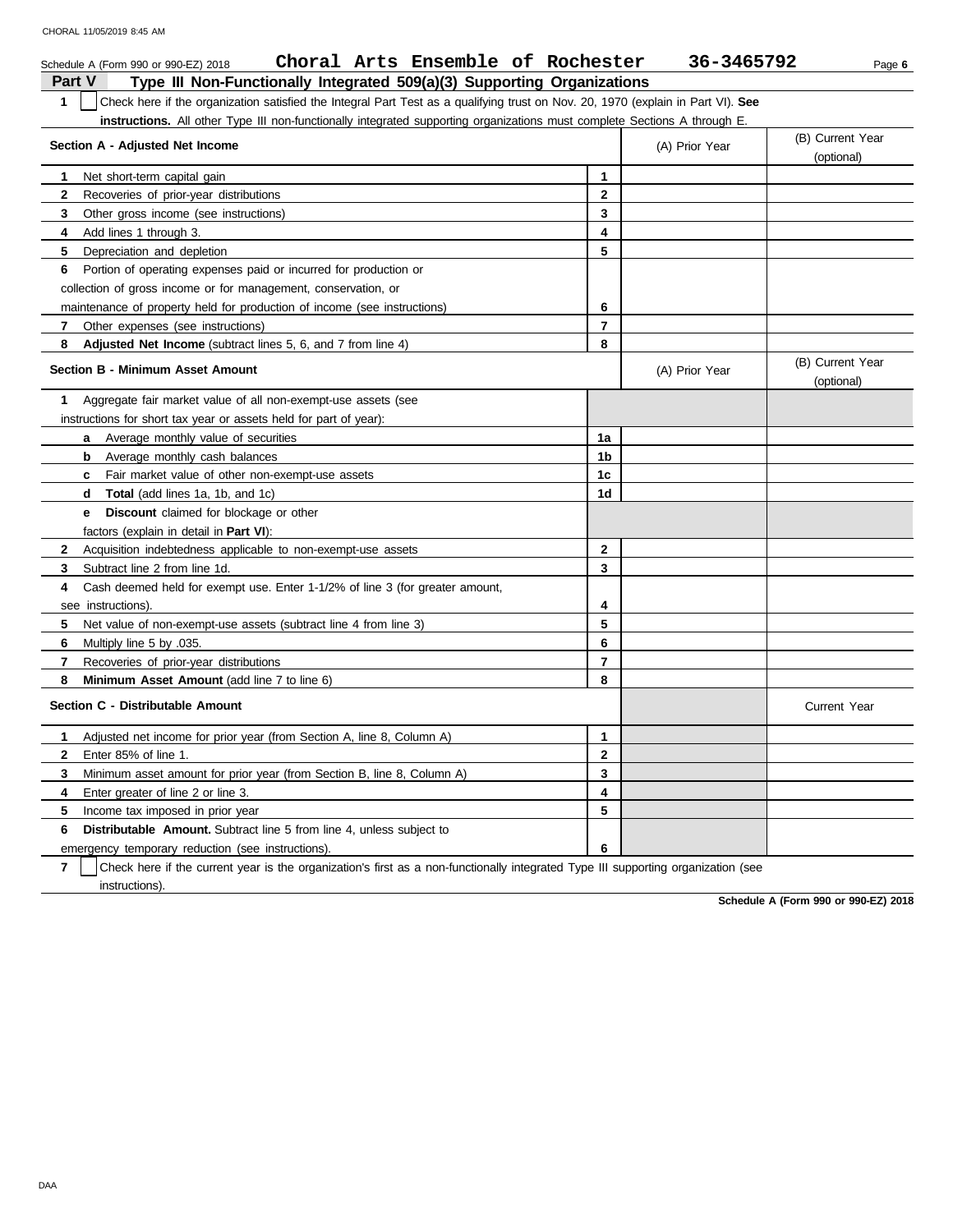|              | Choral Arts Ensemble of Rochester<br>Schedule A (Form 990 or 990-EZ) 2018                  |                             | 36-3465792                            | Page 7                                  |
|--------------|--------------------------------------------------------------------------------------------|-----------------------------|---------------------------------------|-----------------------------------------|
| Part V       | Type III Non-Functionally Integrated 509(a)(3) Supporting Organizations (continued)        |                             |                                       |                                         |
|              | Section D - Distributions                                                                  |                             |                                       | <b>Current Year</b>                     |
| 1.           | Amounts paid to supported organizations to accomplish exempt purposes                      |                             |                                       |                                         |
| $\mathbf{2}$ | Amounts paid to perform activity that directly furthers exempt purposes of supported       |                             |                                       |                                         |
|              | organizations, in excess of income from activity                                           |                             |                                       |                                         |
| 3            | Administrative expenses paid to accomplish exempt purposes of supported organizations      |                             |                                       |                                         |
| 4            | Amounts paid to acquire exempt-use assets                                                  |                             |                                       |                                         |
| 5            | Qualified set-aside amounts (prior IRS approval required)                                  |                             |                                       |                                         |
| 6            | Other distributions (describe in Part VI). See instructions.                               |                             |                                       |                                         |
| 7            | Total annual distributions. Add lines 1 through 6.                                         |                             |                                       |                                         |
| 8            | Distributions to attentive supported organizations to which the organization is responsive |                             |                                       |                                         |
|              | (provide details in Part VI). See instructions.                                            |                             |                                       |                                         |
| 9            | Distributable amount for 2018 from Section C, line 6                                       |                             |                                       |                                         |
| 10           | Line 8 amount divided by line 9 amount                                                     |                             |                                       |                                         |
|              |                                                                                            | (i)                         | (ii)                                  | (iii)                                   |
|              | <b>Section E - Distribution Allocations (see instructions)</b>                             | <b>Excess Distributions</b> | <b>Underdistributions</b><br>Pre-2018 | <b>Distributable</b><br>Amount for 2018 |
| 1.           | Distributable amount for 2018 from Section C, line 6                                       |                             |                                       |                                         |
| $\mathbf{2}$ | Underdistributions, if any, for years prior to 2018                                        |                             |                                       |                                         |
|              | (reasonable cause required-explain in Part VI). See                                        |                             |                                       |                                         |
|              | instructions.                                                                              |                             |                                       |                                         |
| 3            | Excess distributions carryover, if any, to 2018                                            |                             |                                       |                                         |
|              |                                                                                            |                             |                                       |                                         |
|              |                                                                                            |                             |                                       |                                         |
|              |                                                                                            |                             |                                       |                                         |
|              |                                                                                            |                             |                                       |                                         |
|              |                                                                                            |                             |                                       |                                         |
|              | f Total of lines 3a through e                                                              |                             |                                       |                                         |
|              | <b>g</b> Applied to underdistributions of prior years                                      |                             |                                       |                                         |
|              | h Applied to 2018 distributable amount                                                     |                             |                                       |                                         |
|              | <i>i</i> Carryover from 2013 not applied (see instructions)                                |                             |                                       |                                         |
|              | Remainder. Subtract lines 3g, 3h, and 3i from 3f.                                          |                             |                                       |                                         |
| 4            | Distributions for 2018 from                                                                |                             |                                       |                                         |
|              | \$<br>Section D, line 7:                                                                   |                             |                                       |                                         |
|              | <b>a</b> Applied to underdistributions of prior years                                      |                             |                                       |                                         |
|              | <b>b</b> Applied to 2018 distributable amount                                              |                             |                                       |                                         |
|              | c Remainder. Subtract lines 4a and 4b from 4.                                              |                             |                                       |                                         |
| 5            | Remaining underdistributions for years prior to 2018, if                                   |                             |                                       |                                         |
|              | any. Subtract lines 3g and 4a from line 2. For result                                      |                             |                                       |                                         |
|              | greater than zero, explain in Part VI. See instructions.                                   |                             |                                       |                                         |
| 6            | Remaining underdistributions for 2018. Subtract lines 3h                                   |                             |                                       |                                         |
|              | and 4b from line 1. For result greater than zero, explain in                               |                             |                                       |                                         |
|              | Part VI. See instructions.                                                                 |                             |                                       |                                         |
| 7            | Excess distributions carryover to 2019. Add lines 3j                                       |                             |                                       |                                         |
|              | and 4c.                                                                                    |                             |                                       |                                         |
| 8            | Breakdown of line 7:                                                                       |                             |                                       |                                         |
|              |                                                                                            |                             |                                       |                                         |
|              |                                                                                            |                             |                                       |                                         |
|              |                                                                                            |                             |                                       |                                         |
|              | <b>e</b> Excess from 2018                                                                  |                             |                                       |                                         |
|              |                                                                                            |                             |                                       |                                         |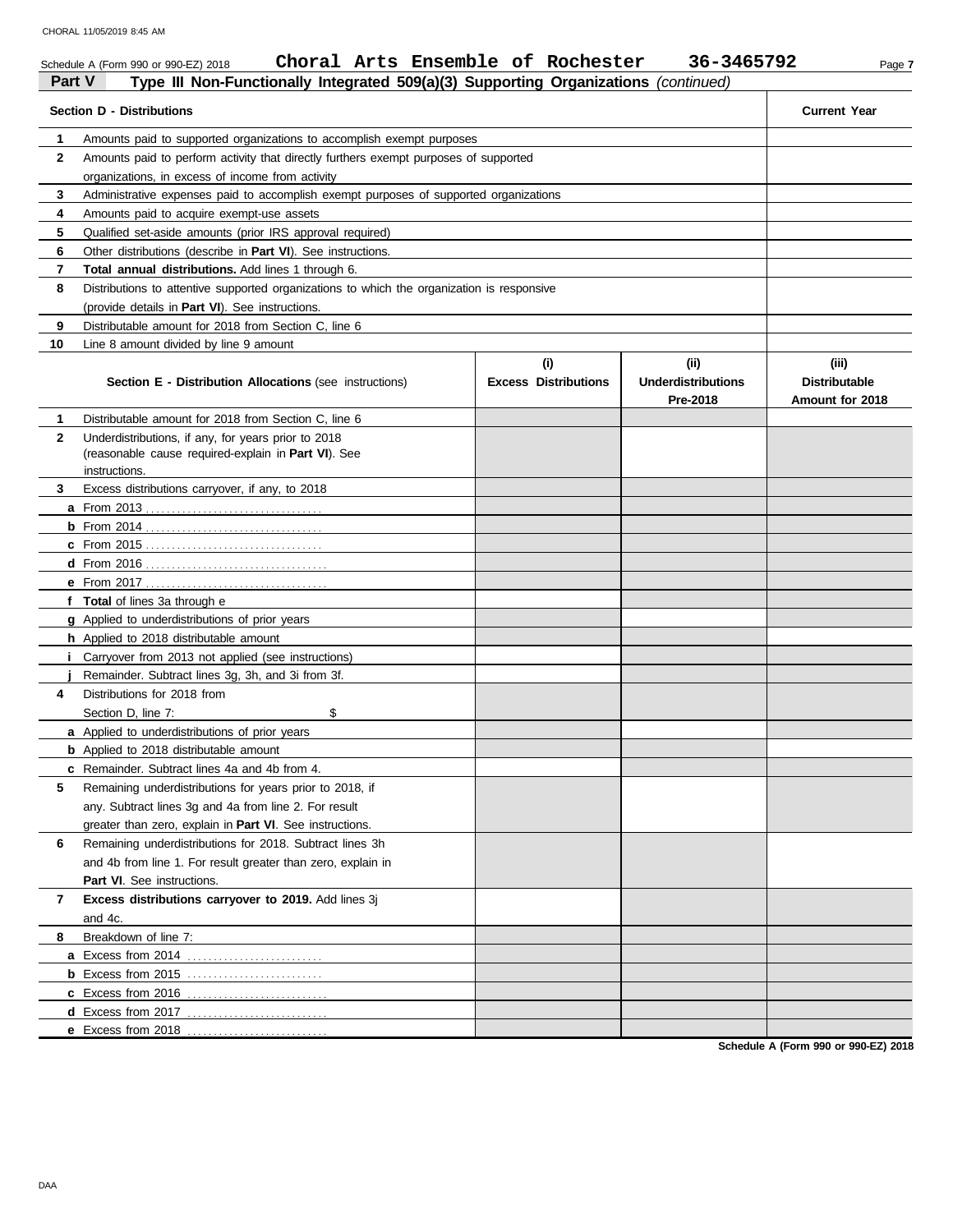| Part VI | Schedule A (Form 990 or 990-EZ) 2018                                                           |  |  | Choral Arts Ensemble of Rochester | 36-3465792<br>Supplemental Information. Provide the explanations required by Part II, line 10; Part II, line 17a or 17b; Part<br>III, line 12; Part IV, Section A, lines 1, 2, 3b, 3c, 4b, 4c, 5a, 6, 9a, 9b, 9c, 11a, 11b, and 11c; Part IV, Section<br>B, lines 1 and 2; Part IV, Section C, line 1; Part IV, Section D, lines 2 and 3; Part IV, Section E, lines 1c, 2a, 2b, | Page 8 |
|---------|------------------------------------------------------------------------------------------------|--|--|-----------------------------------|---------------------------------------------------------------------------------------------------------------------------------------------------------------------------------------------------------------------------------------------------------------------------------------------------------------------------------------------------------------------------------|--------|
|         | lines 2, 5, and 6. Also complete this part for any additional information. (See instructions.) |  |  |                                   | 3a, and 3b; Part V, line 1; Part V, Section B, line 1e; Part V, Section D, lines 5, 6, and 8; and Part V, Section E,                                                                                                                                                                                                                                                            |        |
|         |                                                                                                |  |  |                                   |                                                                                                                                                                                                                                                                                                                                                                                 |        |
|         |                                                                                                |  |  |                                   |                                                                                                                                                                                                                                                                                                                                                                                 |        |
|         |                                                                                                |  |  |                                   |                                                                                                                                                                                                                                                                                                                                                                                 |        |
|         |                                                                                                |  |  |                                   |                                                                                                                                                                                                                                                                                                                                                                                 |        |
|         |                                                                                                |  |  |                                   |                                                                                                                                                                                                                                                                                                                                                                                 |        |
|         |                                                                                                |  |  |                                   |                                                                                                                                                                                                                                                                                                                                                                                 |        |
|         |                                                                                                |  |  |                                   |                                                                                                                                                                                                                                                                                                                                                                                 |        |
|         |                                                                                                |  |  |                                   |                                                                                                                                                                                                                                                                                                                                                                                 |        |
|         |                                                                                                |  |  |                                   |                                                                                                                                                                                                                                                                                                                                                                                 |        |
|         |                                                                                                |  |  |                                   |                                                                                                                                                                                                                                                                                                                                                                                 |        |
|         |                                                                                                |  |  |                                   |                                                                                                                                                                                                                                                                                                                                                                                 |        |
|         |                                                                                                |  |  |                                   |                                                                                                                                                                                                                                                                                                                                                                                 |        |
|         |                                                                                                |  |  |                                   |                                                                                                                                                                                                                                                                                                                                                                                 |        |
|         |                                                                                                |  |  |                                   |                                                                                                                                                                                                                                                                                                                                                                                 |        |
|         |                                                                                                |  |  |                                   |                                                                                                                                                                                                                                                                                                                                                                                 |        |
|         |                                                                                                |  |  |                                   |                                                                                                                                                                                                                                                                                                                                                                                 |        |
|         |                                                                                                |  |  |                                   |                                                                                                                                                                                                                                                                                                                                                                                 |        |
|         |                                                                                                |  |  |                                   |                                                                                                                                                                                                                                                                                                                                                                                 |        |
|         |                                                                                                |  |  |                                   |                                                                                                                                                                                                                                                                                                                                                                                 |        |
|         |                                                                                                |  |  |                                   |                                                                                                                                                                                                                                                                                                                                                                                 |        |
|         |                                                                                                |  |  |                                   |                                                                                                                                                                                                                                                                                                                                                                                 |        |
|         |                                                                                                |  |  |                                   |                                                                                                                                                                                                                                                                                                                                                                                 |        |
|         |                                                                                                |  |  |                                   |                                                                                                                                                                                                                                                                                                                                                                                 |        |
|         |                                                                                                |  |  |                                   |                                                                                                                                                                                                                                                                                                                                                                                 |        |
|         |                                                                                                |  |  |                                   |                                                                                                                                                                                                                                                                                                                                                                                 |        |
|         |                                                                                                |  |  |                                   |                                                                                                                                                                                                                                                                                                                                                                                 |        |
|         |                                                                                                |  |  |                                   |                                                                                                                                                                                                                                                                                                                                                                                 |        |
|         |                                                                                                |  |  |                                   |                                                                                                                                                                                                                                                                                                                                                                                 |        |
|         |                                                                                                |  |  |                                   |                                                                                                                                                                                                                                                                                                                                                                                 |        |
|         |                                                                                                |  |  |                                   |                                                                                                                                                                                                                                                                                                                                                                                 |        |
|         |                                                                                                |  |  |                                   |                                                                                                                                                                                                                                                                                                                                                                                 |        |
|         |                                                                                                |  |  |                                   |                                                                                                                                                                                                                                                                                                                                                                                 |        |
|         |                                                                                                |  |  |                                   |                                                                                                                                                                                                                                                                                                                                                                                 |        |
|         |                                                                                                |  |  |                                   |                                                                                                                                                                                                                                                                                                                                                                                 |        |
|         |                                                                                                |  |  |                                   |                                                                                                                                                                                                                                                                                                                                                                                 |        |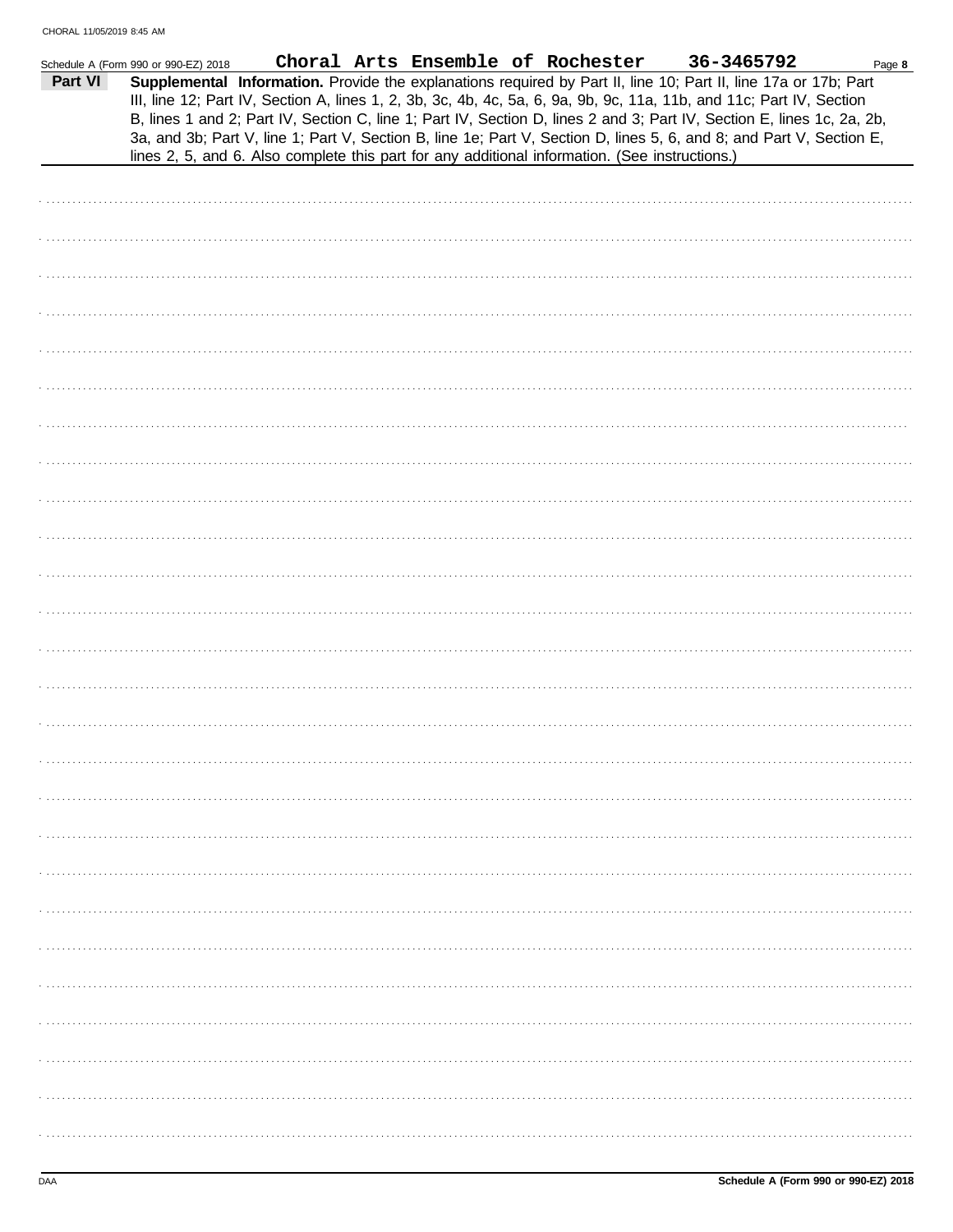### OMB No. 1545-0047 Department of the Treasury Internal Revenue Service Name of the organization **2018 Schedule of Contributors Schedule B (Form 990, 990-EZ, or 990-PF)** u **Attach to Form 990, Form 990-EZ, or Form 990-PF. Employer identification number** u **Go to** *www.irs.gov/Form990* **for the latest information.**

### **Choral Arts Ensemble of Rochester 36-3465792**

**Organization type** (check one):

| Filers of:         | Section:                                                                  |
|--------------------|---------------------------------------------------------------------------|
| Form 990 or 990-EZ | $ \mathbf{X} $ 501(c)( $3$ ) (enter number) organization                  |
|                    | 4947(a)(1) nonexempt charitable trust not treated as a private foundation |
|                    | 527 political organization                                                |
| Form 990-PF        | 501(c)(3) exempt private foundation                                       |
|                    | 4947(a)(1) nonexempt charitable trust treated as a private foundation     |

501(c)(3) taxable private foundation

Check if your organization is covered by the **General Rule** or a **Special Rule. Note:** Only a section 501(c)(7), (8), or (10) organization can check boxes for both the General Rule and a Special Rule. See instructions.

### **General Rule**

For an organization filing Form 990, 990-EZ, or 990-PF that received, during the year, contributions totaling \$5,000 **X** or more (in money or property) from any one contributor. Complete Parts I and II. See instructions for determining a contributor's total contributions.

### **Special Rules**

For an organization described in section 501(c)(3) filing Form 990 or 990-EZ that met the 331/3% support test of the regulations under sections 509(a)(1) and 170(b)(1)(A)(vi), that checked Schedule A (Form 990 or 990-EZ), Part II, line 13, 16a, or 16b, and that received from any one contributor, during the year, total contributions of the greater of **(1)** \$5,000; or **(2)** 2% of the amount on (i) Form 990, Part VIII, line 1h; or (ii) Form 990-EZ, line 1. Complete Parts I and II.

literary, or educational purposes, or for the prevention of cruelty to children or animals. Complete Parts I (entering) For an organization described in section 501(c)(7), (8), or (10) filing Form 990 or 990-EZ that received from any one contributor, during the year, total contributions of more than \$1,000 *exclusively* for religious, charitable, scientific, "N/A" in column (b) instead of the contributor name and address), II, and III.

For an organization described in section 501(c)(7), (8), or (10) filing Form 990 or 990-EZ that received from any one contributor, during the year, contributions *exclusively* for religious, charitable, etc., purposes, but no such contributions totaled more than \$1,000. If this box is checked, enter here the total contributions that were received during the year for an *exclusively* religious, charitable, etc., purpose. Don't complete any of the parts unless the **General Rule** applies to this organization because it received *nonexclusively* religious, charitable, etc., contributions totaling \$5,000 or more during the year . . . . . . . . . . . . . . . . . . . . . . . . . . . . . . . . . . . . . . . . . . . . . . . . . . . . . . . . . . . . . . . . . . . . . . . . . . . . . . . . .

990-EZ, or 990-PF), but it **must** answer "No" on Part IV, line 2, of its Form 990; or check the box on line H of its Form 990-EZ or on its Form 990-PF, Part I, line 2, to certify that it doesn't meet the filing requirements of Schedule B (Form 990, 990-EZ, or 990-PF). **Caution:** An organization that isn't covered by the General Rule and/or the Special Rules doesn't file Schedule B (Form 990,

**For Paperwork Reduction Act Notice, see the instructions for Form 990, 990-EZ, or 990-PF.**

\$ . . . . . . . . . . . . . . . . . . . . . . . . . . . .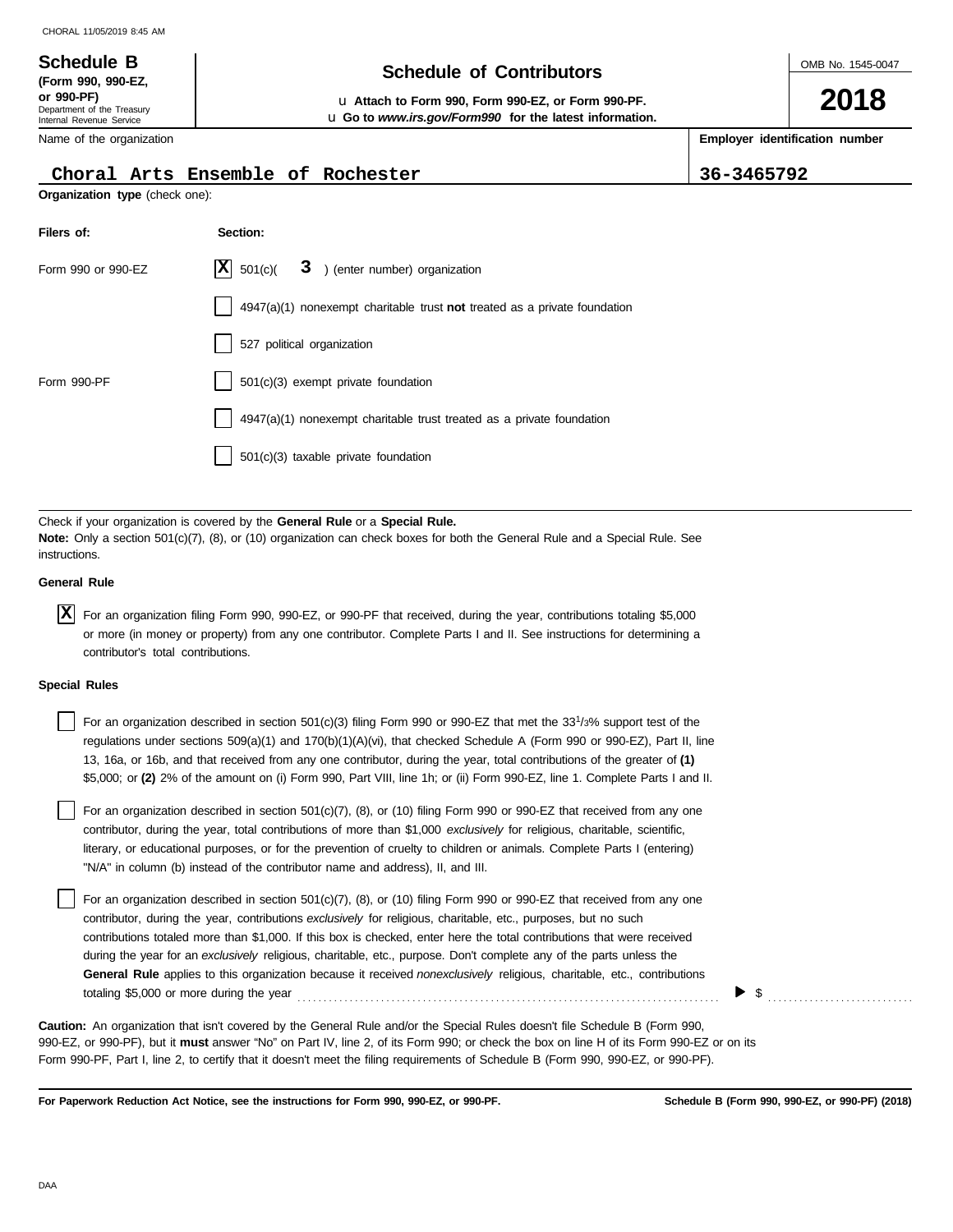| Name of organization | Schedule B (Form 990, 990-EZ, or 990-PF) (2018)<br>Choral Arts Ensemble of Rochester                  |                                   | Page 1 of 2<br>Page 2<br>Employer identification number<br>36-3465792                                              |  |  |
|----------------------|-------------------------------------------------------------------------------------------------------|-----------------------------------|--------------------------------------------------------------------------------------------------------------------|--|--|
| Part I               | <b>Contributors</b> (see instructions). Use duplicate copies of Part I if additional space is needed. |                                   |                                                                                                                    |  |  |
| (a)<br>No.           | (b)<br>Name, address, and ZIP + 4                                                                     | (c)<br><b>Total contributions</b> | (d)<br>Type of contribution                                                                                        |  |  |
| $\mathbf{1}$         | Mayo Foundation<br>200 1st Street SW<br>Rochester<br>MN 55904                                         | 13,750<br>$\mathfrak s$           | X<br>Person<br>Payroll<br><b>Noncash</b><br>(Complete Part II for<br>noncash contributions.)                       |  |  |
| (a)<br>No.           | (b)<br>Name, address, and ZIP + 4                                                                     | (c)<br><b>Total contributions</b> | (d)<br>Type of contribution                                                                                        |  |  |
| $\mathbf{2}$         | MN State Arts Board<br>Park Square Court<br>Suite 200<br>MN 55101-1928<br>Saint Paul                  | 15,000<br>$\frac{1}{2}$           | $\overline{\mathbf{x}}$<br>Person<br>Payroll<br><b>Noncash</b><br>(Complete Part II for<br>noncash contributions.) |  |  |
| (a)<br>No.           | (b)<br>Name, address, and ZIP + 4                                                                     | (c)<br><b>Total contributions</b> | (d)<br>Type of contribution                                                                                        |  |  |
| $\mathbf{3}$         | Norman Gillette Foundation<br>952 Skyline Dr SW<br>Rochester<br>MN 55902                              | 10,000<br>\$                      | $\overline{\mathbf{x}}$<br>Person<br>Payroll<br><b>Noncash</b><br>(Complete Part II for<br>noncash contributions.) |  |  |
| (a)<br>No.           | (b)<br>Name, address, and ZIP + 4                                                                     | (c)<br><b>Total contributions</b> | (d)<br>Type of contribution                                                                                        |  |  |
| 4                    | Otto Bremer Trust<br>30 E 7th St<br>MN 55101<br>St. Paul                                              | 31,000<br>\$                      | $\overline{\mathbf{x}}$<br>Person<br>Payroll<br>Noncash<br>(Complete Part II for<br>noncash contributions.)        |  |  |
| (a)<br>No.           | (b)<br>Name, address, and ZIP + 4                                                                     | (c)<br><b>Total contributions</b> | (d)<br>Type of contribution                                                                                        |  |  |
| 5                    | SE Minnesota Arts Council, Inc.<br>2778 Commerce Drive NW<br>MN 55901<br>Rochester                    | 23,750<br>$\sim$                  | $\overline{\mathbf{x}}$<br>Person<br>Payroll<br>Noncash<br>(Complete Part II for<br>noncash contributions.)        |  |  |
| (a)<br>No.           | (b)<br>Name, address, and ZIP + 4                                                                     | (c)<br><b>Total contributions</b> | (d)<br>Type of contribution                                                                                        |  |  |
| 6                    | Rochester Area Foundation<br>400 South Broadway<br>Rochester<br>MN 55904                              | 7,500<br>$\mathsf{\$}$            | $\overline{\mathbf{x}}$<br>Person<br>Payroll<br><b>Noncash</b><br>(Complete Part II for<br>noncash contributions.) |  |  |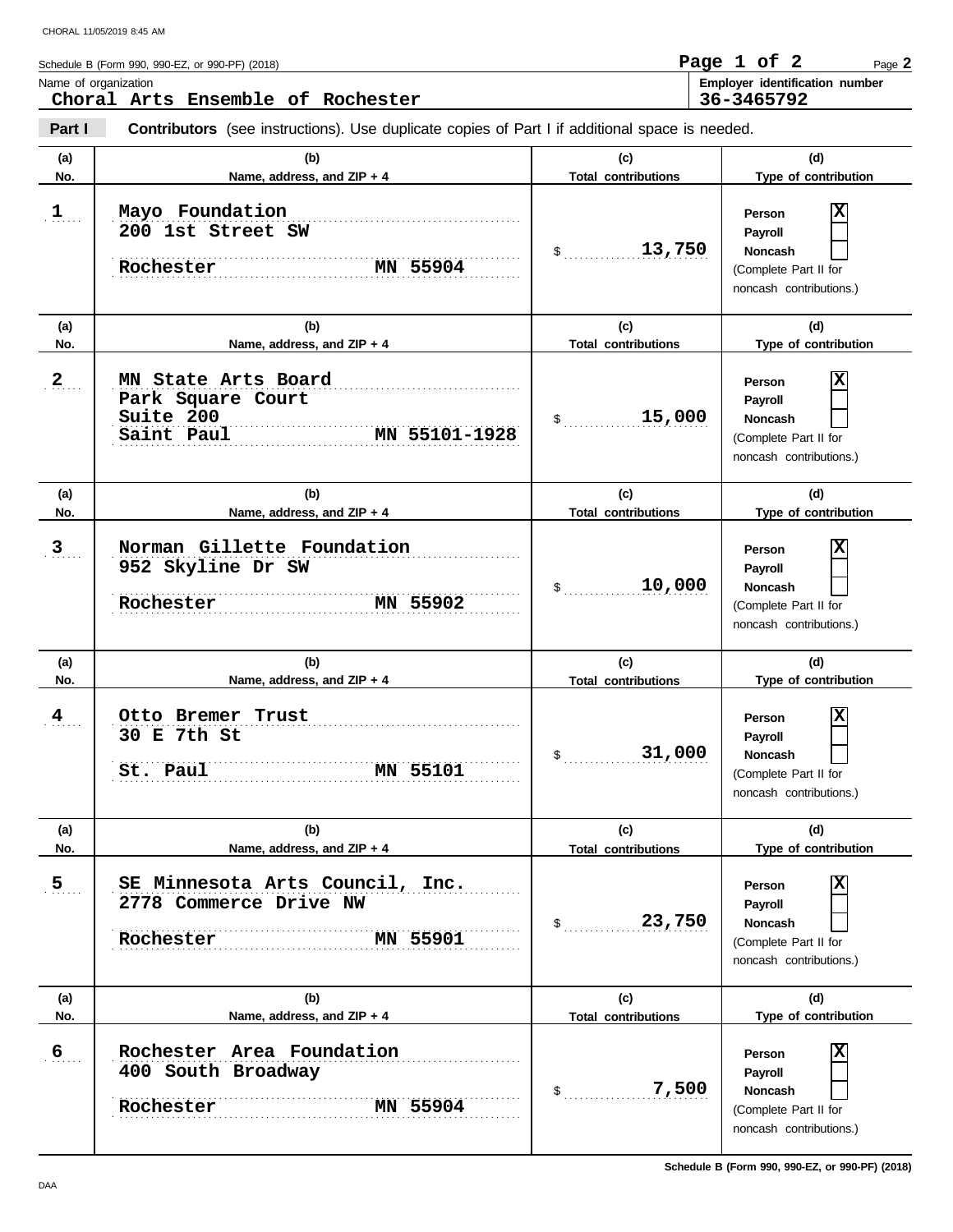|                      | Schedule B (Form 990, 990-EZ, or 990-PF) (2018)                                                |                                   | Page 2 of 2<br>Page 2                                                            |  |
|----------------------|------------------------------------------------------------------------------------------------|-----------------------------------|----------------------------------------------------------------------------------|--|
| Name of organization | Choral Arts Ensemble of Rochester                                                              |                                   | Employer identification number<br>36-3465792                                     |  |
| Part I               | Contributors (see instructions). Use duplicate copies of Part I if additional space is needed. |                                   |                                                                                  |  |
| (a)<br>No.           | (b)<br>Name, address, and ZIP + 4                                                              | (c)<br><b>Total contributions</b> | (d)<br>Type of contribution                                                      |  |
| $\overline{Z}$       | Carl and Verna Schmidt Foundation<br>PO Box 638<br>Rochester<br>MN 55903                       | 5,000<br>\$                       | Person<br>Payroll<br>Noncash<br>(Complete Part II for<br>noncash contributions.) |  |
| (a)                  | (b)                                                                                            | (c)                               | (d)                                                                              |  |
| No.                  | Name, address, and ZIP + 4                                                                     | <b>Total contributions</b>        | Type of contribution                                                             |  |
|                      |                                                                                                | \$                                | Person<br>Payroll<br>Noncash<br>(Complete Part II for<br>noncash contributions.) |  |
| (a)                  | (b)                                                                                            | (c)                               | (d)                                                                              |  |
| No.                  | Name, address, and ZIP + 4                                                                     | <b>Total contributions</b>        | Type of contribution                                                             |  |
|                      |                                                                                                | \$                                | Person<br>Payroll<br>Noncash<br>(Complete Part II for<br>noncash contributions.) |  |
| (a)                  | (b)                                                                                            | (c)                               | (d)                                                                              |  |
| No.                  | Name, address, and ZIP + 4                                                                     | <b>Total contributions</b>        | Type of contribution                                                             |  |
|                      |                                                                                                | $\mathsf{S}_{\alpha}$             | Person<br>Payroll<br>Noncash<br>(Complete Part II for<br>noncash contributions.) |  |
| (a)                  | (b)                                                                                            | (c)                               | (d)                                                                              |  |
| No.                  | Name, address, and ZIP + 4                                                                     | <b>Total contributions</b>        | Type of contribution                                                             |  |
|                      |                                                                                                | \$                                | Person<br>Payroll<br>Noncash<br>(Complete Part II for<br>noncash contributions.) |  |
| (a)<br>No.           | (b)<br>Name, address, and ZIP + 4                                                              | (c)<br><b>Total contributions</b> | (d)<br>Type of contribution                                                      |  |
|                      |                                                                                                | \$                                | Person<br>Payroll<br>Noncash<br>(Complete Part II for<br>noncash contributions.) |  |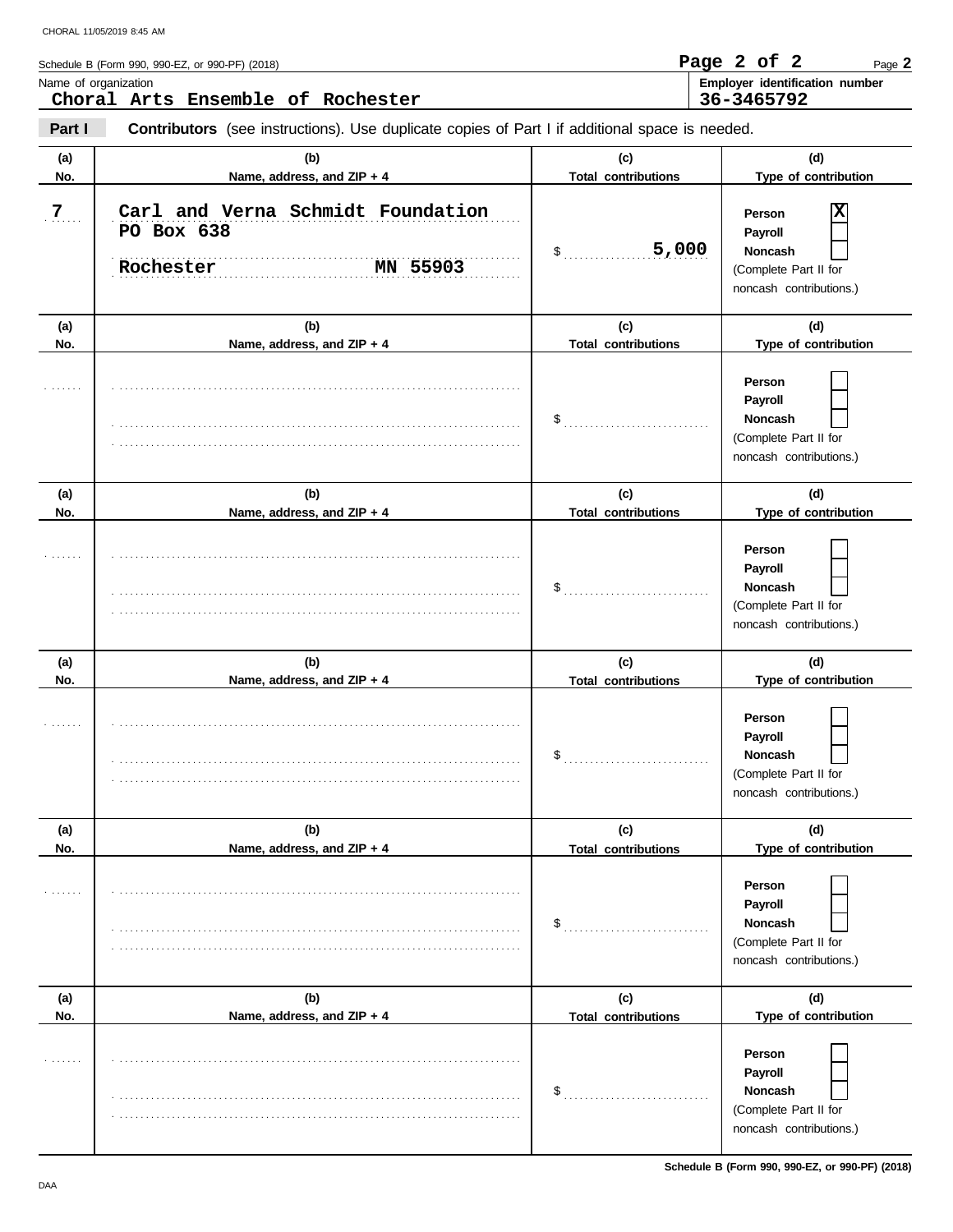# **SCHEDULE D Supplemental Financial Statements**

**Part IV, line 6, 7, 8, 9, 10, 11a, 11b, 11c, 11d, 11e, 11f, 12a, or 12b.** u **Complete if the organization answered "Yes" on Form 990,**

u **Attach to Form 990.** 

u **Go to** *www.irs.gov/Form990* **for instructions and the latest information.**

Internal Revenue Service **Name of the organization**

Department of the Treasury

**(Form 990)**

|    | Choral Arts Ensemble of Rochester                                                                                                                                                                                |                                                    | 36-3465792                      |
|----|------------------------------------------------------------------------------------------------------------------------------------------------------------------------------------------------------------------|----------------------------------------------------|---------------------------------|
|    | Organizations Maintaining Donor Advised Funds or Other Similar Funds or Accounts.<br>Part I<br>Complete if the organization answered "Yes" on Form 990, Part IV, line 6.                                         |                                                    |                                 |
|    |                                                                                                                                                                                                                  | (a) Donor advised funds                            | (b) Funds and other accounts    |
| 1. |                                                                                                                                                                                                                  |                                                    |                                 |
| 2  | Aggregate value of contributions to (during year)                                                                                                                                                                |                                                    |                                 |
| 3  |                                                                                                                                                                                                                  |                                                    |                                 |
| 4  |                                                                                                                                                                                                                  |                                                    |                                 |
| 5  | Did the organization inform all donors and donor advisors in writing that the assets held in donor advised                                                                                                       |                                                    |                                 |
|    |                                                                                                                                                                                                                  |                                                    | Yes<br>No                       |
| 6  | Did the organization inform all grantees, donors, and donor advisors in writing that grant funds can be used                                                                                                     |                                                    |                                 |
|    | only for charitable purposes and not for the benefit of the donor or donor advisor, or for any other purpose                                                                                                     |                                                    |                                 |
|    | conferring impermissible private benefit?                                                                                                                                                                        |                                                    | <b>Yes</b><br>No                |
|    | <b>Conservation Easements.</b><br>Part II<br>Complete if the organization answered "Yes" on Form 990, Part IV, line 7.                                                                                           |                                                    |                                 |
| 1. | Purpose(s) of conservation easements held by the organization (check all that apply).                                                                                                                            |                                                    |                                 |
|    | Preservation of land for public use (e.g., recreation or education)                                                                                                                                              | Preservation of a historically important land area |                                 |
|    | Protection of natural habitat                                                                                                                                                                                    | Preservation of a certified historic structure     |                                 |
|    | Preservation of open space                                                                                                                                                                                       |                                                    |                                 |
| 2  | Complete lines 2a through 2d if the organization held a qualified conservation contribution in the form of a conservation                                                                                        |                                                    |                                 |
|    | easement on the last day of the tax year.                                                                                                                                                                        |                                                    | Held at the End of the Tax Year |
| а  |                                                                                                                                                                                                                  |                                                    | 2a                              |
| b  |                                                                                                                                                                                                                  |                                                    | 2 <sub>b</sub>                  |
| с  | Number of conservation easements on a certified historic structure included in (a) [[[[[ [ [ a]]]                                                                                                                |                                                    | 2c                              |
| d  | Number of conservation easements included in (c) acquired after 7/25/06, and not on a                                                                                                                            |                                                    |                                 |
|    | historic structure listed in the National Register                                                                                                                                                               |                                                    | 2d                              |
| 3  | Number of conservation easements modified, transferred, released, extinguished, or terminated by the organization during the                                                                                     |                                                    |                                 |
|    | tax year $\mathbf u$                                                                                                                                                                                             |                                                    |                                 |
|    | Number of states where property subject to conservation easement is located <b>u</b>                                                                                                                             |                                                    |                                 |
| 5  | Does the organization have a written policy regarding the periodic monitoring, inspection, handling of                                                                                                           |                                                    | No                              |
|    | violations, and enforcement of the conservation easements it holds?<br>Staff and volunteer hours devoted to monitoring, inspecting, handling of violations, and enforcing conservation easements during the year |                                                    | Yes                             |
| 6  |                                                                                                                                                                                                                  |                                                    |                                 |
| 7  | <b>u</b><br>Amount of expenses incurred in monitoring, inspecting, handling of violations, and enforcing conservation easements during the year                                                                  |                                                    |                                 |
|    |                                                                                                                                                                                                                  |                                                    |                                 |
| 8  | Does each conservation easement reported on line 2(d) above satisfy the requirements of section 170(h)(4)(B)(i)                                                                                                  |                                                    |                                 |
|    |                                                                                                                                                                                                                  |                                                    | Yes<br>No                       |
| 9  | In Part XIII, describe how the organization reports conservation easements in its revenue and expense statement, and                                                                                             |                                                    |                                 |
|    | balance sheet, and include, if applicable, the text of the footnote to the organization's financial statements that describes the                                                                                |                                                    |                                 |
|    | organization's accounting for conservation easements.                                                                                                                                                            |                                                    |                                 |
|    | Organizations Maintaining Collections of Art, Historical Treasures, or Other Similar Assets.<br>Part III<br>Complete if the organization answered "Yes" on Form 990, Part IV, line 8.                            |                                                    |                                 |
|    | 1a If the organization elected, as permitted under SFAS 116 (ASC 958), not to report in its revenue statement and balance sheet                                                                                  |                                                    |                                 |
|    | works of art, historical treasures, or other similar assets held for public exhibition, education, or research in furtherance of                                                                                 |                                                    |                                 |
|    | public service, provide, in Part XIII, the text of the footnote to its financial statements that describes these items.                                                                                          |                                                    |                                 |
| b  | If the organization elected, as permitted under SFAS 116 (ASC 958), to report in its revenue statement and balance sheet                                                                                         |                                                    |                                 |
|    | works of art, historical treasures, or other similar assets held for public exhibition, education, or research in furtherance of                                                                                 |                                                    |                                 |
|    | public service, provide the following amounts relating to these items:                                                                                                                                           |                                                    |                                 |
|    | (i)                                                                                                                                                                                                              |                                                    |                                 |
|    | (ii)                                                                                                                                                                                                             |                                                    |                                 |
| 2  | If the organization received or held works of art, historical treasures, or other similar assets for financial gain, provide the                                                                                 |                                                    |                                 |
|    | following amounts required to be reported under SFAS 116 (ASC 958) relating to these items:                                                                                                                      |                                                    |                                 |
| а  |                                                                                                                                                                                                                  |                                                    |                                 |
| b  |                                                                                                                                                                                                                  |                                                    | u <sub>s</sub>                  |

**2018**

**Open to Public Inspection**

OMB No. 1545-0047

**Employer identification**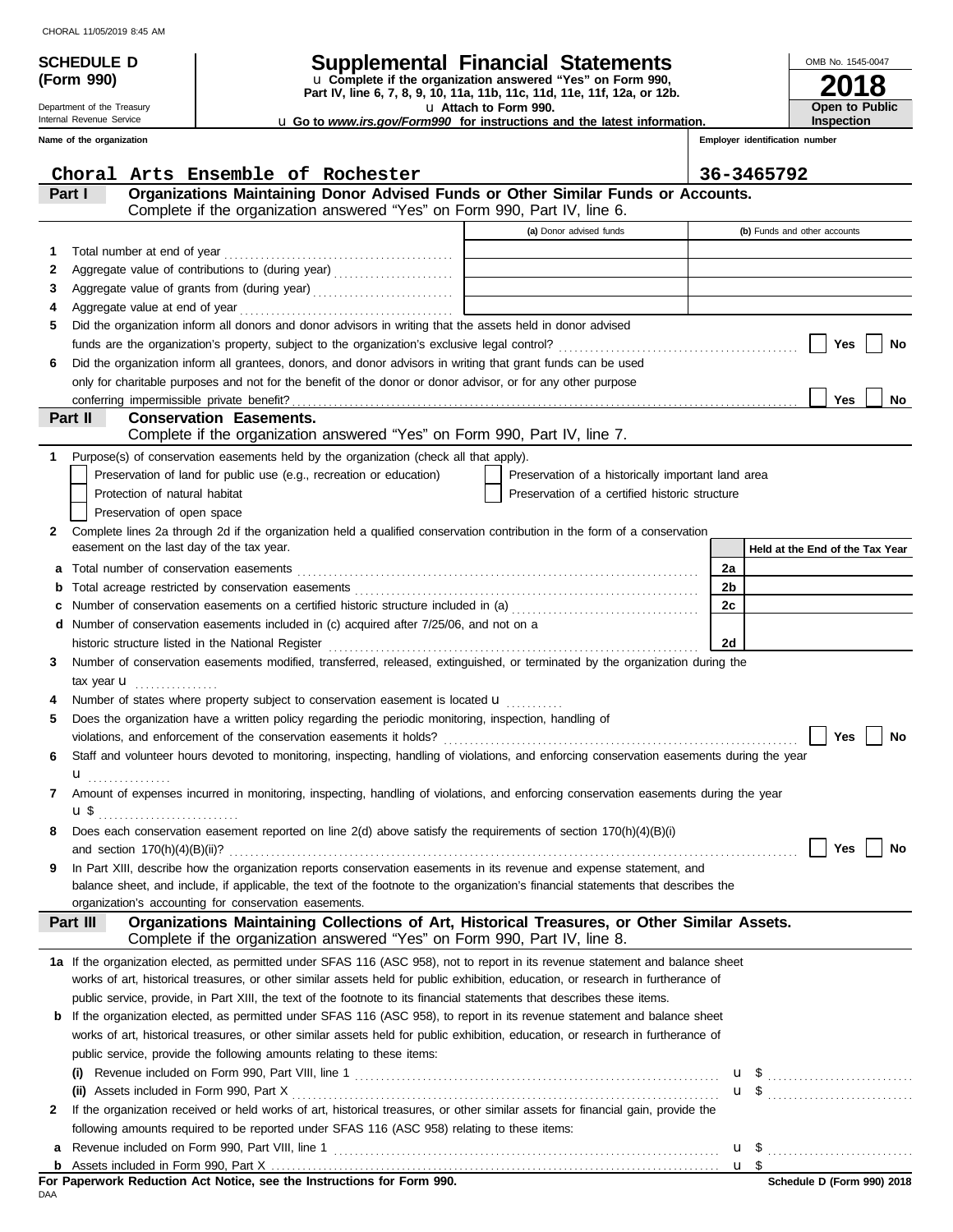|   | Schedule D (Form 990) 2018                                                                                                                                                                                                           | Choral Arts Ensemble of Rochester |  |                           |                    | 36-3465792      |                      | Page 2              |  |
|---|--------------------------------------------------------------------------------------------------------------------------------------------------------------------------------------------------------------------------------------|-----------------------------------|--|---------------------------|--------------------|-----------------|----------------------|---------------------|--|
|   | Organizations Maintaining Collections of Art, Historical Treasures, or Other Similar Assets (continued)<br>Part III                                                                                                                  |                                   |  |                           |                    |                 |                      |                     |  |
| 3 | Using the organization's acquisition, accession, and other records, check any of the following that are a significant use of its<br>collection items (check all that apply):                                                         |                                   |  |                           |                    |                 |                      |                     |  |
| a | Public exhibition                                                                                                                                                                                                                    | d                                 |  | Loan or exchange programs |                    |                 |                      |                     |  |
| b | Scholarly research                                                                                                                                                                                                                   | е                                 |  |                           |                    |                 |                      |                     |  |
| c | Preservation for future generations                                                                                                                                                                                                  |                                   |  |                           |                    |                 |                      |                     |  |
| 4 | Provide a description of the organization's collections and explain how they further the organization's exempt purpose in Part<br>XIII.                                                                                              |                                   |  |                           |                    |                 |                      |                     |  |
|   |                                                                                                                                                                                                                                      |                                   |  |                           |                    |                 |                      |                     |  |
| 5 | During the year, did the organization solicit or receive donations of art, historical treasures, or other similar                                                                                                                    |                                   |  |                           |                    |                 |                      | Yes<br><b>No</b>    |  |
|   | Part IV<br><b>Escrow and Custodial Arrangements.</b>                                                                                                                                                                                 |                                   |  |                           |                    |                 |                      |                     |  |
|   | Complete if the organization answered "Yes" on Form 990, Part IV, line 9, or reported an amount on Form                                                                                                                              |                                   |  |                           |                    |                 |                      |                     |  |
|   | 990, Part X, line 21.                                                                                                                                                                                                                |                                   |  |                           |                    |                 |                      |                     |  |
|   | 1a Is the organization an agent, trustee, custodian or other intermediary for contributions or other assets not                                                                                                                      |                                   |  |                           |                    |                 |                      |                     |  |
|   |                                                                                                                                                                                                                                      |                                   |  |                           |                    |                 |                      | Yes<br>No           |  |
|   | b If "Yes," explain the arrangement in Part XIII and complete the following table:                                                                                                                                                   |                                   |  |                           |                    |                 |                      |                     |  |
|   |                                                                                                                                                                                                                                      |                                   |  |                           |                    |                 |                      | Amount              |  |
|   | c Beginning balance <b>contract the contract of the contract of the contract of the contract of the contract of the contract of the contract of the contract of the contract of the contract of the contract of the contract of </b> |                                   |  |                           |                    |                 | 1с                   |                     |  |
|   |                                                                                                                                                                                                                                      |                                   |  |                           |                    |                 | 1d                   |                     |  |
|   |                                                                                                                                                                                                                                      |                                   |  |                           |                    |                 | 1e                   |                     |  |
|   |                                                                                                                                                                                                                                      |                                   |  |                           |                    |                 | 1f                   |                     |  |
|   | 2a Did the organization include an amount on Form 990, Part X, line 21, for escrow or custodial account liability?                                                                                                                   |                                   |  |                           |                    |                 |                      | <b>Yes</b><br>No    |  |
|   | <b>Endowment Funds.</b><br><b>Part V</b>                                                                                                                                                                                             |                                   |  |                           |                    |                 |                      |                     |  |
|   | Complete if the organization answered "Yes" on Form 990, Part IV, line 10.                                                                                                                                                           |                                   |  |                           |                    |                 |                      |                     |  |
|   |                                                                                                                                                                                                                                      | (a) Current year                  |  | (b) Prior year            | (c) Two years back |                 | (d) Three years back | (e) Four years back |  |
|   | 1a Beginning of year balance                                                                                                                                                                                                         |                                   |  |                           |                    |                 |                      |                     |  |
|   |                                                                                                                                                                                                                                      |                                   |  |                           |                    |                 |                      |                     |  |
|   | c Net investment earnings, gains, and                                                                                                                                                                                                |                                   |  |                           |                    |                 |                      |                     |  |
|   |                                                                                                                                                                                                                                      |                                   |  |                           |                    |                 |                      |                     |  |
|   | d Grants or scholarships                                                                                                                                                                                                             |                                   |  |                           |                    |                 |                      |                     |  |
|   | e Other expenditures for facilities and                                                                                                                                                                                              |                                   |  |                           |                    |                 |                      |                     |  |
|   |                                                                                                                                                                                                                                      |                                   |  |                           |                    |                 |                      |                     |  |
|   | f Administrative expenses                                                                                                                                                                                                            |                                   |  |                           |                    |                 |                      |                     |  |
|   |                                                                                                                                                                                                                                      |                                   |  |                           |                    |                 |                      |                     |  |
| 2 | Provide the estimated percentage of the current year end balance (line 1g, column (a)) held as:                                                                                                                                      |                                   |  |                           |                    |                 |                      |                     |  |
|   | a Board designated or quasi-endowment <b>u</b>                                                                                                                                                                                       |                                   |  |                           |                    |                 |                      |                     |  |
|   | <b>b</b> Permanent endowment <b>u</b> %                                                                                                                                                                                              |                                   |  |                           |                    |                 |                      |                     |  |
|   | c Temporarily restricted endowment <b>u</b>                                                                                                                                                                                          | %                                 |  |                           |                    |                 |                      |                     |  |
|   | The percentages on lines 2a, 2b, and 2c should equal 100%.                                                                                                                                                                           |                                   |  |                           |                    |                 |                      |                     |  |
|   | 3a Are there endowment funds not in the possession of the organization that are held and administered for the                                                                                                                        |                                   |  |                           |                    |                 |                      |                     |  |
|   | organization by:                                                                                                                                                                                                                     |                                   |  |                           |                    |                 |                      | Yes<br>No           |  |
|   |                                                                                                                                                                                                                                      |                                   |  |                           |                    |                 |                      | 3a(i)               |  |
|   |                                                                                                                                                                                                                                      |                                   |  |                           |                    |                 |                      | 3a(ii)              |  |
|   |                                                                                                                                                                                                                                      |                                   |  |                           |                    |                 |                      | 3b                  |  |
|   | Describe in Part XIII the intended uses of the organization's endowment funds.                                                                                                                                                       |                                   |  |                           |                    |                 |                      |                     |  |
|   | Land, Buildings, and Equipment.<br><b>Part VI</b><br>Complete if the organization answered "Yes" on Form 990, Part IV, line 11a. See Form 990, Part X, line 10.                                                                      |                                   |  |                           |                    |                 |                      |                     |  |
|   | Description of property                                                                                                                                                                                                              | (a) Cost or other basis           |  | (b) Cost or other basis   |                    | (c) Accumulated |                      | (d) Book value      |  |
|   |                                                                                                                                                                                                                                      | (investment)                      |  | (other)                   |                    | depreciation    |                      |                     |  |
|   |                                                                                                                                                                                                                                      |                                   |  |                           |                    |                 |                      |                     |  |
|   |                                                                                                                                                                                                                                      |                                   |  |                           |                    |                 |                      |                     |  |
|   | c Leasehold improvements                                                                                                                                                                                                             |                                   |  |                           |                    |                 |                      |                     |  |
|   |                                                                                                                                                                                                                                      |                                   |  |                           | 3,837              |                 | 39,649               | $-35,812$           |  |
|   | e Other                                                                                                                                                                                                                              |                                   |  |                           | 38,201             |                 |                      | 38,201              |  |
|   | Total. Add lines 1a through 1e. (Column (d) must equal Form 990, Part X, column (B), line 10c.)                                                                                                                                      |                                   |  |                           |                    |                 | u                    | 2,389               |  |
|   |                                                                                                                                                                                                                                      |                                   |  |                           |                    |                 |                      |                     |  |

**Schedule D (Form 990) 2018**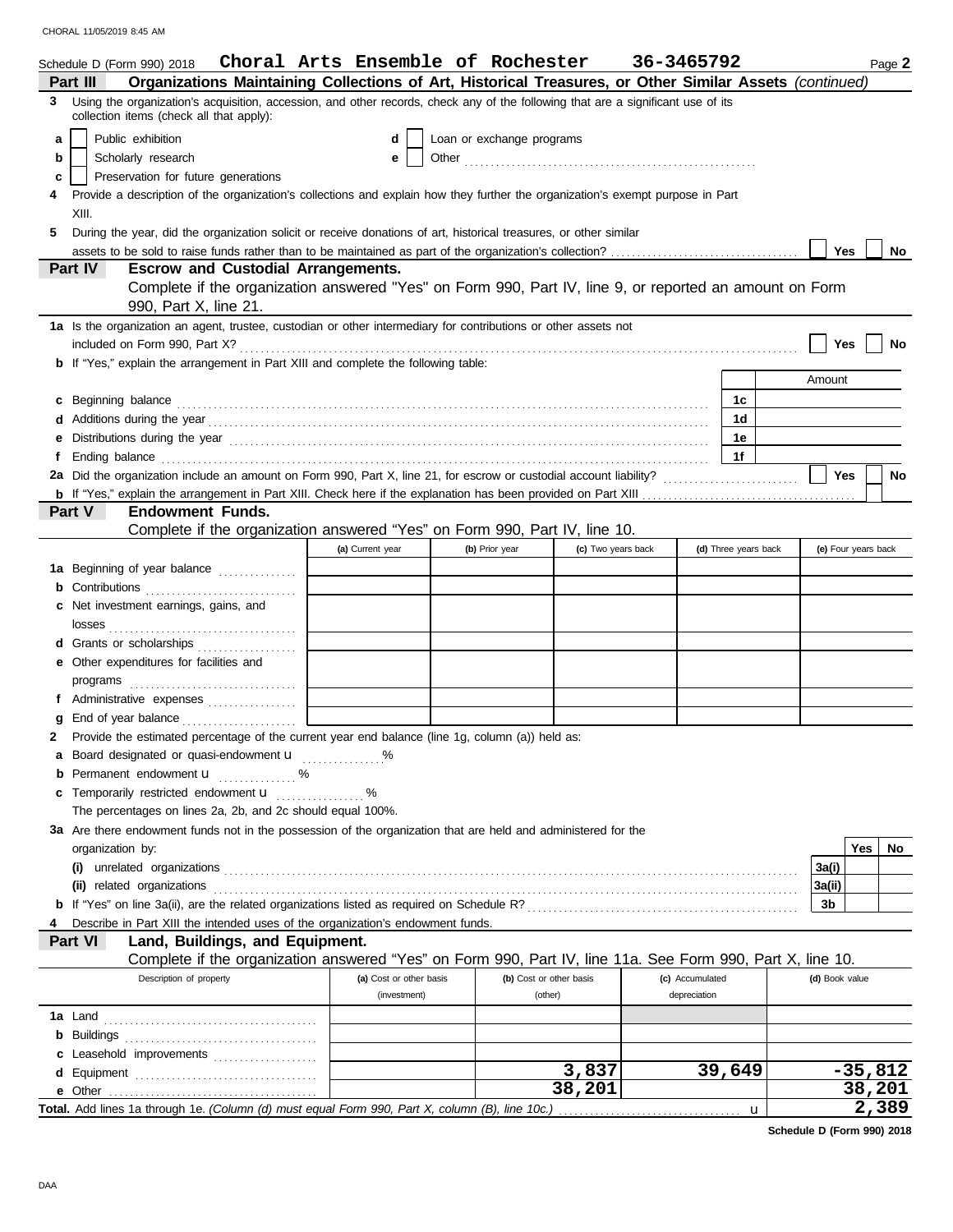| Schedule D (Form 990) 2018 |                                                                                |                                         |                 | Choral Arts Ensemble of Rochester | 36-3465792                                                                                                 | Page 3         |
|----------------------------|--------------------------------------------------------------------------------|-----------------------------------------|-----------------|-----------------------------------|------------------------------------------------------------------------------------------------------------|----------------|
| <b>Part VII</b>            | Investments-Other Securities.                                                  |                                         |                 |                                   |                                                                                                            |                |
|                            |                                                                                |                                         |                 |                                   | Complete if the organization answered "Yes" on Form 990, Part IV, line 11b. See Form 990, Part X, line 12. |                |
|                            |                                                                                | (a) Description of security or category |                 | (b) Book value                    | (c) Method of valuation:                                                                                   |                |
|                            |                                                                                | (including name of security)            |                 |                                   | Cost or end-of-year market value                                                                           |                |
| (1) Financial derivatives  |                                                                                |                                         |                 |                                   |                                                                                                            |                |
|                            | (2) Closely-held equity interests                                              |                                         |                 |                                   |                                                                                                            |                |
| $(3)$ Other                |                                                                                |                                         |                 |                                   |                                                                                                            |                |
| (A)                        |                                                                                |                                         |                 |                                   |                                                                                                            |                |
| (B)                        |                                                                                |                                         |                 |                                   |                                                                                                            |                |
| (C)                        |                                                                                |                                         |                 |                                   |                                                                                                            |                |
| (D)                        |                                                                                |                                         |                 |                                   |                                                                                                            |                |
| (E)                        |                                                                                |                                         |                 |                                   |                                                                                                            |                |
| (F)                        |                                                                                |                                         |                 |                                   |                                                                                                            |                |
| (G)                        |                                                                                |                                         |                 |                                   |                                                                                                            |                |
| (H)                        |                                                                                |                                         |                 |                                   |                                                                                                            |                |
|                            | Total. (Column (b) must equal Form 990, Part X, col. (B) line 12.) $\mathbf u$ |                                         |                 |                                   |                                                                                                            |                |
| Part VIII                  | Investments-Program Related.                                                   |                                         |                 |                                   |                                                                                                            |                |
|                            |                                                                                |                                         |                 |                                   | Complete if the organization answered "Yes" on Form 990, Part IV, line 11c. See Form 990, Part X, line 13. |                |
|                            |                                                                                | (a) Description of investment           |                 | (b) Book value                    | (c) Method of valuation:                                                                                   |                |
|                            |                                                                                |                                         |                 |                                   | Cost or end-of-year market value                                                                           |                |
| (1)                        |                                                                                |                                         |                 |                                   |                                                                                                            |                |
| (2)                        |                                                                                |                                         |                 |                                   |                                                                                                            |                |
| (3)                        |                                                                                |                                         |                 |                                   |                                                                                                            |                |
| (4)                        |                                                                                |                                         |                 |                                   |                                                                                                            |                |
| (5)                        |                                                                                |                                         |                 |                                   |                                                                                                            |                |
| (6)                        |                                                                                |                                         |                 |                                   |                                                                                                            |                |
| (7)                        |                                                                                |                                         |                 |                                   |                                                                                                            |                |
| (8)                        |                                                                                |                                         |                 |                                   |                                                                                                            |                |
| (9)                        | Total. (Column (b) must equal Form 990, Part X, col. (B) line 13.) u           |                                         |                 |                                   |                                                                                                            |                |
| Part IX                    | <b>Other Assets.</b>                                                           |                                         |                 |                                   |                                                                                                            |                |
|                            |                                                                                |                                         |                 |                                   | Complete if the organization answered "Yes" on Form 990, Part IV, line 11d. See Form 990, Part X, line 15. |                |
|                            |                                                                                |                                         | (a) Description |                                   |                                                                                                            | (b) Book value |
| (1)                        |                                                                                |                                         |                 |                                   |                                                                                                            |                |
| (2)                        |                                                                                |                                         |                 |                                   |                                                                                                            |                |
| (3)                        |                                                                                |                                         |                 |                                   |                                                                                                            |                |
| (4)                        |                                                                                |                                         |                 |                                   |                                                                                                            |                |
| (5)                        |                                                                                |                                         |                 |                                   |                                                                                                            |                |
| (6)                        |                                                                                |                                         |                 |                                   |                                                                                                            |                |
| (7)                        |                                                                                |                                         |                 |                                   |                                                                                                            |                |
| (8)                        |                                                                                |                                         |                 |                                   |                                                                                                            |                |
| (9)                        |                                                                                |                                         |                 |                                   |                                                                                                            |                |
|                            | Total. (Column (b) must equal Form 990, Part X, col. (B) line 15.)             |                                         |                 |                                   | u                                                                                                          |                |
| Part X                     | Other Liabilities.                                                             |                                         |                 |                                   |                                                                                                            |                |
|                            |                                                                                |                                         |                 |                                   | Complete if the organization answered "Yes" on Form 990, Part IV, line 11e or 11f. See Form 990, Part X,   |                |
|                            | line 25.                                                                       |                                         |                 |                                   |                                                                                                            |                |
| 1.                         |                                                                                | (a) Description of liability            |                 | (b) Book value                    |                                                                                                            |                |
| (1)                        | Federal income taxes                                                           |                                         |                 |                                   |                                                                                                            |                |
| (2)                        | Accrued salaries and wages                                                     |                                         |                 | 3,650                             |                                                                                                            |                |
| (3)                        | Accrued payroll taxes                                                          |                                         |                 | 451                               |                                                                                                            |                |
| (4)                        |                                                                                |                                         |                 |                                   |                                                                                                            |                |
| (5)                        |                                                                                |                                         |                 |                                   |                                                                                                            |                |
| (6)                        |                                                                                |                                         |                 |                                   |                                                                                                            |                |
| (7)                        |                                                                                |                                         |                 |                                   |                                                                                                            |                |
| (8)                        |                                                                                |                                         |                 |                                   |                                                                                                            |                |
| (9)                        |                                                                                |                                         |                 |                                   |                                                                                                            |                |

Liability for uncertain tax positions. In Part XIII, provide the text of the footnote to the organization's financial statements that reports the **2.**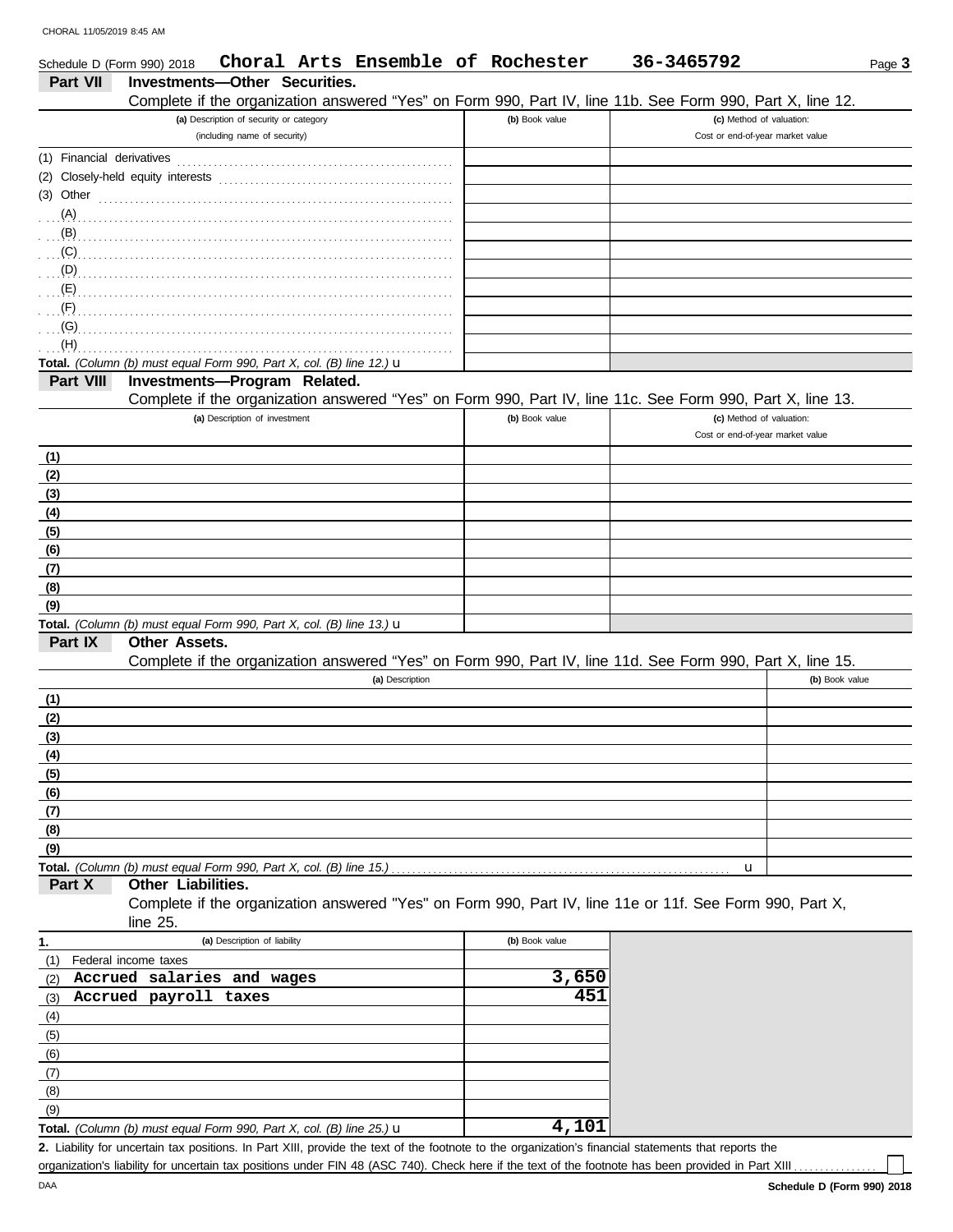|    | Choral Arts Ensemble of Rochester<br>Schedule D (Form 990) 2018                                                                                                                                                                      |                | 36-3465792 |              | Page 4 |
|----|--------------------------------------------------------------------------------------------------------------------------------------------------------------------------------------------------------------------------------------|----------------|------------|--------------|--------|
|    | Reconciliation of Revenue per Audited Financial Statements With Revenue per Return.<br>Part XI                                                                                                                                       |                |            |              |        |
|    | Complete if the organization answered "Yes" on Form 990, Part IV, line 12a.                                                                                                                                                          |                |            |              |        |
| 1. |                                                                                                                                                                                                                                      |                |            | $\mathbf{1}$ |        |
| 2  | Amounts included on line 1 but not on Form 990, Part VIII, line 12:                                                                                                                                                                  |                |            |              |        |
| а  |                                                                                                                                                                                                                                      | 2a             |            |              |        |
| b  |                                                                                                                                                                                                                                      | 2 <sub>b</sub> |            |              |        |
| c  |                                                                                                                                                                                                                                      | 2c             |            |              |        |
| d  |                                                                                                                                                                                                                                      | 2d             |            |              |        |
| е  | Add lines 2a through 2d [11] Add [12] Add lines 2a through 2d [12] Add lines 2a through 2d [12] Add lines 2a through 2d                                                                                                              |                |            | 2e           |        |
| 3  |                                                                                                                                                                                                                                      |                |            | 3            |        |
| 4  | Amounts included on Form 990, Part VIII, line 12, but not on line 1:                                                                                                                                                                 |                |            |              |        |
| а  |                                                                                                                                                                                                                                      | 4a             |            |              |        |
| b  |                                                                                                                                                                                                                                      | 4 <sub>b</sub> |            |              |        |
| c  | Add lines 4a and 4b <b>contract and 4b</b> and 4b and 200 minutes are the contract of the contract of the contract of the contract of the contract of the contract of the contract of the contract of the contract of the contract   |                |            | 4c           |        |
| 5  |                                                                                                                                                                                                                                      |                |            | 5            |        |
|    | Reconciliation of Expenses per Audited Financial Statements With Expenses per Return.<br>Part XII                                                                                                                                    |                |            |              |        |
|    | Complete if the organization answered "Yes" on Form 990, Part IV, line 12a.                                                                                                                                                          |                |            |              |        |
| 1. |                                                                                                                                                                                                                                      |                |            | $\mathbf{1}$ |        |
| 2  | Amounts included on line 1 but not on Form 990, Part IX, line 25:                                                                                                                                                                    |                |            |              |        |
| а  |                                                                                                                                                                                                                                      | 2a             |            |              |        |
| b  |                                                                                                                                                                                                                                      | 2 <sub>b</sub> |            |              |        |
|    | Other losses <b>contract to the contract of the contract of the contract of the contract of the contract of the contract of the contract of the contract of the contract of the contract of the contract of the contract of the </b> | 2c             |            |              |        |
|    |                                                                                                                                                                                                                                      | 2d             |            |              |        |
| е  |                                                                                                                                                                                                                                      |                |            | 2е           |        |
| 3  |                                                                                                                                                                                                                                      |                |            | 3            |        |
| 4  | Amounts included on Form 990, Part IX, line 25, but not on line 1:                                                                                                                                                                   |                |            |              |        |
| а  |                                                                                                                                                                                                                                      | 4a             |            |              |        |
| b  |                                                                                                                                                                                                                                      | 4 <sub>b</sub> |            |              |        |
| c  | Add lines 4a and 4b <b>contract and 4b</b> and 4b and the contract of the contract of the contract of the contract of the contract of the contract of the contract of the contract of the contract of the contract of the contract   |                |            | 4с           |        |
|    |                                                                                                                                                                                                                                      |                |            | 5            |        |
|    | Part XIII Supplemental Information.                                                                                                                                                                                                  |                |            |              |        |
|    | Provide the descriptions required for Part II, lines 3, 5, and 9; Part III, lines 1a and 4; Part IV, lines 1b and 2b; Part V, line 4; Part X, line                                                                                   |                |            |              |        |
|    | 2; Part XI, lines 2d and 4b; and Part XII, lines 2d and 4b. Also complete this part to provide any additional information.                                                                                                           |                |            |              |        |
|    |                                                                                                                                                                                                                                      |                |            |              |        |
|    |                                                                                                                                                                                                                                      |                |            |              |        |
|    |                                                                                                                                                                                                                                      |                |            |              |        |
|    |                                                                                                                                                                                                                                      |                |            |              |        |
|    |                                                                                                                                                                                                                                      |                |            |              |        |
|    |                                                                                                                                                                                                                                      |                |            |              |        |
|    |                                                                                                                                                                                                                                      |                |            |              |        |
|    |                                                                                                                                                                                                                                      |                |            |              |        |
|    |                                                                                                                                                                                                                                      |                |            |              |        |
|    |                                                                                                                                                                                                                                      |                |            |              |        |
|    |                                                                                                                                                                                                                                      |                |            |              |        |
|    |                                                                                                                                                                                                                                      |                |            |              |        |
|    |                                                                                                                                                                                                                                      |                |            |              |        |
|    |                                                                                                                                                                                                                                      |                |            |              |        |
|    |                                                                                                                                                                                                                                      |                |            |              |        |
|    |                                                                                                                                                                                                                                      |                |            |              |        |
|    |                                                                                                                                                                                                                                      |                |            |              |        |
|    |                                                                                                                                                                                                                                      |                |            |              |        |
|    |                                                                                                                                                                                                                                      |                |            |              |        |
|    |                                                                                                                                                                                                                                      |                |            |              |        |
|    |                                                                                                                                                                                                                                      |                |            |              |        |
|    |                                                                                                                                                                                                                                      |                |            |              |        |
|    |                                                                                                                                                                                                                                      |                |            |              |        |
|    |                                                                                                                                                                                                                                      |                |            |              |        |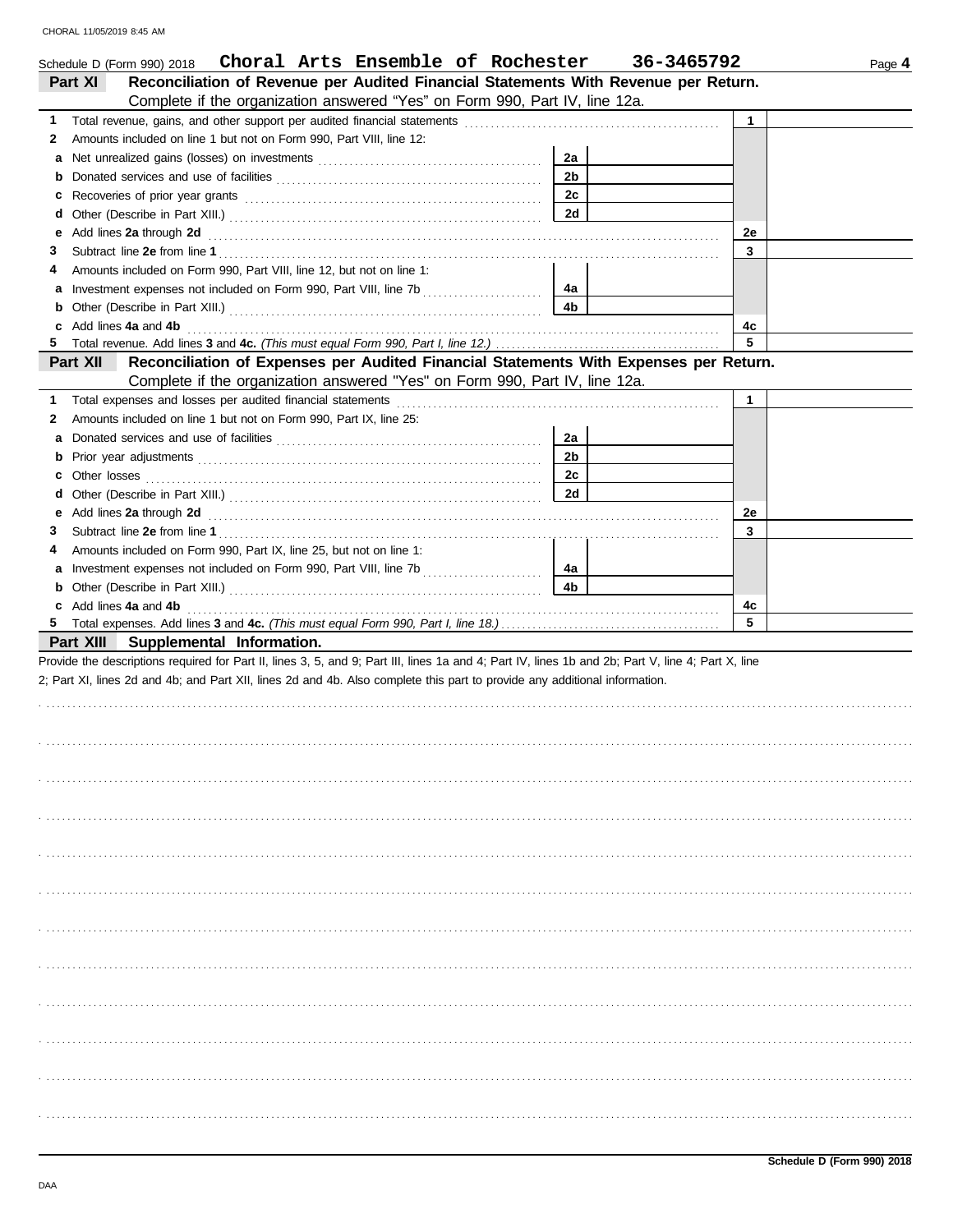|           |                                      |  | Schedule D (Form 990) 2018 Choral Arts Ensemble of Rochester | 36-3465792 | Page 5 |
|-----------|--------------------------------------|--|--------------------------------------------------------------|------------|--------|
| Part XIII | Supplemental Information (continued) |  |                                                              |            |        |
|           |                                      |  |                                                              |            |        |
|           |                                      |  |                                                              |            |        |
|           |                                      |  |                                                              |            |        |
|           |                                      |  |                                                              |            |        |
|           |                                      |  |                                                              |            |        |
|           |                                      |  |                                                              |            |        |
|           |                                      |  |                                                              |            |        |
|           |                                      |  |                                                              |            |        |
|           |                                      |  |                                                              |            |        |
|           |                                      |  |                                                              |            |        |
|           |                                      |  |                                                              |            |        |
|           |                                      |  |                                                              |            |        |
|           |                                      |  |                                                              |            |        |
|           |                                      |  |                                                              |            |        |
|           |                                      |  |                                                              |            |        |
|           |                                      |  |                                                              |            |        |
|           |                                      |  |                                                              |            |        |
|           |                                      |  |                                                              |            |        |
|           |                                      |  |                                                              |            |        |
|           |                                      |  |                                                              |            |        |
|           |                                      |  |                                                              |            |        |
|           |                                      |  |                                                              |            |        |
|           |                                      |  |                                                              |            |        |
|           |                                      |  |                                                              |            |        |
|           |                                      |  |                                                              |            |        |
|           |                                      |  |                                                              |            |        |
|           |                                      |  |                                                              |            |        |
|           |                                      |  |                                                              |            |        |
|           |                                      |  |                                                              |            |        |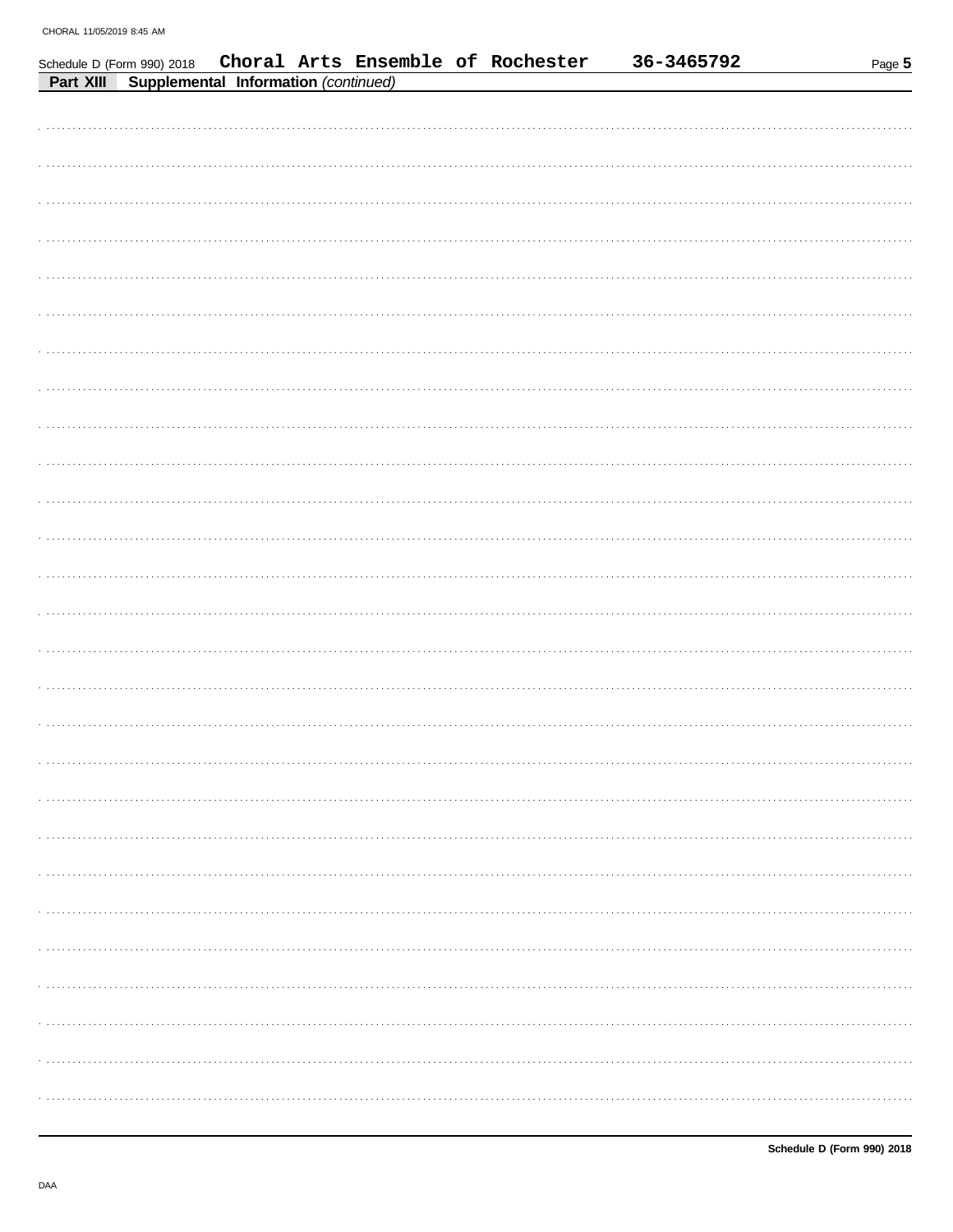| <b>SCHEDULE G</b>                                                                                                                                                                                                                                                                                                                                                                        |                                                                                                                                                                     |                              |  |                            |  |                                | Supplemental Information Regarding Fundraising or Gaming Activities                                |                                        | OMB No. 1545-0047                       |  |
|------------------------------------------------------------------------------------------------------------------------------------------------------------------------------------------------------------------------------------------------------------------------------------------------------------------------------------------------------------------------------------------|---------------------------------------------------------------------------------------------------------------------------------------------------------------------|------------------------------|--|----------------------------|--|--------------------------------|----------------------------------------------------------------------------------------------------|----------------------------------------|-----------------------------------------|--|
| (Form 990 or 990-EZ)                                                                                                                                                                                                                                                                                                                                                                     | Complete if the organization answered "Yes" on Form 990, Part IV, line 17, 18, or 19, or if the<br>organization entered more than \$15,000 on Form 990-EZ, line 6a. |                              |  |                            |  |                                |                                                                                                    |                                        |                                         |  |
| Department of the Treasury                                                                                                                                                                                                                                                                                                                                                               |                                                                                                                                                                     | Open to Public<br>Inspection |  |                            |  |                                |                                                                                                    |                                        |                                         |  |
| Internal Revenue Service<br>Name of the organization                                                                                                                                                                                                                                                                                                                                     | U Go to www.irs.gov/Form990 for instructions and the latest information.<br>Employer identification number<br>Choral Arts Ensemble of Rochester<br>36-3465792       |                              |  |                            |  |                                |                                                                                                    |                                        |                                         |  |
| Part I                                                                                                                                                                                                                                                                                                                                                                                   |                                                                                                                                                                     |                              |  |                            |  |                                | Fundraising Activities. Complete if the organization answered "Yes" on Form 990, Part IV, line 17. |                                        |                                         |  |
|                                                                                                                                                                                                                                                                                                                                                                                          | Form 990-EZ filers are not required to complete this part.                                                                                                          |                              |  |                            |  |                                |                                                                                                    |                                        |                                         |  |
| Indicate whether the organization raised funds through any of the following activities. Check all that apply.<br>1.                                                                                                                                                                                                                                                                      |                                                                                                                                                                     |                              |  |                            |  |                                |                                                                                                    |                                        |                                         |  |
| Mail solicitations<br>a                                                                                                                                                                                                                                                                                                                                                                  |                                                                                                                                                                     | e                            |  |                            |  |                                | Solicitation of non-government grants                                                              |                                        |                                         |  |
| Solicitation of government grants<br>Internet and email solicitations<br>b                                                                                                                                                                                                                                                                                                               |                                                                                                                                                                     |                              |  |                            |  |                                |                                                                                                    |                                        |                                         |  |
| Phone solicitations<br>c                                                                                                                                                                                                                                                                                                                                                                 |                                                                                                                                                                     | a                            |  | Special fundraising events |  |                                |                                                                                                    |                                        |                                         |  |
| In-person solicitations                                                                                                                                                                                                                                                                                                                                                                  |                                                                                                                                                                     |                              |  |                            |  |                                |                                                                                                    |                                        |                                         |  |
| 2a Did the organization have a written or oral agreement with any individual (including officers, directors, trustees,<br>or key employees listed in Form 990, Part VII) or entity in connection with professional fundraising services?<br><b>b</b> If "Yes," list the 10 highest paid individuals or entities (fundraisers) pursuant to agreements under which the fundraiser is to be |                                                                                                                                                                     |                              |  |                            |  |                                |                                                                                                    |                                        | Yes<br>No                               |  |
| compensated at least \$5,000 by the organization.                                                                                                                                                                                                                                                                                                                                        |                                                                                                                                                                     |                              |  |                            |  |                                |                                                                                                    |                                        |                                         |  |
|                                                                                                                                                                                                                                                                                                                                                                                          | (i) Name and address of individual                                                                                                                                  |                              |  |                            |  | (iii) Did fund-<br>raiser have | (iv) Gross receipts                                                                                | (v) Amount paid to<br>(or retained by) | (vi) Amount paid to<br>(or retained by) |  |
|                                                                                                                                                                                                                                                                                                                                                                                          | or entity (fundraiser)                                                                                                                                              |                              |  | (ii) Activity              |  | custody or<br>control of       | from activity                                                                                      | fundraiser listed in                   | organization                            |  |
|                                                                                                                                                                                                                                                                                                                                                                                          |                                                                                                                                                                     |                              |  |                            |  | contributions?<br>Yes   No     |                                                                                                    | col. (i)                               |                                         |  |
| 1                                                                                                                                                                                                                                                                                                                                                                                        |                                                                                                                                                                     |                              |  |                            |  |                                |                                                                                                    |                                        |                                         |  |
|                                                                                                                                                                                                                                                                                                                                                                                          |                                                                                                                                                                     |                              |  |                            |  |                                |                                                                                                    |                                        |                                         |  |
| $\mathbf{2}$                                                                                                                                                                                                                                                                                                                                                                             |                                                                                                                                                                     |                              |  |                            |  |                                |                                                                                                    |                                        |                                         |  |
|                                                                                                                                                                                                                                                                                                                                                                                          |                                                                                                                                                                     |                              |  |                            |  |                                |                                                                                                    |                                        |                                         |  |
| 3                                                                                                                                                                                                                                                                                                                                                                                        |                                                                                                                                                                     |                              |  |                            |  |                                |                                                                                                    |                                        |                                         |  |
|                                                                                                                                                                                                                                                                                                                                                                                          |                                                                                                                                                                     |                              |  |                            |  |                                |                                                                                                    |                                        |                                         |  |
|                                                                                                                                                                                                                                                                                                                                                                                          |                                                                                                                                                                     |                              |  |                            |  |                                |                                                                                                    |                                        |                                         |  |
|                                                                                                                                                                                                                                                                                                                                                                                          |                                                                                                                                                                     |                              |  |                            |  |                                |                                                                                                    |                                        |                                         |  |
| 5                                                                                                                                                                                                                                                                                                                                                                                        |                                                                                                                                                                     |                              |  |                            |  |                                |                                                                                                    |                                        |                                         |  |
|                                                                                                                                                                                                                                                                                                                                                                                          |                                                                                                                                                                     |                              |  |                            |  |                                |                                                                                                    |                                        |                                         |  |
|                                                                                                                                                                                                                                                                                                                                                                                          |                                                                                                                                                                     |                              |  |                            |  |                                |                                                                                                    |                                        |                                         |  |
|                                                                                                                                                                                                                                                                                                                                                                                          |                                                                                                                                                                     |                              |  |                            |  |                                |                                                                                                    |                                        |                                         |  |
| 7                                                                                                                                                                                                                                                                                                                                                                                        |                                                                                                                                                                     |                              |  |                            |  |                                |                                                                                                    |                                        |                                         |  |
|                                                                                                                                                                                                                                                                                                                                                                                          |                                                                                                                                                                     |                              |  |                            |  |                                |                                                                                                    |                                        |                                         |  |
| 8                                                                                                                                                                                                                                                                                                                                                                                        |                                                                                                                                                                     |                              |  |                            |  |                                |                                                                                                    |                                        |                                         |  |
|                                                                                                                                                                                                                                                                                                                                                                                          |                                                                                                                                                                     |                              |  |                            |  |                                |                                                                                                    |                                        |                                         |  |
| 9                                                                                                                                                                                                                                                                                                                                                                                        |                                                                                                                                                                     |                              |  |                            |  |                                |                                                                                                    |                                        |                                         |  |
|                                                                                                                                                                                                                                                                                                                                                                                          |                                                                                                                                                                     |                              |  |                            |  |                                |                                                                                                    |                                        |                                         |  |
| 10                                                                                                                                                                                                                                                                                                                                                                                       |                                                                                                                                                                     |                              |  |                            |  |                                |                                                                                                    |                                        |                                         |  |
|                                                                                                                                                                                                                                                                                                                                                                                          |                                                                                                                                                                     |                              |  |                            |  |                                |                                                                                                    |                                        |                                         |  |
|                                                                                                                                                                                                                                                                                                                                                                                          |                                                                                                                                                                     |                              |  |                            |  |                                |                                                                                                    |                                        |                                         |  |
| Total                                                                                                                                                                                                                                                                                                                                                                                    |                                                                                                                                                                     |                              |  |                            |  |                                |                                                                                                    |                                        |                                         |  |
| List all states in which the organization is registered or licensed to solicit contributions or has been notified it is exempt from<br>3<br>registration or licensing.                                                                                                                                                                                                                   |                                                                                                                                                                     |                              |  |                            |  |                                |                                                                                                    |                                        |                                         |  |
|                                                                                                                                                                                                                                                                                                                                                                                          |                                                                                                                                                                     |                              |  |                            |  |                                |                                                                                                    |                                        |                                         |  |
|                                                                                                                                                                                                                                                                                                                                                                                          |                                                                                                                                                                     |                              |  |                            |  |                                |                                                                                                    |                                        |                                         |  |
|                                                                                                                                                                                                                                                                                                                                                                                          |                                                                                                                                                                     |                              |  |                            |  |                                |                                                                                                    |                                        |                                         |  |
|                                                                                                                                                                                                                                                                                                                                                                                          |                                                                                                                                                                     |                              |  |                            |  |                                |                                                                                                    |                                        |                                         |  |

.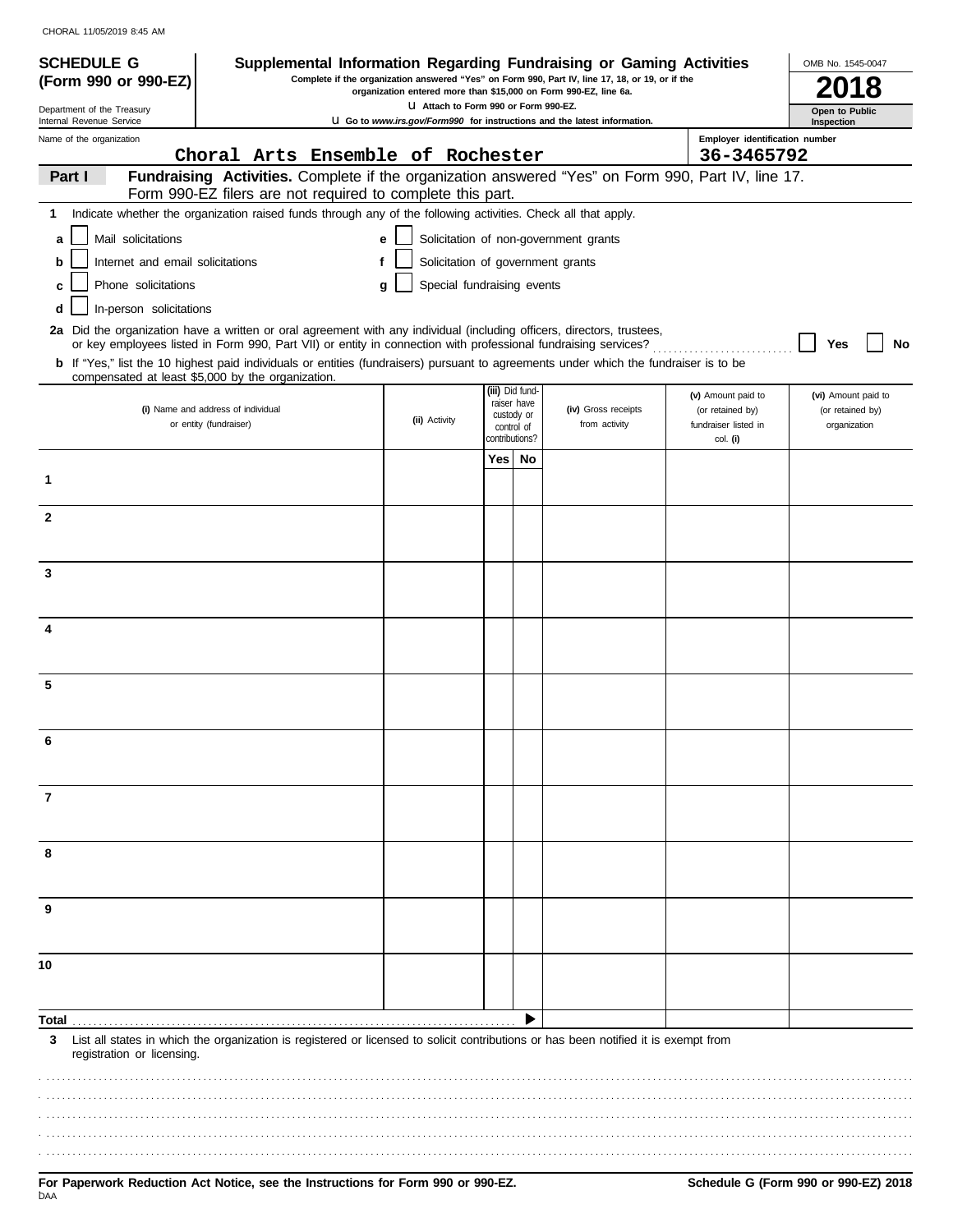|                 |         | Schedule G (Form 990 or 990-EZ) 2018 |                                                                                                                                                                                                                        | Choral Arts Ensemble of Rochester |                        | 36-3465792       | Page 2                            |
|-----------------|---------|--------------------------------------|------------------------------------------------------------------------------------------------------------------------------------------------------------------------------------------------------------------------|-----------------------------------|------------------------|------------------|-----------------------------------|
|                 | Part II |                                      | Fundraising Events. Complete if the organization answered "Yes" on Form 990, Part IV, line 18, or reported more                                                                                                        |                                   |                        |                  |                                   |
|                 |         |                                      | than \$15,000 of fundraising event contributions and gross income on Form 990-EZ, lines 1 and 6b. List events with                                                                                                     |                                   |                        |                  |                                   |
|                 |         |                                      | gross receipts greater than \$5,000.                                                                                                                                                                                   |                                   |                        |                  |                                   |
|                 |         |                                      | (a) Event #1                                                                                                                                                                                                           | (b) Event #2                      | (c) Other events       |                  |                                   |
|                 |         |                                      | Singing Valenti                                                                                                                                                                                                        |                                   |                        |                  | (d) Total events                  |
|                 |         |                                      | (event type)                                                                                                                                                                                                           | (event type)                      | None<br>(total number) |                  | (add col. (a) through<br>col. (c) |
|                 |         |                                      |                                                                                                                                                                                                                        |                                   |                        |                  |                                   |
| Revenue         |         | 1 Gross receipts                     | 34,350                                                                                                                                                                                                                 |                                   |                        |                  | 34,350                            |
|                 |         |                                      |                                                                                                                                                                                                                        |                                   |                        |                  |                                   |
|                 |         | 2 Less: Contributions                | 17,250                                                                                                                                                                                                                 |                                   |                        |                  | 17,250                            |
|                 |         | 3 Gross income (line 1 minus         |                                                                                                                                                                                                                        |                                   |                        |                  |                                   |
|                 |         |                                      | 17,100                                                                                                                                                                                                                 |                                   |                        |                  | 17,100                            |
|                 |         |                                      |                                                                                                                                                                                                                        |                                   |                        |                  |                                   |
|                 |         | 4 Cash prizes                        |                                                                                                                                                                                                                        |                                   |                        |                  |                                   |
|                 |         |                                      |                                                                                                                                                                                                                        |                                   |                        |                  |                                   |
|                 |         | 5 Noncash prizes                     |                                                                                                                                                                                                                        |                                   |                        |                  |                                   |
|                 |         | 6 Rent/facility costs                | 1,600                                                                                                                                                                                                                  |                                   |                        |                  | 1,600                             |
|                 |         |                                      |                                                                                                                                                                                                                        |                                   |                        |                  |                                   |
|                 |         | 7 Food and beverages                 | 9,306                                                                                                                                                                                                                  |                                   |                        |                  | 9,306                             |
| Direct Expenses |         |                                      |                                                                                                                                                                                                                        |                                   |                        |                  |                                   |
|                 |         | 8 Entertainment                      | 1,480                                                                                                                                                                                                                  |                                   |                        |                  | 1,480                             |
|                 |         |                                      |                                                                                                                                                                                                                        |                                   |                        |                  |                                   |
|                 |         | 9 Other direct expenses              | 1,724                                                                                                                                                                                                                  |                                   |                        |                  | 1,724                             |
|                 |         |                                      |                                                                                                                                                                                                                        |                                   |                        |                  | 14,110                            |
|                 |         |                                      |                                                                                                                                                                                                                        |                                   |                        |                  | 2,990                             |
|                 |         | Part III                             | Gaming. Complete if the organization answered "Yes" on Form 990, Part IV, line 19, or reported more                                                                                                                    |                                   |                        |                  |                                   |
|                 |         |                                      | than \$15,000 on Form 990-EZ, line 6a.                                                                                                                                                                                 |                                   |                        |                  |                                   |
|                 |         |                                      | (a) Bingo                                                                                                                                                                                                              | (b) Pull tabs/instant             |                        | (c) Other gaming | (d) Total gaming (add             |
| Revenue         |         |                                      |                                                                                                                                                                                                                        | bingo/progressive bingo           |                        |                  | col. (a) through col. (c))        |
|                 |         |                                      |                                                                                                                                                                                                                        |                                   |                        |                  |                                   |
|                 |         | Gross revenue                        |                                                                                                                                                                                                                        |                                   |                        |                  |                                   |
|                 |         | 2 Cash prizes                        |                                                                                                                                                                                                                        |                                   |                        |                  |                                   |
| ses             |         |                                      |                                                                                                                                                                                                                        |                                   |                        |                  |                                   |
| Expens          |         | 3 Noncash prizes                     |                                                                                                                                                                                                                        |                                   |                        |                  |                                   |
|                 |         |                                      |                                                                                                                                                                                                                        |                                   |                        |                  |                                   |
| Direct          |         | 4 Rent/facility costs                |                                                                                                                                                                                                                        |                                   |                        |                  |                                   |
|                 |         |                                      |                                                                                                                                                                                                                        |                                   |                        |                  |                                   |
|                 |         | 5 Other direct expenses              |                                                                                                                                                                                                                        |                                   |                        |                  |                                   |
|                 |         |                                      | %<br>Yes<br>No                                                                                                                                                                                                         | <b>Yes</b><br>No                  | $\%$<br>Yes            | %                |                                   |
|                 |         | 6 Volunteer labor                    |                                                                                                                                                                                                                        |                                   | No.                    |                  |                                   |
|                 |         |                                      |                                                                                                                                                                                                                        |                                   |                        |                  |                                   |
|                 |         |                                      |                                                                                                                                                                                                                        |                                   |                        |                  |                                   |
|                 |         |                                      |                                                                                                                                                                                                                        |                                   |                        |                  |                                   |
|                 |         |                                      |                                                                                                                                                                                                                        |                                   |                        |                  |                                   |
| 9               |         |                                      |                                                                                                                                                                                                                        |                                   |                        |                  |                                   |
|                 |         |                                      |                                                                                                                                                                                                                        |                                   |                        |                  | Yes<br>No                         |
|                 |         | <b>b</b> If "No," explain:           |                                                                                                                                                                                                                        |                                   |                        |                  |                                   |
|                 |         |                                      |                                                                                                                                                                                                                        |                                   |                        |                  |                                   |
|                 |         |                                      | 10a Were any of the organization's gaming licenses revoked, suspended, or terminated during the tax year?<br>10a Were any of the organization's gaming licenses revoked, suspended, or terminated during the tax year? |                                   |                        |                  | Yes<br>No                         |
|                 |         | <b>b</b> If "Yes," explain:          |                                                                                                                                                                                                                        |                                   |                        |                  |                                   |
|                 |         |                                      |                                                                                                                                                                                                                        |                                   |                        |                  |                                   |
|                 |         |                                      |                                                                                                                                                                                                                        |                                   |                        |                  |                                   |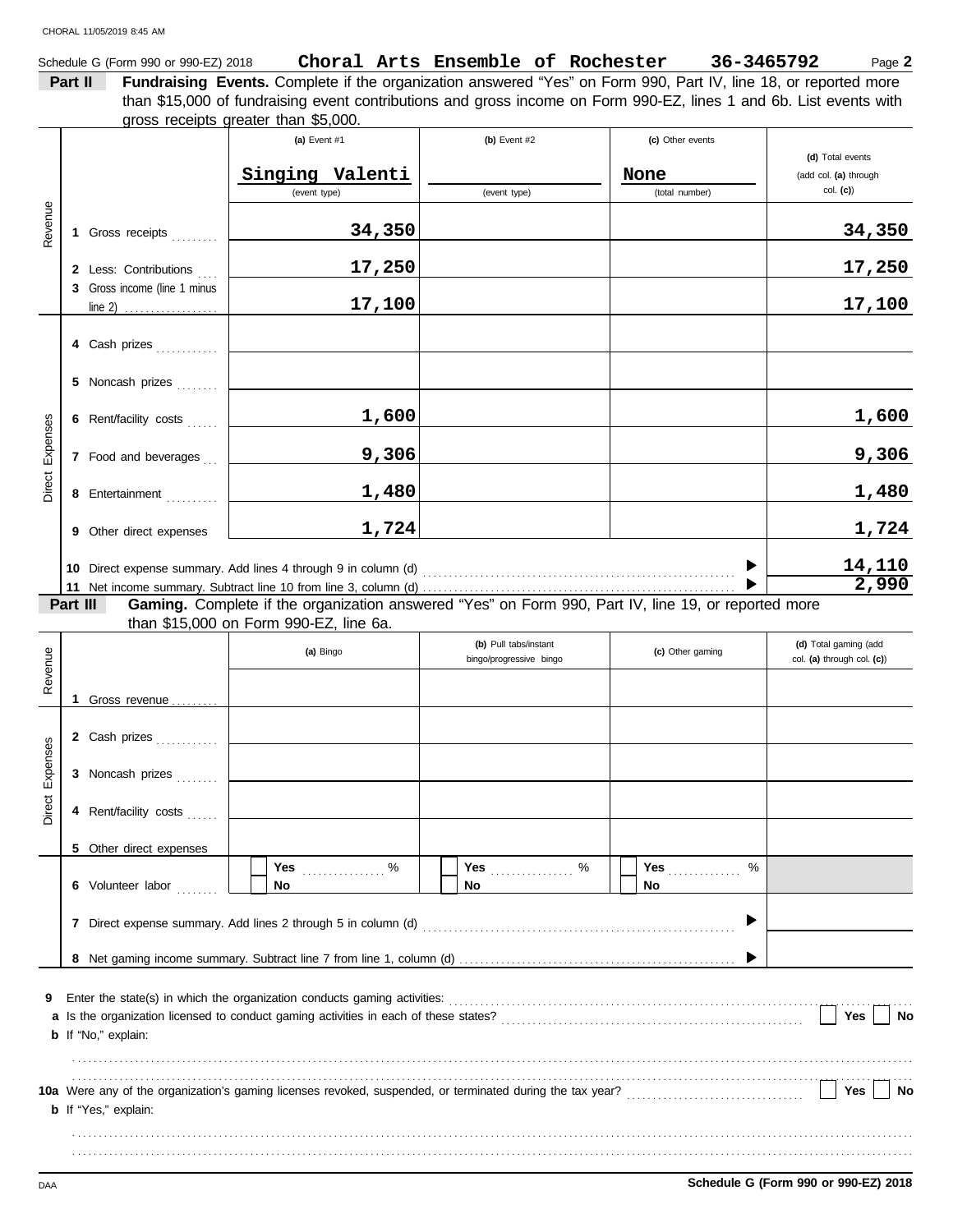| Does the organization conduct gaming activities with nonmembers?<br>No<br>11<br>Yes<br>Is the organization a grantor, beneficiary or trustee of a trust, or a member of a partnership or other entity<br>12<br>No<br>Yes<br>Indicate the percentage of gaming activity conducted in:<br>13<br>The organization's facility encourance and contact the contact of the contact of the contact of the contact of the contact of the contact of the contact of the contact of the contact of the contact of the contact of the co<br>13а<br>%<br>a<br>%<br>13 <sub>b</sub><br>An outside facility <b>contained a set of the contract of the contract of the contract of the contract of the contract of the contract of the contract of the contract of the contract of the contract of the contract of the co</b><br>b<br>Enter the name and address of the person who prepares the organization's gaming/special events books and<br>14<br>records:<br>Address <b>u</b><br>Does the organization have a contract with a third party from whom the organization receives gaming<br>15a<br>Yes<br>No<br>revenue?<br>b<br>If "Yes," enter name and address of the third party:<br>c<br>Address <b>u</b><br>Gaming manager information:<br>16<br>Director/officer<br>Employee<br>Independent contractor<br>Mandatory distributions:<br>17<br>Is the organization required under state law to make charitable distributions from the gaming proceeds to<br>retain the state gaming license?<br>No<br>Yes<br>Enter the amount of distributions required under state law to be distributed to other exempt organizations or<br>b<br>spent in the organization's own exempt activities during the tax year $\mathbf u$<br>\$<br>Supplemental Information. Provide the explanations required by Part I, line 2b, columns (iii) and (v); and<br>Part IV<br>Part III, lines 9, 9b, 10b, 15b, 15c, 16, and 17b, as applicable. Also provide any additional information.<br>See instructions. | Schedule G (Form 990 or 990-EZ) 2018 |  |  | Choral Arts Ensemble of Rochester | 36-3465792 | Page 3 |
|-------------------------------------------------------------------------------------------------------------------------------------------------------------------------------------------------------------------------------------------------------------------------------------------------------------------------------------------------------------------------------------------------------------------------------------------------------------------------------------------------------------------------------------------------------------------------------------------------------------------------------------------------------------------------------------------------------------------------------------------------------------------------------------------------------------------------------------------------------------------------------------------------------------------------------------------------------------------------------------------------------------------------------------------------------------------------------------------------------------------------------------------------------------------------------------------------------------------------------------------------------------------------------------------------------------------------------------------------------------------------------------------------------------------------------------------------------------------------------------------------------------------------------------------------------------------------------------------------------------------------------------------------------------------------------------------------------------------------------------------------------------------------------------------------------------------------------------------------------------------------------------------------------------------------------------------------------------------------------|--------------------------------------|--|--|-----------------------------------|------------|--------|
|                                                                                                                                                                                                                                                                                                                                                                                                                                                                                                                                                                                                                                                                                                                                                                                                                                                                                                                                                                                                                                                                                                                                                                                                                                                                                                                                                                                                                                                                                                                                                                                                                                                                                                                                                                                                                                                                                                                                                                               |                                      |  |  |                                   |            |        |
|                                                                                                                                                                                                                                                                                                                                                                                                                                                                                                                                                                                                                                                                                                                                                                                                                                                                                                                                                                                                                                                                                                                                                                                                                                                                                                                                                                                                                                                                                                                                                                                                                                                                                                                                                                                                                                                                                                                                                                               |                                      |  |  |                                   |            |        |
|                                                                                                                                                                                                                                                                                                                                                                                                                                                                                                                                                                                                                                                                                                                                                                                                                                                                                                                                                                                                                                                                                                                                                                                                                                                                                                                                                                                                                                                                                                                                                                                                                                                                                                                                                                                                                                                                                                                                                                               |                                      |  |  |                                   |            |        |
|                                                                                                                                                                                                                                                                                                                                                                                                                                                                                                                                                                                                                                                                                                                                                                                                                                                                                                                                                                                                                                                                                                                                                                                                                                                                                                                                                                                                                                                                                                                                                                                                                                                                                                                                                                                                                                                                                                                                                                               |                                      |  |  |                                   |            |        |
|                                                                                                                                                                                                                                                                                                                                                                                                                                                                                                                                                                                                                                                                                                                                                                                                                                                                                                                                                                                                                                                                                                                                                                                                                                                                                                                                                                                                                                                                                                                                                                                                                                                                                                                                                                                                                                                                                                                                                                               |                                      |  |  |                                   |            |        |
|                                                                                                                                                                                                                                                                                                                                                                                                                                                                                                                                                                                                                                                                                                                                                                                                                                                                                                                                                                                                                                                                                                                                                                                                                                                                                                                                                                                                                                                                                                                                                                                                                                                                                                                                                                                                                                                                                                                                                                               |                                      |  |  |                                   |            |        |
|                                                                                                                                                                                                                                                                                                                                                                                                                                                                                                                                                                                                                                                                                                                                                                                                                                                                                                                                                                                                                                                                                                                                                                                                                                                                                                                                                                                                                                                                                                                                                                                                                                                                                                                                                                                                                                                                                                                                                                               |                                      |  |  |                                   |            |        |
|                                                                                                                                                                                                                                                                                                                                                                                                                                                                                                                                                                                                                                                                                                                                                                                                                                                                                                                                                                                                                                                                                                                                                                                                                                                                                                                                                                                                                                                                                                                                                                                                                                                                                                                                                                                                                                                                                                                                                                               |                                      |  |  |                                   |            |        |
|                                                                                                                                                                                                                                                                                                                                                                                                                                                                                                                                                                                                                                                                                                                                                                                                                                                                                                                                                                                                                                                                                                                                                                                                                                                                                                                                                                                                                                                                                                                                                                                                                                                                                                                                                                                                                                                                                                                                                                               |                                      |  |  |                                   |            |        |
|                                                                                                                                                                                                                                                                                                                                                                                                                                                                                                                                                                                                                                                                                                                                                                                                                                                                                                                                                                                                                                                                                                                                                                                                                                                                                                                                                                                                                                                                                                                                                                                                                                                                                                                                                                                                                                                                                                                                                                               |                                      |  |  |                                   |            |        |
|                                                                                                                                                                                                                                                                                                                                                                                                                                                                                                                                                                                                                                                                                                                                                                                                                                                                                                                                                                                                                                                                                                                                                                                                                                                                                                                                                                                                                                                                                                                                                                                                                                                                                                                                                                                                                                                                                                                                                                               |                                      |  |  |                                   |            |        |
|                                                                                                                                                                                                                                                                                                                                                                                                                                                                                                                                                                                                                                                                                                                                                                                                                                                                                                                                                                                                                                                                                                                                                                                                                                                                                                                                                                                                                                                                                                                                                                                                                                                                                                                                                                                                                                                                                                                                                                               |                                      |  |  |                                   |            |        |
|                                                                                                                                                                                                                                                                                                                                                                                                                                                                                                                                                                                                                                                                                                                                                                                                                                                                                                                                                                                                                                                                                                                                                                                                                                                                                                                                                                                                                                                                                                                                                                                                                                                                                                                                                                                                                                                                                                                                                                               |                                      |  |  |                                   |            |        |
|                                                                                                                                                                                                                                                                                                                                                                                                                                                                                                                                                                                                                                                                                                                                                                                                                                                                                                                                                                                                                                                                                                                                                                                                                                                                                                                                                                                                                                                                                                                                                                                                                                                                                                                                                                                                                                                                                                                                                                               |                                      |  |  |                                   |            |        |
|                                                                                                                                                                                                                                                                                                                                                                                                                                                                                                                                                                                                                                                                                                                                                                                                                                                                                                                                                                                                                                                                                                                                                                                                                                                                                                                                                                                                                                                                                                                                                                                                                                                                                                                                                                                                                                                                                                                                                                               |                                      |  |  |                                   |            |        |
|                                                                                                                                                                                                                                                                                                                                                                                                                                                                                                                                                                                                                                                                                                                                                                                                                                                                                                                                                                                                                                                                                                                                                                                                                                                                                                                                                                                                                                                                                                                                                                                                                                                                                                                                                                                                                                                                                                                                                                               |                                      |  |  |                                   |            |        |
|                                                                                                                                                                                                                                                                                                                                                                                                                                                                                                                                                                                                                                                                                                                                                                                                                                                                                                                                                                                                                                                                                                                                                                                                                                                                                                                                                                                                                                                                                                                                                                                                                                                                                                                                                                                                                                                                                                                                                                               |                                      |  |  |                                   |            |        |
|                                                                                                                                                                                                                                                                                                                                                                                                                                                                                                                                                                                                                                                                                                                                                                                                                                                                                                                                                                                                                                                                                                                                                                                                                                                                                                                                                                                                                                                                                                                                                                                                                                                                                                                                                                                                                                                                                                                                                                               |                                      |  |  |                                   |            |        |
|                                                                                                                                                                                                                                                                                                                                                                                                                                                                                                                                                                                                                                                                                                                                                                                                                                                                                                                                                                                                                                                                                                                                                                                                                                                                                                                                                                                                                                                                                                                                                                                                                                                                                                                                                                                                                                                                                                                                                                               |                                      |  |  |                                   |            |        |
|                                                                                                                                                                                                                                                                                                                                                                                                                                                                                                                                                                                                                                                                                                                                                                                                                                                                                                                                                                                                                                                                                                                                                                                                                                                                                                                                                                                                                                                                                                                                                                                                                                                                                                                                                                                                                                                                                                                                                                               |                                      |  |  |                                   |            |        |
|                                                                                                                                                                                                                                                                                                                                                                                                                                                                                                                                                                                                                                                                                                                                                                                                                                                                                                                                                                                                                                                                                                                                                                                                                                                                                                                                                                                                                                                                                                                                                                                                                                                                                                                                                                                                                                                                                                                                                                               |                                      |  |  |                                   |            |        |
|                                                                                                                                                                                                                                                                                                                                                                                                                                                                                                                                                                                                                                                                                                                                                                                                                                                                                                                                                                                                                                                                                                                                                                                                                                                                                                                                                                                                                                                                                                                                                                                                                                                                                                                                                                                                                                                                                                                                                                               |                                      |  |  |                                   |            |        |
|                                                                                                                                                                                                                                                                                                                                                                                                                                                                                                                                                                                                                                                                                                                                                                                                                                                                                                                                                                                                                                                                                                                                                                                                                                                                                                                                                                                                                                                                                                                                                                                                                                                                                                                                                                                                                                                                                                                                                                               |                                      |  |  |                                   |            |        |
|                                                                                                                                                                                                                                                                                                                                                                                                                                                                                                                                                                                                                                                                                                                                                                                                                                                                                                                                                                                                                                                                                                                                                                                                                                                                                                                                                                                                                                                                                                                                                                                                                                                                                                                                                                                                                                                                                                                                                                               |                                      |  |  |                                   |            |        |
|                                                                                                                                                                                                                                                                                                                                                                                                                                                                                                                                                                                                                                                                                                                                                                                                                                                                                                                                                                                                                                                                                                                                                                                                                                                                                                                                                                                                                                                                                                                                                                                                                                                                                                                                                                                                                                                                                                                                                                               |                                      |  |  |                                   |            |        |
|                                                                                                                                                                                                                                                                                                                                                                                                                                                                                                                                                                                                                                                                                                                                                                                                                                                                                                                                                                                                                                                                                                                                                                                                                                                                                                                                                                                                                                                                                                                                                                                                                                                                                                                                                                                                                                                                                                                                                                               |                                      |  |  |                                   |            |        |
|                                                                                                                                                                                                                                                                                                                                                                                                                                                                                                                                                                                                                                                                                                                                                                                                                                                                                                                                                                                                                                                                                                                                                                                                                                                                                                                                                                                                                                                                                                                                                                                                                                                                                                                                                                                                                                                                                                                                                                               |                                      |  |  |                                   |            |        |
|                                                                                                                                                                                                                                                                                                                                                                                                                                                                                                                                                                                                                                                                                                                                                                                                                                                                                                                                                                                                                                                                                                                                                                                                                                                                                                                                                                                                                                                                                                                                                                                                                                                                                                                                                                                                                                                                                                                                                                               |                                      |  |  |                                   |            |        |
|                                                                                                                                                                                                                                                                                                                                                                                                                                                                                                                                                                                                                                                                                                                                                                                                                                                                                                                                                                                                                                                                                                                                                                                                                                                                                                                                                                                                                                                                                                                                                                                                                                                                                                                                                                                                                                                                                                                                                                               |                                      |  |  |                                   |            |        |
|                                                                                                                                                                                                                                                                                                                                                                                                                                                                                                                                                                                                                                                                                                                                                                                                                                                                                                                                                                                                                                                                                                                                                                                                                                                                                                                                                                                                                                                                                                                                                                                                                                                                                                                                                                                                                                                                                                                                                                               |                                      |  |  |                                   |            |        |
|                                                                                                                                                                                                                                                                                                                                                                                                                                                                                                                                                                                                                                                                                                                                                                                                                                                                                                                                                                                                                                                                                                                                                                                                                                                                                                                                                                                                                                                                                                                                                                                                                                                                                                                                                                                                                                                                                                                                                                               |                                      |  |  |                                   |            |        |
|                                                                                                                                                                                                                                                                                                                                                                                                                                                                                                                                                                                                                                                                                                                                                                                                                                                                                                                                                                                                                                                                                                                                                                                                                                                                                                                                                                                                                                                                                                                                                                                                                                                                                                                                                                                                                                                                                                                                                                               |                                      |  |  |                                   |            |        |
|                                                                                                                                                                                                                                                                                                                                                                                                                                                                                                                                                                                                                                                                                                                                                                                                                                                                                                                                                                                                                                                                                                                                                                                                                                                                                                                                                                                                                                                                                                                                                                                                                                                                                                                                                                                                                                                                                                                                                                               |                                      |  |  |                                   |            |        |
|                                                                                                                                                                                                                                                                                                                                                                                                                                                                                                                                                                                                                                                                                                                                                                                                                                                                                                                                                                                                                                                                                                                                                                                                                                                                                                                                                                                                                                                                                                                                                                                                                                                                                                                                                                                                                                                                                                                                                                               |                                      |  |  |                                   |            |        |
|                                                                                                                                                                                                                                                                                                                                                                                                                                                                                                                                                                                                                                                                                                                                                                                                                                                                                                                                                                                                                                                                                                                                                                                                                                                                                                                                                                                                                                                                                                                                                                                                                                                                                                                                                                                                                                                                                                                                                                               |                                      |  |  |                                   |            |        |
|                                                                                                                                                                                                                                                                                                                                                                                                                                                                                                                                                                                                                                                                                                                                                                                                                                                                                                                                                                                                                                                                                                                                                                                                                                                                                                                                                                                                                                                                                                                                                                                                                                                                                                                                                                                                                                                                                                                                                                               |                                      |  |  |                                   |            |        |
|                                                                                                                                                                                                                                                                                                                                                                                                                                                                                                                                                                                                                                                                                                                                                                                                                                                                                                                                                                                                                                                                                                                                                                                                                                                                                                                                                                                                                                                                                                                                                                                                                                                                                                                                                                                                                                                                                                                                                                               |                                      |  |  |                                   |            |        |
|                                                                                                                                                                                                                                                                                                                                                                                                                                                                                                                                                                                                                                                                                                                                                                                                                                                                                                                                                                                                                                                                                                                                                                                                                                                                                                                                                                                                                                                                                                                                                                                                                                                                                                                                                                                                                                                                                                                                                                               |                                      |  |  |                                   |            |        |
|                                                                                                                                                                                                                                                                                                                                                                                                                                                                                                                                                                                                                                                                                                                                                                                                                                                                                                                                                                                                                                                                                                                                                                                                                                                                                                                                                                                                                                                                                                                                                                                                                                                                                                                                                                                                                                                                                                                                                                               |                                      |  |  |                                   |            |        |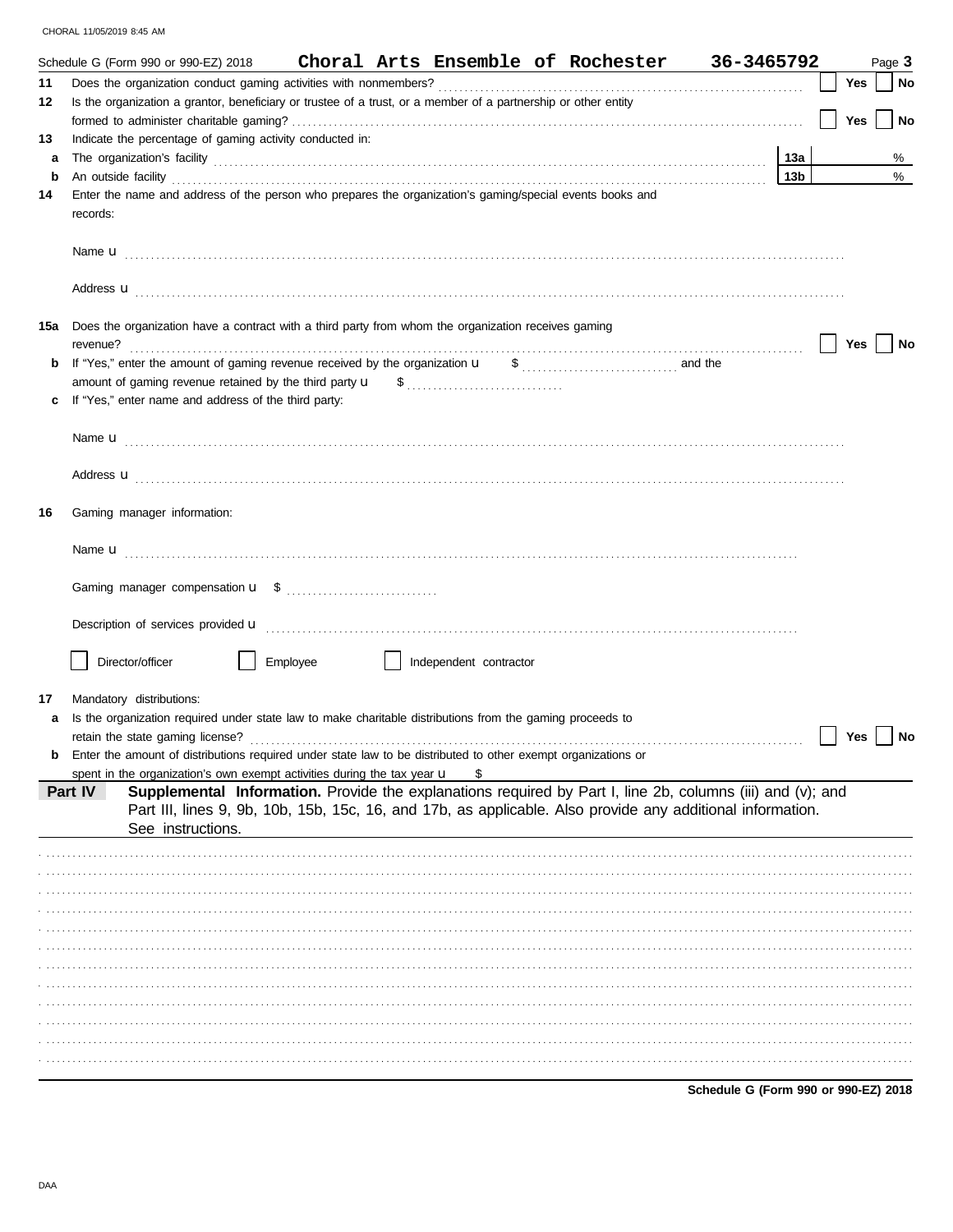| <b>SCHEDULE O</b><br>(Form 990 or 990-EZ)<br>Department of the Treasury<br>Internal Revenue Service | Supplemental Information to Form 990 or 990-EZ<br>Complete to provide information for responses to specific questions on<br>Form 990 or 990-EZ or to provide any additional information.<br>u Attach to Form 990 or 990-EZ.<br>u Go to www.irs.gov/Form990 for the latest information. |                                              |  |  |  |  |  |  |
|-----------------------------------------------------------------------------------------------------|----------------------------------------------------------------------------------------------------------------------------------------------------------------------------------------------------------------------------------------------------------------------------------------|----------------------------------------------|--|--|--|--|--|--|
| Name of the organization                                                                            | Choral Arts Ensemble of Rochester                                                                                                                                                                                                                                                      | Employer identification number<br>36-3465792 |  |  |  |  |  |  |
|                                                                                                     | Form 990, Part I, Line 6<br>Choral Arts Ensemble of Rochester have many people who volunteer as                                                                                                                                                                                        |                                              |  |  |  |  |  |  |
|                                                                                                     | singers, board members, and as assistants at benefits and at concerts.<br>Form 990, Part III, Line 4d - All Other Accomplishments                                                                                                                                                      |                                              |  |  |  |  |  |  |
|                                                                                                     | Raising community awareness of concerts and also opportunities to                                                                                                                                                                                                                      |                                              |  |  |  |  |  |  |
|                                                                                                     | participate in singing with the Choral Arts Ensemble. Education of the                                                                                                                                                                                                                 |                                              |  |  |  |  |  |  |
|                                                                                                     | community at large to provide knowledge and nurture choral music aptitude.                                                                                                                                                                                                             |                                              |  |  |  |  |  |  |
|                                                                                                     | The Artistic Director engages the community through pre-concert lectures,                                                                                                                                                                                                              |                                              |  |  |  |  |  |  |
|                                                                                                     | concert program notes, visits to high school choirs, and lectures at the                                                                                                                                                                                                               |                                              |  |  |  |  |  |  |
|                                                                                                     | local community college.                                                                                                                                                                                                                                                               |                                              |  |  |  |  |  |  |
|                                                                                                     |                                                                                                                                                                                                                                                                                        |                                              |  |  |  |  |  |  |
|                                                                                                     | Form 990, Part VI, Line 11b - Organization's Process to Review Form 990                                                                                                                                                                                                                |                                              |  |  |  |  |  |  |
|                                                                                                     | The Form 990 draft is reviewed and approved by the executive committee                                                                                                                                                                                                                 |                                              |  |  |  |  |  |  |
|                                                                                                     | made up of the President, Vice President, Secretary, Treasurer, and Past                                                                                                                                                                                                               |                                              |  |  |  |  |  |  |
|                                                                                                     | President. Thereafter, corrections are provided by management to the                                                                                                                                                                                                                   |                                              |  |  |  |  |  |  |
|                                                                                                     | preparer. The final return is reviewed prior to filing the final Form 990                                                                                                                                                                                                              |                                              |  |  |  |  |  |  |
| with the IRS.                                                                                       |                                                                                                                                                                                                                                                                                        |                                              |  |  |  |  |  |  |
|                                                                                                     | Form 990, Part VI, Line 12c - Enforcement of Conflicts Policy                                                                                                                                                                                                                          |                                              |  |  |  |  |  |  |
|                                                                                                     | Each board member and staff shall be required to annually review a copy of                                                                                                                                                                                                             |                                              |  |  |  |  |  |  |
|                                                                                                     | the the Conflict of Interest Disclosure Policy and to acknowledge in                                                                                                                                                                                                                   |                                              |  |  |  |  |  |  |
|                                                                                                     | writing that they have done so. Each person shall annually complete a                                                                                                                                                                                                                  |                                              |  |  |  |  |  |  |
|                                                                                                     | disclosure form identifying any relationships, positions or circumstances                                                                                                                                                                                                              |                                              |  |  |  |  |  |  |
|                                                                                                     |                                                                                                                                                                                                                                                                                        |                                              |  |  |  |  |  |  |
|                                                                                                     | that the person believes to lead to a conflict of interest situation.                                                                                                                                                                                                                  |                                              |  |  |  |  |  |  |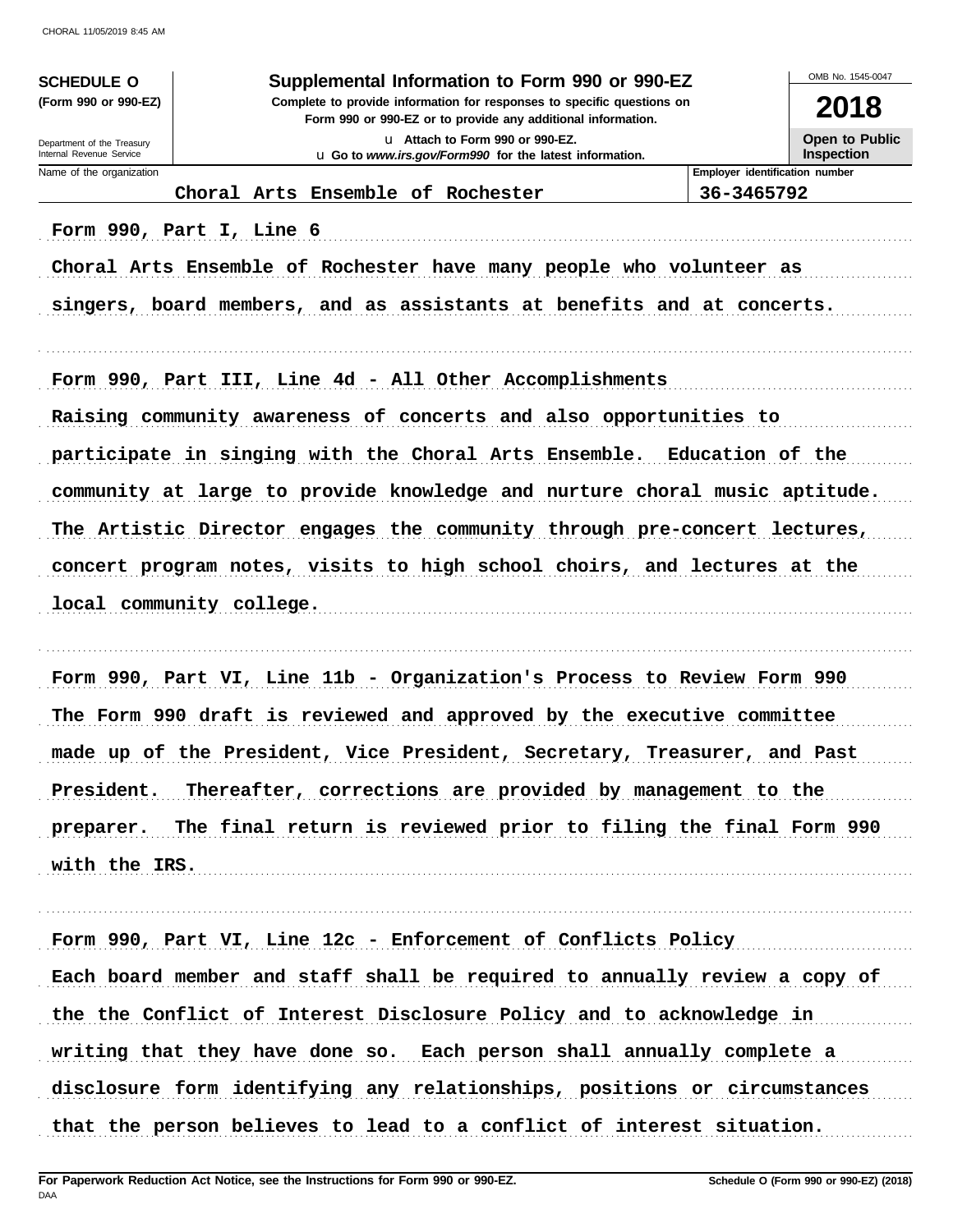| CHORAL 11/05/2019 8:45 AM                                                   |                                              |  |  |  |  |  |  |  |  |  |  |
|-----------------------------------------------------------------------------|----------------------------------------------|--|--|--|--|--|--|--|--|--|--|
| Schedule O (Form 990 or 990-EZ) (2018)                                      | Page 2                                       |  |  |  |  |  |  |  |  |  |  |
| Name of the organization<br>Choral Arts Ensemble of Rochester               | Employer identification number<br>36-3465792 |  |  |  |  |  |  |  |  |  |  |
| For the Choral Arts Ensemble's Board members, corporate officers, ED, and   |                                              |  |  |  |  |  |  |  |  |  |  |
| CFO are all subject to a COI policy that requires decision-making on any    |                                              |  |  |  |  |  |  |  |  |  |  |
| transaction that would affect any of those individual's "material financial |                                              |  |  |  |  |  |  |  |  |  |  |
| interests" or would significantly affect their personal interest to be      |                                              |  |  |  |  |  |  |  |  |  |  |
| effected only by action of the entire Board, after the Board has been given |                                              |  |  |  |  |  |  |  |  |  |  |
| prior notice of the individual(s) and the conflict(s), and with only        |                                              |  |  |  |  |  |  |  |  |  |  |
| Directors who are independent of the party with the actual or perceived     |                                              |  |  |  |  |  |  |  |  |  |  |
| conflict participating. Question as to whether an individual has a          |                                              |  |  |  |  |  |  |  |  |  |  |
| conflict falling within the policy is decided by the Board, not including   |                                              |  |  |  |  |  |  |  |  |  |  |
| in its deliberations or vote the party or parties whose potential conflict  |                                              |  |  |  |  |  |  |  |  |  |  |
| is at issue.                                                                |                                              |  |  |  |  |  |  |  |  |  |  |
| Form 990, Part VI, Line 15a - Compensation Process for Top Official         |                                              |  |  |  |  |  |  |  |  |  |  |
| The board of directors met and compared salaries of music teachers at       |                                              |  |  |  |  |  |  |  |  |  |  |
| larger public schools for a reasonable salary for the choral artistic       |                                              |  |  |  |  |  |  |  |  |  |  |
| director. The board of directors met and compared salaries of executive     |                                              |  |  |  |  |  |  |  |  |  |  |
| directors at other non-profit agencies within southeastern Minnesota.       |                                              |  |  |  |  |  |  |  |  |  |  |
| Form 990, Part VI, Line 15b - Compensation Process for Officers             |                                              |  |  |  |  |  |  |  |  |  |  |
| The organization has no other officers or key employees.                    |                                              |  |  |  |  |  |  |  |  |  |  |
| Form 990, Part VI, Line 19 - Governing Documents Disclosure Explanation     |                                              |  |  |  |  |  |  |  |  |  |  |
| The organization makes its governing documents, conflict of interest        |                                              |  |  |  |  |  |  |  |  |  |  |
| policy, and financial statement available to the public via the             |                                              |  |  |  |  |  |  |  |  |  |  |
| organization's web site at www.choralartsensemble.org and upon request.     |                                              |  |  |  |  |  |  |  |  |  |  |

Form 990, Part XI, Line 9 - Other Changes in Net Assets Explanation . . . . . . . . . . . . . . . . . .

Page 1 of 2

Schedule O (Form 990 or 990-EZ) (2018)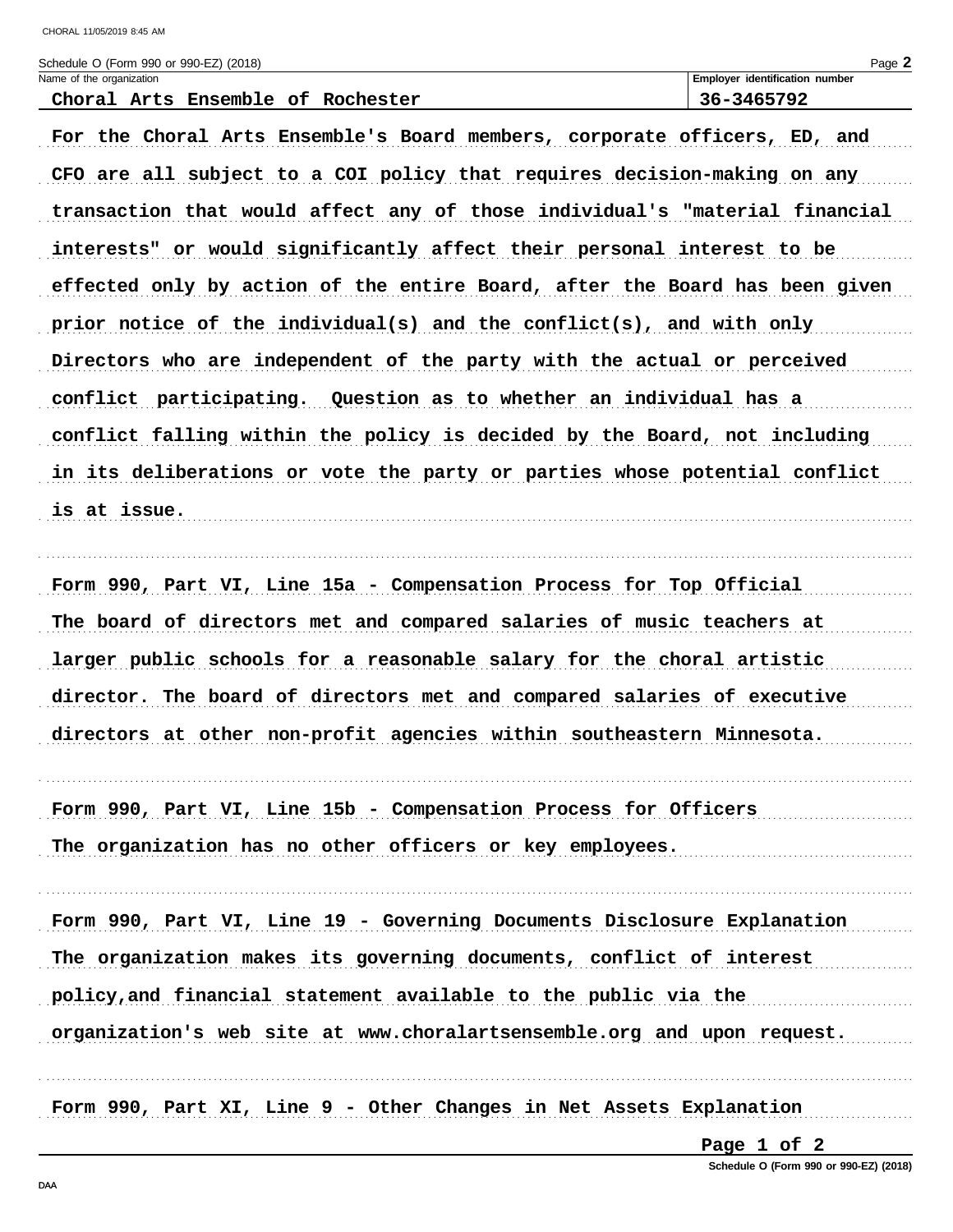| Schedule O (Form 990 or 990-EZ) (2018)<br>Name of the organization | Page 2<br>Employer identification number |
|--------------------------------------------------------------------|------------------------------------------|
| Choral Arts Ensemble of Rochester                                  | 36-3465792                               |
| Book / Tax Depreciation Difference                                 | $\boldsymbol{\mathsf{S}}$<br>$-1,755$    |
|                                                                    |                                          |
|                                                                    |                                          |
|                                                                    |                                          |
|                                                                    |                                          |
|                                                                    |                                          |
|                                                                    |                                          |
|                                                                    |                                          |
|                                                                    |                                          |
|                                                                    |                                          |
|                                                                    |                                          |
|                                                                    |                                          |
|                                                                    |                                          |
|                                                                    |                                          |
|                                                                    |                                          |
|                                                                    |                                          |
|                                                                    |                                          |
|                                                                    |                                          |
|                                                                    |                                          |
|                                                                    |                                          |
|                                                                    |                                          |
|                                                                    |                                          |
|                                                                    |                                          |
|                                                                    |                                          |
|                                                                    |                                          |
|                                                                    |                                          |
|                                                                    |                                          |
|                                                                    | Page 2 of 2                              |

Schedule O (Form 990 or 990-EZ) (2018)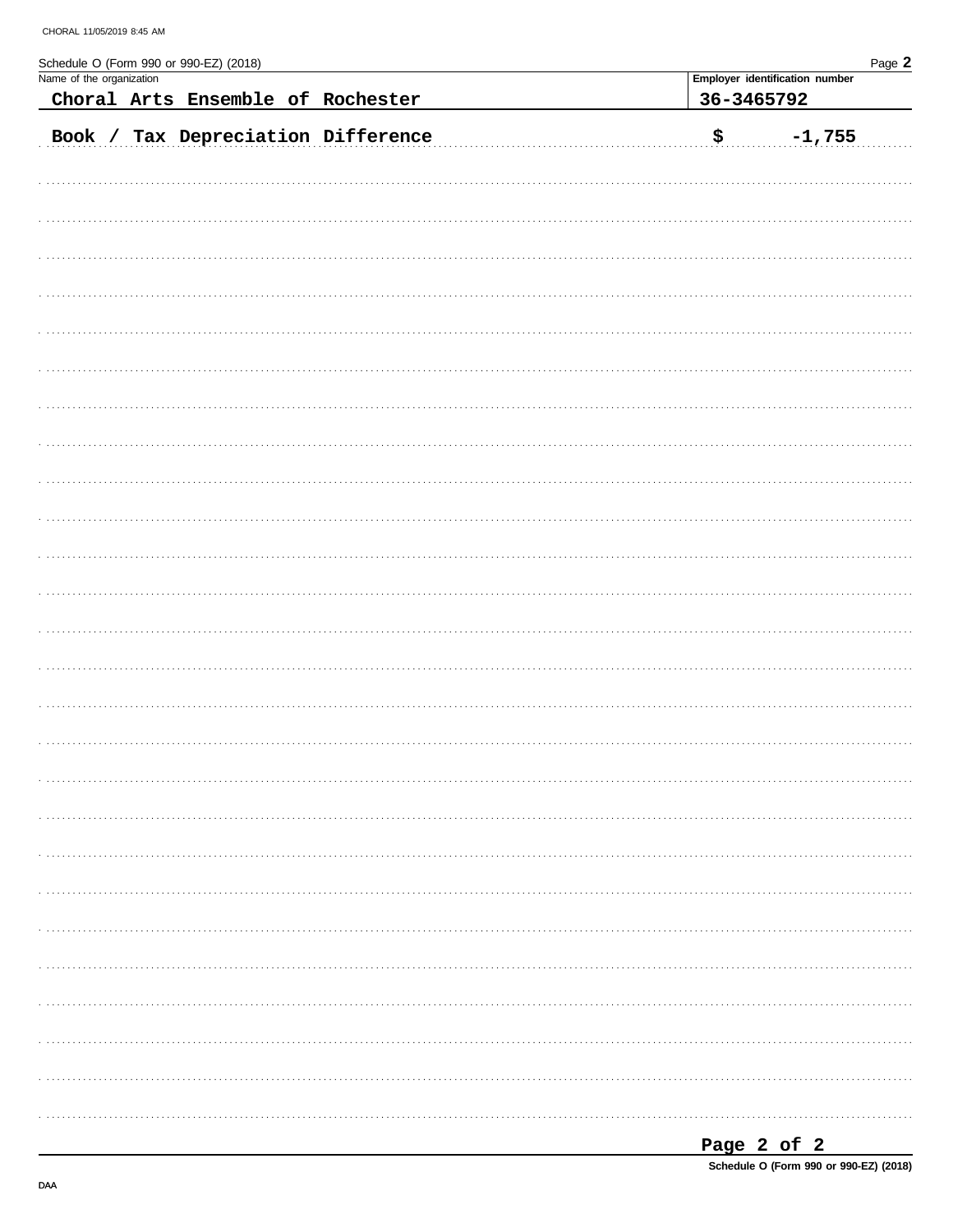|     |                                                                              |              |                                                                  |                                                                                                                                                                                                                                |                         |                |       |                                                                                  |                 | OMB No. 1545-0687             |  |
|-----|------------------------------------------------------------------------------|--------------|------------------------------------------------------------------|--------------------------------------------------------------------------------------------------------------------------------------------------------------------------------------------------------------------------------|-------------------------|----------------|-------|----------------------------------------------------------------------------------|-----------------|-------------------------------|--|
|     | Form 990-T                                                                   |              |                                                                  | <b>Exempt Organization Business Income Tax Return</b><br>(and proxy tax under section 6033(e))                                                                                                                                 |                         |                |       |                                                                                  | 2018            |                               |  |
|     | Department of the Treasury                                                   |              |                                                                  | For calendar year 2018 or other tax year beginning $07/01/18$ , and ending $06/30/19$<br><b>uGo</b> to www.irs.gov/Form990T for instructions and the latest information.                                                       |                         |                |       |                                                                                  |                 | Open to Public Inspection for |  |
|     | Internal Revenue Service                                                     |              |                                                                  | $\bf{u}$ Do not enter SSN numbers on this form as it may be made public if your organization is a 501(c)(3).                                                                                                                   |                         |                |       |                                                                                  |                 | 501(c)(3) Organizations Only  |  |
|     | Check box if<br>address changed                                              |              | Name of organization                                             | Check box if name changed and see instructions.)                                                                                                                                                                               |                         |                |       | D Employer identification number                                                 |                 |                               |  |
| в   | Exempt under section                                                         |              |                                                                  |                                                                                                                                                                                                                                |                         |                |       | (Employees' trust, see instructions.)                                            |                 |                               |  |
|     | x<br>3 <sub>1</sub><br>501( $C$ )(                                           | <b>Print</b> |                                                                  | Choral Arts Ensemble of Rochester                                                                                                                                                                                              |                         |                |       |                                                                                  |                 |                               |  |
|     | 408(e)<br>220(e)                                                             | or           |                                                                  | Number, street, and room or suite no. If a P.O. box, see instructions.                                                                                                                                                         |                         |                |       | 36-3465792                                                                       |                 |                               |  |
|     | 530(a)<br>408A                                                               | <b>Type</b>  | 1001 14th Street NW                                              |                                                                                                                                                                                                                                |                         |                |       | E Unrelated business activity code                                               |                 |                               |  |
|     | 529(a)                                                                       |              |                                                                  | City or town, state or province, country, and ZIP or foreign postal code                                                                                                                                                       |                         |                |       | (See instructions.)                                                              |                 |                               |  |
| C   | Book value of all assets                                                     |              | Rochester                                                        |                                                                                                                                                                                                                                |                         | MN 55901       |       | 541800                                                                           |                 |                               |  |
|     | at end of year                                                               |              | F Group exemption number (See instructions.) u                   |                                                                                                                                                                                                                                |                         |                |       |                                                                                  |                 |                               |  |
|     |                                                                              |              | $238,239$ G Check organization type $\mathbf u$                  | $ \mathbf{X} $ 501(c) corporation                                                                                                                                                                                              |                         | $501(c)$ trust |       | $401(a)$ trust                                                                   |                 | Other trust                   |  |
| н   |                                                                              |              |                                                                  | Enter the number of the organization's unrelated trades or businesses. $\mathbf{u} = 1$ Describe the only (or first) unrelated trade or business here                                                                          |                         |                |       |                                                                                  |                 |                               |  |
|     | u Choral Concert program advertising.                                        |              |                                                                  |                                                                                                                                                                                                                                |                         |                |       | and the complete of the complete of the complete of the complete of the complete |                 |                               |  |
|     |                                                                              |              |                                                                  | Parts I-V. If more than one, describe the first in the blank space at the end of the previous sentence, complete Parts I and II, complete                                                                                      |                         |                |       |                                                                                  |                 |                               |  |
|     | Schedule M for each additional trade or business, then complete Parts III-V. |              |                                                                  |                                                                                                                                                                                                                                |                         |                |       |                                                                                  |                 |                               |  |
| L   | If "Yes," enter the name and identifying number of the parent corporation.   |              |                                                                  |                                                                                                                                                                                                                                |                         |                |       |                                                                                  |                 | $\vert x \vert$<br>Yes<br>No  |  |
|     | u                                                                            |              |                                                                  |                                                                                                                                                                                                                                |                         |                |       |                                                                                  |                 |                               |  |
| J   | The books are in care of <b>u</b>                                            |              | Karen Sessler                                                    |                                                                                                                                                                                                                                |                         |                |       | Telephone number u                                                               |                 | 507-252-8427                  |  |
|     | Part I                                                                       |              | <b>Unrelated Trade or Business Income</b>                        |                                                                                                                                                                                                                                |                         | (A) Income     |       | (B) Expenses                                                                     |                 | (C) Net                       |  |
| 1a  | Gross receipts or sales                                                      |              |                                                                  |                                                                                                                                                                                                                                |                         |                |       |                                                                                  |                 |                               |  |
| b   | Less returns and allowances                                                  |              |                                                                  | $\vert$ c Balance $\ldots$ $\mathbf u$                                                                                                                                                                                         | 1с                      |                |       |                                                                                  |                 |                               |  |
| 2   |                                                                              |              |                                                                  |                                                                                                                                                                                                                                | $\overline{2}$          |                |       |                                                                                  |                 |                               |  |
| 3   |                                                                              |              |                                                                  |                                                                                                                                                                                                                                | $\overline{\mathbf{3}}$ |                |       |                                                                                  |                 |                               |  |
| 4a  |                                                                              |              |                                                                  |                                                                                                                                                                                                                                | 4a                      |                |       |                                                                                  |                 |                               |  |
| b   |                                                                              |              |                                                                  | Net gain (loss) (Form 4797, Part II, line 17) (attach Form 4797)                                                                                                                                                               | 4b                      |                |       |                                                                                  |                 |                               |  |
| c   |                                                                              |              |                                                                  |                                                                                                                                                                                                                                | 4c                      |                |       |                                                                                  |                 |                               |  |
| 5   |                                                                              |              |                                                                  |                                                                                                                                                                                                                                | 5                       |                |       |                                                                                  |                 |                               |  |
| 6   |                                                                              |              |                                                                  |                                                                                                                                                                                                                                | 6                       |                |       |                                                                                  |                 |                               |  |
| 7   |                                                                              |              |                                                                  |                                                                                                                                                                                                                                | $\overline{7}$          |                |       |                                                                                  |                 |                               |  |
| 8   |                                                                              |              |                                                                  | Interest, annuities, royalties, and rents from controlled organization (Schedule F)                                                                                                                                            | 8                       |                |       |                                                                                  |                 |                               |  |
| 9   |                                                                              |              |                                                                  | Investment income of a section 501(c)(7), (9), or (17) organization (Schedule G)                                                                                                                                               | 9                       |                |       |                                                                                  |                 |                               |  |
| 10  |                                                                              |              |                                                                  | Exploited exempt activity income (Schedule I)                                                                                                                                                                                  | 10                      |                |       |                                                                                  |                 |                               |  |
| 11  |                                                                              |              |                                                                  |                                                                                                                                                                                                                                | 11                      |                | 4,600 |                                                                                  |                 | 4,600                         |  |
| 12  |                                                                              |              |                                                                  | Other income (See instructions; attach schedule)                                                                                                                                                                               | 12                      |                |       |                                                                                  |                 |                               |  |
| 13  |                                                                              |              |                                                                  |                                                                                                                                                                                                                                | 13                      |                | 4,600 |                                                                                  |                 | 4,600                         |  |
|     | Part II                                                                      |              |                                                                  | Deductions Not Taken Elsewhere (See instructions for limitations on deductions.) (Except for contributions,<br>deductions must be directly connected with the unrelated business income.)                                      |                         |                |       |                                                                                  |                 |                               |  |
| 14  |                                                                              |              |                                                                  | Compensation of officers, directors, and trustees (Schedule K) [11] Compensation of officers, directors, and trustees (Schedule K) [11] [12] Compensation of officers, directors, and trustees (Schedule K) [12] [12] [12] [12 |                         |                |       |                                                                                  | 14              |                               |  |
| 15  |                                                                              |              |                                                                  |                                                                                                                                                                                                                                |                         |                |       |                                                                                  | 15              |                               |  |
| 16  |                                                                              |              |                                                                  | Repairs and maintenance contains and maintenance contains and maintenance of the state of the state of the state of the state of the state of the state of the state of the state of the state of the state of the state of th |                         |                |       |                                                                                  | 16              |                               |  |
| 17  | Bad debts                                                                    |              |                                                                  |                                                                                                                                                                                                                                |                         |                |       |                                                                                  | 17              |                               |  |
| 18  |                                                                              |              |                                                                  |                                                                                                                                                                                                                                |                         |                |       |                                                                                  | 18              |                               |  |
| 19  | Taxes and licenses                                                           |              |                                                                  |                                                                                                                                                                                                                                |                         |                |       |                                                                                  | 19              |                               |  |
| 20  |                                                                              |              |                                                                  |                                                                                                                                                                                                                                |                         |                |       |                                                                                  | 20              |                               |  |
| 21  |                                                                              |              |                                                                  |                                                                                                                                                                                                                                |                         | 21 I           |       |                                                                                  |                 |                               |  |
| 22  |                                                                              |              |                                                                  |                                                                                                                                                                                                                                |                         |                |       |                                                                                  | 22 <sub>b</sub> | 0                             |  |
| 23  | Depletion                                                                    |              |                                                                  |                                                                                                                                                                                                                                |                         |                |       |                                                                                  | 23              |                               |  |
| 24  |                                                                              |              |                                                                  | Contributions to deferred compensation plans entertainment and the contributions of deferred compensation plans                                                                                                                |                         |                |       |                                                                                  | 24              |                               |  |
| 25  |                                                                              |              |                                                                  |                                                                                                                                                                                                                                |                         |                |       |                                                                                  | 25              |                               |  |
| 26  |                                                                              |              |                                                                  | Excess exempt expenses (Schedule I) Material Constant Constant Constant Constant Constant Constant Constant Constant Constant Constant Constant Constant Constant Constant Constant Constant Constant Constant Constant Consta |                         |                |       |                                                                                  | 26              |                               |  |
| 27  |                                                                              |              |                                                                  |                                                                                                                                                                                                                                |                         |                |       |                                                                                  | 27              |                               |  |
| 28  |                                                                              |              |                                                                  | Other deductions (attach schedule) Material Constant (at the schedule of the schedule of the schedule of the schedule of the schedule of the schedule of the schedule of the schedule of the schedule of the schedule of the s |                         |                |       |                                                                                  | 28              |                               |  |
| 29  | Total deductions. Add lines 14 through 28                                    |              |                                                                  |                                                                                                                                                                                                                                |                         |                |       |                                                                                  | 29              |                               |  |
| 30  |                                                                              |              |                                                                  |                                                                                                                                                                                                                                |                         |                |       |                                                                                  | 30              | 4,600                         |  |
| 31  |                                                                              |              |                                                                  | Deduction for net operating loss arising in tax years beginning on or after January 1, 2018 (see instructions)                                                                                                                 |                         |                |       |                                                                                  | 31              |                               |  |
| 32  |                                                                              |              | Unrelated business taxable income. Subtract line 31 from line 30 |                                                                                                                                                                                                                                |                         |                |       |                                                                                  | 32              | 4,600                         |  |
| DAA |                                                                              |              | For Paperwork Reduction Act Notice, see instructions.            |                                                                                                                                                                                                                                |                         |                |       |                                                                                  |                 | Form 990-T (2018)             |  |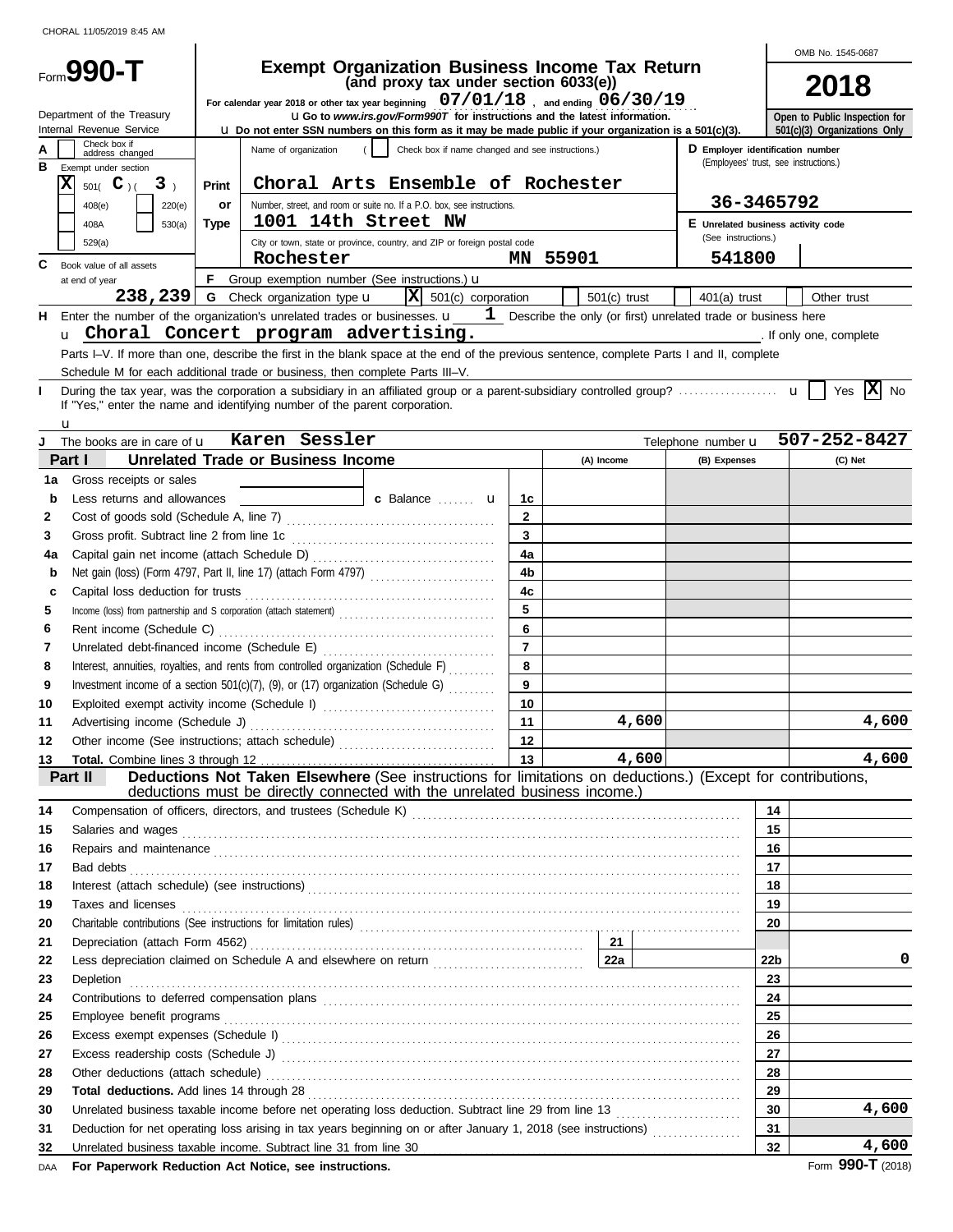|                 | CHORAL 11/05/2019 8:45 AM<br>Choral Arts Ensemble of Rochester<br>Form 990-T (2018)                                                                                                                                                                                                                                       |                 | 36-3465792 |            |                |               |           |           | Page 2                                                                                  |
|-----------------|---------------------------------------------------------------------------------------------------------------------------------------------------------------------------------------------------------------------------------------------------------------------------------------------------------------------------|-----------------|------------|------------|----------------|---------------|-----------|-----------|-----------------------------------------------------------------------------------------|
| Part III        | <b>Total Unrelated Business Taxable income</b>                                                                                                                                                                                                                                                                            |                 |            |            |                |               |           |           |                                                                                         |
| 33              | Total of unrelated business taxable income computed from all unrelated trades or businesses (see                                                                                                                                                                                                                          |                 |            |            |                |               |           |           |                                                                                         |
|                 | instructions)                                                                                                                                                                                                                                                                                                             |                 |            |            |                | 33            |           |           | 4,600                                                                                   |
| 34              | Amounts paid for disallowed fringes                                                                                                                                                                                                                                                                                       |                 |            |            |                | 34            |           |           |                                                                                         |
| 35              | Deductions for net operating loss arising in tax years beginning before January 1, 2018 (see                                                                                                                                                                                                                              |                 |            |            |                |               |           |           |                                                                                         |
|                 | instructions)                                                                                                                                                                                                                                                                                                             |                 |            |            |                | 35            |           |           | 4,600                                                                                   |
| 36              | Total of unrelated business taxable income before specific deduction. Subtract line 35 from the sum                                                                                                                                                                                                                       |                 |            |            |                |               |           |           |                                                                                         |
|                 | of lines 33 and 34                                                                                                                                                                                                                                                                                                        |                 |            |            |                | 36            |           |           |                                                                                         |
| 37              |                                                                                                                                                                                                                                                                                                                           |                 |            |            |                | 37            |           |           | 1,000                                                                                   |
| 38              | Unrelated business taxable income. Subtract line 37 from line 36. If line 37 is greater than line 36,                                                                                                                                                                                                                     |                 |            |            |                |               |           |           |                                                                                         |
|                 |                                                                                                                                                                                                                                                                                                                           |                 |            |            |                | 38            |           |           | 0                                                                                       |
| Part IV         | <b>Tax Computation</b>                                                                                                                                                                                                                                                                                                    |                 |            |            |                |               |           |           |                                                                                         |
| 39              | <b>Organizations Taxable as Corporations.</b> Multiply line 38 by 21% (0.21)                                                                                                                                                                                                                                              |                 |            |            |                | 39            |           |           |                                                                                         |
| 40              | Trusts Taxable at Trust Rates. See instructions for tax computation. Income tax on                                                                                                                                                                                                                                        |                 |            |            |                |               |           |           |                                                                                         |
|                 | $\vert$ Tax rate schedule or $\vert$<br>the amount on line 38 from:                                                                                                                                                                                                                                                       |                 |            |            |                | 40            |           |           |                                                                                         |
| 41              |                                                                                                                                                                                                                                                                                                                           |                 |            |            |                | 41            |           |           |                                                                                         |
| 42              |                                                                                                                                                                                                                                                                                                                           |                 |            |            |                | 42            |           |           |                                                                                         |
| 43              |                                                                                                                                                                                                                                                                                                                           |                 |            |            |                | 43<br>44      |           |           | 0                                                                                       |
| 44<br>Part V    | <b>Tax and Payments</b>                                                                                                                                                                                                                                                                                                   |                 |            |            |                |               |           |           |                                                                                         |
| 45a             | Foreign tax credit (corporations attach Form 1118; trusts attach Form 1116)                                                                                                                                                                                                                                               | 45a             |            |            |                |               |           |           |                                                                                         |
| b               | Other credits (see instructions)                                                                                                                                                                                                                                                                                          | 45b             |            |            |                |               |           |           |                                                                                         |
| c               |                                                                                                                                                                                                                                                                                                                           | 45c             |            |            |                |               |           |           |                                                                                         |
| d               |                                                                                                                                                                                                                                                                                                                           | 45d             |            |            |                |               |           |           |                                                                                         |
| e               |                                                                                                                                                                                                                                                                                                                           |                 |            |            |                | 45e           |           |           |                                                                                         |
| 46              |                                                                                                                                                                                                                                                                                                                           |                 |            |            |                | 46            |           |           |                                                                                         |
| 47              | Other taxes.<br>Check if from:                                                                                                                                                                                                                                                                                            |                 |            |            |                | 47            |           |           |                                                                                         |
| 48              | Total tax. Add lines 46 and 47 (see instructions) Material Construction Constant Constant Construction Constant                                                                                                                                                                                                           |                 |            |            |                | 48            |           |           | 0                                                                                       |
| 49              |                                                                                                                                                                                                                                                                                                                           |                 |            |            |                | 49            |           |           |                                                                                         |
| 50a             |                                                                                                                                                                                                                                                                                                                           | 50a             |            |            |                |               |           |           |                                                                                         |
| b               |                                                                                                                                                                                                                                                                                                                           | 50 <sub>b</sub> |            |            |                |               |           |           |                                                                                         |
| c               | Tax deposited with Form 8868                                                                                                                                                                                                                                                                                              | 50c             |            |            |                |               |           |           |                                                                                         |
| d               | Foreign organizations: Tax paid or withheld at source (see instructions) [[[[[[[[[[[[[[[[[[[[[[[[[[]]]]]]]]]]                                                                                                                                                                                                             | <b>50d</b>      |            |            |                |               |           |           |                                                                                         |
| е               |                                                                                                                                                                                                                                                                                                                           | <b>50e</b>      |            |            |                |               |           |           |                                                                                         |
|                 | Credit for small employer health insurance premiums (attach Form 8941) [                                                                                                                                                                                                                                                  | 50f             |            |            |                |               |           |           |                                                                                         |
| q               | Other credits, adjustments, and payments:<br>Form 2439                                                                                                                                                                                                                                                                    |                 |            |            |                |               |           |           |                                                                                         |
|                 | Form 4136                                                                                                                                                                                                                                                                                                                 |                 |            |            |                |               |           |           |                                                                                         |
| 51              | Total payments. Add lines 50a through 50g                                                                                                                                                                                                                                                                                 |                 |            |            |                | 51            |           |           |                                                                                         |
| 52              |                                                                                                                                                                                                                                                                                                                           |                 |            |            |                | 52            |           |           |                                                                                         |
| 53              | Tax due. If line 51 is less than the total of lines 48, 49, and 52, enter amount owed <i>[[[[[[[[[[[[[[[[[[[[[]]]]</i>                                                                                                                                                                                                    |                 |            |            |                | 53            |           |           | 0                                                                                       |
| 54              | Overpayment. If line 51 is larger than the total of lines 48, 49, and 52, enter amount overpaid <i>communition</i>                                                                                                                                                                                                        |                 |            |            | u              | 54            |           |           |                                                                                         |
| 55              | Enter the amount of line 54 you want: Credited to 2019 estimated tax $\mathbf u$                                                                                                                                                                                                                                          |                 |            | Refunded u |                | 55            |           |           |                                                                                         |
| <b>Part VI</b>  | Statements Regarding Certain Activities and Other Information (see instructions)                                                                                                                                                                                                                                          |                 |            |            |                |               |           |           |                                                                                         |
| 56              | At any time during the 2018 calendar year, did the organization have an interest in or a signature or other authority<br>over a financial account (bank, securities, or other) in a foreign country? If "YES," the organization may have to file                                                                          |                 |            |            |                |               |           |           | Yes<br>No                                                                               |
|                 | FinCEN Form 114, Report of Foreign Bank and Financial Accounts. If "YES," enter the name of the foreign country                                                                                                                                                                                                           |                 |            |            |                |               |           |           |                                                                                         |
|                 | here <b>u</b>                                                                                                                                                                                                                                                                                                             |                 |            |            |                |               |           |           | x                                                                                       |
| 57              | During the tax year, did the organization receive a distribution from, or was it the grantor of, or transferor to, a foreign trust?                                                                                                                                                                                       |                 |            |            |                |               |           |           | $\overline{\mathbf{x}}$                                                                 |
| 58              | If "YES," see instructions for other forms the organization may have to file.<br>Enter the amount of tax-exempt interest received or accrued during the tax year <b>u</b><br>\$                                                                                                                                           |                 |            |            |                |               |           |           |                                                                                         |
|                 |                                                                                                                                                                                                                                                                                                                           |                 |            |            |                |               |           |           |                                                                                         |
|                 | Under penalties of perjury, I declare that I have examined this return, including accompanying schedules and statements, and to the best of my knowledge and belief, it is<br>true, correct, and complete. Declaration of preparer (other than taxpayer) is based on all information of which preparer has any knowledge. |                 |            |            |                |               |           |           |                                                                                         |
| <b>Sign</b>     |                                                                                                                                                                                                                                                                                                                           |                 |            |            |                |               |           |           | May the IRS discuss this return<br>with the preparer shown below<br>(see instructions)? |
| <b>Here</b>     | u<br>U President                                                                                                                                                                                                                                                                                                          |                 |            |            |                |               | X <br>Yes | No        |                                                                                         |
|                 | Signature of officer<br>Title<br>Date                                                                                                                                                                                                                                                                                     |                 |            |            |                |               |           |           |                                                                                         |
|                 | Preparer's signature<br>Print/Type preparer's name                                                                                                                                                                                                                                                                        |                 |            | Date       |                | Check         | if        | PTIN      |                                                                                         |
| Paid            | Ryan M King<br>Ryan M King                                                                                                                                                                                                                                                                                                |                 |            | 11/05/19   |                | self-employed |           | P01703081 |                                                                                         |
| Preparer        | JackHarvey, LLC CPAs<br>Firm's name                                                                                                                                                                                                                                                                                       |                 |            |            | Firm's $EIN$ } |               |           |           | 26-1260427                                                                              |
| <b>Use Only</b> | 100 4th Ave SE Ste 1                                                                                                                                                                                                                                                                                                      |                 |            |            |                |               |           |           |                                                                                         |
|                 | Plainview, MN<br>55964-2502<br>Firm's address                                                                                                                                                                                                                                                                             |                 |            |            | Phone no.      |               |           |           | 507-534-3837                                                                            |

|  | Form 990-T (2018) |  |
|--|-------------------|--|
|--|-------------------|--|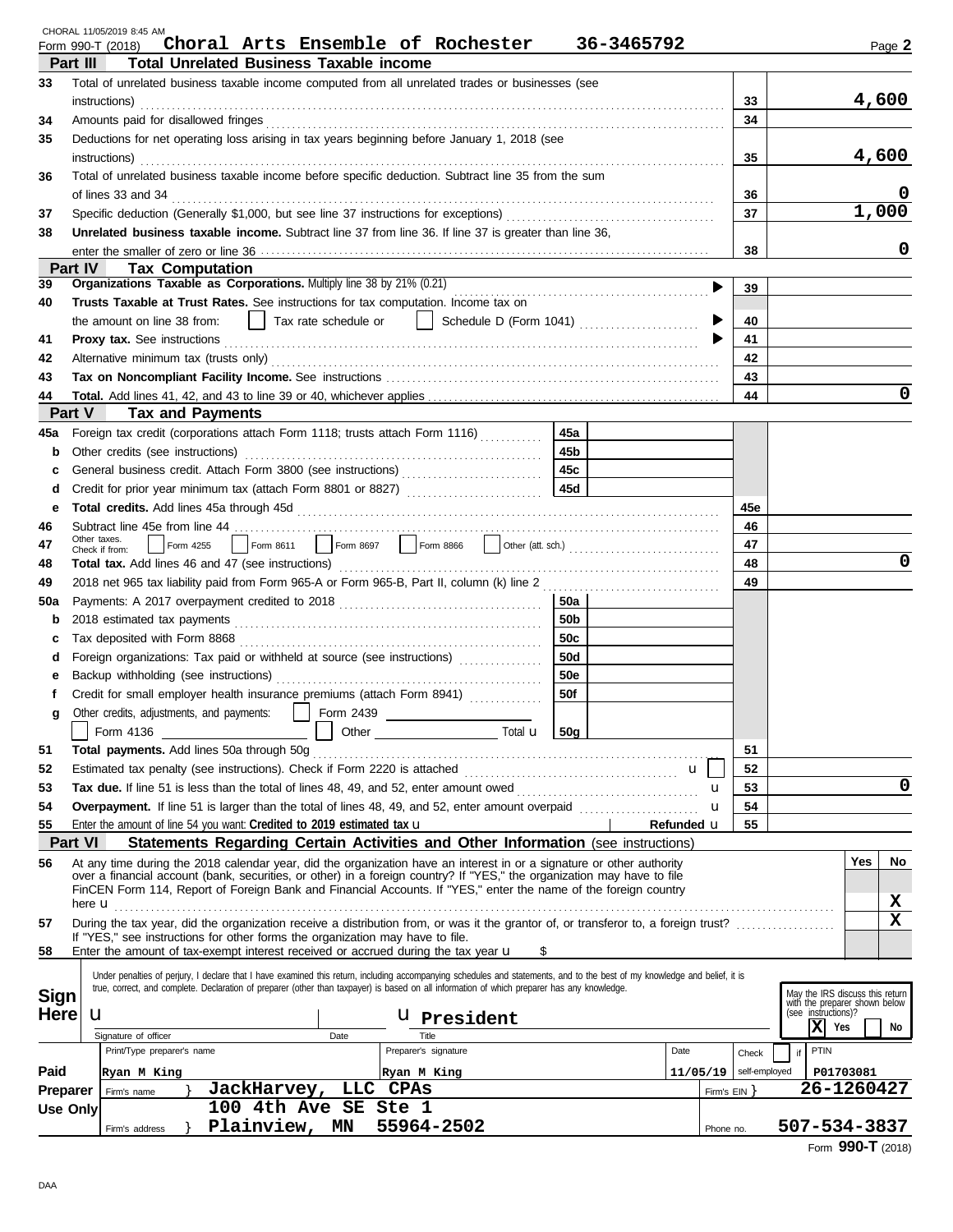|               | Form 990-T (2018)                                                                             | Choral Arts Ensemble of Rochester            |                                                  |   |                                                  |   | 36-3465792                                            |                                                    | Page 3            |  |
|---------------|-----------------------------------------------------------------------------------------------|----------------------------------------------|--------------------------------------------------|---|--------------------------------------------------|---|-------------------------------------------------------|----------------------------------------------------|-------------------|--|
|               | Schedule A - Cost of Goods Sold. Enter method of inventory valuation u                        |                                              |                                                  |   |                                                  |   |                                                       |                                                    |                   |  |
| 1             | Inventory at beginning of year                                                                | 1                                            |                                                  |   |                                                  |   |                                                       | 6                                                  |                   |  |
| 2             |                                                                                               | $\mathbf{2}$                                 |                                                  |   | 7 Cost of goods sold. Subtract                   |   |                                                       |                                                    |                   |  |
| 3             | Cost of labor                                                                                 | $\overline{\mathbf{3}}$                      |                                                  |   | line 6 from line 5. Enter here and               |   |                                                       |                                                    |                   |  |
| 4а            | Additional sec. 263A costs                                                                    |                                              |                                                  |   |                                                  |   |                                                       | $\overline{7}$                                     |                   |  |
|               | (attach schedule)                                                                             | 4a                                           |                                                  | 8 | Do the rules of section 263A (with respect to    |   |                                                       |                                                    | <b>Yes</b><br>No. |  |
| b             | .<br>Other costs                                                                              | 4b                                           |                                                  |   | property produced or acquired for resale) apply  |   |                                                       |                                                    |                   |  |
| 5             | (attach schedule)<br><b>Total.</b> Add lines 1 through 4b                                     | 5                                            |                                                  |   | to the organization?                             |   |                                                       |                                                    |                   |  |
|               | Schedule C - Rent Income (From Real Property and Personal Property Leased With Real Property) |                                              |                                                  |   |                                                  |   |                                                       |                                                    |                   |  |
|               | (see instructions)                                                                            |                                              |                                                  |   |                                                  |   |                                                       |                                                    |                   |  |
|               | 1. Description of property                                                                    |                                              |                                                  |   |                                                  |   |                                                       |                                                    |                   |  |
| (1)           | N/A                                                                                           |                                              |                                                  |   |                                                  |   |                                                       |                                                    |                   |  |
| (2)           |                                                                                               |                                              |                                                  |   |                                                  |   |                                                       |                                                    |                   |  |
| (3)           |                                                                                               |                                              |                                                  |   |                                                  |   |                                                       |                                                    |                   |  |
| (4)           |                                                                                               |                                              |                                                  |   |                                                  |   |                                                       |                                                    |                   |  |
|               |                                                                                               | 2. Rent received or accrued                  |                                                  |   |                                                  |   |                                                       |                                                    |                   |  |
|               | (a) From personal property (if the percentage of rent                                         |                                              |                                                  |   | (b) From real and personal property (if the      |   |                                                       | 3(a) Deductions directly connected with the income |                   |  |
|               | for personal property is more than 10% but not                                                |                                              |                                                  |   | percentage of rent for personal property exceeds |   |                                                       | in columns 2(a) and 2(b) (attach schedule)         |                   |  |
|               | more than 50%)                                                                                |                                              | 50% or if the rent is based on profit or income) |   |                                                  |   |                                                       |                                                    |                   |  |
| (1)           |                                                                                               |                                              |                                                  |   |                                                  |   |                                                       |                                                    |                   |  |
| (2)           |                                                                                               |                                              |                                                  |   |                                                  |   |                                                       |                                                    |                   |  |
| (3)           |                                                                                               |                                              |                                                  |   |                                                  |   |                                                       |                                                    |                   |  |
| (4)           |                                                                                               |                                              |                                                  |   |                                                  |   |                                                       |                                                    |                   |  |
| Total         |                                                                                               |                                              | Total                                            |   |                                                  |   |                                                       |                                                    |                   |  |
|               | (c) Total income. Add totals of columns 2(a) and 2(b). Enter                                  |                                              |                                                  |   |                                                  |   | (b) Total deductions.<br>Enter here and on page 1,    |                                                    |                   |  |
|               | here and on page 1, Part I, line 6, column (A)                                                |                                              |                                                  |   |                                                  |   | Part I, line 6, column $(B)$ $\mathbf u$              |                                                    |                   |  |
|               | Schedule E - Unrelated Debt-Financed Income (see instructions)                                |                                              |                                                  |   |                                                  |   |                                                       |                                                    |                   |  |
|               |                                                                                               |                                              |                                                  |   |                                                  |   | 3. Deductions directly connected with or allocable to |                                                    |                   |  |
|               |                                                                                               |                                              |                                                  |   | 2. Gross income from or                          |   |                                                       | debt-financed property                             |                   |  |
|               | 1. Description of debt-financed property                                                      |                                              |                                                  |   | allocable to debt-financed<br>property           |   | (a) Straight line depreciation                        | (b) Other deductions                               |                   |  |
|               |                                                                                               |                                              |                                                  |   |                                                  |   | (attach schedule)                                     | (attach schedule)                                  |                   |  |
| (1)           | N/A                                                                                           |                                              |                                                  |   |                                                  |   |                                                       |                                                    |                   |  |
| (2)           |                                                                                               |                                              |                                                  |   |                                                  |   |                                                       |                                                    |                   |  |
| (3)           |                                                                                               |                                              |                                                  |   |                                                  |   |                                                       |                                                    |                   |  |
| (4)           |                                                                                               |                                              |                                                  |   |                                                  |   |                                                       |                                                    |                   |  |
|               | 4. Amount of average                                                                          | 5. Average adjusted basis                    |                                                  |   | 6. Column                                        |   |                                                       | 8. Allocable deductions                            |                   |  |
|               | acquisition debt on or<br>allocable to debt-financed                                          | of or allocable to<br>debt-financed property |                                                  |   | 4 divided                                        |   | 7. Gross income reportable                            | (column 6 x total of columns                       |                   |  |
|               | property (attach schedule)                                                                    | (attach schedule)                            |                                                  |   | by column 5                                      |   | (column 2 x column 6)                                 | $3(a)$ and $3(b)$ )                                |                   |  |
| (1)           |                                                                                               |                                              |                                                  |   | %                                                |   |                                                       |                                                    |                   |  |
| (2)           |                                                                                               |                                              |                                                  |   |                                                  | % |                                                       |                                                    |                   |  |
| (3)           |                                                                                               |                                              |                                                  |   |                                                  | % |                                                       |                                                    |                   |  |
| (4)           |                                                                                               |                                              |                                                  |   |                                                  | % |                                                       |                                                    |                   |  |
|               |                                                                                               |                                              |                                                  |   |                                                  |   | Enter here and on page 1,                             | Enter here and on page 1,                          |                   |  |
|               |                                                                                               |                                              |                                                  |   |                                                  |   | Part I, line 7, column (A).                           | Part I, line 7, column (B).                        |                   |  |
| <b>Totals</b> |                                                                                               |                                              |                                                  |   | u                                                |   |                                                       |                                                    |                   |  |
|               |                                                                                               |                                              |                                                  |   |                                                  |   | u                                                     |                                                    |                   |  |
|               |                                                                                               |                                              |                                                  |   |                                                  |   |                                                       |                                                    |                   |  |

Form **990-T** (2018)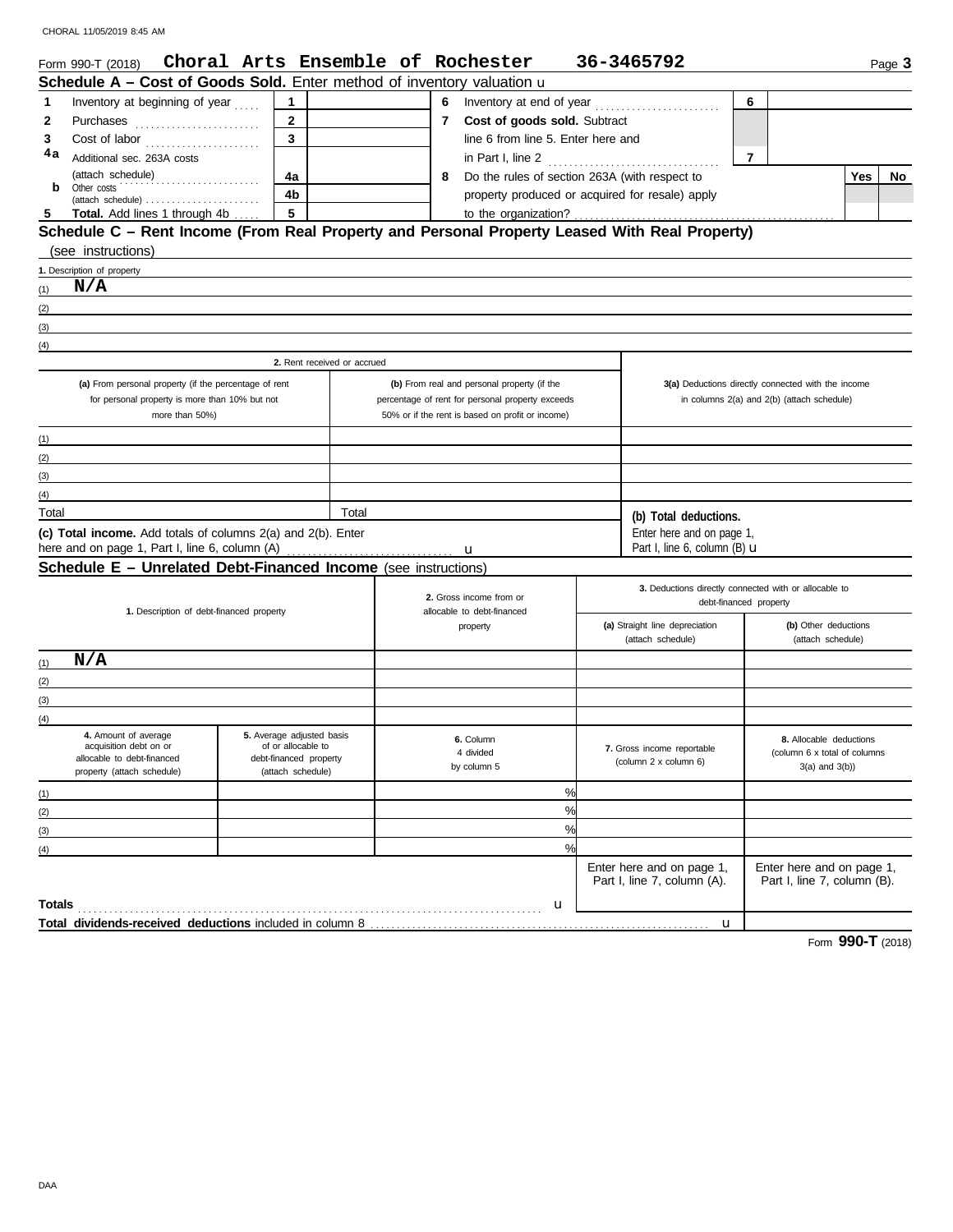| CHORAL 11/05/2019 8:45 AM<br>Form 990-T (2018)                                                            |                                                                       | Choral Arts Ensemble of Rochester                                                          |  |                                                                                                                                       |                                        |  | 36-3465792                                                                   |                                                                                            |                                                                  | Page 4                                                                                          |  |
|-----------------------------------------------------------------------------------------------------------|-----------------------------------------------------------------------|--------------------------------------------------------------------------------------------|--|---------------------------------------------------------------------------------------------------------------------------------------|----------------------------------------|--|------------------------------------------------------------------------------|--------------------------------------------------------------------------------------------|------------------------------------------------------------------|-------------------------------------------------------------------------------------------------|--|
| Schedule F - Interest, Annuities, Royalties, and Rents From Controlled Organizations (see instructions)   |                                                                       |                                                                                            |  |                                                                                                                                       |                                        |  |                                                                              |                                                                                            |                                                                  |                                                                                                 |  |
|                                                                                                           |                                                                       |                                                                                            |  | Exempt Controlled Organizations                                                                                                       |                                        |  |                                                                              |                                                                                            |                                                                  |                                                                                                 |  |
| 1. Name of controlled<br>organization                                                                     |                                                                       | 2. Employer<br>identification number                                                       |  | 3. Net unrelated income<br>(loss) (see instructions)                                                                                  | 4. Total of specified<br>payments made |  |                                                                              | 5. Part of column 4 that is<br>included in the controlling<br>organization's gross income  |                                                                  | 6. Deductions directly<br>connected with income<br>in column 5                                  |  |
| $(1)$ N/A                                                                                                 |                                                                       |                                                                                            |  |                                                                                                                                       |                                        |  |                                                                              |                                                                                            |                                                                  |                                                                                                 |  |
| (2)                                                                                                       |                                                                       |                                                                                            |  |                                                                                                                                       |                                        |  |                                                                              |                                                                                            |                                                                  |                                                                                                 |  |
| (3)                                                                                                       |                                                                       |                                                                                            |  |                                                                                                                                       |                                        |  |                                                                              |                                                                                            |                                                                  |                                                                                                 |  |
| (4)                                                                                                       |                                                                       |                                                                                            |  |                                                                                                                                       |                                        |  |                                                                              |                                                                                            |                                                                  |                                                                                                 |  |
| Nonexempt Controlled Organizations                                                                        |                                                                       |                                                                                            |  |                                                                                                                                       |                                        |  |                                                                              |                                                                                            |                                                                  |                                                                                                 |  |
| 7. Taxable Income                                                                                         |                                                                       | 8. Net unrelated income<br>(loss) (see instructions)                                       |  | 9. Total of specified<br>payments made                                                                                                |                                        |  |                                                                              | 10. Part of column 9 that is<br>included in the controlling<br>organization's gross income | 11. Deductions directly<br>connected with income in<br>column 10 |                                                                                                 |  |
| (1)<br>the control of the control of the control of the control of the control of the control of          |                                                                       |                                                                                            |  |                                                                                                                                       |                                        |  |                                                                              |                                                                                            |                                                                  |                                                                                                 |  |
| (2)                                                                                                       |                                                                       |                                                                                            |  |                                                                                                                                       |                                        |  |                                                                              |                                                                                            |                                                                  |                                                                                                 |  |
| (3)                                                                                                       |                                                                       |                                                                                            |  |                                                                                                                                       |                                        |  |                                                                              |                                                                                            |                                                                  |                                                                                                 |  |
| (4)                                                                                                       |                                                                       |                                                                                            |  |                                                                                                                                       |                                        |  |                                                                              |                                                                                            |                                                                  |                                                                                                 |  |
| Totals                                                                                                    |                                                                       |                                                                                            |  |                                                                                                                                       | u                                      |  | Add columns 5 and 10.                                                        | Enter here and on page 1,<br>Part I, line 8, column (A).                                   |                                                                  | Add columns 6 and 11.<br>Enter here and on page 1,<br>Part I, line 8, column (B).               |  |
| Schedule G - Investment Income of a Section 501(c)(7), (9), or (17) Organization (see instructions)       |                                                                       |                                                                                            |  |                                                                                                                                       |                                        |  |                                                                              |                                                                                            |                                                                  |                                                                                                 |  |
| 1. Description of income                                                                                  | 2. Amount of income                                                   |                                                                                            |  | 3. Deductions<br>directly connected<br>(attach schedule)                                                                              |                                        |  | 4. Set-asides<br>(attach schedule)                                           |                                                                                            | 5. Total deductions<br>and set-asides (col. 3<br>plus col.4)     |                                                                                                 |  |
| (1) $N/A$                                                                                                 |                                                                       |                                                                                            |  |                                                                                                                                       |                                        |  |                                                                              |                                                                                            |                                                                  |                                                                                                 |  |
|                                                                                                           |                                                                       |                                                                                            |  |                                                                                                                                       |                                        |  |                                                                              |                                                                                            |                                                                  |                                                                                                 |  |
| (3)                                                                                                       |                                                                       |                                                                                            |  |                                                                                                                                       |                                        |  |                                                                              |                                                                                            |                                                                  |                                                                                                 |  |
| (4)                                                                                                       |                                                                       |                                                                                            |  |                                                                                                                                       |                                        |  |                                                                              |                                                                                            |                                                                  |                                                                                                 |  |
|                                                                                                           |                                                                       | Enter here and on page 1,<br>Part I, line 9, column (A).                                   |  |                                                                                                                                       |                                        |  |                                                                              |                                                                                            |                                                                  | Enter here and on page 1,<br>Part I, line 9, column (B).                                        |  |
| Totals<br>Schedule I - Exploited Exempt Activity Income, Other Than Advertising Income (see instructions) | u                                                                     |                                                                                            |  |                                                                                                                                       |                                        |  |                                                                              |                                                                                            |                                                                  |                                                                                                 |  |
|                                                                                                           |                                                                       |                                                                                            |  |                                                                                                                                       |                                        |  |                                                                              |                                                                                            |                                                                  |                                                                                                 |  |
| 1. Description of exploited activity                                                                      | 2. Gross<br>unrelated<br>business income<br>from trade or<br>business | 3. Expenses<br>directly<br>connected with<br>production of<br>unrelated<br>business income |  | 4. Net income (loss)<br>from unrelated trade<br>or business (column<br>2 minus column 3).<br>If a gain, compute<br>cols. 5 through 7. |                                        |  | 5. Gross income<br>from activity that<br>is not unrelated<br>business income |                                                                                            | 6. Expenses<br>attributable to<br>column 5                       | 7. Excess exempt<br>expenses<br>(column 6 minus<br>column 5, but not<br>more than<br>column 4). |  |
| $(1)$ N/A                                                                                                 |                                                                       |                                                                                            |  |                                                                                                                                       |                                        |  |                                                                              |                                                                                            |                                                                  |                                                                                                 |  |
| (2)                                                                                                       |                                                                       |                                                                                            |  |                                                                                                                                       |                                        |  |                                                                              |                                                                                            |                                                                  |                                                                                                 |  |
| (3)                                                                                                       |                                                                       |                                                                                            |  |                                                                                                                                       |                                        |  |                                                                              |                                                                                            |                                                                  |                                                                                                 |  |
| (4)                                                                                                       |                                                                       |                                                                                            |  |                                                                                                                                       |                                        |  |                                                                              |                                                                                            |                                                                  |                                                                                                 |  |
|                                                                                                           | Enter here and on<br>page 1, Part I,<br>line 10, col. (A).            | Enter here and on<br>page 1, Part I,<br>line 10, col. (B).                                 |  |                                                                                                                                       |                                        |  |                                                                              |                                                                                            |                                                                  | Enter here and<br>on page 1,<br>Part II, line 26.                                               |  |
| <b>Schedule J - Advertising Income</b> (see instructions)                                                 |                                                                       |                                                                                            |  |                                                                                                                                       |                                        |  |                                                                              |                                                                                            |                                                                  |                                                                                                 |  |
| Income From Periodicals Reported on a Consolidated Basis<br>Part I                                        |                                                                       |                                                                                            |  |                                                                                                                                       |                                        |  |                                                                              |                                                                                            |                                                                  |                                                                                                 |  |
| 1. Name of periodical                                                                                     | 2. Gross<br>advertising<br>income                                     | 3. Direct<br>advertising costs                                                             |  | 4. Advertising<br>gain or (loss) (col.<br>2 minus col. 3). If<br>a gain, compute<br>cols. 5 through 7.                                |                                        |  | 5. Circulation<br>income                                                     |                                                                                            | 6. Readership<br>costs                                           | 7. Excess readership<br>costs (column 6<br>minus column 5, but<br>not more than<br>column 4).   |  |
| (1) Program advertising                                                                                   |                                                                       | 4,600                                                                                      |  |                                                                                                                                       |                                        |  |                                                                              |                                                                                            |                                                                  |                                                                                                 |  |
| (2)                                                                                                       |                                                                       |                                                                                            |  |                                                                                                                                       |                                        |  |                                                                              |                                                                                            |                                                                  |                                                                                                 |  |
| (3)                                                                                                       |                                                                       |                                                                                            |  |                                                                                                                                       |                                        |  |                                                                              |                                                                                            |                                                                  |                                                                                                 |  |
| (4)                                                                                                       |                                                                       |                                                                                            |  |                                                                                                                                       |                                        |  |                                                                              |                                                                                            |                                                                  |                                                                                                 |  |
| Totals (carry to Part II, line $(5)$ ) $\ldots$ <b>u</b>                                                  |                                                                       | 4,600                                                                                      |  |                                                                                                                                       | 4,600                                  |  |                                                                              |                                                                                            |                                                                  |                                                                                                 |  |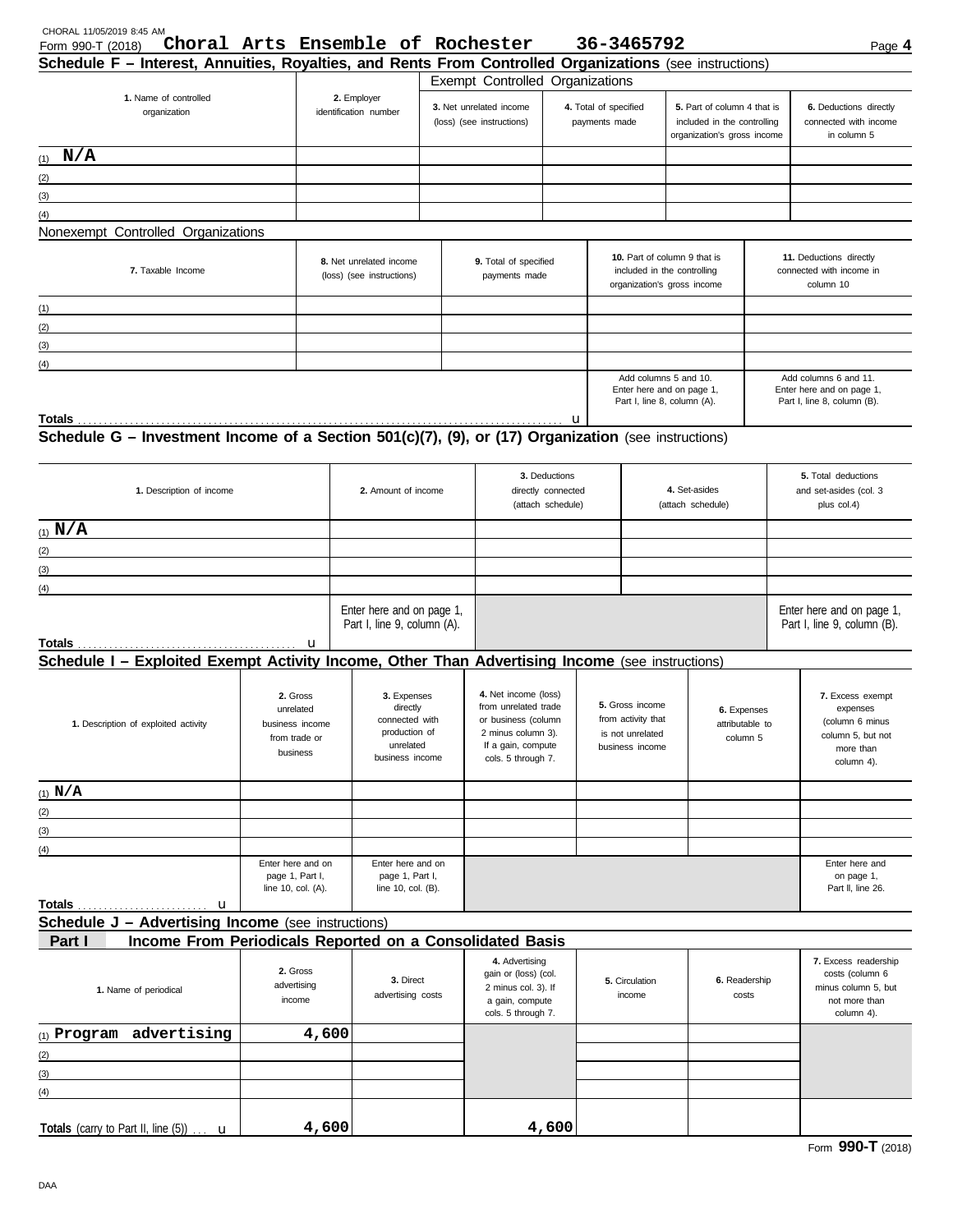| CHORAL 11/05/2019 8:45 AM<br>Form 990-T (2018)                                               | Choral Arts Ensemble of Rochester                                                                            |                                       |                   |                                                                                                        | 36-3465792               |                                              |  | Page 5                                                                                        |
|----------------------------------------------------------------------------------------------|--------------------------------------------------------------------------------------------------------------|---------------------------------------|-------------------|--------------------------------------------------------------------------------------------------------|--------------------------|----------------------------------------------|--|-----------------------------------------------------------------------------------------------|
| Part II                                                                                      | Income From Periodicals Reported on a Separate Basis (For each periodical listed in Part II, fill in columns |                                       |                   |                                                                                                        |                          |                                              |  |                                                                                               |
|                                                                                              | 2 through 7 on a line-by-line basis.)                                                                        |                                       |                   |                                                                                                        |                          |                                              |  |                                                                                               |
| 1. Name of periodical                                                                        | 2. Gross<br>advertising<br>income                                                                            | 3. Direct<br>advertising costs        |                   | 4. Advertising<br>gain or (loss) (col.<br>2 minus col. 3). If<br>a gain, compute<br>cols. 5 through 7. | 5. Circulation<br>income | 6. Readership<br>costs                       |  | 7. Excess readership<br>costs (column 6<br>minus column 5, but<br>not more than<br>column 4). |
| $(1)$ N/A                                                                                    |                                                                                                              |                                       |                   |                                                                                                        |                          |                                              |  |                                                                                               |
| (2)                                                                                          |                                                                                                              |                                       |                   |                                                                                                        |                          |                                              |  |                                                                                               |
| (3)                                                                                          |                                                                                                              |                                       |                   |                                                                                                        |                          |                                              |  |                                                                                               |
| (4)                                                                                          |                                                                                                              |                                       |                   |                                                                                                        |                          |                                              |  |                                                                                               |
| Totals from Part I<br>u                                                                      | 4,600                                                                                                        |                                       |                   |                                                                                                        |                          |                                              |  |                                                                                               |
|                                                                                              | Enter here and on<br>page 1, Part I,<br>line 11, col. (A).<br>4,600                                          | page 1, Part I,<br>line 11, col. (B). | Enter here and on |                                                                                                        |                          |                                              |  | Enter here and<br>on page 1,<br>Part II. line 27.                                             |
| <b>Totals, Part II (lines 1-5) u</b>                                                         |                                                                                                              |                                       |                   |                                                                                                        |                          |                                              |  |                                                                                               |
| Schedule K - Compensation of Officers, Directors, and Trustees (see instructions)<br>1. Name |                                                                                                              |                                       | 2. Title          |                                                                                                        |                          | 3. Percent of<br>time devoted to<br>business |  | 4. Compensation attributable to<br>unrelated business                                         |
| N/A<br>(1)                                                                                   |                                                                                                              |                                       |                   |                                                                                                        |                          | %                                            |  |                                                                                               |
| (2)                                                                                          |                                                                                                              |                                       |                   |                                                                                                        |                          | %                                            |  |                                                                                               |
| (3)                                                                                          |                                                                                                              |                                       |                   |                                                                                                        |                          | %                                            |  |                                                                                               |
| (4)                                                                                          |                                                                                                              |                                       |                   |                                                                                                        |                          | %                                            |  |                                                                                               |
| Total. Enter here and on page 1, Part II, line 14                                            |                                                                                                              |                                       |                   |                                                                                                        |                          | u                                            |  |                                                                                               |

Form **990-T** (2018)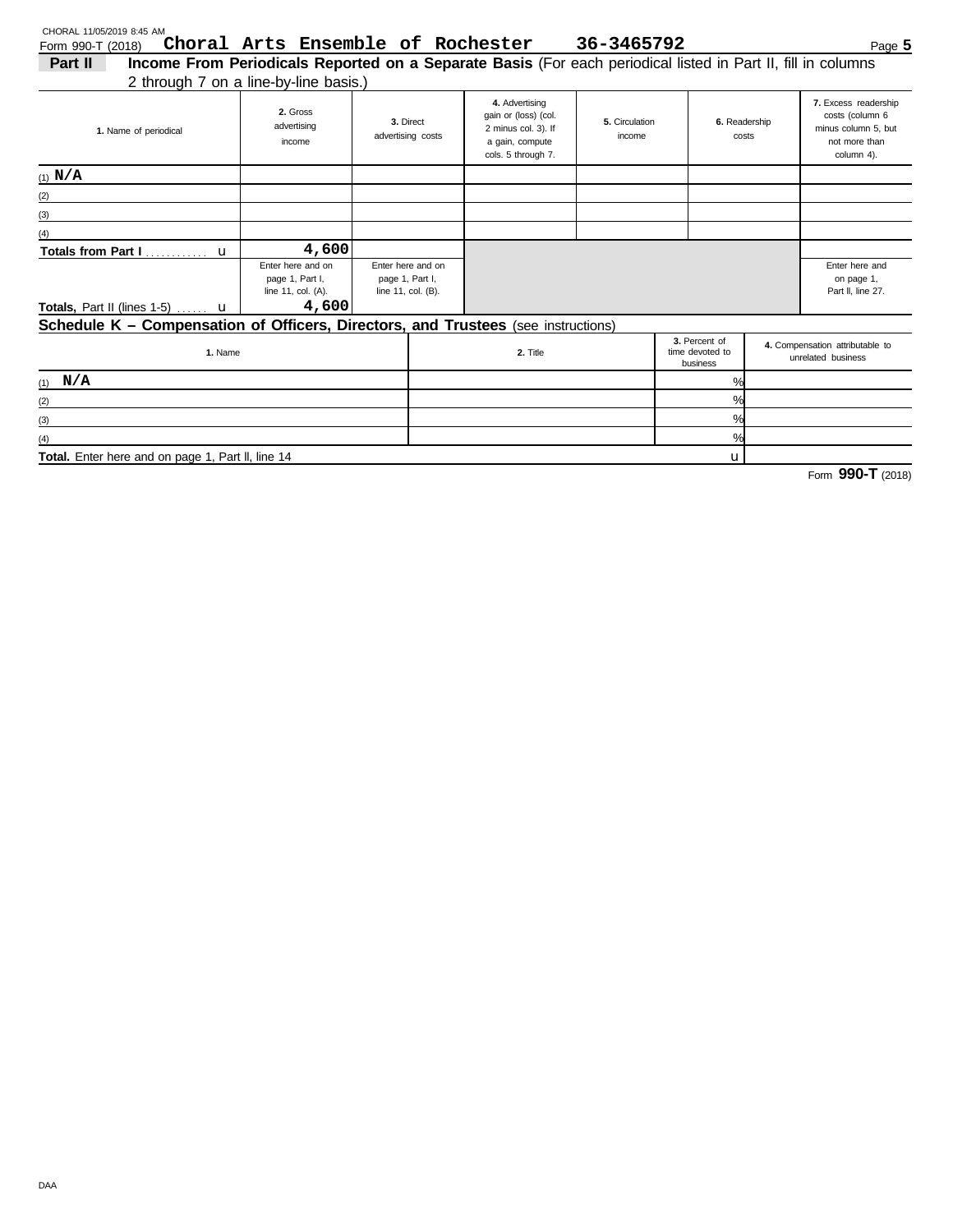| 4562                                                                                      |                                                                                  | <b>Depreciation and Amortization</b>                                                                                                    |                              |                |                    | OMB No. 1545-0172          |
|-------------------------------------------------------------------------------------------|----------------------------------------------------------------------------------|-----------------------------------------------------------------------------------------------------------------------------------------|------------------------------|----------------|--------------------|----------------------------|
| Form                                                                                      |                                                                                  | (Including Information on Listed Property)                                                                                              |                              |                |                    | 2018                       |
| Department of the Treasury                                                                |                                                                                  | u Attach to your tax return.<br>u Go to www.irs.gov/Form4562 for instructions and the latest information.                               |                              |                |                    | Attachment<br>179          |
| (99)<br>Internal Revenue Service<br>Name(s) shown on return                               |                                                                                  |                                                                                                                                         |                              |                | Identifying number | Sequence No.               |
|                                                                                           |                                                                                  | Choral Arts Ensemble of Rochester                                                                                                       |                              |                | 36-3465792         |                            |
| Business or activity to which this form relates                                           |                                                                                  |                                                                                                                                         |                              |                |                    |                            |
| Indirect Depreciation                                                                     |                                                                                  |                                                                                                                                         |                              |                |                    |                            |
| Part I                                                                                    |                                                                                  | Election To Expense Certain Property Under Section 179                                                                                  |                              |                |                    |                            |
|                                                                                           |                                                                                  | Note: If you have any listed property, complete Part V before you complete Part I.                                                      |                              |                |                    |                            |
| Maximum amount (see instructions)<br>1                                                    |                                                                                  |                                                                                                                                         |                              |                | 1                  | 1,000,000                  |
| 2                                                                                         |                                                                                  |                                                                                                                                         |                              |                | $\mathbf{2}$<br>3  | 2,500,000                  |
| 3<br>4                                                                                    | Reduction in limitation. Subtract line 3 from line 2. If zero or less, enter -0- |                                                                                                                                         |                              |                | 4                  |                            |
| 5                                                                                         |                                                                                  | Dollar limitation for tax year. Subtract line 4 from line 1. If zero or less, enter -0-. If married filing separately, see instructions |                              |                | 5                  |                            |
| 6                                                                                         | (a) Description of property                                                      |                                                                                                                                         | (b) Cost (business use only) |                | (c) Elected cost   |                            |
|                                                                                           |                                                                                  |                                                                                                                                         |                              |                |                    |                            |
|                                                                                           |                                                                                  |                                                                                                                                         |                              |                |                    |                            |
| 7                                                                                         | Listed property. Enter the amount from line 29                                   |                                                                                                                                         |                              | $\overline{7}$ |                    |                            |
| 8                                                                                         |                                                                                  |                                                                                                                                         |                              |                | 8                  |                            |
| 9                                                                                         | Tentative deduction. Enter the smaller of line 5 or line 8                       |                                                                                                                                         |                              |                | 9                  |                            |
| 10                                                                                        |                                                                                  |                                                                                                                                         |                              |                | 10                 |                            |
| 11                                                                                        |                                                                                  | Business income limitation. Enter the smaller of business income (not less than zero) or line 5. See instructions                       |                              |                | 11                 |                            |
| 12                                                                                        |                                                                                  |                                                                                                                                         |                              |                | 12                 |                            |
| 13<br>Note: Don't use Part II or Part III below for listed property. Instead, use Part V. |                                                                                  |                                                                                                                                         |                              | 13             |                    |                            |
| Part II                                                                                   |                                                                                  | Special Depreciation Allowance and Other Depreciation (Don't include listed property. See instructions.)                                |                              |                |                    |                            |
| 14                                                                                        |                                                                                  | Special depreciation allowance for qualified property (other than listed property) placed in service                                    |                              |                |                    |                            |
| during the tax year. See instructions                                                     |                                                                                  |                                                                                                                                         |                              |                | 14                 |                            |
| 15                                                                                        |                                                                                  |                                                                                                                                         |                              |                | 15                 |                            |
| 16                                                                                        |                                                                                  |                                                                                                                                         |                              |                | 16                 |                            |
| Part III                                                                                  |                                                                                  | <b>MACRS Depreciation (Don't include listed property. See instructions.)</b>                                                            |                              |                |                    |                            |
|                                                                                           |                                                                                  | <b>Section A</b>                                                                                                                        |                              |                |                    |                            |
| 17                                                                                        |                                                                                  |                                                                                                                                         |                              |                | 17                 | 1,755                      |
| 18                                                                                        |                                                                                  | If you are electing to group any assets placed in service during the tax year into one or more general asset accounts, check here       |                              |                | $\mathbf{u}$       |                            |
|                                                                                           |                                                                                  | Section B—Assets Placed in Service During 2018 Tax Year Using the General Depreciation System                                           |                              |                |                    |                            |
| (a) Classification of property                                                            | placed in<br>service                                                             | (business/investment use<br>only-see instructions)                                                                                      | period                       | (e) Convention | (f) Method         | (g) Depreciation deduction |
| 19a<br>3-year property                                                                    |                                                                                  |                                                                                                                                         |                              |                |                    |                            |
| b<br>5-year property                                                                      |                                                                                  |                                                                                                                                         |                              |                |                    |                            |
| 7-year property<br>c                                                                      |                                                                                  |                                                                                                                                         |                              |                |                    |                            |
| 10-year property<br>d                                                                     |                                                                                  |                                                                                                                                         |                              |                |                    |                            |
| 15-year property<br>е                                                                     |                                                                                  |                                                                                                                                         |                              |                |                    |                            |
| 20-year property<br>f<br>25-year property<br>g                                            |                                                                                  |                                                                                                                                         | 25 yrs.                      |                | S/L                |                            |
| <b>h</b> Residential rental                                                               |                                                                                  |                                                                                                                                         | 27.5 yrs.                    | МM             | S/L                |                            |
| property                                                                                  |                                                                                  |                                                                                                                                         | 27.5 yrs.                    | МM             | S/L                |                            |
| Nonresidential real<br>i.                                                                 |                                                                                  |                                                                                                                                         | 39 yrs.                      | МM             | S/L                |                            |
| property                                                                                  |                                                                                  |                                                                                                                                         |                              | <b>MM</b>      | S/L                |                            |
|                                                                                           |                                                                                  | Section C-Assets Placed in Service During 2018 Tax Year Using the Alternative Depreciation System                                       |                              |                |                    |                            |
| Class life<br>20a                                                                         |                                                                                  |                                                                                                                                         |                              |                | S/L                |                            |
| 12-year<br>b                                                                              |                                                                                  |                                                                                                                                         | 12 yrs.                      |                | S/L                |                            |
|                                                                                           |                                                                                  |                                                                                                                                         | 30 yrs.                      | ΜМ             | S/L                |                            |
| 30-year<br>c                                                                              |                                                                                  |                                                                                                                                         | 40 yrs.                      | MМ             | S/L                |                            |
| $d$ 40-year                                                                               |                                                                                  |                                                                                                                                         |                              |                |                    |                            |
| Part IV                                                                                   | <b>Summary</b> (See instructions.)                                               |                                                                                                                                         |                              |                |                    |                            |
| Listed property. Enter amount from line 28<br>21                                          |                                                                                  |                                                                                                                                         |                              |                | 21                 |                            |
| 22                                                                                        |                                                                                  | Total. Add amounts from line 12, lines 14 through 17, lines 19 and 20 in column (g), and line 21. Enter                                 |                              |                |                    |                            |
|                                                                                           |                                                                                  | here and on the appropriate lines of your return. Partnerships and S corporations—see instructions                                      |                              |                | 22                 | 1,755                      |
| 23                                                                                        |                                                                                  | For assets shown above and placed in service during the current year, enter the                                                         |                              | 23             |                    |                            |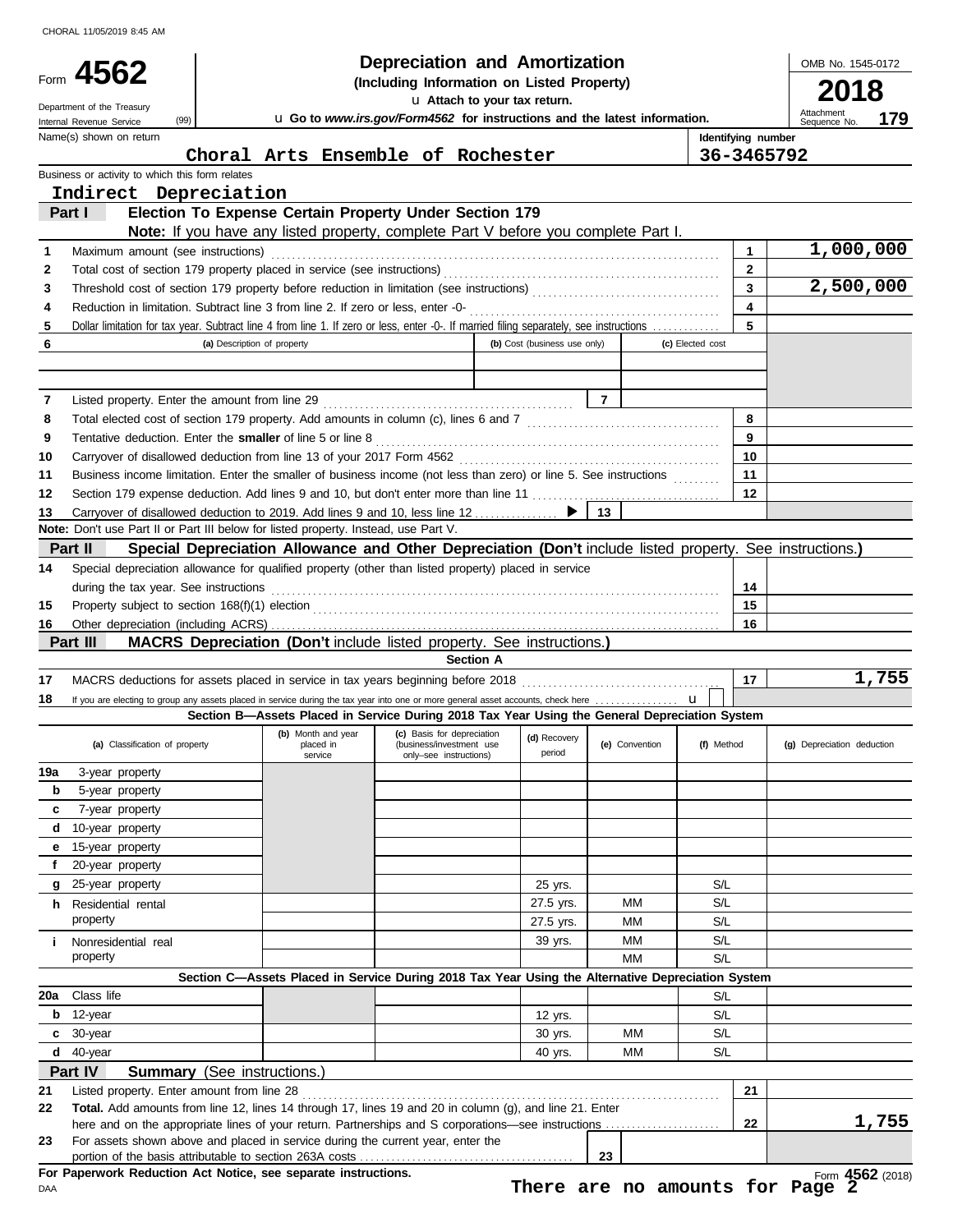## CHORAL Choral Arts Ensemble of Rochester 11/05/2019 8:45 AM 36-3465792 **Federal Asset Report**

## FYE: 6/30/2019 **Form 990, Page 1**

| Asset                                                         | Description                                                                                                                                                                                                                               | Date<br>In Service                                                                                                        | Cost                                                                                  | Bus Sec<br>%<br>179 Bonus              | <b>Basis</b><br>for Depr                                                            | PerConv Meth                                                                                                                                                                              | Prior                                                                                 | Current                                                                                                                                                                                                  |
|---------------------------------------------------------------|-------------------------------------------------------------------------------------------------------------------------------------------------------------------------------------------------------------------------------------------|---------------------------------------------------------------------------------------------------------------------------|---------------------------------------------------------------------------------------|----------------------------------------|-------------------------------------------------------------------------------------|-------------------------------------------------------------------------------------------------------------------------------------------------------------------------------------------|---------------------------------------------------------------------------------------|----------------------------------------------------------------------------------------------------------------------------------------------------------------------------------------------------------|
| $\overline{c}$<br>3<br>4<br>5<br>6<br>7<br>8<br>9<br>10<br>11 | <b>Prior MACRS:</b><br>Staging<br>Choral Risers<br>Riser carts<br>Choral Shell & Cart<br>Rick's computer<br><b>HP</b> Printer<br>Office Furniture<br>Donated IBM computer<br>Donated IBM computer<br><b>HP</b> Printer<br>Air conditioner | 10/26/94<br>12/05/97<br>4/28/98<br>10/09/98<br>6/30/99<br>6/30/00<br>12/21/00<br>9/15/00<br>8/01/02<br>2/14/03<br>6/18/03 | 7,377<br>1,264<br>460<br>2,438<br>1,375<br>580<br>500<br>1,083<br>1,000<br>422<br>309 | X<br>X<br>X                            | 7,377<br>1,264<br>460<br>2,438<br>1,375<br>580<br>500<br>1,083<br>700<br>296<br>154 | 7 HY 200DB<br>7<br><b>HY 200DB</b><br>7<br><b>HY 200DB</b><br>7 HY 200DB<br>5 HY 200DB<br>5 HY 200DB<br><b>HY 200DB</b><br>5 HY 200DB<br>5 HY 200DB<br><b>HY 200DB</b><br>3<br>5 HY 200DB | 7,377<br>1,264<br>460<br>2,438<br>1,375<br>580<br>500<br>1,083<br>1,000<br>422<br>309 | $\boldsymbol{0}$<br>$\boldsymbol{0}$<br>$\boldsymbol{0}$<br>$\boldsymbol{0}$<br>$\boldsymbol{0}$<br>$\theta$<br>$\boldsymbol{0}$<br>$\boldsymbol{0}$<br>$\boldsymbol{0}$<br>$\theta$<br>$\boldsymbol{0}$ |
| 12<br>15<br>16<br>17<br>18<br>19<br>20<br>21                  | (2) computers<br>2 Laptops<br>1 desktop computer<br>1 color printer<br>POS System<br>Keyboard (1/2 interest)<br>Adams Pro Series Timpani<br>50% of Risers<br><b>Other Depreciation:</b>                                                   | 3/24/04<br>11/13/09<br>11/13/09<br>11/13/09<br>6/18/10<br>6/17/10<br>10/16/14<br>4/24/17                                  | 1,203<br>1,031<br>1,289<br>258<br>1,734<br>600<br>9,095<br>3,837<br>35,855            | X                                      | 601<br>1,031<br>1,289<br>258<br>1,734<br>600<br>9,095<br>3,837<br>34,672            | 5 HY 200DB<br>5 MO200DB<br>MQ200DB<br>5<br>5<br>MQ200DB<br>5<br>MO200DB<br>5 MQ200DB<br>5 HY 200DB<br>7<br>MQ200DB                                                                        | 1,203<br>1,031<br>1,289<br>258<br>1,734<br>600<br>7,595<br>1,194<br>31,712            | $\boldsymbol{0}$<br>$\boldsymbol{0}$<br>$\boldsymbol{0}$<br>$\boldsymbol{0}$<br>$\theta$<br>$\theta$<br>1,000<br>755<br>1,755                                                                            |
| 13<br>14                                                      | Resultplus software<br>1 computer<br><b>Total Other Depreciation</b>                                                                                                                                                                      | 9/30/05<br>9/15/07                                                                                                        | 1.800<br>4,383<br>6,183                                                               |                                        | 1.800<br>4,383<br>6,183                                                             | 3 MOAmort<br>3 MO S/L                                                                                                                                                                     | 1.800<br>4,383<br>6,183                                                               | $\mathbf{0}$<br>$\boldsymbol{0}$<br>$\Omega$                                                                                                                                                             |
|                                                               | <b>Total ACRS and Other Depreciation</b>                                                                                                                                                                                                  | 6,183                                                                                                                     |                                                                                       | 6,183                                  |                                                                                     | 6,183                                                                                                                                                                                     | $\theta$                                                                              |                                                                                                                                                                                                          |
|                                                               | <b>Grand Totals</b><br><b>Less: Dispositions and Transfers</b><br>Less: Start-up/Org Expense                                                                                                                                              | 42,038<br>0<br>$\theta$                                                                                                   |                                                                                       | 40,855<br>$\mathbf{0}$<br>$\mathbf{0}$ |                                                                                     | 37,895<br>$\overline{0}$<br>$\Omega$                                                                                                                                                      | 1,755<br>$\overline{0}$<br>$\mathbf{0}$                                               |                                                                                                                                                                                                          |
|                                                               | <b>Net Grand Totals</b>                                                                                                                                                                                                                   |                                                                                                                           | 42,038                                                                                |                                        | 40,855                                                                              |                                                                                                                                                                                           | 37,895                                                                                | 1,755                                                                                                                                                                                                    |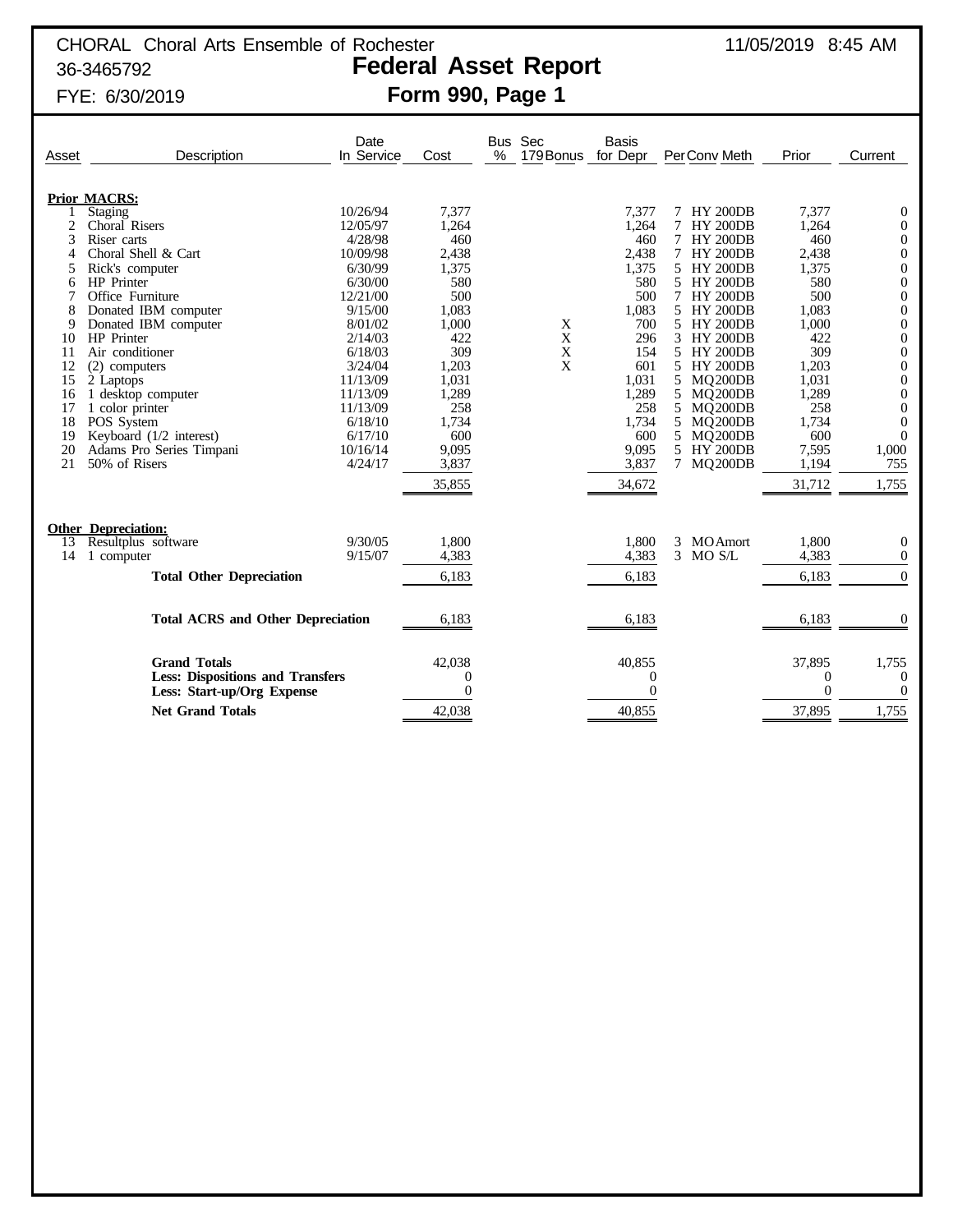## CHORAL Choral Arts Ensemble of Rochester 11/05/2019 8:45 AM 36-3465792 **MN Asset Report**

# FYE: 6/30/2019 **Form 990, Page 1**

### Date Basis MN MN Federal Difference<br>In Service Cost for Depr Prior Current Current Fed - MN Asset Description In Service Cost for Depr Prior Current Current Fed - MN **Prior MACRS:**<br>1 Staging 1 Staging 10/26/94 7,377 7,377 7,377 0 0 0 2 Choral Risers 12/05/97 1,264 1,264 1,264 0 0 0 3 Riser carts 4/28/98 460 460 460 0 0 0 4 Choral Shell & Cart 10/09/98 2,438 2,438 2,438 0 0 0 5 Rick's computer 6/30/99 1,375 1,375 1,375 0 0 0 6 HP Printer 6/30/00 580 580 580 0 0 0 7 Office Furniture 12/21/00 500 500 500 0 0 0 8 Donated IBM computer  $\begin{array}{cccc} 9/15/00 & 1,083 & 1,083 & 0 & 0 \\ 9 & \text{Donated IBM computer} & 8/01/02 & 1,000 & 700 & 1,000 & 0 \end{array}$ 9 Donated IBM computer  $\frac{8}{01/02}$  1,000 700 1,000 0 0 0 0<br>10 HP Printer 2/14/03 422 296 422 0 0 0 10 HP Printer 2/14/03 422 296 422 0 0 0 11 Air conditioner 6/18/03 309 154 309 0 0 0<br>12 (2) computers 3/24/04 1,203 601 1,203 0 0 0 12 (2) computers 3/24/04 1,203 601 1,203 0 0 0 15 2 Laptops 11/13/09 1,031 1,031 1,031 0 0 0 16 1 desktop computer 11/13/09 1,289 1,289 1,289 0 0 0 17 1 color printer 11/13/09 258 258 258 0 0 0 18 POS System 6/18/10 1,734 1,734 0 0 0 19 Keyboard (1/2 interest) 6/17/10 600 600 600 0 0 0 0<br>
20 Adams Pro Series Timpani 10/16/14 9,095 9,095 7,595 1,000 1,000 0 20 Adams Pro Series Timpani 10/16/14 9,095 9,095 7,595 1,000 1,000 0<br>21 50% of Risers  $\frac{4}{24/17}$  9,837 3,837 1,194 755 755 0 21 50% of Risers **21 50% of Risers** 3,837 3,837 3,837 3,837 3,837 3,837 3,837 3,837 3,55 35,855 34,672 31,712 1,755 1,755 0 **Other Depreciation:** 13 Resultplus software  $\begin{array}{cccc} 9/30/05 & 1,800 & 1,800 & 0 & 0 \ 14 & 1 \text{ computer} & 9/15/07 & 4,383 & 4,383 & 4,383 & 0 \end{array}$  0 0 0 0 14 1 computer **Total Other Depreciation** 6,183 6,183 6,183 0 0 0 0 **Total ACRS and Other Depreciation** 6,183 6,183 6,183 0 0 0 0 **Grand Totals** 6 **42,038** 40,855 37,895 1,755 1,755 0 **Less: Dispositions**  $\begin{array}{ccccccc}\n0 & 0 & 0 & 0 & 0 & 0 \\
\text{Less: } \text{Start-up} / \text{Org} & \text{Expense} & & & 0 & 0 & 0 & 0 \\
\end{array}$ **Less: Start-up/Org Expense Net Grand Totals 42,038** 40,855 37,895 1,755 1,755 0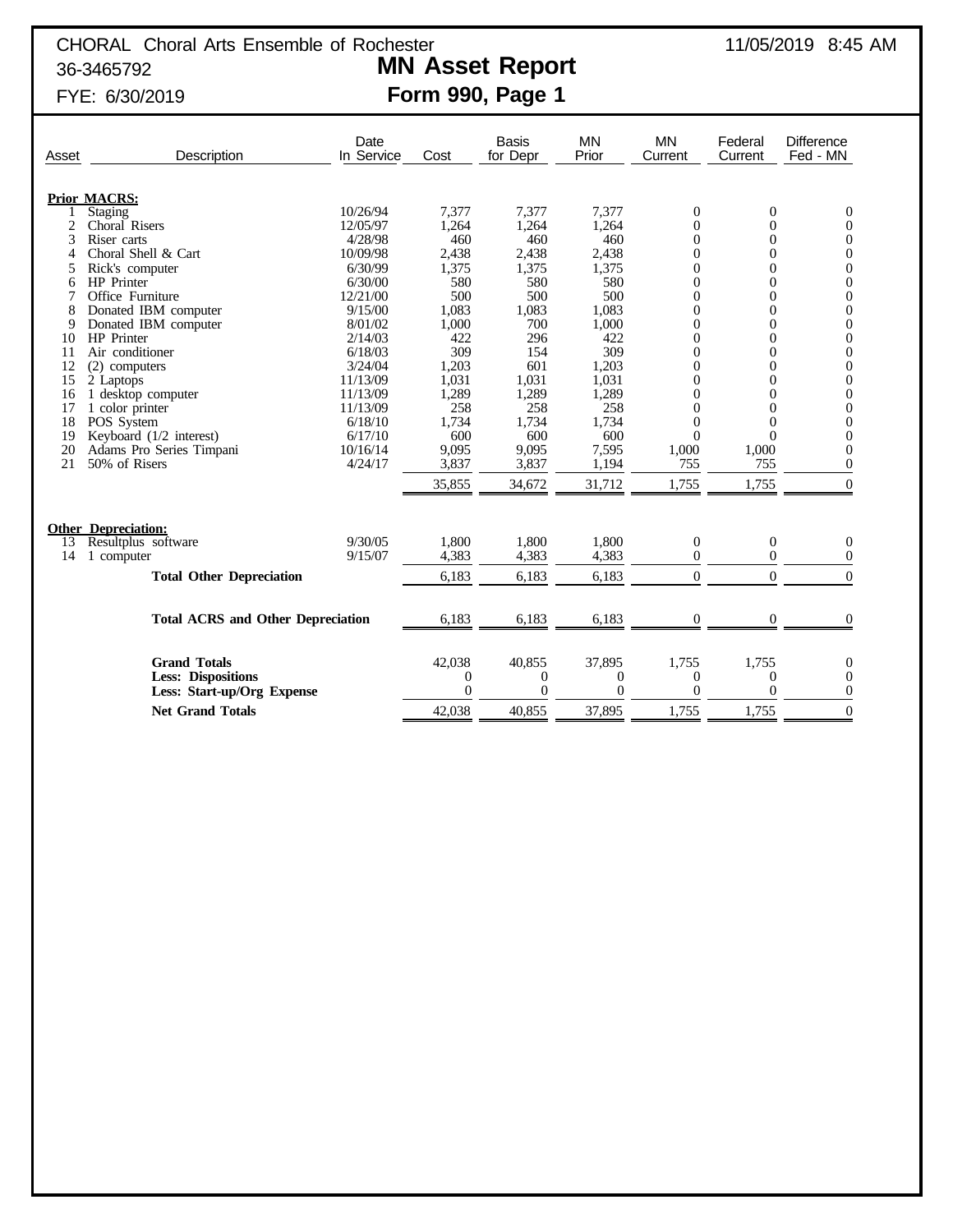## CHORAL Choral Arts Ensemble of Rochester 11/05/2019 8:45 AM 36-3465792 **MNorig Asset Report**

# FYE: 6/30/2019 **Form 990, Page 1**

### Date Basis MNorig MNorig Federal Difference<br>In Service Cost for Depr Prior Current Current Fed - MNorig Asset Description In Service Cost for Depr Prior Current Current Fed - MNorig **Prior MACRS:**<br>1 Staging 1 Staging 10/26/94 7,377 7,377 7,377 0 0 0 2 Choral Risers 12/05/97 1,264 1,264 1,264 0 0 0 3 Riser carts 4/28/98 460 460 460 0 0 0 4 Choral Shell & Cart 10/09/98 2,438 2,438 2,438 0 0 0 5 Rick's computer 6/30/99 1,375 1,375 1,375 0 0 0 6 HP Printer 6/30/00 580 580 580 0 0 0 7 Office Furniture 12/21/00 500 500 500 0 0 0 8 Donated IBM computer  $\begin{array}{cccc} 9/15/00 & 1,083 & 1,083 & 0 & 0 \\ 9 & \text{Donated IBM computer} & 8/01/02 & 1,000 & 700 & 1,000 & 0 \end{array}$  0 0 9 Donated IBM computer  $\frac{8}{01/02}$  1,000 700 1,000 0 0 0 0<br>10 HP Printer 2/14/03 422 296 422 0 0 0 10 HP Printer 2/14/03 422 296 422 0 0 0 11 Air conditioner 6/18/03 309 154 309 0 0 0<br>12 (2) computers 3/24/04 1,203 601 1,203 0 0 0 12 (2) computers 3/24/04 1,203 601 1,203 0 0 0 15 2 Laptops 11/13/09 1,031 1,031 1,031 0 0 0 16 1 desktop computer 11/13/09 1,289 1,289 1,289 0 0 0 17 1 color printer 11/13/09 258 258 258 0 0 0<br>18 POS System 6/18/10 1,734 1,734 1,734 0 0 0 18 POS System 6/18/10 1,734 1,734 0 0 0 19 Keyboard (1/2 interest) 6/17/10 600 600 600 0 0 0 0<br>
20 Adams Pro Series Timpani 10/16/14 9,095 9,095 7,595 1,000 1,000 0 20 Adams Pro Series Timpani 10/16/14 9,095 9,095 7,595 1,000 1,000 0<br>21 50% of Risers  $\frac{4}{24/17}$  3,837 3,837 1,194 755 755 0 21 50% of Risers **21 50% of Risers** 3,837 3,837 3,837 3,837 3,837 3,837 3,837 3,837 3,55 35,855 34,672 31,712 1,755 1,755 0 **Other Depreciation:** 13 Resultplus software  $\begin{array}{cccc} 9/30/05 & 1,800 & 1,800 & 0 & 0 \ 14 & 1 \text{ computer} & 9/15/07 & 4,383 & 4,383 & 4,383 & 0 \end{array}$  0 0 0 0 14 1 computer **Total Other Depreciation** 6,183 6,183 6,183 0 0 0 0 **Total ACRS and Other Depreciation** 6,183 6,183 6,183 0 0 0 0 **Grand Totals** 6 **42,038** 40,855 37,895 1,755 1,755 0 **Less: Dispositions**  $\begin{array}{ccccccc}\n0 & 0 & 0 & 0 & 0 & 0 \\
\text{Less: } \text{Start-up} / \text{Org} & \text{Expense} & & & 0 & 0 & 0 & 0 \\
\end{array}$ **Less: Start-up/Org Expense Net Grand Totals 42,038** 40,855 37,895 1,755 1,755 0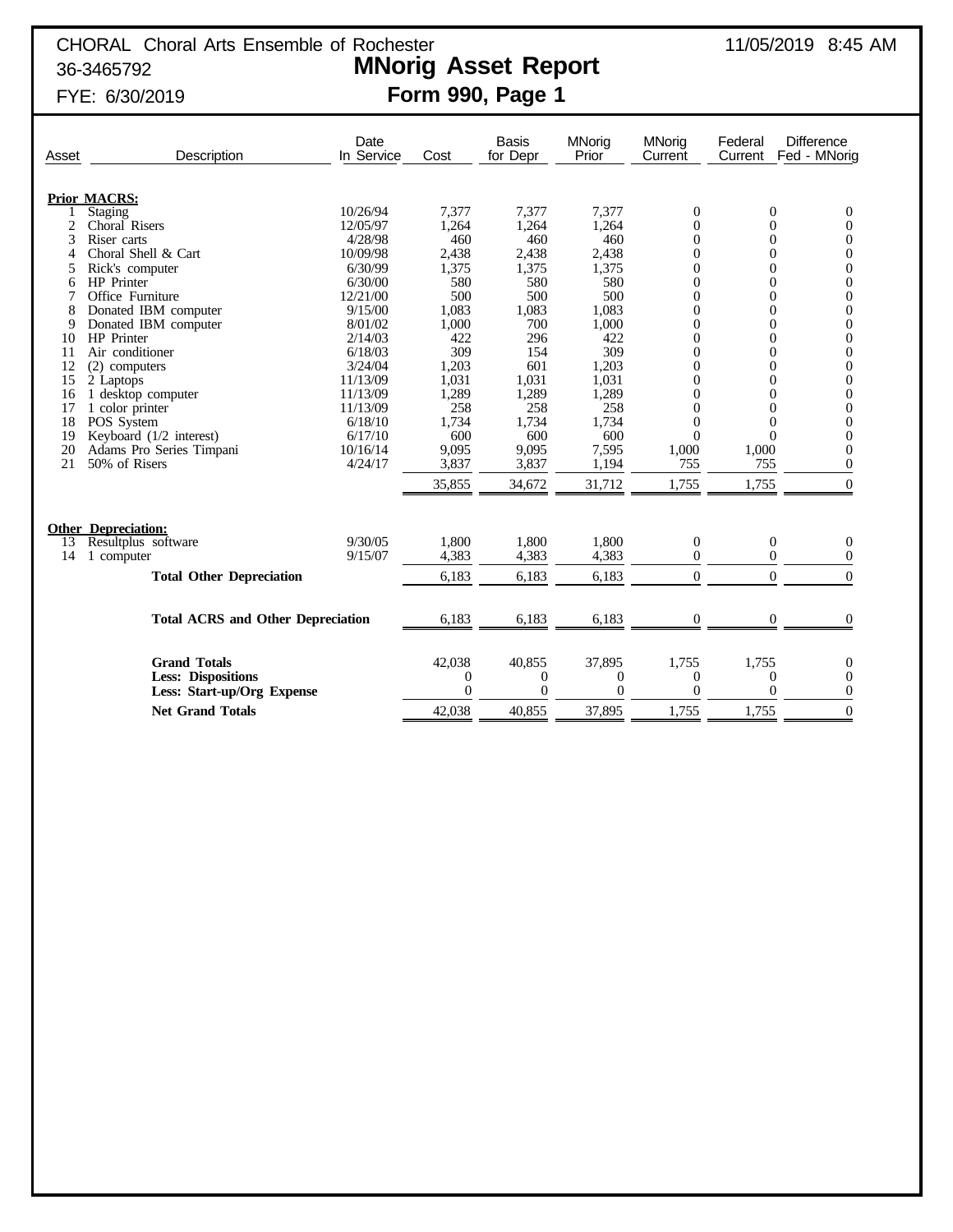# CHORAL Choral Arts Ensemble of Rochester 11/05/2019 8:45 AM 36-3465792 **AMT Asset Report**

# FYE: 6/30/2019 **Form 990, Page 1**

| Asset                                                                                  | Description                                                                                                                                                                                                                                                                                                                                                                                            | Date<br>In Service                                                                                                                                                                                                    | Cost                                                                                                                                                                | % | Bus Sec<br>179 Bonus        | <b>Basis</b><br>for Depr                                                                                                                                        | PerConv Meth                                                                                                                                                                                                                                                                                             | Prior                                                                                                                                                             | Current                                                                                                                                                                                                                                                                                                                                           |
|----------------------------------------------------------------------------------------|--------------------------------------------------------------------------------------------------------------------------------------------------------------------------------------------------------------------------------------------------------------------------------------------------------------------------------------------------------------------------------------------------------|-----------------------------------------------------------------------------------------------------------------------------------------------------------------------------------------------------------------------|---------------------------------------------------------------------------------------------------------------------------------------------------------------------|---|-----------------------------|-----------------------------------------------------------------------------------------------------------------------------------------------------------------|----------------------------------------------------------------------------------------------------------------------------------------------------------------------------------------------------------------------------------------------------------------------------------------------------------|-------------------------------------------------------------------------------------------------------------------------------------------------------------------|---------------------------------------------------------------------------------------------------------------------------------------------------------------------------------------------------------------------------------------------------------------------------------------------------------------------------------------------------|
| 2<br>3<br>5<br>6<br>8<br>9<br>10<br>11<br>12<br>15<br>16<br>17<br>18<br>19<br>20<br>21 | <b>Prior MACRS:</b><br>Staging<br>Choral Risers<br>Riser carts<br>Choral Shell & Cart<br>Rick's computer<br><b>HP</b> Printer<br>Office Furniture<br>Donated IBM computer<br>Donated IBM computer<br><b>HP</b> Printer<br>Air conditioner<br>(2) computers<br>2 Laptops<br>1 desktop computer<br>1 color printer<br>POS System<br>Keyboard (1/2 interest)<br>Adams Pro Series Timpani<br>50% of Risers | 10/26/94<br>12/05/97<br>4/28/98<br>10/09/98<br>6/30/99<br>6/30/00<br>12/21/00<br>9/15/00<br>8/01/02<br>2/14/03<br>6/18/03<br>3/24/04<br>11/13/09<br>11/13/09<br>11/13/09<br>6/18/10<br>6/17/10<br>10/16/14<br>4/24/17 | 7,377<br>1.264<br>460<br>2,438<br>1,375<br>580<br>500<br>1,083<br>1,000<br>422<br>309<br>1,203<br>1,031<br>1,289<br>258<br>1,734<br>600<br>9.095<br>3,837<br>35,855 |   | X<br>X<br>X<br>$\mathbf{X}$ | 7.377<br>1.264<br>460<br>2,438<br>1,375<br>580<br>500<br>1,083<br>700<br>296<br>154<br>601<br>1,031<br>1,289<br>258<br>1,734<br>600<br>9.095<br>3,837<br>34,672 | 10 HY 150DB<br>10 HY 150DB<br>10 HY 150DB<br>10 HY 150DB<br>5 HY 150DB<br>5 HY 150DB<br>7 HY 150DB<br>5 HY 150DB<br><b>HY 200DB</b><br>5<br>3<br><b>HY 200DB</b><br>5<br><b>HY 200DB</b><br>5 HY 200DB<br>5 MO150DB<br>5<br>MO150DB<br>5<br>MQ150DB<br>5 MQ150DB<br>5 MO150DB<br>5 HY 150DB<br>7 MQ150DB | 7,377<br>1.264<br>460<br>2,438<br>1,375<br>580<br>500<br>1,083<br>1,000<br>422<br>309<br>1,203<br>1,031<br>1,289<br>258<br>1,734<br>600<br>6.822<br>903<br>30,648 | $\mathbf{0}$<br>$\boldsymbol{0}$<br>$\theta$<br>$\boldsymbol{0}$<br>$\boldsymbol{0}$<br>$\boldsymbol{0}$<br>$\boldsymbol{0}$<br>$\boldsymbol{0}$<br>$\boldsymbol{0}$<br>$\boldsymbol{0}$<br>$\boldsymbol{0}$<br>$\boldsymbol{0}$<br>$\boldsymbol{0}$<br>$\boldsymbol{0}$<br>$\theta$<br>$\boldsymbol{0}$<br>$\mathbf{0}$<br>1,515<br>629<br>2,144 |
|                                                                                        | <b>Other Depreciation:</b><br>14 1 computer<br><b>Total Other Depreciation</b><br><b>Total ACRS and Other Depreciation</b>                                                                                                                                                                                                                                                                             | 9/15/07                                                                                                                                                                                                               | 4,383<br>4,383<br>4,383                                                                                                                                             |   |                             | 4,383<br>4,383<br>4,383                                                                                                                                         | 3 MO S/L                                                                                                                                                                                                                                                                                                 | 4,383<br>4,383<br>4,383                                                                                                                                           | $\boldsymbol{0}$<br>$\theta$<br>$\theta$                                                                                                                                                                                                                                                                                                          |
|                                                                                        | <b>Grand Totals</b><br><b>Less: Dispositions and Transfers</b><br><b>Net Grand Totals</b>                                                                                                                                                                                                                                                                                                              |                                                                                                                                                                                                                       | 40,238<br>$\Omega$<br>40,238                                                                                                                                        |   |                             | 39,055<br>0<br>39,055                                                                                                                                           |                                                                                                                                                                                                                                                                                                          | 35,031<br>0<br>35,031                                                                                                                                             | 2,144<br>$\theta$<br>2,144                                                                                                                                                                                                                                                                                                                        |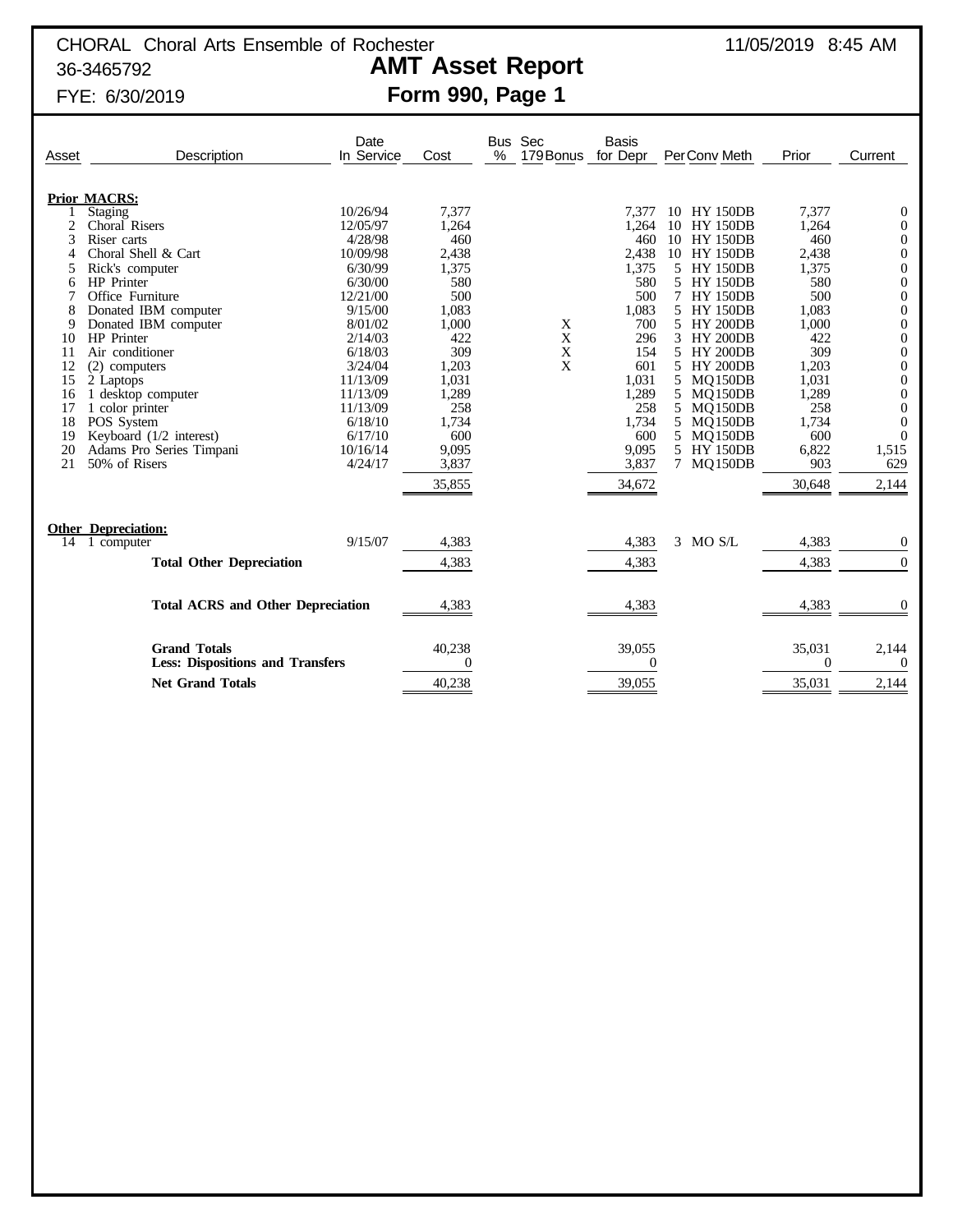# CHORAL Choral Arts Ensemble of Rochester 11/05/2019 8:45 AM 36-3465792 **Bonus Depreciation Report** Form 990, Page 1

|  | FYE: 6/30/2019 |  |
|--|----------------|--|
|--|----------------|--|

| Asset | Description<br>Property | Date In<br>Service | Тах<br>Cost | Bus<br>Pct | Tax Sec<br>179 Exp | Current<br><b>Bonus</b> | Prior<br><b>Bonus</b> | Tax - Basis<br>for Depr |
|-------|-------------------------|--------------------|-------------|------------|--------------------|-------------------------|-----------------------|-------------------------|
| 9.    | Donated IBM computer    | 8/01/02            | 1,000       |            |                    |                         | 300                   | 700                     |
|       | 10 HP Printer           | 2/14/03            | 422         |            |                    |                         | 126                   | 296                     |
|       | Air conditioner         | 6/18/03            | 309         |            |                    |                         | 155                   | 154                     |
|       | 12 (2) computers        | 3/24/04            | 1.203       |            |                    |                         | 602                   | 601                     |
|       |                         |                    |             |            |                    |                         |                       |                         |
|       |                         | <b>Grand Total</b> | 2.934       |            |                    |                         | 1.183                 | 751                     |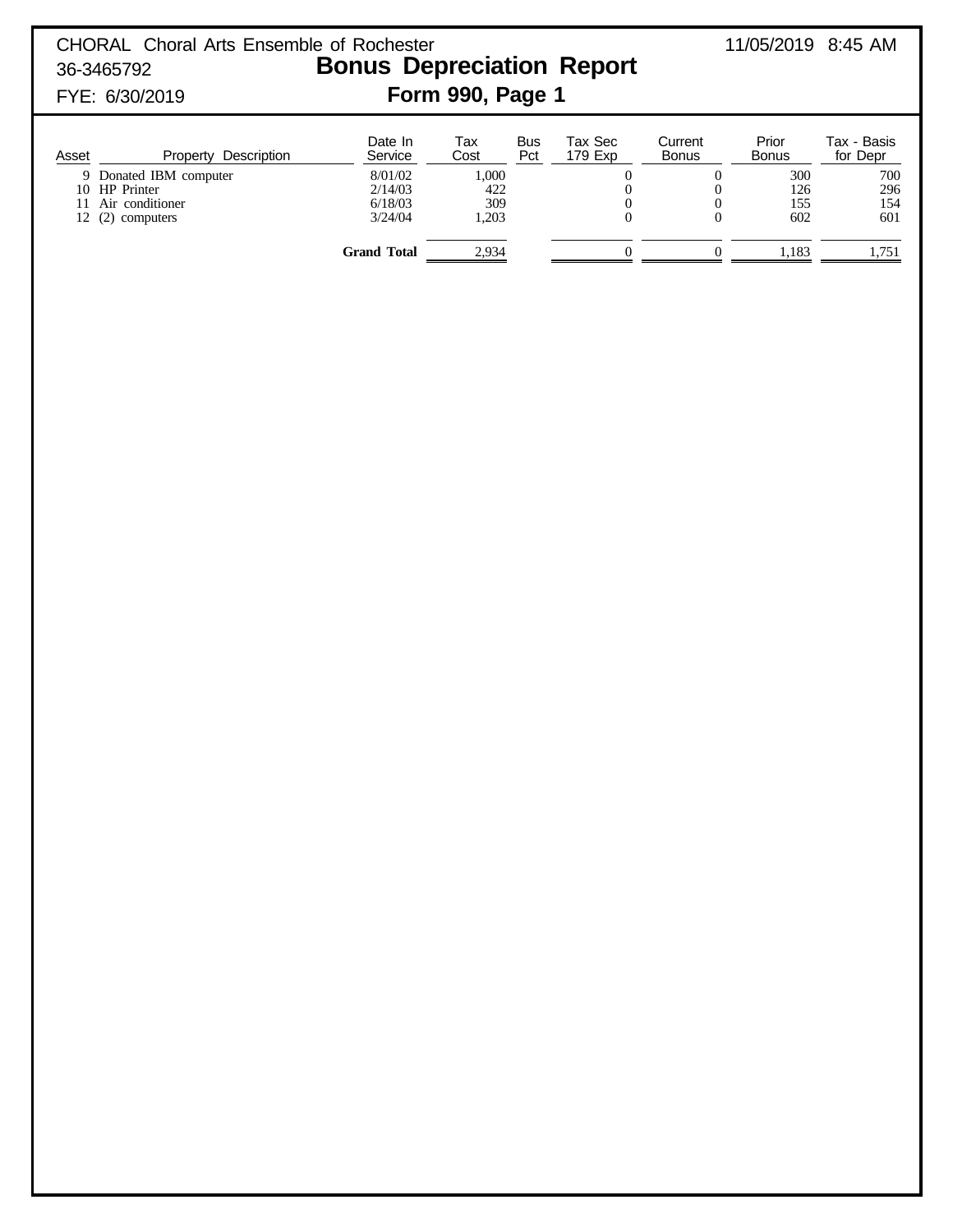|                | <b>CHORAL Choral Arts Ensemble of Rochester</b> |                                       |  |
|----------------|-------------------------------------------------|---------------------------------------|--|
| 36-3465792     |                                                 | <b>Depreciation Adjustment Report</b> |  |
| FYE: 6/30/2019 |                                                 | <b>All Business Activities</b>        |  |

|        |                           |                                                                                                                                                                                                                                                                                                                                                                                                      |       |       | <b>AMT</b><br>Adjustments/ |
|--------|---------------------------|------------------------------------------------------------------------------------------------------------------------------------------------------------------------------------------------------------------------------------------------------------------------------------------------------------------------------------------------------------------------------------------------------|-------|-------|----------------------------|
| Form   | Unit Asset                |                                                                                                                                                                                                                                                                                                                                                                                                      |       |       |                            |
|        |                           | Description<br>Tax<br><b>AMT</b><br>Preferences<br>0<br><b>Staging</b><br>0<br>Choral Risers<br>0<br>Riser carts<br>Choral Shell & Cart<br>Rick's computer<br>HP Printer<br>Office Furniture<br>Donated IBM computer<br>Donated IBM computer<br><b>HP</b> Printer<br>Air conditioner<br>(2) computers<br>2 Laptops<br>1 desktop computer<br>1 color printer<br>POS System<br>Keyboard (1/2 interest) |       |       |                            |
|        | <b>MACRS</b> Adjustments: |                                                                                                                                                                                                                                                                                                                                                                                                      |       |       |                            |
|        |                           |                                                                                                                                                                                                                                                                                                                                                                                                      |       |       |                            |
| Page 1 |                           |                                                                                                                                                                                                                                                                                                                                                                                                      |       |       |                            |
| Page 1 | $\sqrt{2}$                |                                                                                                                                                                                                                                                                                                                                                                                                      |       |       |                            |
| Page 1 | 3                         |                                                                                                                                                                                                                                                                                                                                                                                                      |       |       |                            |
| Page 1 | $\overline{4}$            |                                                                                                                                                                                                                                                                                                                                                                                                      |       |       |                            |
| Page 1 | 5                         |                                                                                                                                                                                                                                                                                                                                                                                                      |       |       |                            |
| Page 1 | 6                         |                                                                                                                                                                                                                                                                                                                                                                                                      |       |       |                            |
| Page 1 | $\mathbf{r}$              |                                                                                                                                                                                                                                                                                                                                                                                                      |       |       |                            |
| Page 1 | 8                         |                                                                                                                                                                                                                                                                                                                                                                                                      |       |       |                            |
| Page 1 | 9                         |                                                                                                                                                                                                                                                                                                                                                                                                      |       |       |                            |
| Page 1 | 10                        |                                                                                                                                                                                                                                                                                                                                                                                                      |       |       |                            |
| Page 1 | 11                        |                                                                                                                                                                                                                                                                                                                                                                                                      |       |       |                            |
| Page 1 | 12                        |                                                                                                                                                                                                                                                                                                                                                                                                      |       |       |                            |
| Page 1 | 15                        |                                                                                                                                                                                                                                                                                                                                                                                                      |       |       |                            |
| Page 1 | 16                        |                                                                                                                                                                                                                                                                                                                                                                                                      |       |       |                            |
| Page 1 | 17                        |                                                                                                                                                                                                                                                                                                                                                                                                      |       |       |                            |
| Page 1 | 18                        |                                                                                                                                                                                                                                                                                                                                                                                                      |       |       |                            |
| Page 1 | 19                        |                                                                                                                                                                                                                                                                                                                                                                                                      |       |       |                            |
| Page 1 | 20                        | Adams Pro Series Timpani                                                                                                                                                                                                                                                                                                                                                                             | 1,000 | 1,515 | $-515$                     |
| Page 1 | 21                        | 50% of Risers                                                                                                                                                                                                                                                                                                                                                                                        | 755   | 629   | 126                        |
|        |                           |                                                                                                                                                                                                                                                                                                                                                                                                      | 1,755 | 2,144 | $-389$                     |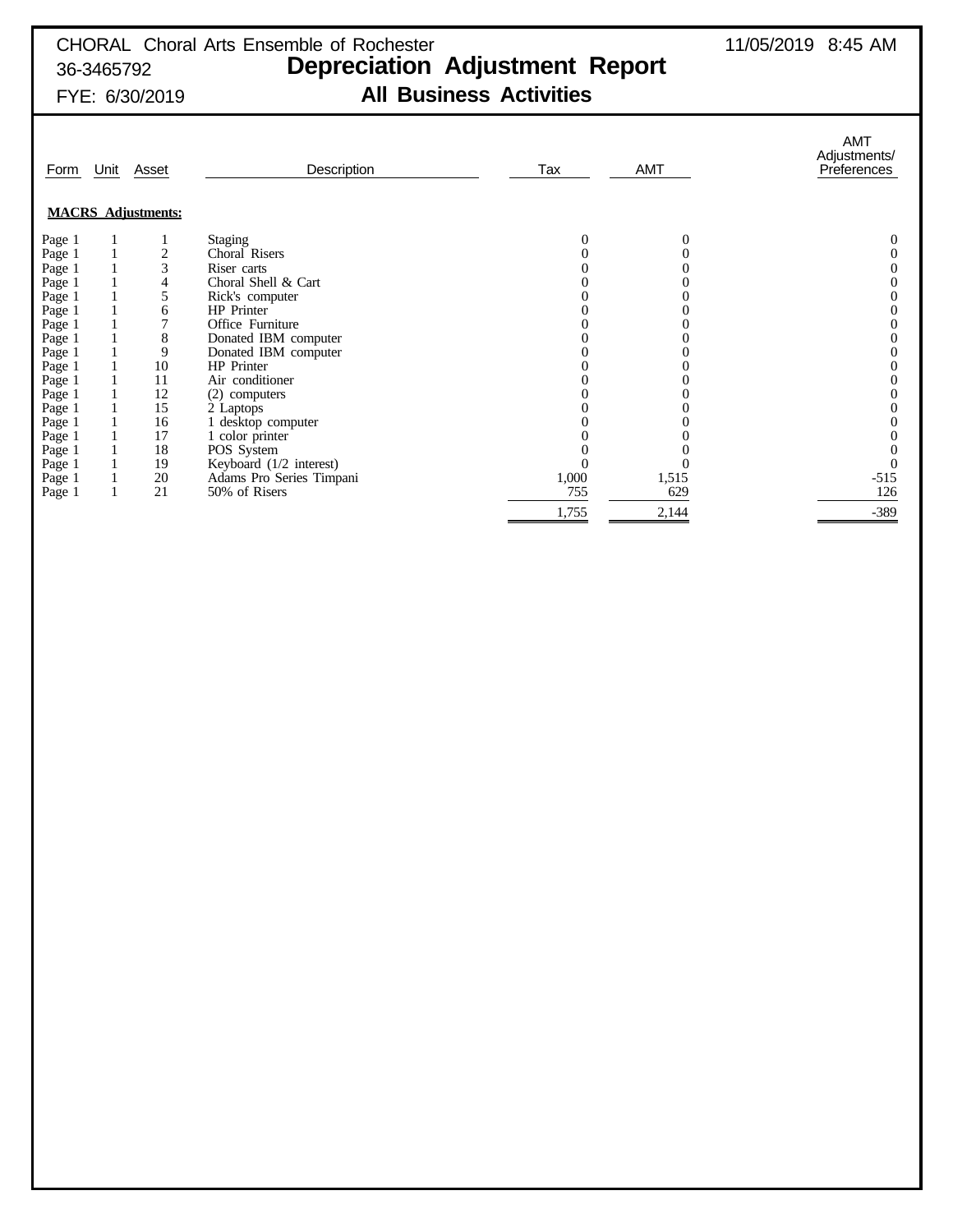# CHORAL Choral Arts Ensemble of Rochester 11/05/2019 8:45 AM 36-3465792 **Future Depreciation Report FYE: 6/30/20** FYE: 6/30/2019 **Form 990, Page 1**

| Asset | Description                                                                                                                                                                                                                                                                                                                                                                                                                                                                                                                                                                                                                                                                                                                                                                                                                                                                                                                                                                                                                                                                                                                                                                                                                                                                                                                                                                                                                                                                                                                                                                                                                                                                                                                                                                                                                                                                                          | Date In<br>Service | Cost   | Tax          | <b>AMT</b> |  |  |
|-------|------------------------------------------------------------------------------------------------------------------------------------------------------------------------------------------------------------------------------------------------------------------------------------------------------------------------------------------------------------------------------------------------------------------------------------------------------------------------------------------------------------------------------------------------------------------------------------------------------------------------------------------------------------------------------------------------------------------------------------------------------------------------------------------------------------------------------------------------------------------------------------------------------------------------------------------------------------------------------------------------------------------------------------------------------------------------------------------------------------------------------------------------------------------------------------------------------------------------------------------------------------------------------------------------------------------------------------------------------------------------------------------------------------------------------------------------------------------------------------------------------------------------------------------------------------------------------------------------------------------------------------------------------------------------------------------------------------------------------------------------------------------------------------------------------------------------------------------------------------------------------------------------------|--------------------|--------|--------------|------------|--|--|
|       | <b>Prior MACRS:</b><br>10/26/94<br>1<br>7,377<br>Staging<br>$\mathbf{0}$<br>$\boldsymbol{0}$<br>$\overline{c}$<br><b>Choral Risers</b><br>$\overline{0}$<br>$\boldsymbol{0}$<br>12/05/97<br>1,264<br>3<br>$\boldsymbol{0}$<br>Riser carts<br>4/28/98<br>460<br>$\overline{0}$<br>4<br>$\boldsymbol{0}$<br>Choral Shell & Cart<br>10/09/98<br>2,438<br>0<br>5<br>$\boldsymbol{0}$<br>$\boldsymbol{0}$<br>6/30/99<br>1,375<br>Rick's computer<br>$\boldsymbol{0}$<br>6<br><b>HP</b> Printer<br>6/30/00<br>580<br>$\overline{0}$<br>7<br>$\boldsymbol{0}$<br>Office Furniture<br>500<br>$\overline{0}$<br>12/21/00<br>8<br>$\boldsymbol{0}$<br>$\overline{0}$<br>Donated IBM computer<br>9/15/00<br>1,083<br>$\boldsymbol{0}$<br>9<br>$\overline{0}$<br>Donated IBM computer<br>8/01/02<br>1,000<br>$\boldsymbol{0}$<br>10<br><b>HP</b> Printer<br>0<br>2/14/03<br>422<br>$\boldsymbol{0}$<br>$\overline{0}$<br>11<br>Air conditioner<br>309<br>6/18/03<br>$\boldsymbol{0}$<br>12<br>1,203<br>$\overline{0}$<br>3/24/04<br>(2) computers<br>$\boldsymbol{0}$<br>15<br>11/13/09<br>1,031<br>$\overline{0}$<br>2 Laptops<br>$\boldsymbol{0}$<br>$\overline{0}$<br>16<br>1 desktop computer<br>11/13/09<br>1,289<br>$\boldsymbol{0}$<br>$\theta$<br>17<br>1 color printer<br>11/13/09<br>258<br>18<br>$\boldsymbol{0}$<br>POS System<br>1,734<br>$\overline{0}$<br>6/18/10<br>$\boldsymbol{0}$<br>$\overline{0}$<br>19<br>Keyboard (1/2 interest)<br>6/17/10<br>600<br>758<br>20<br>Adams Pro Series Timpani<br>10/16/14<br>9,095<br>500<br>50% of Risers<br>21<br>3,837<br>4/24/17<br>540<br>494<br>35,855<br>1,040<br>1,252<br><b>Other Depreciation:</b><br>13<br>9/30/05<br>1.800<br>Resultplus software<br>$\mathbf{0}$<br>$\boldsymbol{0}$<br>14<br>9/15/07<br>4,383<br>$\boldsymbol{0}$<br>$\boldsymbol{0}$<br>1 computer<br>$\overline{0}$<br>$\Omega$<br>6,183<br><b>Total Other Depreciation</b> |                    |        |              |            |  |  |
|       |                                                                                                                                                                                                                                                                                                                                                                                                                                                                                                                                                                                                                                                                                                                                                                                                                                                                                                                                                                                                                                                                                                                                                                                                                                                                                                                                                                                                                                                                                                                                                                                                                                                                                                                                                                                                                                                                                                      |                    |        |              |            |  |  |
|       |                                                                                                                                                                                                                                                                                                                                                                                                                                                                                                                                                                                                                                                                                                                                                                                                                                                                                                                                                                                                                                                                                                                                                                                                                                                                                                                                                                                                                                                                                                                                                                                                                                                                                                                                                                                                                                                                                                      |                    |        |              |            |  |  |
|       |                                                                                                                                                                                                                                                                                                                                                                                                                                                                                                                                                                                                                                                                                                                                                                                                                                                                                                                                                                                                                                                                                                                                                                                                                                                                                                                                                                                                                                                                                                                                                                                                                                                                                                                                                                                                                                                                                                      |                    |        |              |            |  |  |
|       |                                                                                                                                                                                                                                                                                                                                                                                                                                                                                                                                                                                                                                                                                                                                                                                                                                                                                                                                                                                                                                                                                                                                                                                                                                                                                                                                                                                                                                                                                                                                                                                                                                                                                                                                                                                                                                                                                                      |                    |        |              |            |  |  |
|       |                                                                                                                                                                                                                                                                                                                                                                                                                                                                                                                                                                                                                                                                                                                                                                                                                                                                                                                                                                                                                                                                                                                                                                                                                                                                                                                                                                                                                                                                                                                                                                                                                                                                                                                                                                                                                                                                                                      |                    |        |              |            |  |  |
|       |                                                                                                                                                                                                                                                                                                                                                                                                                                                                                                                                                                                                                                                                                                                                                                                                                                                                                                                                                                                                                                                                                                                                                                                                                                                                                                                                                                                                                                                                                                                                                                                                                                                                                                                                                                                                                                                                                                      |                    |        |              |            |  |  |
|       |                                                                                                                                                                                                                                                                                                                                                                                                                                                                                                                                                                                                                                                                                                                                                                                                                                                                                                                                                                                                                                                                                                                                                                                                                                                                                                                                                                                                                                                                                                                                                                                                                                                                                                                                                                                                                                                                                                      |                    |        |              |            |  |  |
|       |                                                                                                                                                                                                                                                                                                                                                                                                                                                                                                                                                                                                                                                                                                                                                                                                                                                                                                                                                                                                                                                                                                                                                                                                                                                                                                                                                                                                                                                                                                                                                                                                                                                                                                                                                                                                                                                                                                      |                    |        |              |            |  |  |
|       |                                                                                                                                                                                                                                                                                                                                                                                                                                                                                                                                                                                                                                                                                                                                                                                                                                                                                                                                                                                                                                                                                                                                                                                                                                                                                                                                                                                                                                                                                                                                                                                                                                                                                                                                                                                                                                                                                                      |                    |        |              |            |  |  |
|       |                                                                                                                                                                                                                                                                                                                                                                                                                                                                                                                                                                                                                                                                                                                                                                                                                                                                                                                                                                                                                                                                                                                                                                                                                                                                                                                                                                                                                                                                                                                                                                                                                                                                                                                                                                                                                                                                                                      |                    |        |              |            |  |  |
|       |                                                                                                                                                                                                                                                                                                                                                                                                                                                                                                                                                                                                                                                                                                                                                                                                                                                                                                                                                                                                                                                                                                                                                                                                                                                                                                                                                                                                                                                                                                                                                                                                                                                                                                                                                                                                                                                                                                      |                    |        |              |            |  |  |
|       |                                                                                                                                                                                                                                                                                                                                                                                                                                                                                                                                                                                                                                                                                                                                                                                                                                                                                                                                                                                                                                                                                                                                                                                                                                                                                                                                                                                                                                                                                                                                                                                                                                                                                                                                                                                                                                                                                                      |                    |        |              |            |  |  |
|       |                                                                                                                                                                                                                                                                                                                                                                                                                                                                                                                                                                                                                                                                                                                                                                                                                                                                                                                                                                                                                                                                                                                                                                                                                                                                                                                                                                                                                                                                                                                                                                                                                                                                                                                                                                                                                                                                                                      |                    |        |              |            |  |  |
|       |                                                                                                                                                                                                                                                                                                                                                                                                                                                                                                                                                                                                                                                                                                                                                                                                                                                                                                                                                                                                                                                                                                                                                                                                                                                                                                                                                                                                                                                                                                                                                                                                                                                                                                                                                                                                                                                                                                      |                    |        |              |            |  |  |
|       |                                                                                                                                                                                                                                                                                                                                                                                                                                                                                                                                                                                                                                                                                                                                                                                                                                                                                                                                                                                                                                                                                                                                                                                                                                                                                                                                                                                                                                                                                                                                                                                                                                                                                                                                                                                                                                                                                                      |                    |        |              |            |  |  |
|       |                                                                                                                                                                                                                                                                                                                                                                                                                                                                                                                                                                                                                                                                                                                                                                                                                                                                                                                                                                                                                                                                                                                                                                                                                                                                                                                                                                                                                                                                                                                                                                                                                                                                                                                                                                                                                                                                                                      |                    |        |              |            |  |  |
|       |                                                                                                                                                                                                                                                                                                                                                                                                                                                                                                                                                                                                                                                                                                                                                                                                                                                                                                                                                                                                                                                                                                                                                                                                                                                                                                                                                                                                                                                                                                                                                                                                                                                                                                                                                                                                                                                                                                      |                    |        |              |            |  |  |
|       |                                                                                                                                                                                                                                                                                                                                                                                                                                                                                                                                                                                                                                                                                                                                                                                                                                                                                                                                                                                                                                                                                                                                                                                                                                                                                                                                                                                                                                                                                                                                                                                                                                                                                                                                                                                                                                                                                                      |                    |        |              |            |  |  |
|       |                                                                                                                                                                                                                                                                                                                                                                                                                                                                                                                                                                                                                                                                                                                                                                                                                                                                                                                                                                                                                                                                                                                                                                                                                                                                                                                                                                                                                                                                                                                                                                                                                                                                                                                                                                                                                                                                                                      |                    |        |              |            |  |  |
|       |                                                                                                                                                                                                                                                                                                                                                                                                                                                                                                                                                                                                                                                                                                                                                                                                                                                                                                                                                                                                                                                                                                                                                                                                                                                                                                                                                                                                                                                                                                                                                                                                                                                                                                                                                                                                                                                                                                      |                    |        |              |            |  |  |
|       |                                                                                                                                                                                                                                                                                                                                                                                                                                                                                                                                                                                                                                                                                                                                                                                                                                                                                                                                                                                                                                                                                                                                                                                                                                                                                                                                                                                                                                                                                                                                                                                                                                                                                                                                                                                                                                                                                                      |                    |        |              |            |  |  |
|       |                                                                                                                                                                                                                                                                                                                                                                                                                                                                                                                                                                                                                                                                                                                                                                                                                                                                                                                                                                                                                                                                                                                                                                                                                                                                                                                                                                                                                                                                                                                                                                                                                                                                                                                                                                                                                                                                                                      |                    |        |              |            |  |  |
|       |                                                                                                                                                                                                                                                                                                                                                                                                                                                                                                                                                                                                                                                                                                                                                                                                                                                                                                                                                                                                                                                                                                                                                                                                                                                                                                                                                                                                                                                                                                                                                                                                                                                                                                                                                                                                                                                                                                      |                    |        |              |            |  |  |
|       |                                                                                                                                                                                                                                                                                                                                                                                                                                                                                                                                                                                                                                                                                                                                                                                                                                                                                                                                                                                                                                                                                                                                                                                                                                                                                                                                                                                                                                                                                                                                                                                                                                                                                                                                                                                                                                                                                                      |                    |        |              |            |  |  |
|       |                                                                                                                                                                                                                                                                                                                                                                                                                                                                                                                                                                                                                                                                                                                                                                                                                                                                                                                                                                                                                                                                                                                                                                                                                                                                                                                                                                                                                                                                                                                                                                                                                                                                                                                                                                                                                                                                                                      |                    |        |              |            |  |  |
|       | <b>Total ACRS and Other Depreciation</b>                                                                                                                                                                                                                                                                                                                                                                                                                                                                                                                                                                                                                                                                                                                                                                                                                                                                                                                                                                                                                                                                                                                                                                                                                                                                                                                                                                                                                                                                                                                                                                                                                                                                                                                                                                                                                                                             |                    | 6,183  | $\mathbf{0}$ | $\theta$   |  |  |
|       | <b>Grand Totals</b>                                                                                                                                                                                                                                                                                                                                                                                                                                                                                                                                                                                                                                                                                                                                                                                                                                                                                                                                                                                                                                                                                                                                                                                                                                                                                                                                                                                                                                                                                                                                                                                                                                                                                                                                                                                                                                                                                  |                    | 42,038 | 1,040        | 1,252      |  |  |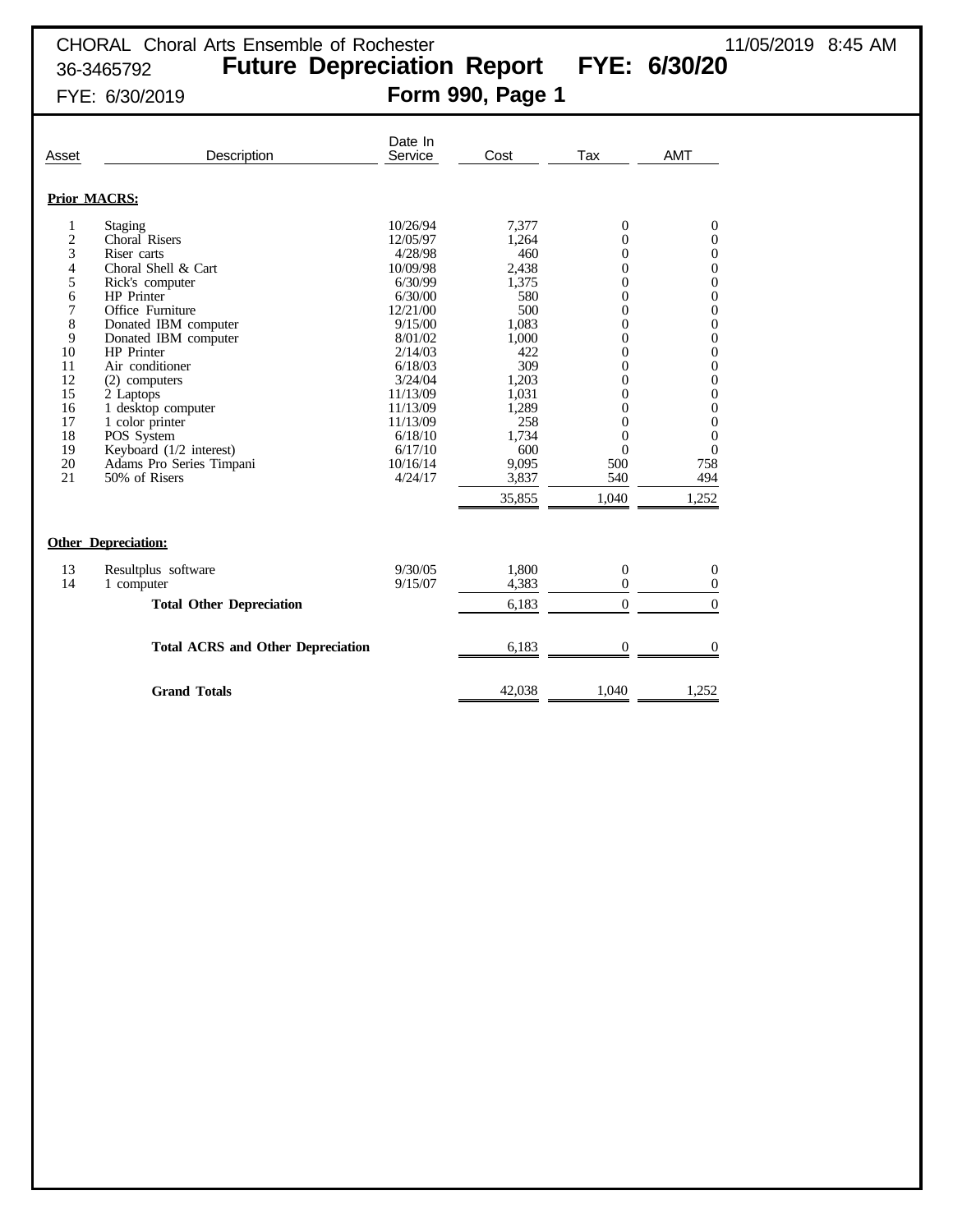# CHORAL Choral Arts Ensemble of Rochester 11/05/2019 8:45 AM 36-3465792 **MN Future Depreciation Report FYE: 6/30/20** FYE: 6/30/2019 **Form 990, Page 1**

| Asset                                                                                                                           | Description                                                                                                                                                                                                                                                                                                                                                                     | Date In<br>Service                                                                                                                                                                                                    | Cost                                                                                                                                                                | <b>MN</b>                                                                                                                                                                                                                                                                                                                           |
|---------------------------------------------------------------------------------------------------------------------------------|---------------------------------------------------------------------------------------------------------------------------------------------------------------------------------------------------------------------------------------------------------------------------------------------------------------------------------------------------------------------------------|-----------------------------------------------------------------------------------------------------------------------------------------------------------------------------------------------------------------------|---------------------------------------------------------------------------------------------------------------------------------------------------------------------|-------------------------------------------------------------------------------------------------------------------------------------------------------------------------------------------------------------------------------------------------------------------------------------------------------------------------------------|
|                                                                                                                                 | <b>Prior MACRS:</b>                                                                                                                                                                                                                                                                                                                                                             |                                                                                                                                                                                                                       |                                                                                                                                                                     |                                                                                                                                                                                                                                                                                                                                     |
| 1<br>$\overline{c}$<br>3<br>$\overline{4}$<br>5<br>6<br>7<br>8<br>9<br>10<br>11<br>12<br>15<br>16<br>17<br>18<br>19<br>20<br>21 | Staging<br>Choral Risers<br>Riser carts<br>Choral Shell & Cart<br>Rick's computer<br><b>HP</b> Printer<br>Office Furniture<br>Donated IBM computer<br>Donated IBM computer<br><b>HP</b> Printer<br>Air conditioner<br>(2) computers<br>2 Laptops<br>1 desktop computer<br>1 color printer<br>POS System<br>Keyboard (1/2 interest)<br>Adams Pro Series Timpani<br>50% of Risers | 10/26/94<br>12/05/97<br>4/28/98<br>10/09/98<br>6/30/99<br>6/30/00<br>12/21/00<br>9/15/00<br>8/01/02<br>2/14/03<br>6/18/03<br>3/24/04<br>11/13/09<br>11/13/09<br>11/13/09<br>6/18/10<br>6/17/10<br>10/16/14<br>4/24/17 | 7,377<br>1,264<br>460<br>2,438<br>1,375<br>580<br>500<br>1,083<br>1,000<br>422<br>309<br>1,203<br>1,031<br>1,289<br>258<br>1,734<br>600<br>9,095<br>3,837<br>35,855 | $\mathbf{0}$<br>$\boldsymbol{0}$<br>$\overline{0}$<br>$\boldsymbol{0}$<br>$\mathbf{0}$<br>$\boldsymbol{0}$<br>$\boldsymbol{0}$<br>$\overline{0}$<br>$\overline{0}$<br>$\boldsymbol{0}$<br>$\mathbf{0}$<br>$\boldsymbol{0}$<br>$\boldsymbol{0}$<br>$\overline{0}$<br>$\theta$<br>$\boldsymbol{0}$<br>$\theta$<br>500<br>540<br>1,040 |
|                                                                                                                                 | <b>Other Depreciation:</b>                                                                                                                                                                                                                                                                                                                                                      |                                                                                                                                                                                                                       |                                                                                                                                                                     |                                                                                                                                                                                                                                                                                                                                     |
| 13<br>14                                                                                                                        | Resultplus software<br>1 computer<br><b>Total Other Depreciation</b>                                                                                                                                                                                                                                                                                                            | 9/30/05<br>9/15/07                                                                                                                                                                                                    | 1,800<br>4,383<br>6,183                                                                                                                                             | $\mathbf 0$<br>$\overline{0}$<br>$\overline{0}$                                                                                                                                                                                                                                                                                     |
|                                                                                                                                 | <b>Total ACRS and Other Depreciation</b>                                                                                                                                                                                                                                                                                                                                        |                                                                                                                                                                                                                       | 6,183                                                                                                                                                               | 0                                                                                                                                                                                                                                                                                                                                   |
|                                                                                                                                 | <b>Grand Totals</b>                                                                                                                                                                                                                                                                                                                                                             |                                                                                                                                                                                                                       | 42,038                                                                                                                                                              | 1,040                                                                                                                                                                                                                                                                                                                               |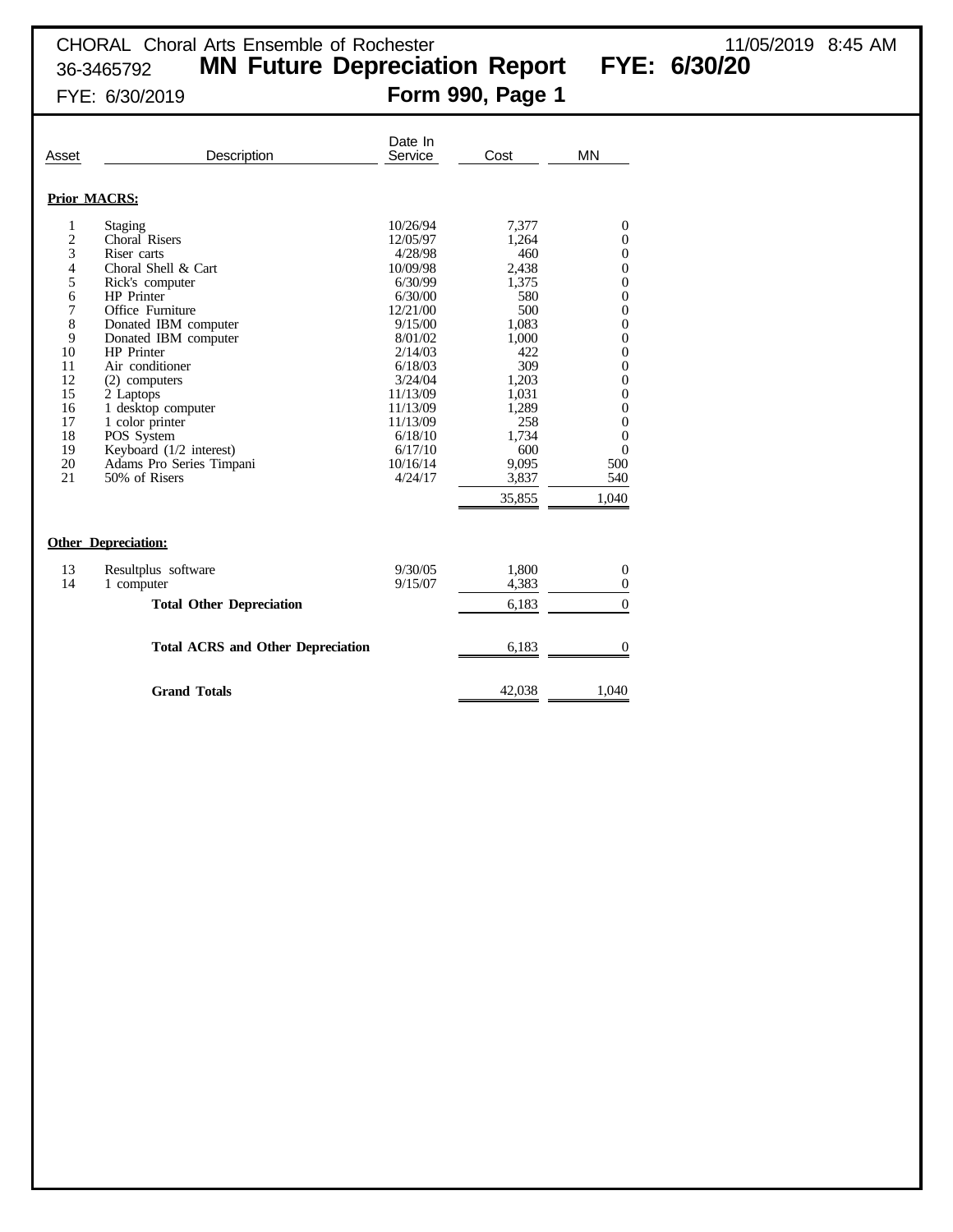# CHORAL Choral Arts Ensemble of Rochester 11/05/2019 8:45 AM 36-3465792 **MN Future Depreciation Report FYE: 6/30/20** FYE: 6/30/2019 **Singing Valentine**

| Service<br>Description<br>Asset<br>Cost<br><b>Prior MACRS:</b><br>10/26/94<br>7,377<br>1<br>Staging<br>$\overline{\mathbf{c}}$<br><b>Choral Risers</b><br>12/05/97<br>1,264<br>3<br>4/28/98<br>460<br>Riser carts<br>4<br>Choral Shell & Cart<br>10/09/98<br>2,438<br>5<br>6/30/99<br>1,375<br>Rick's computer<br>6<br><b>HP</b> Printer<br>6/30/00<br>580<br>7<br>12/21/00<br>500<br>Office Furniture<br>8<br>Donated IBM computer<br>1,083<br>9/15/00<br>9<br>1,000<br>Donated IBM computer<br>8/01/02<br>10<br><b>HP</b> Printer<br>2/14/03<br>422<br>11<br>Air conditioner<br>309<br>6/18/03<br>12<br>1,203<br>3/24/04<br>(2) computers<br>15<br>11/13/09<br>1,031<br>2 Laptops<br>1,289<br>16<br>1 desktop computer<br>11/13/09<br>17<br>1 color printer<br>11/13/09<br>258<br>18<br>POS System<br>1,734<br>6/18/10<br>19<br>Keyboard (1/2 interest)<br>6/17/10<br>600<br>20<br>Adams Pro Series Timpani<br>10/16/14<br>9,095<br>21<br>50% of Risers<br>4/24/17<br>3,837<br>35,855 | MNoria<br>$\overline{0}$<br>$\boldsymbol{0}$<br>$\boldsymbol{0}$<br>$\boldsymbol{0}$<br>$\boldsymbol{0}$<br>$\mathbf{0}$<br>$\mathbf{0}$<br>$\boldsymbol{0}$<br>$\boldsymbol{0}$<br>$\boldsymbol{0}$<br>$\overline{0}$<br>$\boldsymbol{0}$<br>$\overline{0}$ |
|-----------------------------------------------------------------------------------------------------------------------------------------------------------------------------------------------------------------------------------------------------------------------------------------------------------------------------------------------------------------------------------------------------------------------------------------------------------------------------------------------------------------------------------------------------------------------------------------------------------------------------------------------------------------------------------------------------------------------------------------------------------------------------------------------------------------------------------------------------------------------------------------------------------------------------------------------------------------------------------------|--------------------------------------------------------------------------------------------------------------------------------------------------------------------------------------------------------------------------------------------------------------|
|                                                                                                                                                                                                                                                                                                                                                                                                                                                                                                                                                                                                                                                                                                                                                                                                                                                                                                                                                                                         |                                                                                                                                                                                                                                                              |
|                                                                                                                                                                                                                                                                                                                                                                                                                                                                                                                                                                                                                                                                                                                                                                                                                                                                                                                                                                                         |                                                                                                                                                                                                                                                              |
|                                                                                                                                                                                                                                                                                                                                                                                                                                                                                                                                                                                                                                                                                                                                                                                                                                                                                                                                                                                         |                                                                                                                                                                                                                                                              |
|                                                                                                                                                                                                                                                                                                                                                                                                                                                                                                                                                                                                                                                                                                                                                                                                                                                                                                                                                                                         |                                                                                                                                                                                                                                                              |
|                                                                                                                                                                                                                                                                                                                                                                                                                                                                                                                                                                                                                                                                                                                                                                                                                                                                                                                                                                                         |                                                                                                                                                                                                                                                              |
|                                                                                                                                                                                                                                                                                                                                                                                                                                                                                                                                                                                                                                                                                                                                                                                                                                                                                                                                                                                         |                                                                                                                                                                                                                                                              |
|                                                                                                                                                                                                                                                                                                                                                                                                                                                                                                                                                                                                                                                                                                                                                                                                                                                                                                                                                                                         |                                                                                                                                                                                                                                                              |
|                                                                                                                                                                                                                                                                                                                                                                                                                                                                                                                                                                                                                                                                                                                                                                                                                                                                                                                                                                                         |                                                                                                                                                                                                                                                              |
|                                                                                                                                                                                                                                                                                                                                                                                                                                                                                                                                                                                                                                                                                                                                                                                                                                                                                                                                                                                         |                                                                                                                                                                                                                                                              |
|                                                                                                                                                                                                                                                                                                                                                                                                                                                                                                                                                                                                                                                                                                                                                                                                                                                                                                                                                                                         |                                                                                                                                                                                                                                                              |
|                                                                                                                                                                                                                                                                                                                                                                                                                                                                                                                                                                                                                                                                                                                                                                                                                                                                                                                                                                                         |                                                                                                                                                                                                                                                              |
|                                                                                                                                                                                                                                                                                                                                                                                                                                                                                                                                                                                                                                                                                                                                                                                                                                                                                                                                                                                         |                                                                                                                                                                                                                                                              |
|                                                                                                                                                                                                                                                                                                                                                                                                                                                                                                                                                                                                                                                                                                                                                                                                                                                                                                                                                                                         |                                                                                                                                                                                                                                                              |
|                                                                                                                                                                                                                                                                                                                                                                                                                                                                                                                                                                                                                                                                                                                                                                                                                                                                                                                                                                                         |                                                                                                                                                                                                                                                              |
|                                                                                                                                                                                                                                                                                                                                                                                                                                                                                                                                                                                                                                                                                                                                                                                                                                                                                                                                                                                         |                                                                                                                                                                                                                                                              |
|                                                                                                                                                                                                                                                                                                                                                                                                                                                                                                                                                                                                                                                                                                                                                                                                                                                                                                                                                                                         | $\mathbf{0}$                                                                                                                                                                                                                                                 |
|                                                                                                                                                                                                                                                                                                                                                                                                                                                                                                                                                                                                                                                                                                                                                                                                                                                                                                                                                                                         | $\boldsymbol{0}$                                                                                                                                                                                                                                             |
|                                                                                                                                                                                                                                                                                                                                                                                                                                                                                                                                                                                                                                                                                                                                                                                                                                                                                                                                                                                         | $\overline{0}$                                                                                                                                                                                                                                               |
|                                                                                                                                                                                                                                                                                                                                                                                                                                                                                                                                                                                                                                                                                                                                                                                                                                                                                                                                                                                         | $\overline{0}$                                                                                                                                                                                                                                               |
|                                                                                                                                                                                                                                                                                                                                                                                                                                                                                                                                                                                                                                                                                                                                                                                                                                                                                                                                                                                         | 500                                                                                                                                                                                                                                                          |
|                                                                                                                                                                                                                                                                                                                                                                                                                                                                                                                                                                                                                                                                                                                                                                                                                                                                                                                                                                                         | 540                                                                                                                                                                                                                                                          |
|                                                                                                                                                                                                                                                                                                                                                                                                                                                                                                                                                                                                                                                                                                                                                                                                                                                                                                                                                                                         | 1,040                                                                                                                                                                                                                                                        |
|                                                                                                                                                                                                                                                                                                                                                                                                                                                                                                                                                                                                                                                                                                                                                                                                                                                                                                                                                                                         |                                                                                                                                                                                                                                                              |
| <b>Other Depreciation:</b>                                                                                                                                                                                                                                                                                                                                                                                                                                                                                                                                                                                                                                                                                                                                                                                                                                                                                                                                                              |                                                                                                                                                                                                                                                              |
| 13<br>Resultplus software<br>9/30/05<br>1,800                                                                                                                                                                                                                                                                                                                                                                                                                                                                                                                                                                                                                                                                                                                                                                                                                                                                                                                                           | $\mathbf{0}$                                                                                                                                                                                                                                                 |
| 14<br>9/15/07<br>4,383<br>1 computer                                                                                                                                                                                                                                                                                                                                                                                                                                                                                                                                                                                                                                                                                                                                                                                                                                                                                                                                                    | $\overline{0}$                                                                                                                                                                                                                                               |
| <b>Total Other Depreciation</b><br>6,183                                                                                                                                                                                                                                                                                                                                                                                                                                                                                                                                                                                                                                                                                                                                                                                                                                                                                                                                                | $\theta$                                                                                                                                                                                                                                                     |
|                                                                                                                                                                                                                                                                                                                                                                                                                                                                                                                                                                                                                                                                                                                                                                                                                                                                                                                                                                                         |                                                                                                                                                                                                                                                              |
| 6,183<br><b>Total ACRS and Other Depreciation</b>                                                                                                                                                                                                                                                                                                                                                                                                                                                                                                                                                                                                                                                                                                                                                                                                                                                                                                                                       | $\mathbf{0}$                                                                                                                                                                                                                                                 |
| <b>Grand Totals</b><br>42,038                                                                                                                                                                                                                                                                                                                                                                                                                                                                                                                                                                                                                                                                                                                                                                                                                                                                                                                                                           | 1,040                                                                                                                                                                                                                                                        |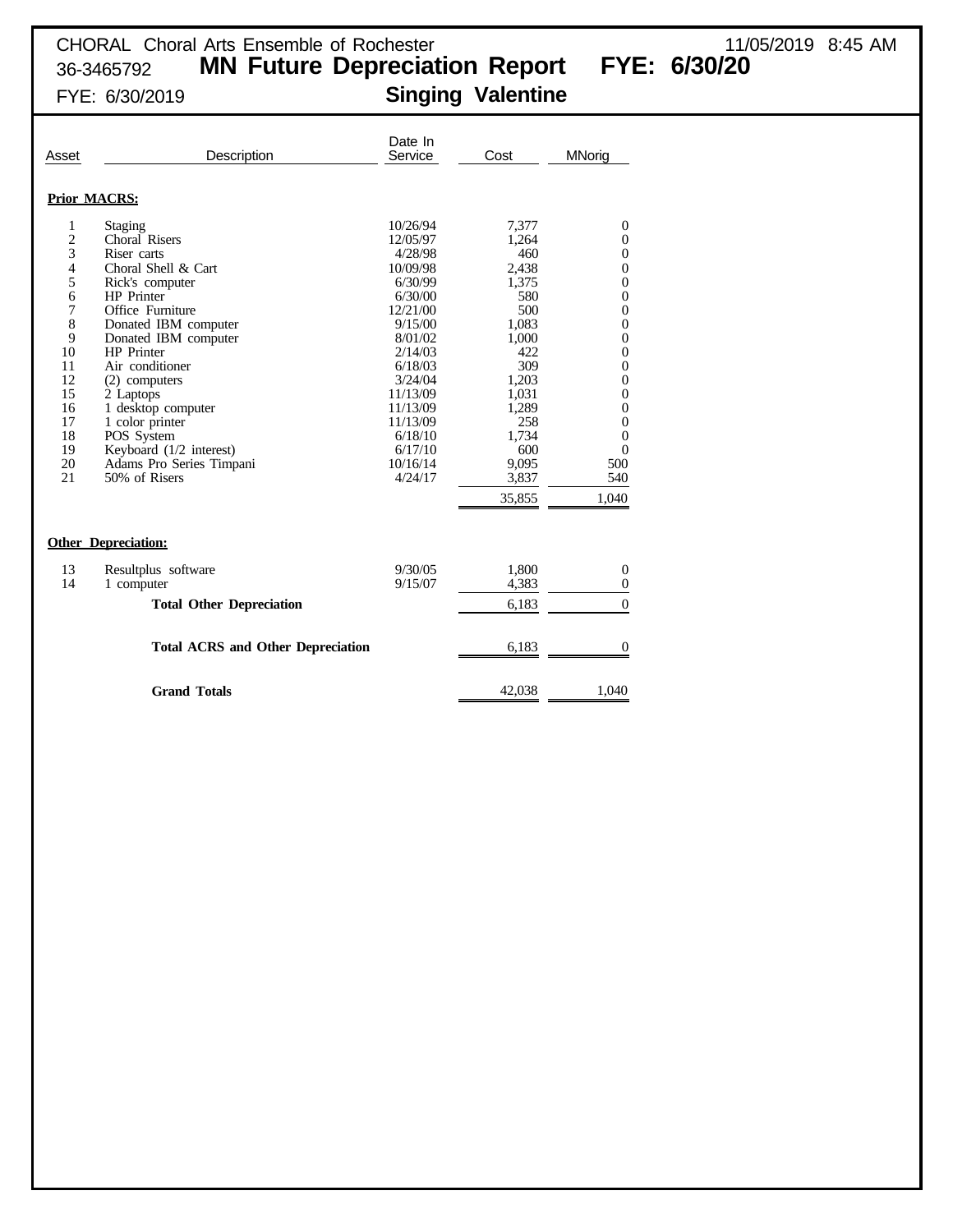| $F_{\text{O}}$ rm | 990-T | Net Operating Loss Carryover Worksheet for Pre-2018 Losses |          |        |          | 2018 |
|-------------------|-------|------------------------------------------------------------|----------|--------|----------|------|
|                   |       | For calendar year 2018, or tax year beginning              | 07/01/18 | endina | 06/30/19 |      |
| Name              |       |                                                            |          |        |          |      |

## **Choral Arts Ensemble of Rochester 36-3465792**

Employer Identification Number<br>36-3465792

|                                         |                                      | <b>Prior Year</b>                      |                                      | <b>Current Year</b>                 |                               |  |  |  |  |
|-----------------------------------------|--------------------------------------|----------------------------------------|--------------------------------------|-------------------------------------|-------------------------------|--|--|--|--|
| Preceding<br>Taxable Year               | Adj. To NOL<br>Inc/(Loss) After Adj. | <b>NOL Utilized</b><br>(Income Offset) | Carryovers to<br><b>Current Year</b> | Income Offset By<br>Prior Carryover | <b>Next Year</b><br>Carryover |  |  |  |  |
| 06/29/99<br>20th                        |                                      |                                        |                                      |                                     |                               |  |  |  |  |
| 06/30/00<br>19th                        |                                      |                                        |                                      |                                     |                               |  |  |  |  |
| 06/30/01<br>18th                        |                                      |                                        |                                      |                                     |                               |  |  |  |  |
| 06/30/02<br>17th                        |                                      |                                        |                                      |                                     |                               |  |  |  |  |
| 06/30/03<br>16th                        |                                      |                                        |                                      |                                     |                               |  |  |  |  |
| 06/30/04<br>15th                        |                                      |                                        |                                      |                                     |                               |  |  |  |  |
| 06/30/05<br>14th                        |                                      |                                        |                                      |                                     |                               |  |  |  |  |
| 06/30/06<br>13th                        |                                      |                                        |                                      |                                     |                               |  |  |  |  |
| 06/30/07<br>12th                        |                                      |                                        |                                      |                                     |                               |  |  |  |  |
| 06/30/08<br>11th                        |                                      |                                        |                                      |                                     |                               |  |  |  |  |
| 06/30/09<br>10th                        |                                      |                                        |                                      |                                     |                               |  |  |  |  |
| 06/30/10<br>9th                         |                                      |                                        |                                      |                                     |                               |  |  |  |  |
| 06/30/11<br>8th                         |                                      |                                        |                                      |                                     |                               |  |  |  |  |
| 06/30/12<br>7th                         |                                      |                                        |                                      |                                     |                               |  |  |  |  |
| 06/30/13<br>6th                         | 809                                  |                                        |                                      |                                     |                               |  |  |  |  |
| 06/30/14<br>5th                         | $-1,741$                             | 1,741                                  |                                      |                                     |                               |  |  |  |  |
| 06/30/15<br>4th                         | 1,678                                | $-1,678$                               |                                      |                                     |                               |  |  |  |  |
| 06/30/16<br>3rd                         | $-7,779$                             | 5,312                                  | 2,467                                | 2,467                               |                               |  |  |  |  |
| 06/30/17<br>2nd                         | $-4,145$                             |                                        | 4,145                                | 2,133                               | 2,012                         |  |  |  |  |
| 06/30/18<br>1st                         | 5,375                                | $-5,375$                               |                                      |                                     |                               |  |  |  |  |
| NOL carryover available to current year |                                      |                                        | 6,612                                |                                     |                               |  |  |  |  |
| Current year                            | 4,600                                |                                        |                                      | 3,600                               |                               |  |  |  |  |
| NOL carryover available to next year    |                                      |                                        |                                      |                                     |                               |  |  |  |  |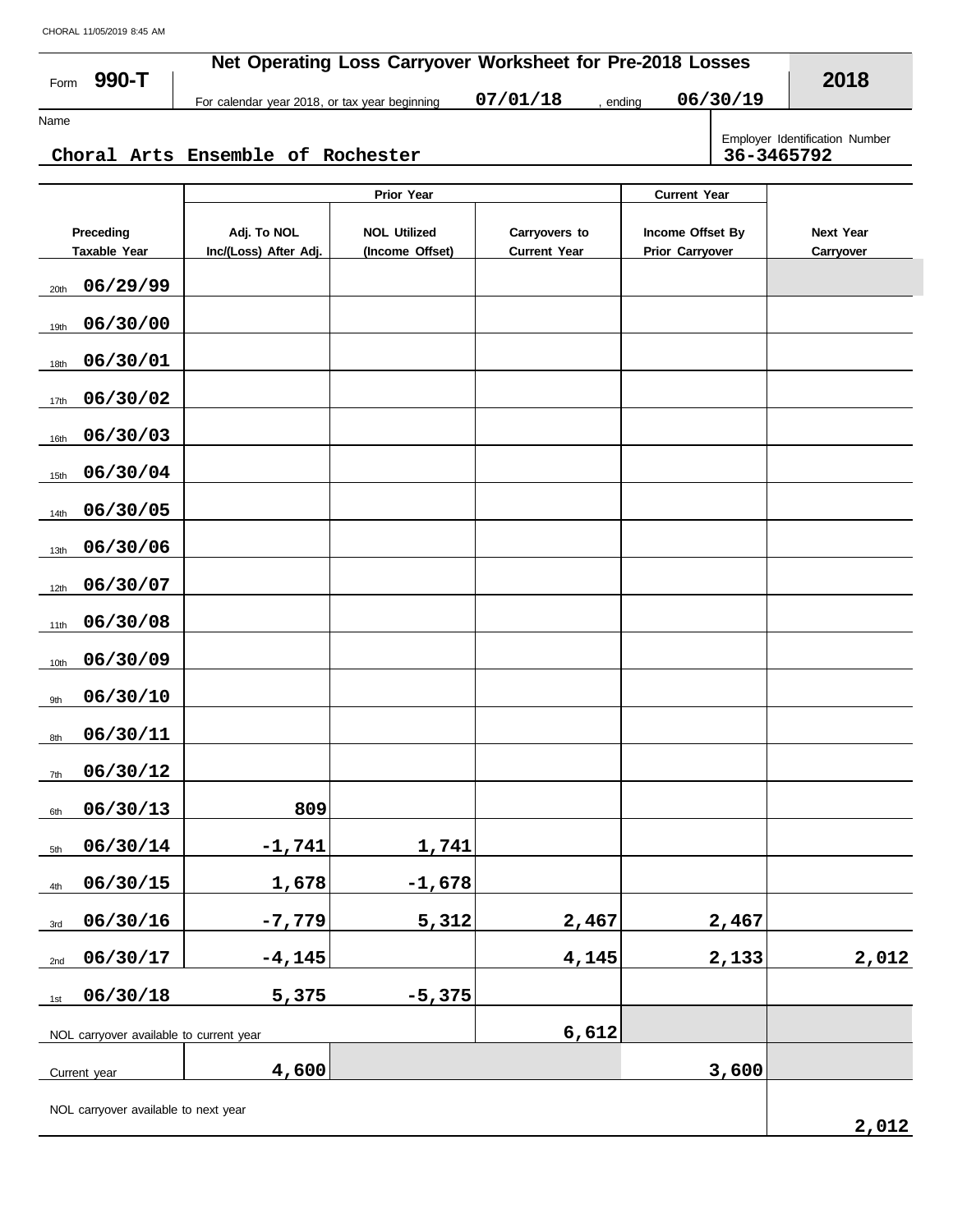|                                              |                                   | Form 990                            |                                                                                                                                                                                                                                     |     | <b>Two Year Comparison Report</b> |          | 2017 & 2018                    |  |
|----------------------------------------------|-----------------------------------|-------------------------------------|-------------------------------------------------------------------------------------------------------------------------------------------------------------------------------------------------------------------------------------|-----|-----------------------------------|----------|--------------------------------|--|
|                                              |                                   |                                     | For calendar year 2018, or tax year beginning                                                                                                                                                                                       |     | 07/01/18<br>, ending              | 06/30/19 |                                |  |
| Name                                         |                                   |                                     |                                                                                                                                                                                                                                     |     |                                   |          | Taxpayer Identification Number |  |
|                                              | Choral Arts Ensemble of Rochester |                                     |                                                                                                                                                                                                                                     |     |                                   |          | 36-3465792                     |  |
|                                              |                                   |                                     |                                                                                                                                                                                                                                     |     | 2017                              | 2018     | <b>Differences</b>             |  |
|                                              |                                   |                                     |                                                                                                                                                                                                                                     | 1.  | 172,178                           | 181,398  | 9,220                          |  |
|                                              |                                   |                                     |                                                                                                                                                                                                                                     | 2.  |                                   |          |                                |  |
|                                              |                                   |                                     | 3. Government contributions and grants                                                                                                                                                                                              | 3.  | 19,221                            | 15,000   | $-4,221$                       |  |
|                                              |                                   |                                     |                                                                                                                                                                                                                                     | 4.  | 133,787                           | 130,750  | $-3,037$                       |  |
| $\qquad \qquad \blacksquare$<br>$\mathbf{C}$ |                                   |                                     |                                                                                                                                                                                                                                     | 5.  | 11                                | 3        | -8                             |  |
| $\bullet$<br>>                               |                                   | 6. Proceeds from tax exempt bonds   |                                                                                                                                                                                                                                     | 6.  |                                   |          |                                |  |
| $\bullet$<br>œ                               |                                   |                                     | 7. Net gain or (loss) from sale of assets other than inventory                                                                                                                                                                      | 7.  | 6,869                             | 6,974    | 105                            |  |
|                                              |                                   |                                     | 8. Net income or (loss) from fundraising events                                                                                                                                                                                     | 8.  | $-3,944$                          | 2,990    | 6,934                          |  |
|                                              |                                   |                                     |                                                                                                                                                                                                                                     | 9.  |                                   |          |                                |  |
|                                              |                                   |                                     | 10. Net gain or (loss) on sales of inventory $\ldots$                                                                                                                                                                               | 10. | 120                               | 319      | 199                            |  |
|                                              |                                   |                                     | 11. Other revenue <i>communication</i> and the communication of the communication of the communication of the communication of the communication of the communication of the communication of the communication of the communicatio | 11. |                                   |          |                                |  |
|                                              |                                   |                                     | 12. Total revenue. Add lines 1 through 11                                                                                                                                                                                           | 12. | 328,242                           | 337,434  | 9,192                          |  |
|                                              |                                   | 13. Grants and similar amounts paid |                                                                                                                                                                                                                                     | 13. |                                   |          |                                |  |
|                                              |                                   | 14. Benefits paid to or for members |                                                                                                                                                                                                                                     | 14. |                                   |          |                                |  |
|                                              |                                   |                                     | 15. Compensation of officers, directors, trustees, etc.                                                                                                                                                                             | 15. |                                   |          |                                |  |
|                                              |                                   |                                     | 16. Salaries, other compensation, and employee benefits                                                                                                                                                                             | 16. | 170,675                           | 178,996  | 8,321                          |  |
| ⋍<br>Φ                                       |                                   |                                     |                                                                                                                                                                                                                                     | 17. |                                   |          |                                |  |
| Q                                            |                                   |                                     |                                                                                                                                                                                                                                     | 18. | 5,213                             | 4,251    | $-962$                         |  |
| ш                                            |                                   |                                     | 19. Occupancy, rent, utilities, and maintenance <i>[[[[[[[[[[[[[[[[[[[[[[]]]]]</i>                                                                                                                                                  | 19. | 14,183                            | 14,382   | 199                            |  |
|                                              |                                   |                                     |                                                                                                                                                                                                                                     | 20. |                                   |          |                                |  |
|                                              |                                   |                                     | 21. Other expenses <b>constants</b> and a constant of the constant of the constant of the constant of the constant of the constant of the constant of the constant of the constant of the constant of the constant of the constant  | 21. | 129,847                           | 140,620  | 10,773                         |  |
|                                              |                                   |                                     | 22. Total expenses. Add lines 13 through 21                                                                                                                                                                                         | 22. | 319,918                           | 338,249  | 18,331                         |  |
|                                              |                                   |                                     | 23. Excess or (Deficit). Subtract line 22 from line 12                                                                                                                                                                              | 23. | 8,324                             | -815     | $-9,139$                       |  |
|                                              |                                   |                                     |                                                                                                                                                                                                                                     | 24. | 328,242                           | 337,434  | 9,192                          |  |
|                                              |                                   |                                     |                                                                                                                                                                                                                                     | 25. | 5,375                             | 4,600    | $-775$                         |  |
|                                              |                                   |                                     | 26. Total excludable revenue                                                                                                                                                                                                        | 26. | 131,468                           | 136,436  | 4,968                          |  |
|                                              |                                   |                                     |                                                                                                                                                                                                                                     | 27. | 233,412                           | 238,239  | 4,827                          |  |
| Information                                  |                                   | 28. Total liabilities               |                                                                                                                                                                                                                                     | 28. | 30,710                            | 30,428   | $-282$                         |  |
|                                              |                                   |                                     |                                                                                                                                                                                                                                     | 29. | 202,702                           | 207,811  | 5,109                          |  |
| Other                                        |                                   |                                     | 30. Number of voting members of governing body                                                                                                                                                                                      | 30. | 17                                | 16       |                                |  |
|                                              |                                   |                                     | 31. Number of independent voting members of governing body                                                                                                                                                                          | 31. | 17<br>5                           | 16<br>5  |                                |  |
|                                              |                                   | 32. Number of employees             |                                                                                                                                                                                                                                     | 32. |                                   |          |                                |  |
|                                              |                                   | 33. Number of volunteers            |                                                                                                                                                                                                                                     | 33. | 95                                | 90       |                                |  |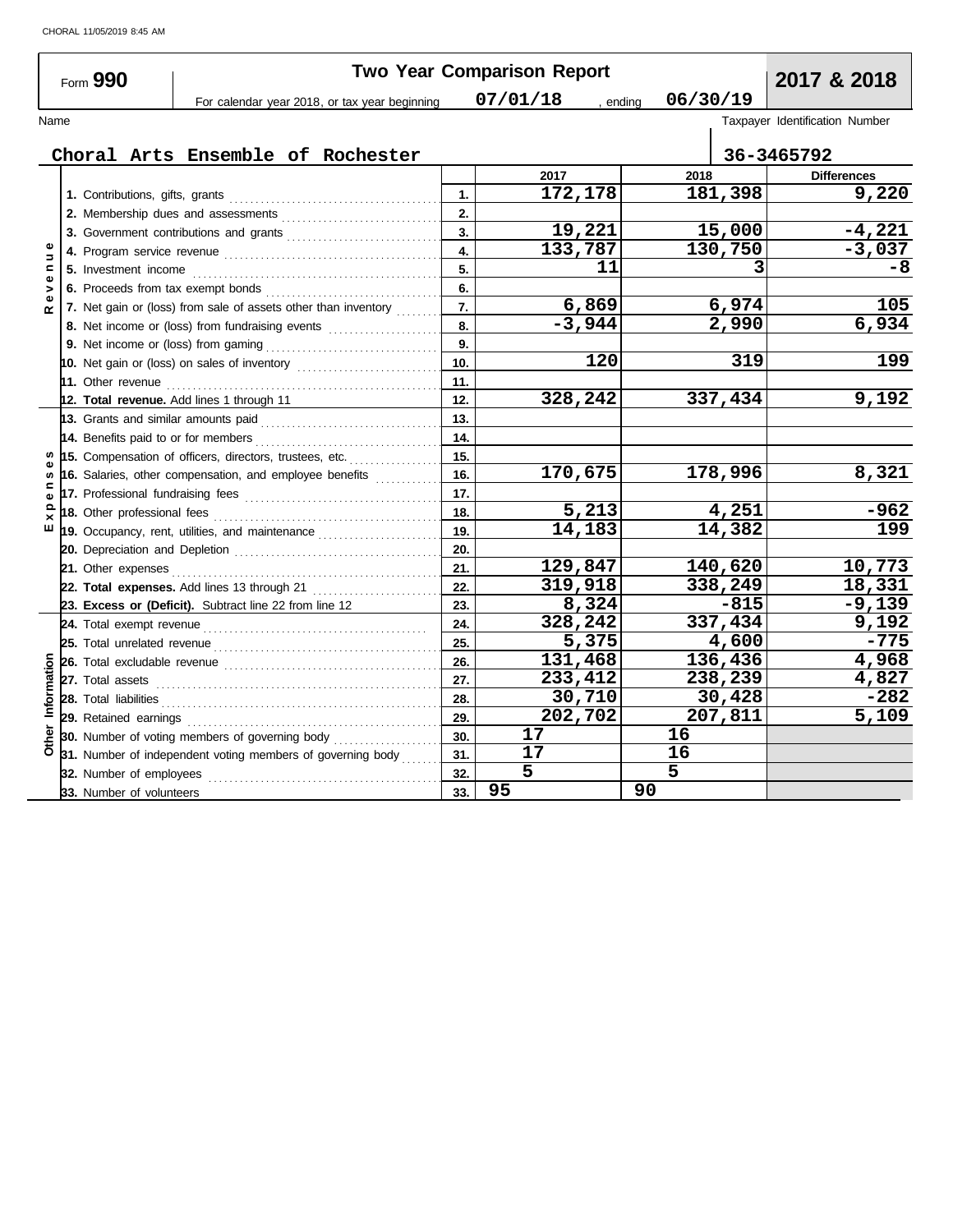$\overline{a}$ 

|                       |  |                         | Form $990T$                            |                                                                                                                     |     | <b>Two Year Comparison Report</b> |          |          |       | 2017 & 2018                    |
|-----------------------|--|-------------------------|----------------------------------------|---------------------------------------------------------------------------------------------------------------------|-----|-----------------------------------|----------|----------|-------|--------------------------------|
|                       |  |                         |                                        | For calendar year 2018, or tax year beginning                                                                       |     | 07/01/18                          | , ending | 06/30/19 |       |                                |
| Name                  |  |                         |                                        |                                                                                                                     |     |                                   |          |          |       | Taxpayer Identification Number |
|                       |  |                         |                                        |                                                                                                                     |     |                                   |          |          |       |                                |
|                       |  |                         |                                        | Choral Arts Ensemble of Rochester                                                                                   |     |                                   |          |          |       | 36-3465792                     |
|                       |  |                         |                                        |                                                                                                                     |     | 2017                              |          | 2018     |       | <b>Differences</b>             |
|                       |  |                         |                                        |                                                                                                                     | 1.  |                                   |          |          |       |                                |
|                       |  | 2. Capital gains/losses |                                        | 2.                                                                                                                  |     |                                   |          |          |       |                                |
| Ξ                     |  |                         |                                        | 3. Income/loss from partnerships and S corporations                                                                 | 3.  |                                   |          |          |       |                                |
| Ξ                     |  |                         |                                        |                                                                                                                     | 4.  |                                   |          |          |       |                                |
| >                     |  |                         |                                        | 5. Unrelated debt-financed income (net of expense)                                                                  | 5.  |                                   |          |          |       |                                |
| œ                     |  |                         |                                        | 6. Interest, and other income from controlled organizations (net of expense)                                        | 6.  |                                   |          |          |       |                                |
|                       |  |                         |                                        | 7. Investment income of specific organizations (net of expense)                                                     | 7.  |                                   |          |          |       |                                |
|                       |  |                         |                                        | 8. Exploited exempt activity income (net of expense)                                                                | 8.  |                                   |          |          |       |                                |
|                       |  |                         |                                        |                                                                                                                     | 9.  | 5,375                             |          |          | 4,600 | $-775$                         |
|                       |  |                         |                                        |                                                                                                                     | 10. |                                   |          |          |       |                                |
|                       |  |                         |                                        | 11. Total trade or business income. Combine lines 1 through 10                                                      | 11. | 5,375                             |          |          | 4,600 | $-775$                         |
|                       |  |                         |                                        | 12. Compensation of officers, directors, and trustees                                                               | 12. |                                   |          |          |       |                                |
|                       |  |                         |                                        | 13. Other salaries and wages $\frac{1}{1}$                                                                          | 13. |                                   |          |          |       |                                |
| w<br>⋍<br>௨<br>×<br>ш |  |                         |                                        |                                                                                                                     | 14. |                                   |          |          |       |                                |
|                       |  |                         |                                        |                                                                                                                     | 15. |                                   |          |          |       |                                |
|                       |  |                         |                                        |                                                                                                                     | 16. |                                   |          |          |       |                                |
|                       |  |                         |                                        |                                                                                                                     | 17. |                                   |          |          |       |                                |
|                       |  |                         |                                        |                                                                                                                     | 18. |                                   |          |          |       |                                |
|                       |  |                         |                                        |                                                                                                                     | 19. |                                   |          |          |       |                                |
|                       |  |                         |                                        | 20. Contributions to deferred compensation plans <i>[11]</i> [11] [12] Contributions to deferred compensation plans | 20. |                                   |          |          |       |                                |
|                       |  |                         |                                        |                                                                                                                     | 21. |                                   |          |          |       |                                |
|                       |  |                         |                                        |                                                                                                                     | 22. |                                   |          |          |       |                                |
|                       |  |                         |                                        |                                                                                                                     | 23. |                                   |          |          |       |                                |
|                       |  |                         |                                        | 24. Net income on Page 1;Subtract line 23 from 11                                                                   | 24. | 5,375                             |          |          | 4,600 | -775                           |
|                       |  |                         |                                        | 25. Unrelated business taxable income from all trades <i>conservation</i>                                           | 25. | 5,375                             |          |          | 4,600 | $-775$                         |
|                       |  |                         |                                        | 26. Disallowed employee fringe benefits                                                                             | 26. |                                   |          |          |       |                                |
|                       |  |                         |                                        |                                                                                                                     | 27. | 5,375                             |          |          | 4,600 | $-775$                         |
|                       |  |                         |                                        |                                                                                                                     | 28. |                                   |          |          |       |                                |
|                       |  | 29. Specific deduction  |                                        |                                                                                                                     | 29. | 1,000                             |          |          | 1,000 |                                |
|                       |  |                         | 30. Unrelated business taxable income. |                                                                                                                     | 30. |                                   |          |          |       |                                |
|                       |  |                         |                                        |                                                                                                                     | 31. |                                   |          |          |       |                                |
|                       |  |                         |                                        |                                                                                                                     | 32. |                                   |          |          |       |                                |
|                       |  |                         |                                        |                                                                                                                     | 33. |                                   |          |          |       |                                |
|                       |  |                         |                                        |                                                                                                                     | 34. |                                   |          |          |       |                                |
| ਹ<br>Φ                |  |                         |                                        |                                                                                                                     | 35. |                                   |          |          |       |                                |
| L<br>ပ                |  |                         |                                        |                                                                                                                     | 36. |                                   |          |          |       |                                |
| య                     |  |                         |                                        |                                                                                                                     | 37. |                                   |          |          |       |                                |
| ×                     |  |                         |                                        |                                                                                                                     | 38. |                                   |          |          |       |                                |
| ℼ<br>⊢                |  |                         |                                        |                                                                                                                     | 39. |                                   |          |          |       |                                |
|                       |  |                         |                                        |                                                                                                                     | 40. |                                   |          |          |       |                                |
|                       |  | 41. Total Taxes         |                                        |                                                                                                                     | 41. |                                   |          |          |       |                                |
|                       |  |                         |                                        | 42. Prior year overpayment and estimated tax payments <i>minimizer</i>                                              | 42. |                                   |          |          |       |                                |
| ಕ                     |  |                         |                                        |                                                                                                                     | 43. |                                   |          |          |       |                                |
| Ξ<br>Ξ                |  |                         |                                        | 44. Backup withholding and foreign withholding                                                                      | 44. |                                   |          |          |       |                                |
| ⊷<br>ω                |  |                         |                                        |                                                                                                                     | 45. |                                   |          |          |       |                                |
| ≃                     |  |                         |                                        |                                                                                                                     | 46. |                                   |          |          |       |                                |
| Ф<br>∍                |  |                         |                                        |                                                                                                                     | 47. |                                   |          |          |       |                                |
| $\Omega$              |  |                         |                                        |                                                                                                                     | 48. |                                   |          |          |       |                                |
|                       |  |                         |                                        |                                                                                                                     | 49. |                                   |          |          |       |                                |
|                       |  | 50. Total due/(Refund)  |                                        |                                                                                                                     | 50. |                                   |          |          |       |                                |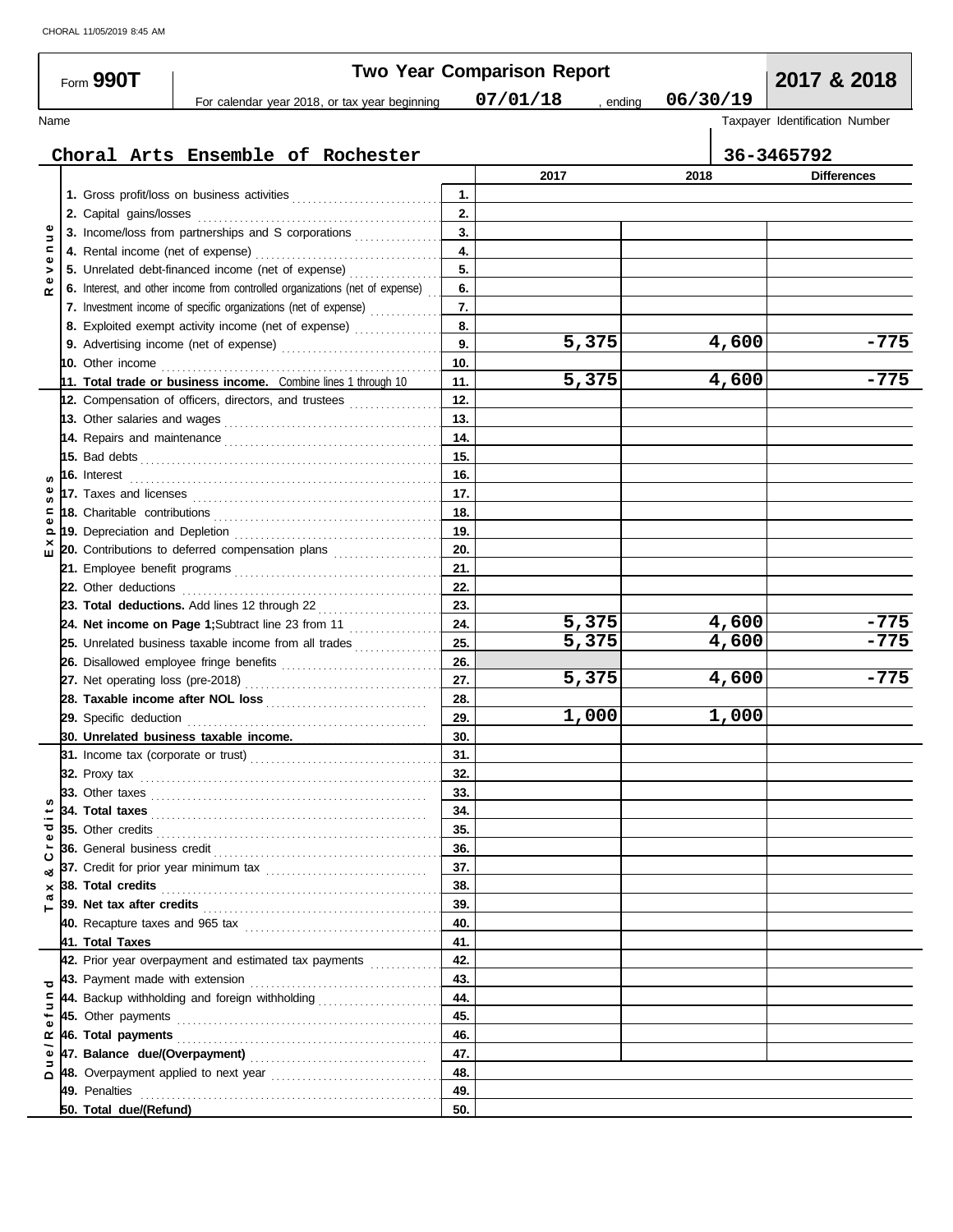# Form **990 Tax Return History 2018**

## Name Choral Arts Ensemble of Rochester Figure 1988 and Employer Identification Number **Choral Arts Ensemble of Rochester 36-3465792**

|                                                                                                                                                                                                                                      | 2014     | 2015     | 2016    | 2017     | 2018    | 2019 |
|--------------------------------------------------------------------------------------------------------------------------------------------------------------------------------------------------------------------------------------|----------|----------|---------|----------|---------|------|
| Contributions, gifts, grants                                                                                                                                                                                                         | 266,012  | 199,123  | 177,704 | 191,399  | 196,398 |      |
| Membership dues                                                                                                                                                                                                                      |          |          |         |          |         |      |
| Program service revenue                                                                                                                                                                                                              | 59,082   | 48,504   | 105,947 | 133,787  | 130,750 |      |
| Capital gain or loss                                                                                                                                                                                                                 | 651      | 7,115    | 7,088   | 6,869    | 6,974   |      |
|                                                                                                                                                                                                                                      | 1,525    | 655      | 13      | 11       | 3       |      |
| Fundraising revenue (income/loss)                                                                                                                                                                                                    | 388      | $-1,732$ | 1,434   | $-3,944$ | 2,990   |      |
| Gaming revenue (income/loss)                                                                                                                                                                                                         |          |          |         |          |         |      |
|                                                                                                                                                                                                                                      | $-410$   | $-115$   | 404     | 120      | 319     |      |
| Total revenue <b>contract and the contract of the contract of the contract of the contract of the contract of the contract of the contract of the contract of the contract of the contract of the contract of the contract of th</b> | 327, 248 | 253,550  | 292,590 | 328,242  | 337,434 |      |
| Grants and similar amounts paid [1111] [1211] [1211] [1211] [131] [131] [131] [131] [131] [131] [131] [131] [1                                                                                                                       |          |          |         |          |         |      |
|                                                                                                                                                                                                                                      |          |          |         |          |         |      |
| Compensation of officers, etc.                                                                                                                                                                                                       |          |          |         |          |         |      |
|                                                                                                                                                                                                                                      | 124,978  | 125,172  | 143,099 | 170,675  | 178,996 |      |
|                                                                                                                                                                                                                                      | 7,725    | 8,930    | 10,747  | 5,213    | 4,251   |      |
|                                                                                                                                                                                                                                      | 20,189   | 19,977   | 15,491  | 14,183   | 14,382  |      |
| Depreciation and depletion                                                                                                                                                                                                           | 2,151    | 2,777    | 1,802   |          |         |      |
|                                                                                                                                                                                                                                      | 149,303  | 106,380  | 119,854 | 129,847  | 140,620 |      |
|                                                                                                                                                                                                                                      | 304, 346 | 263,236  | 290,993 | 319,918  | 338,249 |      |
|                                                                                                                                                                                                                                      | 22,902   | -9,686   | 1,597   | 8,324    | $-815$  |      |
|                                                                                                                                                                                                                                      |          |          |         |          |         |      |
| Total exempt revenue                                                                                                                                                                                                                 | 327,248  | 253,550  | 292,590 | 328,242  | 337,434 |      |
| Total unrelated revenue                                                                                                                                                                                                              | 6,270    | 4,231    | 5,100   | 5,375    | 4,600   |      |
|                                                                                                                                                                                                                                      | 54,966   | 50,196   | 109,786 | 131,468  | 136,436 |      |
|                                                                                                                                                                                                                                      | 234,352  | 223,774  | 204,686 | 233,412  | 238,239 |      |
| Total Liabilities                                                                                                                                                                                                                    | 24,692   | 31,490   | 7,269   | 30,710   | 30,428  |      |
| Net Fund Balances                                                                                                                                                                                                                    | 209,660  | 192,284  | 197,417 | 202,702  | 207,811 |      |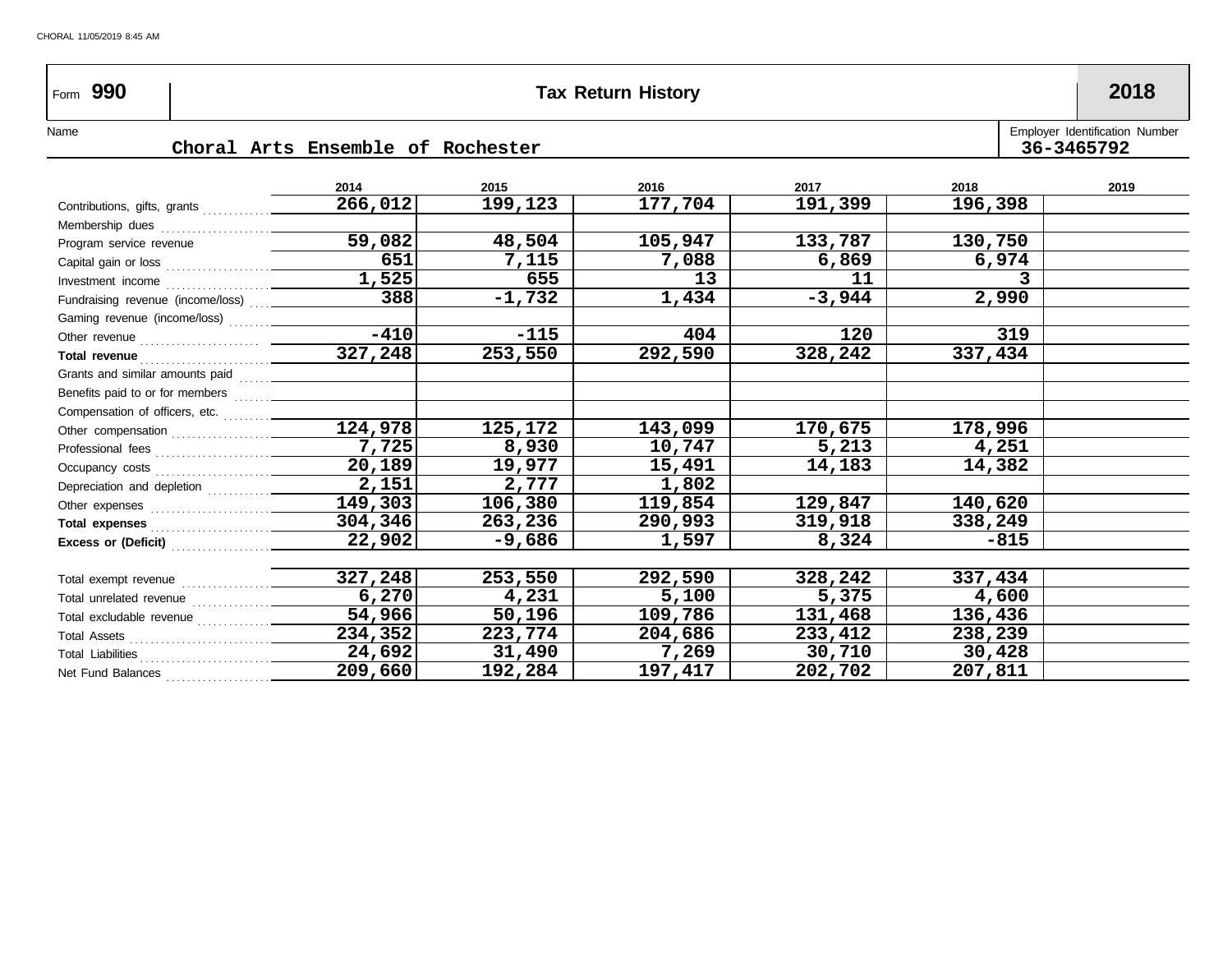| Form 990T                                |                                   |          | <b>Tax Return History</b> |       |       | 2018                           |
|------------------------------------------|-----------------------------------|----------|---------------------------|-------|-------|--------------------------------|
| Name                                     |                                   |          |                           |       |       | Employer Identification Number |
|                                          | Choral Arts Ensemble of Rochester |          |                           |       |       | 36-3465792                     |
| * Income shown net of expenses           |                                   |          |                           |       |       |                                |
|                                          | 2014                              | 2015     | 2016                      | 2017  | 2018  | 2019                           |
| Business activity profit/loss  _________ |                                   |          |                           |       |       |                                |
|                                          |                                   |          |                           |       |       |                                |
|                                          |                                   |          |                           |       |       |                                |
|                                          |                                   |          |                           |       |       |                                |
|                                          |                                   |          |                           |       |       |                                |
|                                          |                                   |          |                           |       |       |                                |
|                                          |                                   |          |                           |       |       |                                |
|                                          |                                   |          |                           |       |       |                                |
|                                          | 1,678                             | $-7,779$ | $-4,145$                  | 5,375 | 4,600 |                                |
| Total trade or business income.          | 1,678                             | -7,779   | $-4, 145$                 | 5,375 | 4,600 |                                |
|                                          |                                   |          |                           |       |       |                                |
|                                          |                                   |          |                           |       |       |                                |
|                                          |                                   |          |                           |       |       |                                |
|                                          |                                   |          |                           |       |       |                                |
|                                          |                                   |          |                           |       |       |                                |
|                                          |                                   |          |                           |       |       |                                |
|                                          |                                   |          |                           |       |       |                                |
|                                          |                                   |          |                           |       |       |                                |
|                                          |                                   |          |                           |       |       |                                |
|                                          |                                   |          |                           |       |       |                                |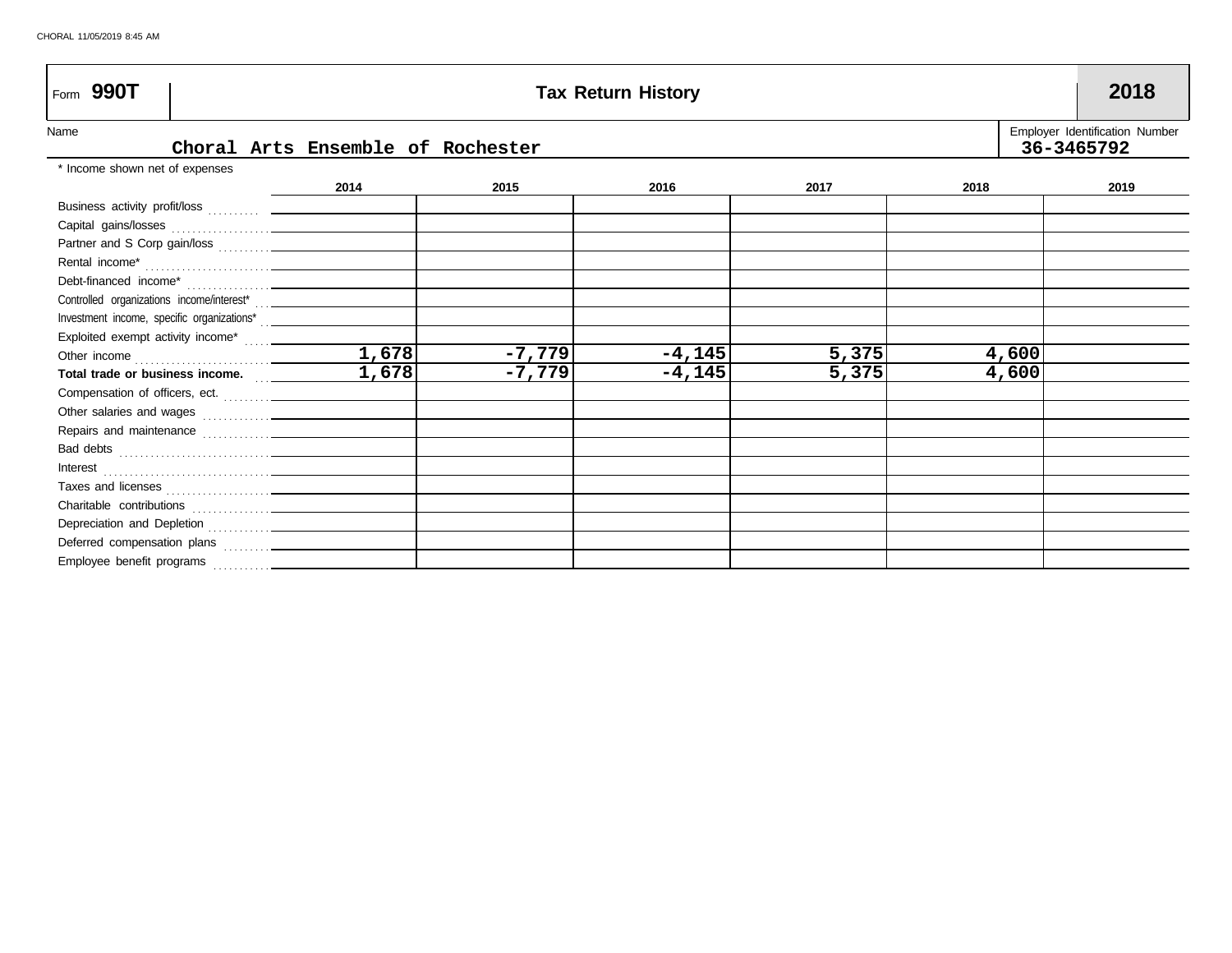| Form 990T<br><b>Tax Return History</b> |                                   |          |          |       |       | 2018                                         |
|----------------------------------------|-----------------------------------|----------|----------|-------|-------|----------------------------------------------|
| Name                                   | Choral Arts Ensemble of Rochester |          |          |       |       | Employer Identification Number<br>36-3465792 |
|                                        | 2014                              | 2015     | 2016     | 2017  | 2018  | 2019                                         |
|                                        |                                   |          |          |       |       |                                              |
| Net income (990T/first activity)       | 1,678                             | $-7,779$ | $-4,145$ | 5,375 | 4,600 |                                              |
| UBTI from all trades                   | 1,678                             |          |          | 5,375 | 4,600 |                                              |
|                                        |                                   |          |          |       |       |                                              |
|                                        | 1,678                             |          |          | 5,375 | 4,600 |                                              |
|                                        | 1,000                             |          |          | 1,000 | 1,000 |                                              |
|                                        |                                   |          |          |       |       |                                              |
|                                        |                                   |          |          |       |       |                                              |
|                                        |                                   |          |          |       |       |                                              |
|                                        |                                   |          |          |       |       |                                              |
|                                        |                                   |          |          |       |       |                                              |
|                                        |                                   |          |          |       |       |                                              |
|                                        |                                   |          |          |       |       |                                              |
|                                        |                                   |          |          |       |       |                                              |
|                                        |                                   |          |          |       |       |                                              |
|                                        |                                   |          |          |       |       |                                              |

**Balance due/Overpayment** . . . . . . . . . .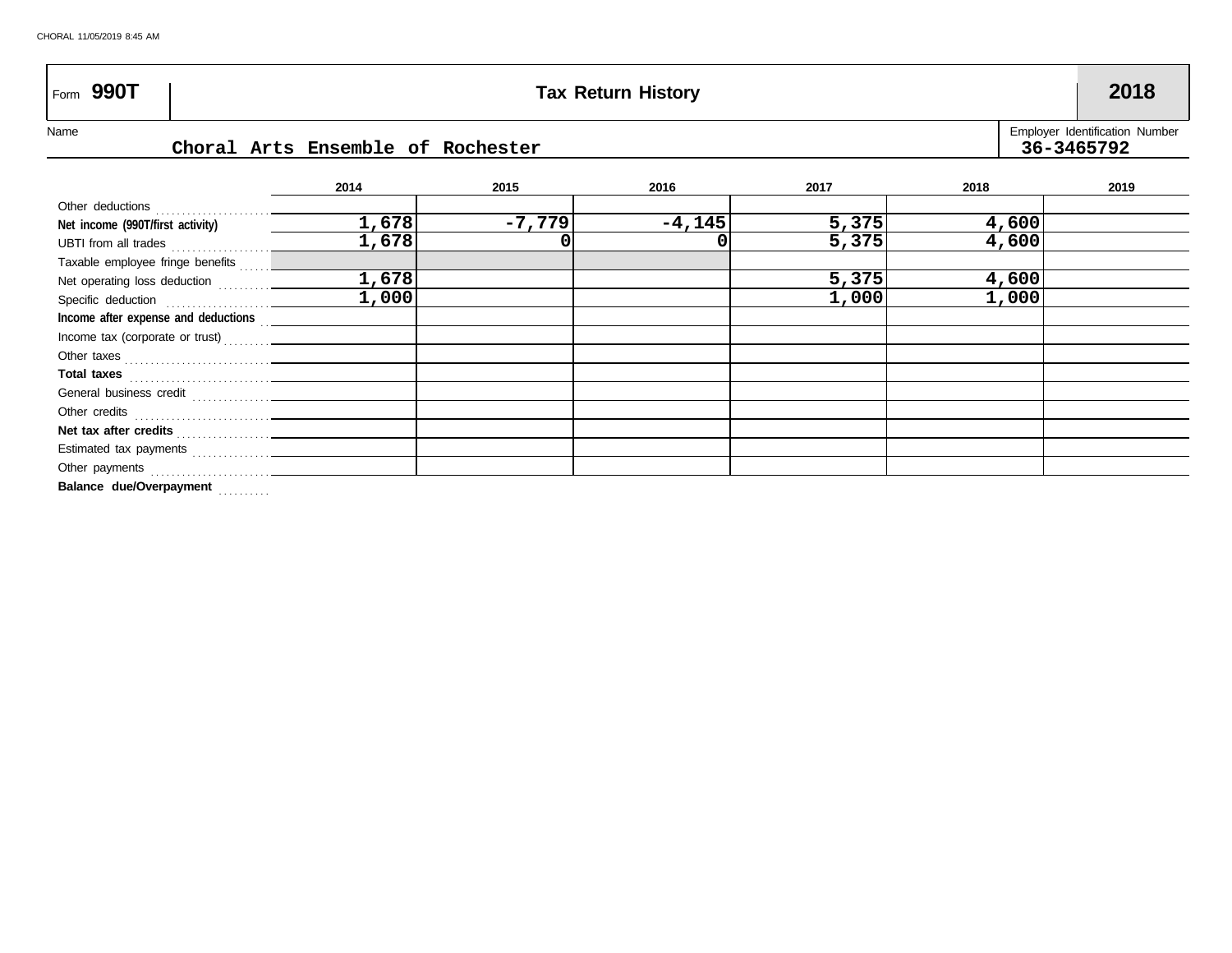| CHORAL Choral Arts Ensemble of Rochester<br><b>Federal Statements</b><br>36-3465792<br>FYE: 6/30/2019 | 11/5/2019 8:45 AM            |
|-------------------------------------------------------------------------------------------------------|------------------------------|
| <b>Taxable Interest on Investments</b>                                                                |                              |
| Description                                                                                           |                              |
| Unrelated Exclusion Postal Acquired after<br>Business Code Code 6/30/75<br>Amount                     | <b>US</b><br>Obs $($ or  %)$ |
| Interest Income<br>14<br>\$                                                                           |                              |
| $\frac{3}{3}$<br>Total<br>\$                                                                          |                              |
|                                                                                                       |                              |
|                                                                                                       |                              |
|                                                                                                       |                              |
|                                                                                                       |                              |
|                                                                                                       |                              |
|                                                                                                       |                              |
|                                                                                                       |                              |
|                                                                                                       |                              |
|                                                                                                       |                              |
|                                                                                                       |                              |
|                                                                                                       |                              |
|                                                                                                       |                              |
|                                                                                                       |                              |
|                                                                                                       |                              |
|                                                                                                       |                              |
|                                                                                                       |                              |
|                                                                                                       |                              |
|                                                                                                       |                              |
|                                                                                                       |                              |
|                                                                                                       |                              |
|                                                                                                       |                              |
|                                                                                                       |                              |
|                                                                                                       |                              |
|                                                                                                       |                              |
|                                                                                                       |                              |
|                                                                                                       |                              |
|                                                                                                       |                              |
|                                                                                                       |                              |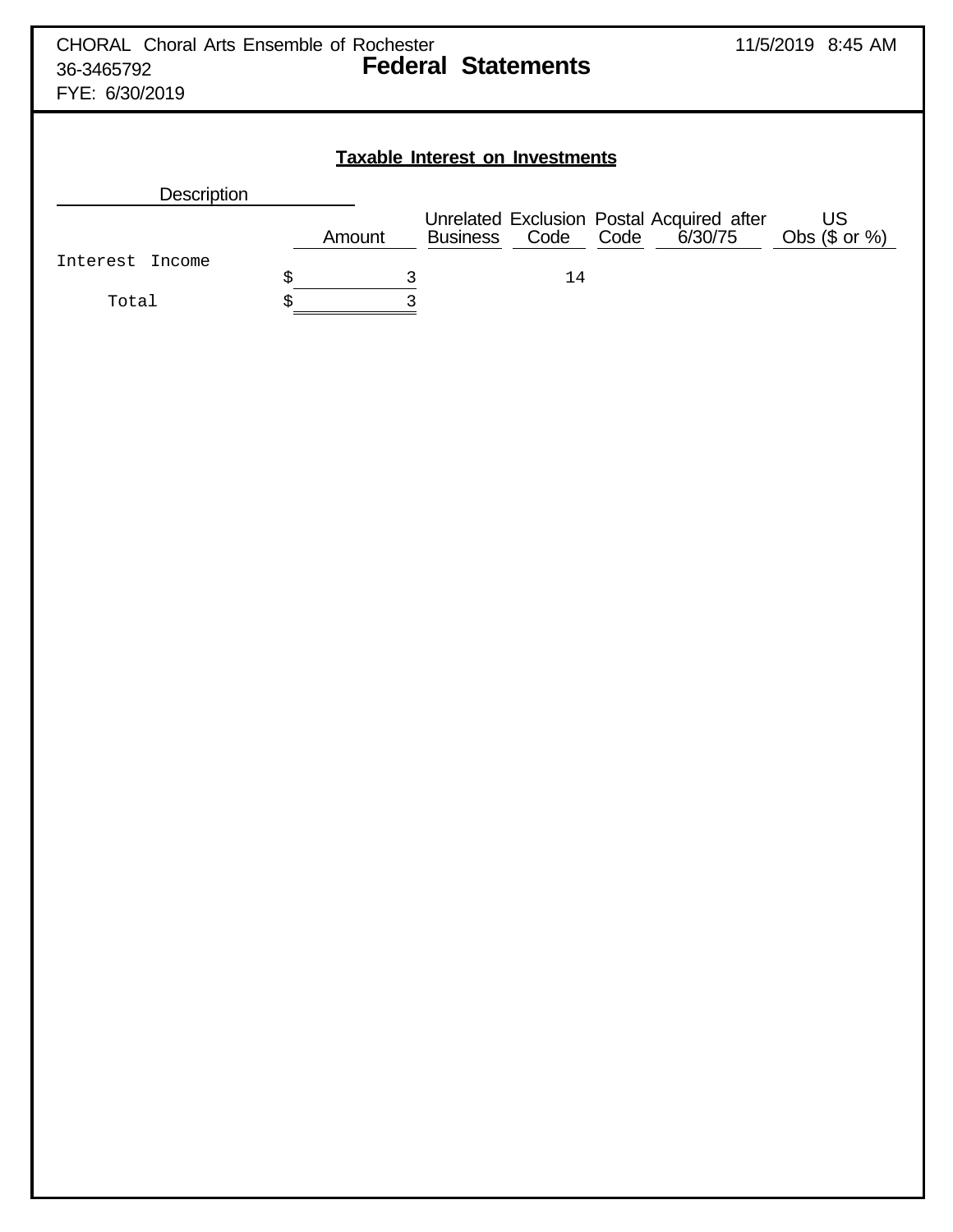| Form 990, Part IX, Line 24e - All Other Expenses |  |
|--------------------------------------------------|--|
|--------------------------------------------------|--|

| <b>Description</b>                                       | Total<br><b>Expenses</b>         | Program<br>Service             | Management &<br>General | Fund<br>Raising |
|----------------------------------------------------------|----------------------------------|--------------------------------|-------------------------|-----------------|
| Bank Charges<br>Dues and licenses<br>Recordings<br>Music | 3,020<br>2,941<br>2,699<br>2,402 | 304<br>1,372<br>2,699<br>2,402 | 1,523<br>⊥,469          | 1,193<br>100    |
| Total                                                    | 11,062                           | 6,777                          | 2,992                   | 1,293           |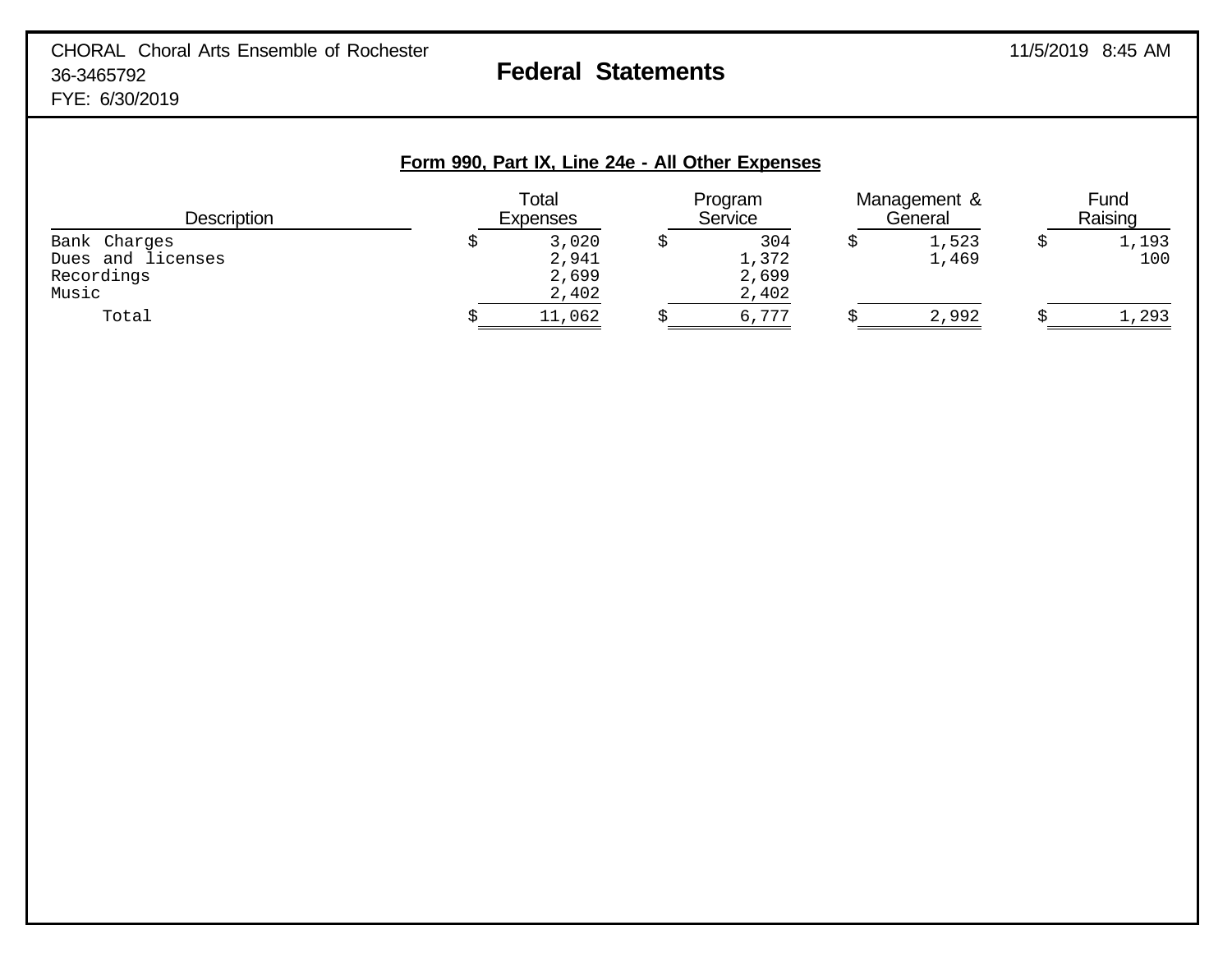| Description                                                                                                                                                   | Amount                                                                              |
|---------------------------------------------------------------------------------------------------------------------------------------------------------------|-------------------------------------------------------------------------------------|
| MN State Arts Board<br>Contributions<br>Sponsors/Pledges<br>Honarariums<br>Grants<br>Fund the Music<br>RAF Income<br>Misc<br>Temp Restricted - Heart to Heart | 15,000<br>\$<br>43,804<br>11,000<br>4,176<br>75,500<br>27,725<br>1,500<br>43<br>400 |
| Singing Valentine<br>Cash Contribution<br>Total                                                                                                               | 17,250<br>196,398                                                                   |
|                                                                                                                                                               | Schedule A, Part III, Line 2(e)                                                     |
| Description                                                                                                                                                   | Amount                                                                              |
| Event ticket sales<br>Harmony for Mayo<br>Program advertising                                                                                                 | 55,984<br>\$<br>70,166                                                              |
| Total                                                                                                                                                         | 126,150                                                                             |
|                                                                                                                                                               | Schedule A, Part III, Line 3(e)                                                     |
| Description                                                                                                                                                   | Amount                                                                              |
| Singing Valentine<br>Sale of CD's                                                                                                                             | 17,100<br>\$<br>403                                                                 |
| Total                                                                                                                                                         | 17,503                                                                              |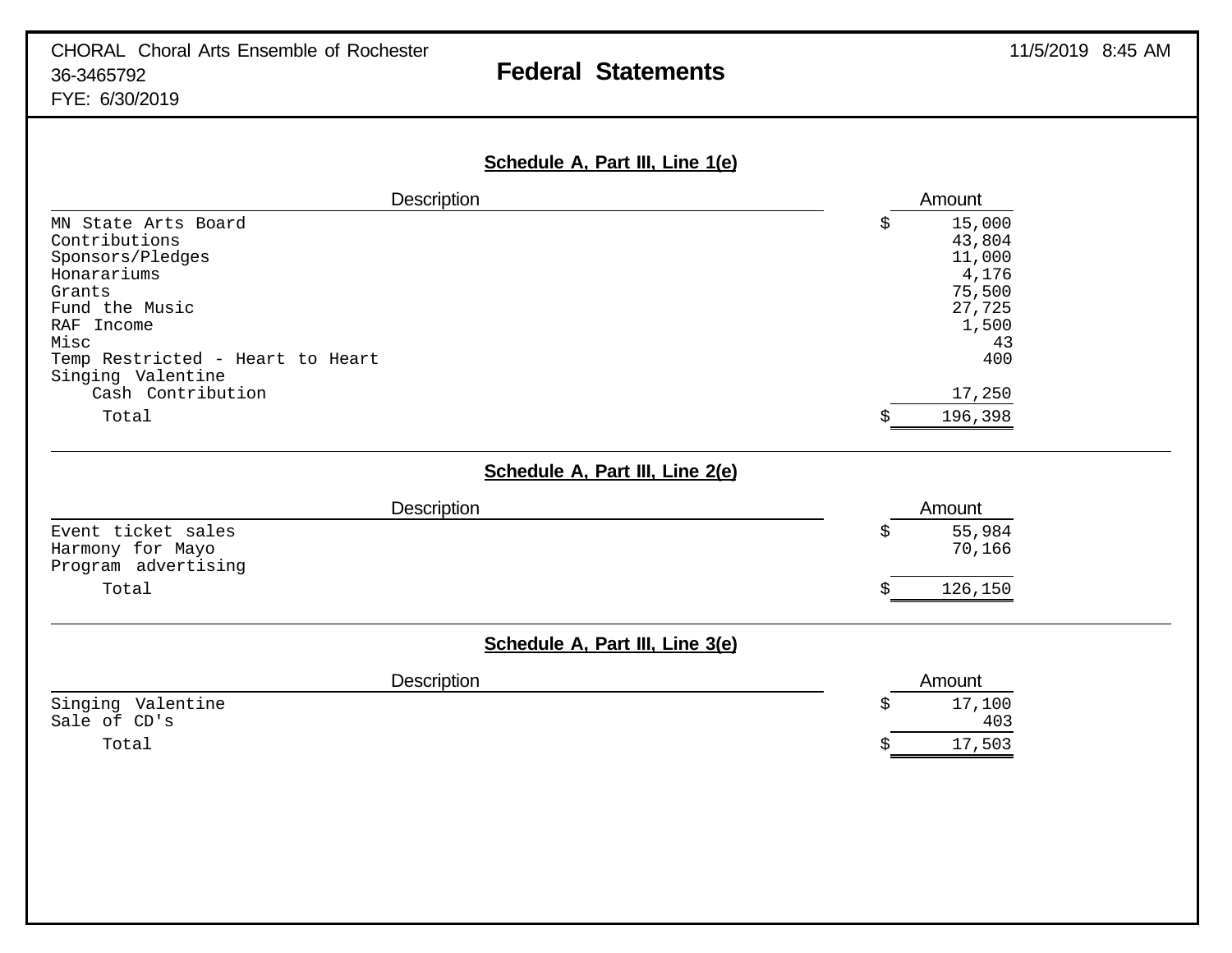| <b>CHORAL Choral Arts Ensemble of Rochester</b><br>36-3465792<br>FYE: 6/30/2019 | <b>Federal Statements</b>         | 11/5/2019 8:45 AM |
|---------------------------------------------------------------------------------|-----------------------------------|-------------------|
|                                                                                 | Schedule A, Part III, Line 10a(e) |                   |
| Description                                                                     |                                   | Amount            |
| Interest Income                                                                 |                                   |                   |
| Total                                                                           |                                   |                   |
|                                                                                 | Schedule A, Part III, Line 11     |                   |
| Description                                                                     |                                   | Amount            |
| Program advertising                                                             |                                   | 4,600<br>Š.       |
| Less: Deductions                                                                |                                   | $-1,000$          |
| Total                                                                           |                                   | 3,600             |